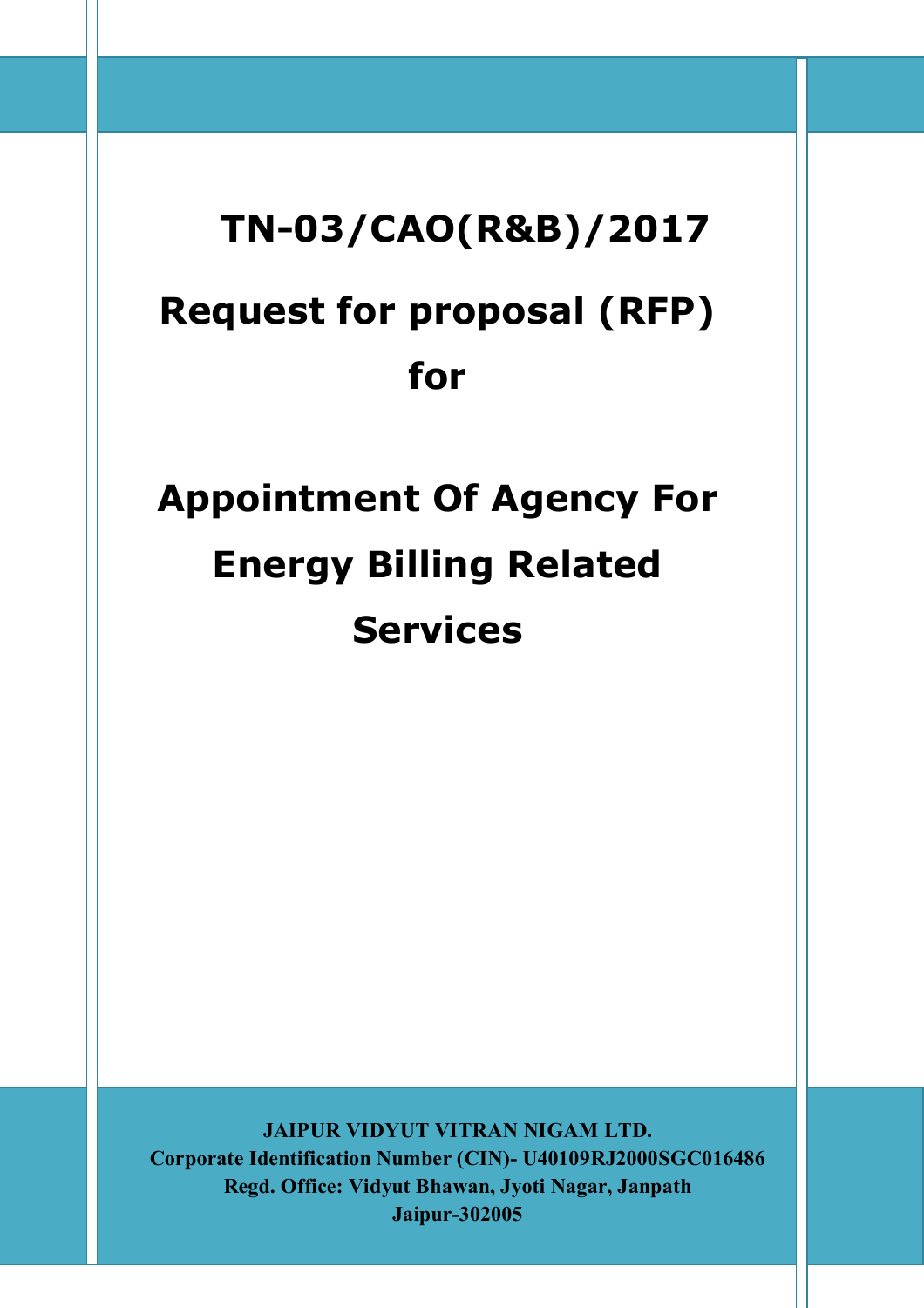#### **NOTICE INVITING TENDER "Through E-Tendering Process only"**

Jaipur Vidyut Vitran Nigam Ltd.(J.V.V.N.L.), invites tenders for professional services from reputed Companies registered under the Companies Act 1956/2013 or a Partnership firm registered under Partnership Act 1932/2008 or a Proprietor firms for the job of uploading of meter reading data at sub-division level, generation/printing of energy bills, notices orders and other reports, ledgers at circle level and delivery of the same to various sub-divisions under the circles of JVVNL, through e-tendering system.

| Mode of Bid Submission                                                                                                                        | Online through e-Procurement/e-Tendering system<br>at http://eproc.rajasthan.gov.in                                           |
|-----------------------------------------------------------------------------------------------------------------------------------------------|-------------------------------------------------------------------------------------------------------------------------------|
| <b>Tendering Authority</b>                                                                                                                    | Chief Accounts Officer (R&B),<br>Jaipur Vidyut Vitran Nigam Ltd.<br>Vidyut Bhawan, Jaipur-302005<br>Rs. 5.30 Crores           |
| Estimated cost of Project (Approx.)                                                                                                           |                                                                                                                               |
| Submission of Demand Draft for Tender Fee,<br>with C.A.O.(R&B) in favour of A.O.(Cash),<br>J.V.V.N.L., Jaipur (non-refundable)                | Rs. 2500/- (Rupees Two Thousand Five Hundred<br>only) + $18\%$ of GST                                                         |
| Submission Demand Draft for<br>e-Tender<br>Processing Fee with C. A.O.(R&B) in favour<br>of M.D., RISL payable at Jaipur (non-<br>refundable) | Rs.1,180/- (Rupees One thousand one hundred<br>eighty only)                                                                   |
| <b>Submission of Earnest Money Deposit</b><br>(EMD)C.A.O.(R&B) in favour of A.O.(Cash),<br>J.V.V.N.L., Jaipur (in form of Demand Draft)       | Please refer to section 1 (SI No. 2.1)<br>2 % of estimated cost of project i.e., Rs. 10.60 Lacs                               |
| <b>Publishing Date</b>                                                                                                                        | 10.11.2017                                                                                                                    |
| Document Download / Sale End Date/Time                                                                                                        | 11.12.2017, up to 3.00 PM                                                                                                     |
| Date of Pre-bid meeting                                                                                                                       | 24.11.2017 at 11.00 AM                                                                                                        |
| Bid submission Last Date/Time Submission of<br>Demand Drafts for Tender Fee, EMD and<br>Processing Fee.                                       | 11.12.2017, up to 3.00 PM                                                                                                     |
| Date & Time of Opening of Technical Bids                                                                                                      | $11.12.2017$ , at 5.00 PM                                                                                                     |
| Date & Time of Opening of Financial Bids                                                                                                      | Will be intimated later to technically qualified and<br>responsive bidders as per bidding document.                           |
| Websites for downloading Tender Document,<br>Corrigendum's, Addendums etc.                                                                    | http://www.jaipurdiscom.com/<br>www.eproc.rajasthan.gov.in<br>http://sppp.rajasthan.gov.in                                    |
| Bid & EMD Validity                                                                                                                            | 120 days from date of opening of Technical bid or<br>90 days from the date of opening of Financial bid<br>whichever is later. |

The prospective bidder should have the necessary competence, sufficient experience, expertise and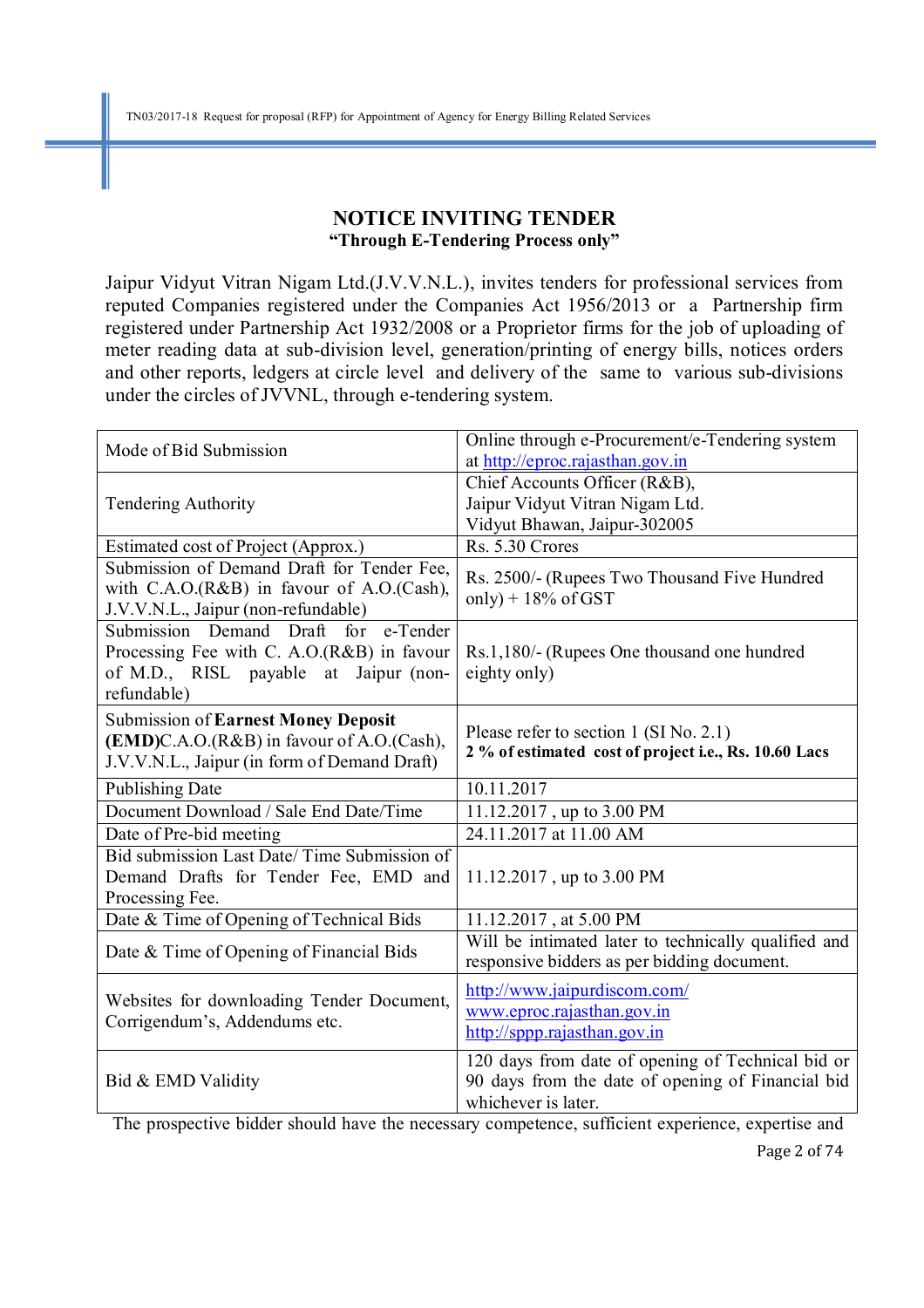financial capabilities as per eligibility criteria. The other qualifying requirements are detailed in the specification.

#### **Important Notes:-**

- 1. The tender/bid shall only be submitted through online tendering system of www.eproc.rajasthan.gov.in.
- 2. Bidders who wish to participate in this tender will have to register on https://www.eproc.rajasthan.gov.in. To participate in online tenders, Bidders will have to procure Digital Signature Certificate (Type –  $\overline{\text{II}}$  or Type – III) as per Information Technology Act-2000 using which they can sign their electronic bids. Bidders can procure the same from any CCA approved certifying agency i.e. TCS, Safecrypt, Ncode etc. or they may contact e-Procurement Cell, Department of IT & C, Government of Rajasthan for future assistance. Bidders who already have a valid Digital Certificate need not to procure a new Digital Certificate**. Contact No.** 0141 – 4022688 (Help desk of RISL - 10.00 AM to 6.00 PM on all working days)

**E-mail:** eproc@rajasthan.gov.in **Address:** e-Procurement Cell, RISL, Yojana Bhawan, Tilak Marg, C-Scheme, Jaipur.

- 3. Bidders should refer to the website https://www.eproc.rajasthan.gov.in and go through the link "Help For Contractors", "Information About DSC", "FAQ" and "Bidders Manual Kit" and **Section-I** to know the process for submitting the electronic bids at the website.
- 4. The 'Instructions to bidders' and other terms and conditions of this tender pertaining to the bidding process generally follow the guidelines of e-tendering system of the government of Rajasthan, available at URL https://www.eproc.rajasthan.gov.in. However, wherever there is any anomaly between terms related to the bidding process referred to in this document and the GoR e-tendering system, the latter shall be prevailed.
- 5. The complete bid document has been published on the websiteshttp://www.jaipurdiscom.com, https://www.eproc.rajasthan.gov.in and http://sppp.rajasthan.gov.infor the purpose of downloading.
- 6. The downloaded bid document shall be considered valid for participation in the bid process subject to submission of required Bid document fee of Rs. 2950/- only (Rupees Two thousand Nine Hundred Fifty only) in Demand Draft in favour of A.O. (Cash), J.V.V.N.L., Jaipur payable at Jaipur and e-Tender Processing Fee: Rs. 1,180/- (Rupees One Thousand One hundred eighty only) in Demand Draft in favour of M.D, RISL payable at Jaipur. Scanned copies of the aforesaid DDs shall be enclosed with the submission of bid online whereas original DDs shall be furnished to the Chief Accounts Officer (R&B), J.V.V.N.L., Jaipur in separate envelopes up to the date & time specified for the submission of bid.
- 7. All the communication/ correspondence including the bid document (Technical and Financial Bid) should be signed digitally and stamped on each page by the designated authorized representative of the bidder.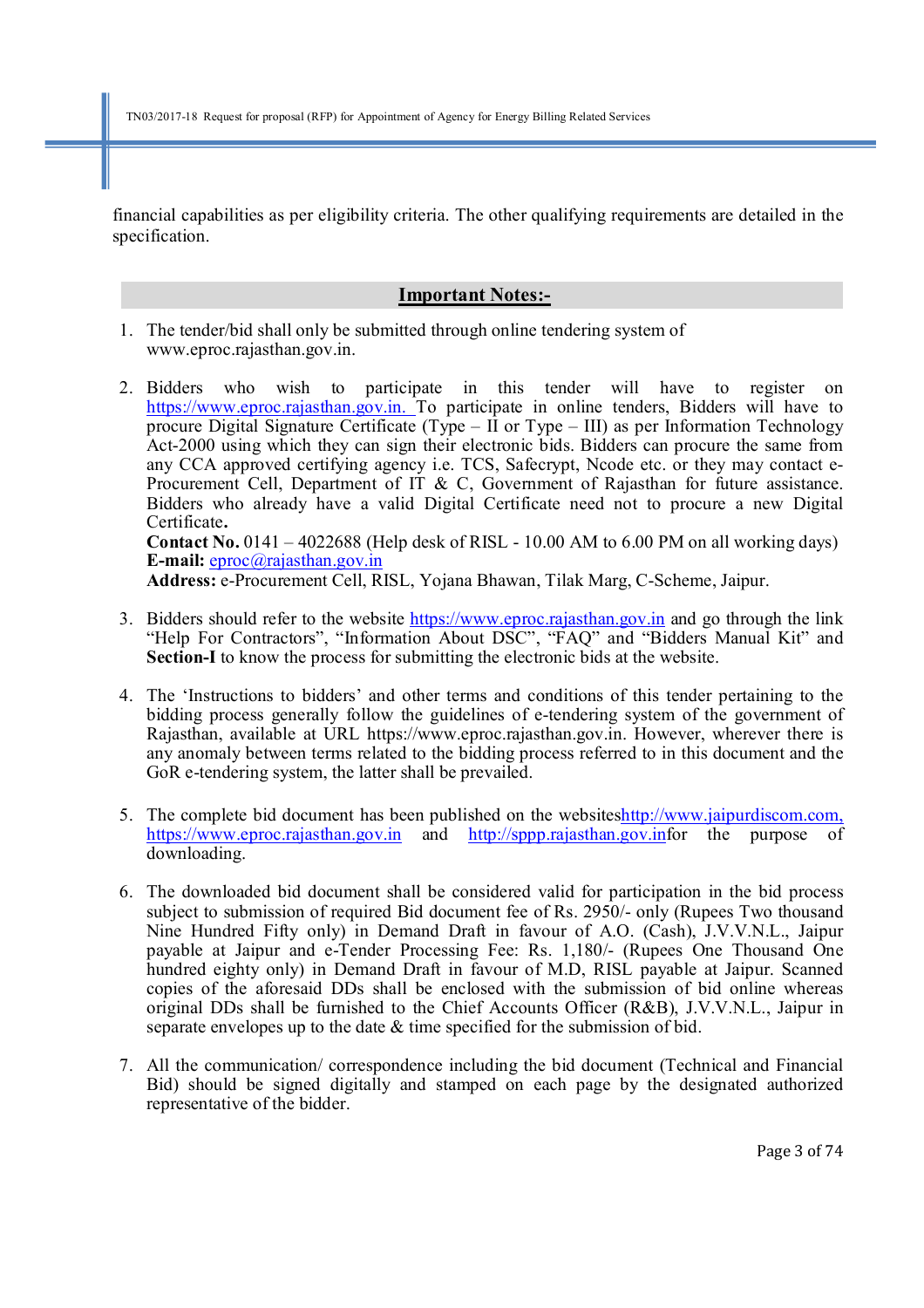TN03/2017-18 Request for proposal (RFP) for Appointment of Agency for Energy Billing Related Services

- 8. No contractual obligation whatsoever shall arise from the RFP/ bidding process unless and until a formal contract is signed and executed between the tendering authority and the successful bidder(s).
- 9. J.V.V.N.L. disclaims any factual or any other errors in this document (the onus is purely on the individual bidders to verify such information) and the information provided herein are intended only to help the bidders to prepare a logical bid-proposal.
- 10. Bids will be considered only in the prescribed form/ document. Bids not submitted in the prescribed format will be summarily rejected. Also, bidders should refrain from providing the information which is not relevant.
- 11. Copies of various documents to be enclosed along with the bid-proposals must be legible and be self-attested by the authorized signatory with official seal. Claims made by bidder related to the project experience and other requirements shall be considered only when appropriate supporting documents are provided.
- 12. The Bids can be submitted up to date and time given as specified in the NIT.
- 13. The complete bidding process is defined in the RFP document.
- 14. In case, a bidder imposes conditions which are in addition or at variance or in conflict with the terms and conditions as specified in this RFP document, all such bid-proposals will be summarily rejected.
- 15. Tendering Authority reserves the complete right to accept or reject in part or full any or all the offers without assigning any reasons whatsoever. No further discussion/ interaction will be held with the bidders whose bids have been disqualified/ rejected by the J.V.V.N.L./ tendering authority.
- 16. In case, a dispute arises with regard to interpretation/ omission/ error in the RFP document, bid submitted, other documents; the decision of J.V.V.N.L. will be final and binding upon the bidders.
- 17. Interested bidders may obtain further information from the office of The Chief Accounts Officer (R&B), Jaipur Vidyut Vitran Nigam Ltd, Jyoti Nagar, Jaipur on any working day between 10:00 AM to 6:00 PM.

**Chief Accounts Officer (R&B),**  Jaipur Vidyut Vitran Nigam Ltd.

Vidyut Bhawan, Jyoti Nagar, Jaipur-302005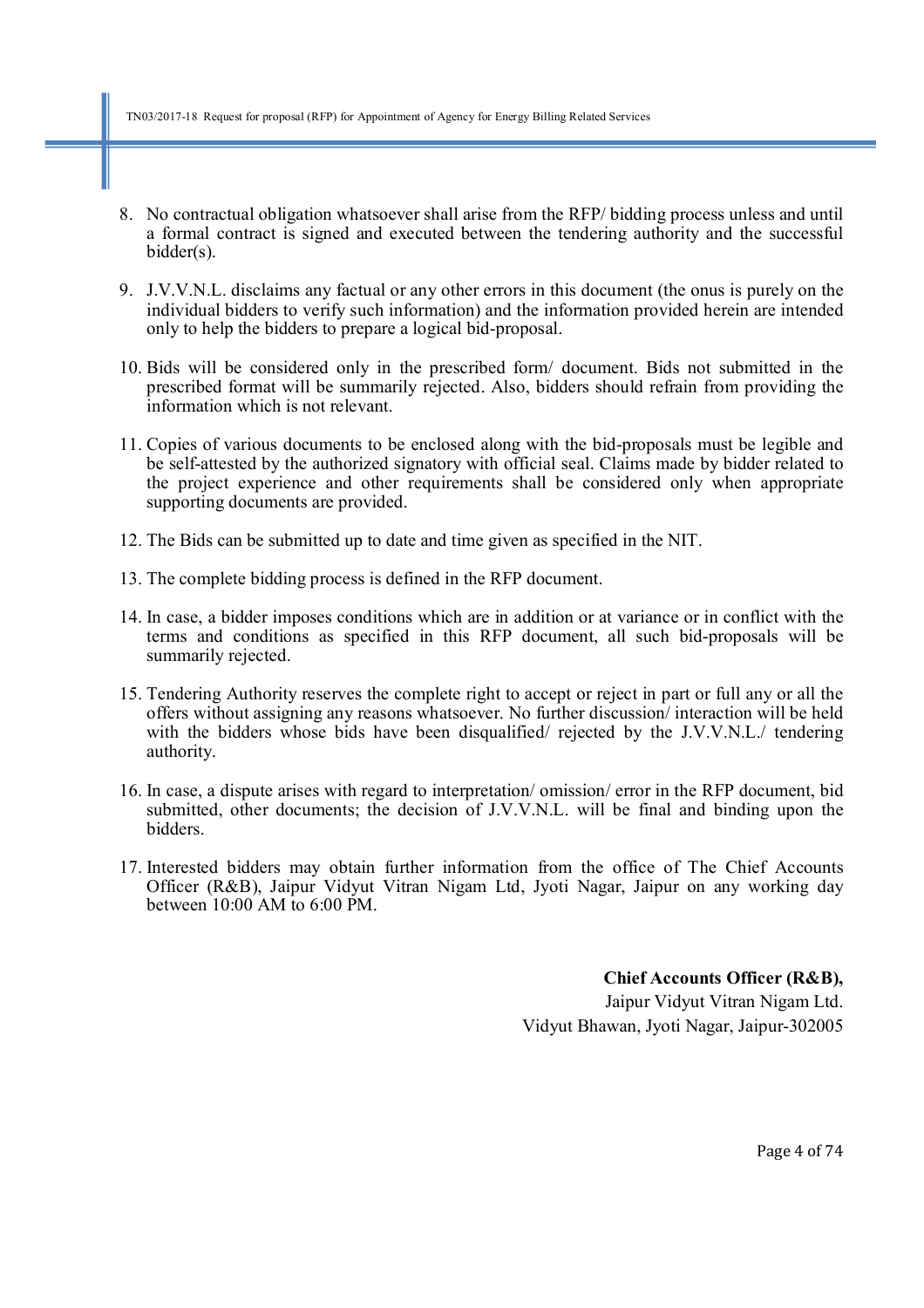# **Introduction**

#### **1.1 Background:**

Jaipur Vidyut Vitran Nigam Limited (J.V.V.N.L.) is a Distribution Utility entrusted with the license for sub-transmission and distribution of electric power in the designated areas within the State of Rajasthan covering the district of Jaipur, Dausa, Alwar, Bharatpur, Dholpur, Kota, Bundi, Baran, Jhalawar, Sawai madhopur, Tonk and Karauli. The Company was established on 19<sup>th</sup> June, 2000 by Government of Rajasthan under the provision of the Rajasthan Power Sector Reforms Act, 1999 as the successor company of RSEB and presently has its corporate office at Vidyut Bhawan, Jyoti Nagar, Jaipur-302005.

#### **1.2 General details on geographical spread of JVVNL:**

| S.No. | <b>Description</b>                                                   | Nos. |
|-------|----------------------------------------------------------------------|------|
|       | <b>Number of Zones:-</b>                                             |      |
|       | Jaipur, Bharatpur and Kota                                           |      |
| 2.    | <b>Number of Circles</b>                                             |      |
|       | Jaipur City Circle, Jaipur District Circle, Dausa, Alwar, Bharatpur, | 13   |
|       | Dholpur, Kota, Bundi, Baran, Jhalawar, Sawai madhopur, Tonk and      |      |
|       | Karauli.                                                             |      |

# **1.3 Overview of current billing system**

There are about 14 lakhs consumers in RAPDRP area of different tariff categories under the jurisdiction of 13 (O&M) circles of Jaipur Discom, most of the consumers are billed on Bi-Monthly basis and some consumers are billed on monthly basis. Whole billing system is divided into 4 cycles i.e. the number of bills to be issued in a calendar month is divided in more or less equally 4 parts and each part is being billed in a cycle. The due dates of collection are accordingly fixed.

At present the consumer meter reading is done by Jaipur Discom through outsource/in-house agency. The meter reading data and other billing related data is online punched at sub-division level into centralized billing system of JVVNL. The billing engine generates ledger-wise printfile, that are printed on pre-printed stationery at Circle level. The bills are then distributed to Sub-division for onward bill-distribution at consumer door-step.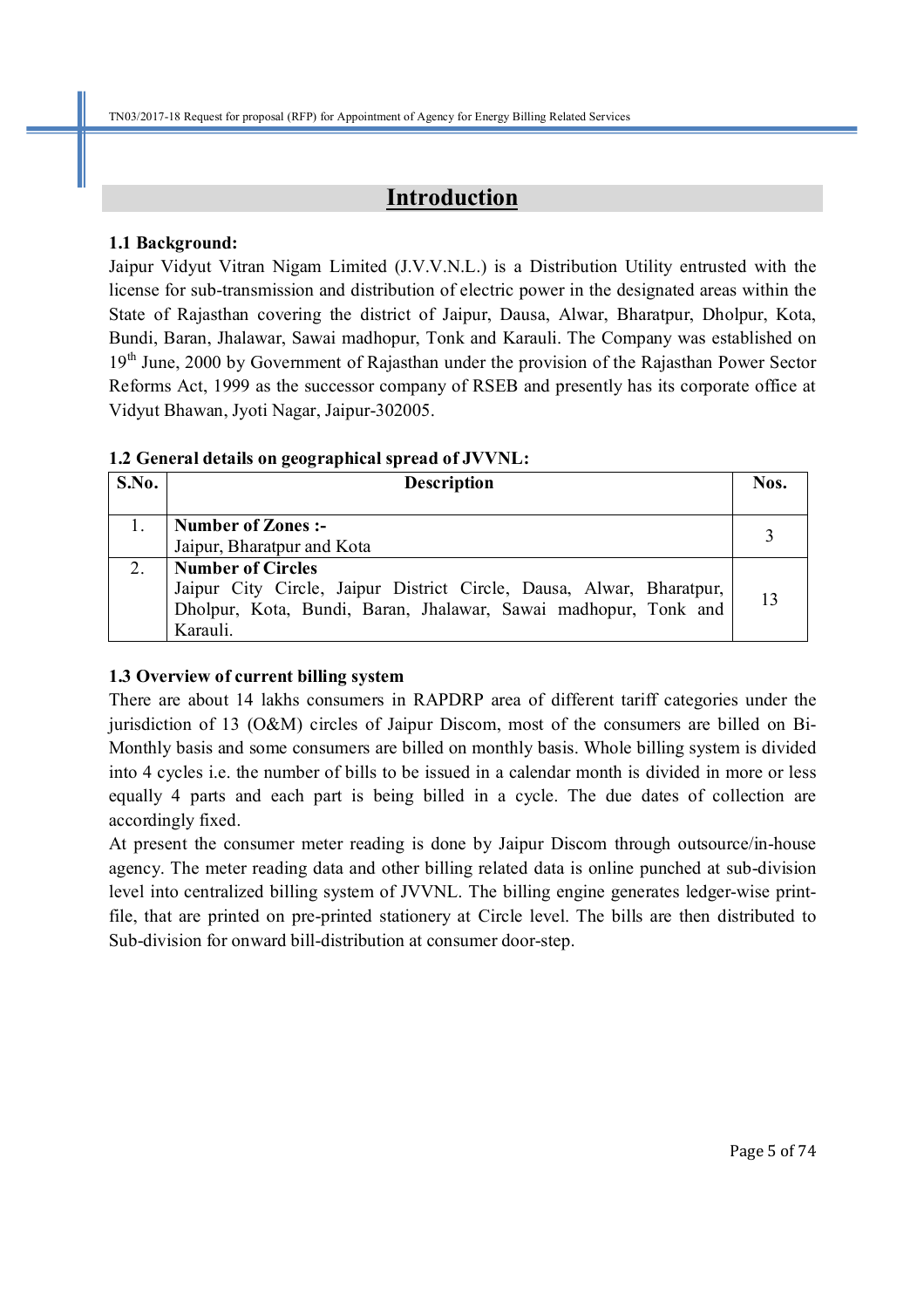#### **DEFINITIONS AND ABBREVIATIONS**

The following words and expressions shall have the meanings hereby assigned to them:

- (a) "Applicable Law" means the laws and any other instruments having the force of law in the Government's country, as they may be issued and in force from time to time.
- (b) "Applicant" shall mean the bidder.
- (c) "Bank" or "Banks", refers to all scheduled Indian Banks as per the RBI current list.
- (d) "Bidder" shall mean any firm/ agency/ company/ contractor/ supplier/ vendor, responding to Invitation for Bids / Request for Proposal / Notice Inviting Tender and which is participating in the Bid.
- (e) "Completion" shall mean the completion of the Related Services by the Contractor in accordance with the terms and conditions set forth in the Contract.
- (f) "Contract" means the Agreement entered into between the Purchaser and the Contractor together with the Contract Documents referred to therein, including all attachments, appendices and all documents incorporated by reference therein.
- (g) "Contract Documents" shall mean the following documents listed, including any amendments thereto be read and construed as part of this Agreement, viz.:
	- I. The Detailed award of contract;
	- II. The Special Conditions of Contract;
	- III. The General Conditions of Contract;
	- IV. The Instructions to bidders;
	- V. The Purchaser's Notification to the Bidder for Award of Contract;
	- VI. Bidder's response (proposal) to the RFP, including the Bidder's technical offer and the financial offer;
	- VII. Agreement;
- VIII. Performance Security.
- (h) "Contract Price" means the price payable to the Contractor as specified in the Agreement, subject to such additions and adjustments thereto or deductions there from, as may be made pursuant to the Contract.
- (i) "Contractor" means the agency appointed to perform services for the Utility under this contract. Supplier/Successful Bidder has been used to mean Contractor in this document.
- (j) "Day" means calendar days including working as well as non-working day.
- (k) "Delivery" means the delivery of Services from the Supplier to the Purchaser in accordance with the terms and conditions set forth in the Contract.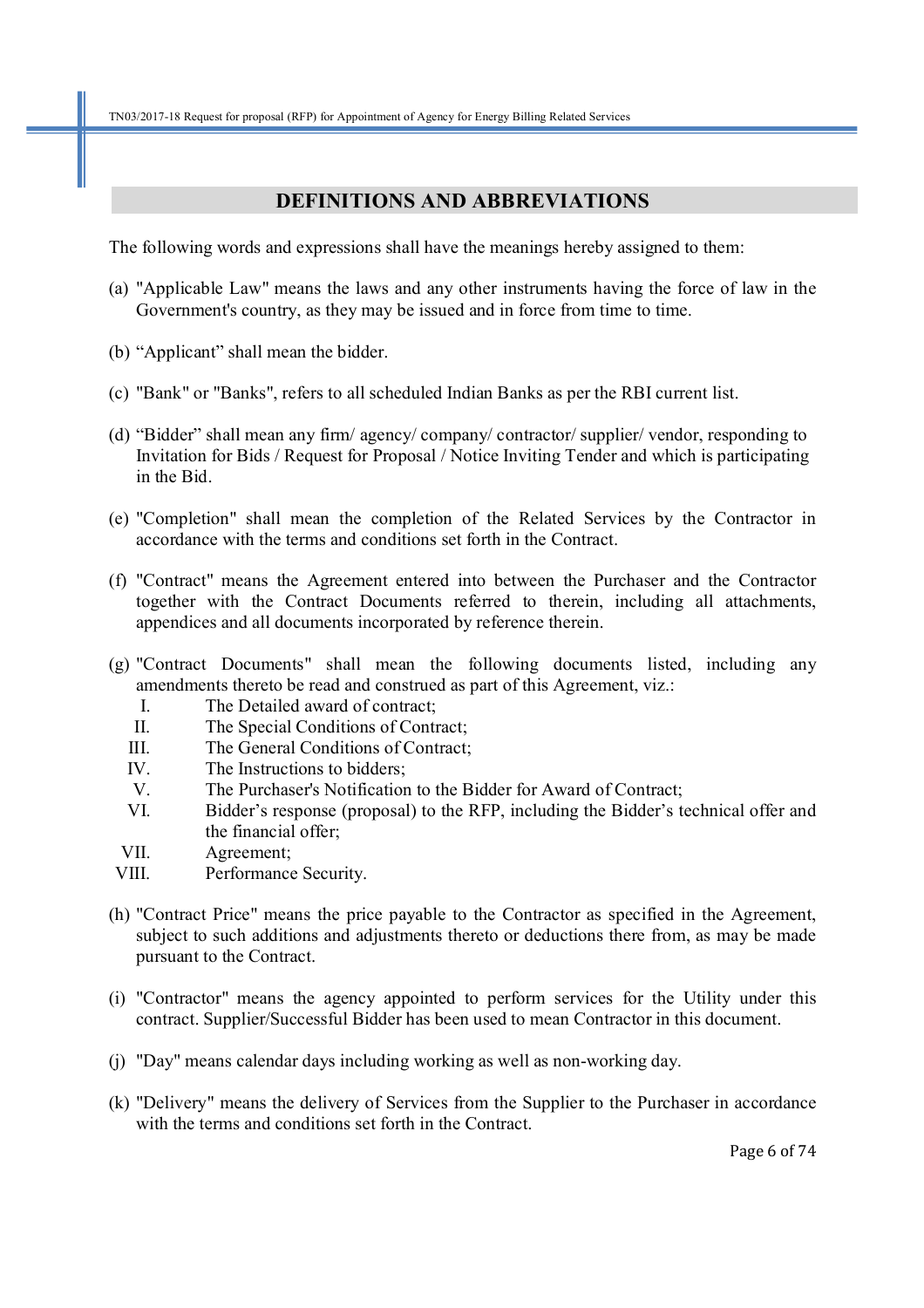- (l) "Effective Date" means the date on which this Contract comes into force and effect pursuant to Clause 8 of GCC;
- (m)"GCC" means the General Conditions of Contract.
- (n) "Government" means the Government of Rajasthan unless the context implies the Government of India.
- (o) "Intellectual Property Rights" means any patent, copyright, trademark, trade name, service marks, brands, propriety information, whether arising before or after the execution of this Contract and the right to ownership and registration of these rights;
- (p) "In writing" shall include any manuscript type, written or printed statement, under or over signature or seal as the case may be.
- (q) "J.V.V.N.L." shall mean the JAIPUR VIDYUT VITRAN NIGAM LIMITED represented by Managing Director and shall include their legal personal representative, successors and assignees.
- (r) "Letter of Intent" shall mea n the customer's letter conveying his acceptance of the tender subject to such reservations as may have been stated therein
- (s) "Month" shall mean, English calendar month i.e. period of 30/31 days
- (t) "Owner" means the "Utility" calling for RFP.
- (u) "Party" means the Utility or the Contractor, as the case may be;
- (v) "Personnel" means persons hired by the Contractor as employees and assigned to the performance of the Services or any part thereof; "Foreign Personnel" means such persons who at the time of being so hired had their domicile outside the Government's country and "Local Personnel" means such persons who at the time of being so hired had their domicile inside the Government's country;
- (w) "Project" means all activities covered under present contract.
- (x) "Proposal Due Date (PDD)" means last date of submission of bid document.
- (y) "Purchaser's Country" shall mean India.
- (z) "Purchaser" means the entity availing the Services, as specified in the SCC. It has been used to mean **Jaipur Vidyut Vitran Nigam Limited (JVVNL)** in this document.
- (aa) "Related Services" means the services to be provided as per the requirements /conditions specified in the Contract. In addition to this, the definition would also include other related/ancillary services that may be required to execute this Contract.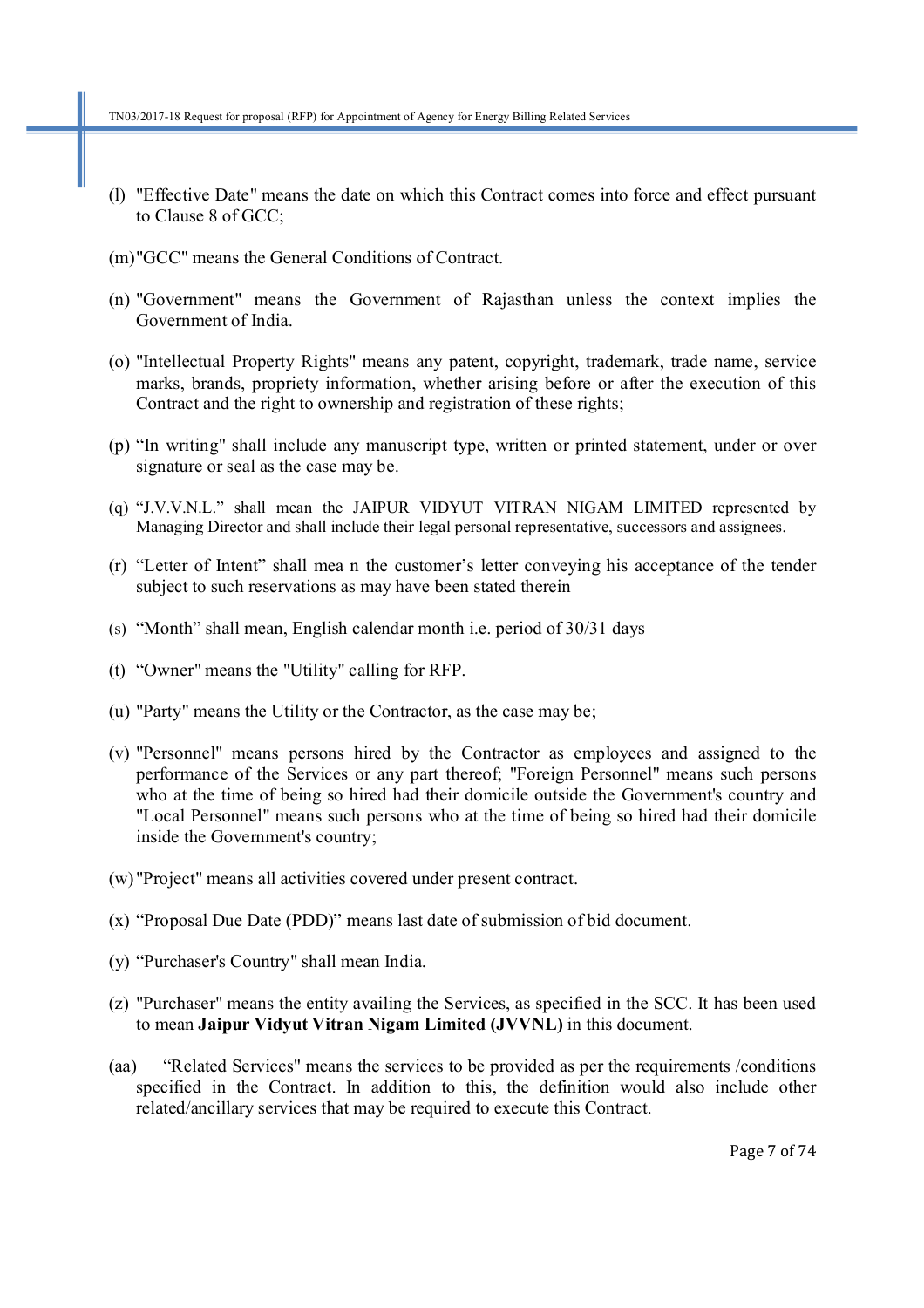- (bb) "SCC" means the Special Conditions of Contract.
- (cc) "Services" means the work to be performed by the Contractor pursuant to this Contract for the purposes of the Project, as described in the Scope of Work hereto;
- (dd) The "Specification" shall mean the specification; specific conditions annexed to the General Conditions, the contract schedule, and the annexure thereto, if any
- (ee) "Sub-contractor" means any natural person, private or government entity, or a combination of the above, including its legal successors or permitted assigns, to whom any part of the Goods to be supplied or execution of any part of the Services is sub-contracted by the Contractor.
- (ff) "Successful Bidder" shall mean whose bid has been accepted by the Utility and appointed to perform services for the Utility under this contract.
- (gg) "The Site" shall mean all identified locations within the State of Rajasthan, where the Contractor carries out any installation of Goods or is required to provide any Services.
- (hh) "Third Party" means any person or entity other than the Government, the Utility, the Contractor or any other party as implied by the usage and context.
- (ii) "Utility" means the Utility calling for RFP, i.e., JVVNL.

**Note: (1) Words importing the singular only shall also include the plural and vice version where the context requires.** 

**(2) Terms and expressions not herein defined shall have the same meaning as one assigned to them in the Indian Contract Act ( Act IX of 1872) and falling that in the General Clause Act, 1897).**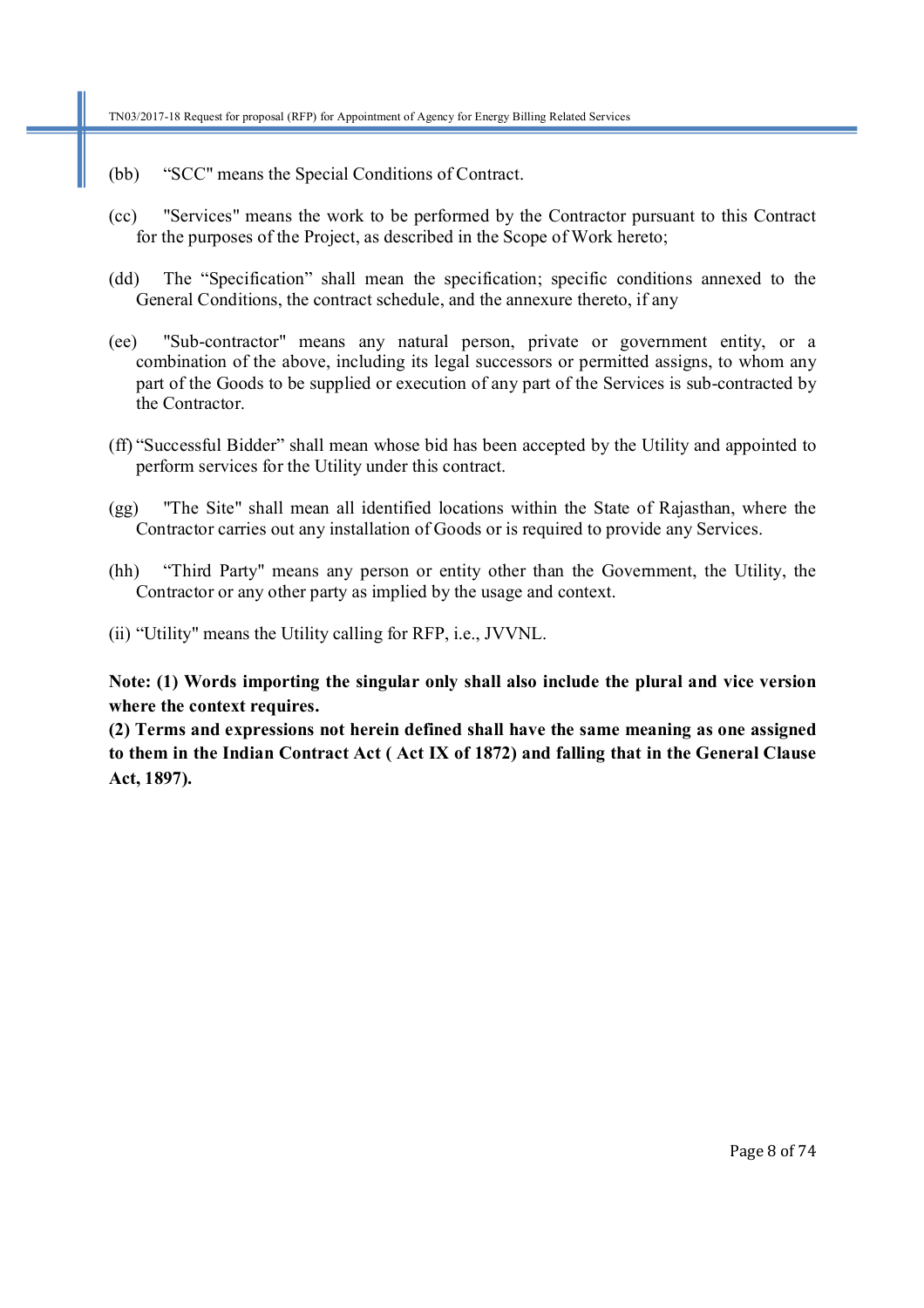# **SECTION I INSTRUCTION TO BIDDERS:**

# **1. General Instructions:-**

# **1.1. Objective of the RFP:**

The objective of the RFP is to appoint any qualified firm to undertakes activities of uploading of. meter readings at sub-division level, generation/printing of energy bills, notices orders and other reports, ledgers at circle level and thereof to delivery of the same to various sub-divisions under the circles of JVVNL.

1.2. The tender/bid shall only be submitted through online tendering system of www.eproc.rajasthan.gov.in.

1.3. Bidders who wish to participate in this tender will have to register on https://www.eproc.rajasthan.gov.in. To participate in online tenders, Bidders will have to procure Digital Signature Certificate (Type – II or Type – III) as per Information Technology Act-2000 using which they can sign their electronic bids. Bidders can procure the same from any CCA approved certifying agency i.e. TCS, Safecrypt, Ncode etc. or they may contact e-Procurement Cell, Department of IT & C, Government of Rajasthan for future assistance. Bidders who already have a valid Digital Certificate need not to procure a new Digital Certificate.

Contact No. 0141 – 4022688 (Help desk of RISL - 10.00 AM to 1.00 PM on all working days) E-mail: eproc@rajasthan.gov.in Address: e-Procurement Cell, RISL, Yojana Bhawan, Tilak Marg, C-Scheme, Jaipur.

Bidders should refer to the website https://www.eproc.rajasthan.gov.in and go through the link "Help For Contractors", "Information About DSC", "FAQ" and "Bidders Manual Kit" and Section-I to know the process for submitting the electronic bids at the website.

1.4. The 'Instructions to bidders' and other terms and conditions of this tender pertaining to the bidding process generally follow the guidelines of e-tendering system of the government of Rajasthan, available at URL https://www.eproc.rajasthan.gov.in. However, wherever there is any anomaly between the conditions referred to in this document and the GoR e-tendering system, the latter shall be prevailed.

1.5. The complete bid document has been published on the websites, http://www.jaipurdiscom.com, https://www.eproc.rajasthan.gov.in and http://sppp.rajasthan.gov.in for the purpose of downloading.

Page 9 of 74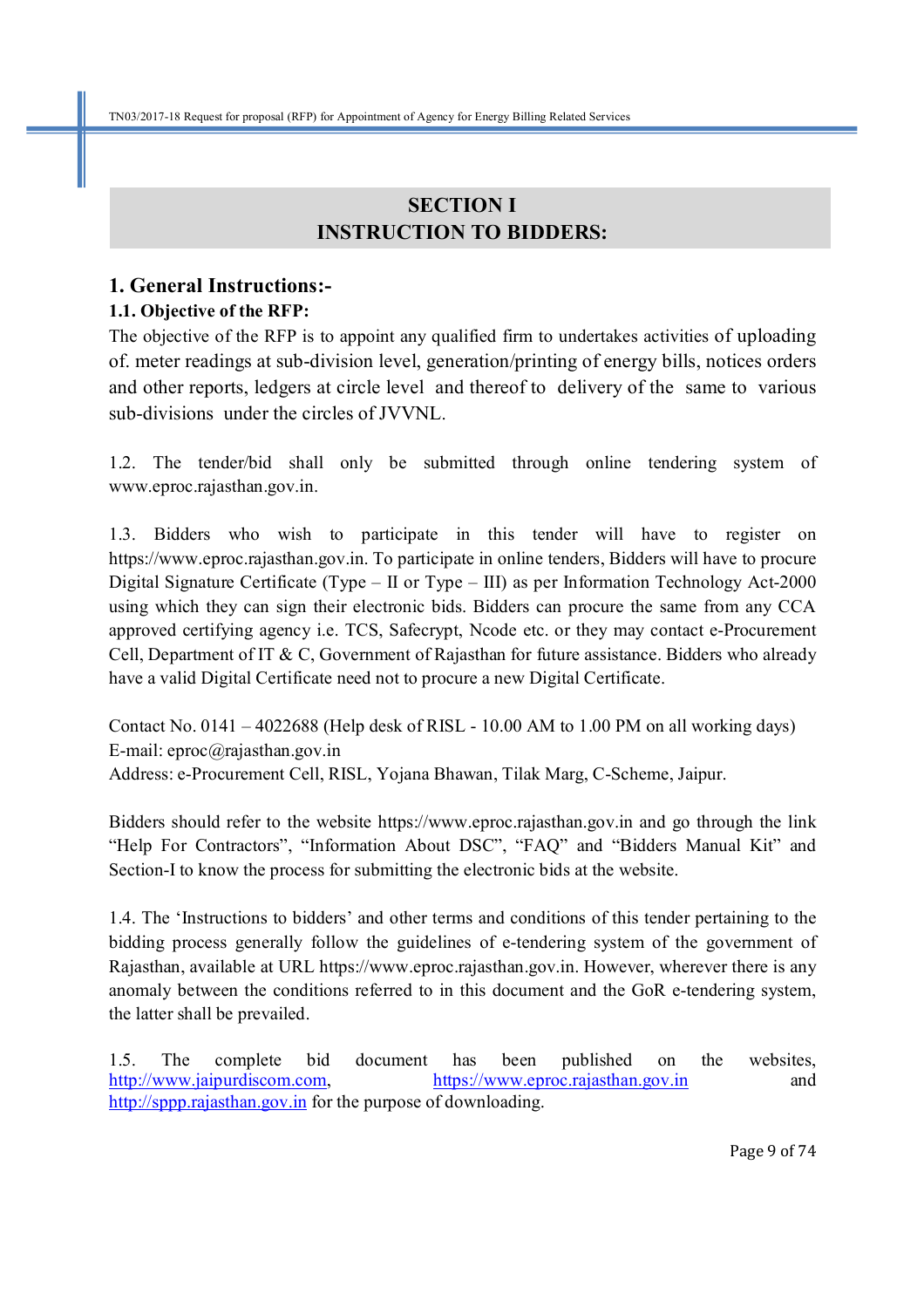1.6.The downloaded bid document shall be considered valid for participation in the bid process subject to submission of required Bid document fee of Rs. 2950/- only (Rupees Two Thousand Nine Hundred Fifty only) in Demand Draft in favour of A.O. (Cash), J.V.V.N.L., Jaipur payable at Jaipur and e-Tender Processing Fee: Rs. 1000/- (Rupees One Thousand only) in Demand Draft in favour of M.D., RISL payable at Jaipur. Scanned copies of the aforesaid DDs shall be enclosed with the submission of bid online whereas original DDs shall be furnished to the Chief Accounts Officer (R&B), J.V.V.N.L., Jaipur in separate envelopes up to the date & time specified for the submission of bid.

1.7. Contract Period: The stage-wise assignment completion period is mentioned under SCC clause No. 1.11. The successful bidder must formulate the work completion strategy accordingly and deploy the sufficient work force on the said assignment, so as to complete the work in the given timeline. The contract period shall initially be **Two years** from the date of letter of award, which may be further extended to **One year** (One year at a time) on the same rates and terms & conditions of original contract, subject to satisfactory performance of the agency and mutual agreement.

The performance of the agency will be reviewed half yearly (i.e. after completion of every six months).The contract for awarded work may be rescinded at any time if the performance regarding achievement of the objective and scope of works as illustrated under Section-III of this Bid Document is not found satisfactory [no compensation will be paid] or the agency breach any of the terms and conditions, or the agency will be advised for improvement. JVVNL however reserves the right to terminate the contract after 1 year of LOA, without assigning any reason.

1.8. All the communication/ correspondence including the bid document (Technical and Financial Bid) should be signed digitally and stamped on each page by the designated authorized representative of the bidder.

1.9. Eligible Bidders: The bidder should be a legal identity. The bidder would be evaluated on the basis of eligibility criteria set out in Section –II of the RFP.

1.10. Subcontracting: The successful bidder shall not be permitted to sub-contract any part of its obligations under the Contract with the J.V.V.N.L.

1.11 Joint venture, Consortium or Association: The consortium or Joint venture is not allowed to participate in this bidding.

1.12 The bidders shall provide a single price quote. However, the JVVNL reserves the right to allot ENTIRE REGION (ALL THREE ZONES) under the jurisdiction of JVVNL to a successful bidder or at least ONE ZONE to a successful bidder.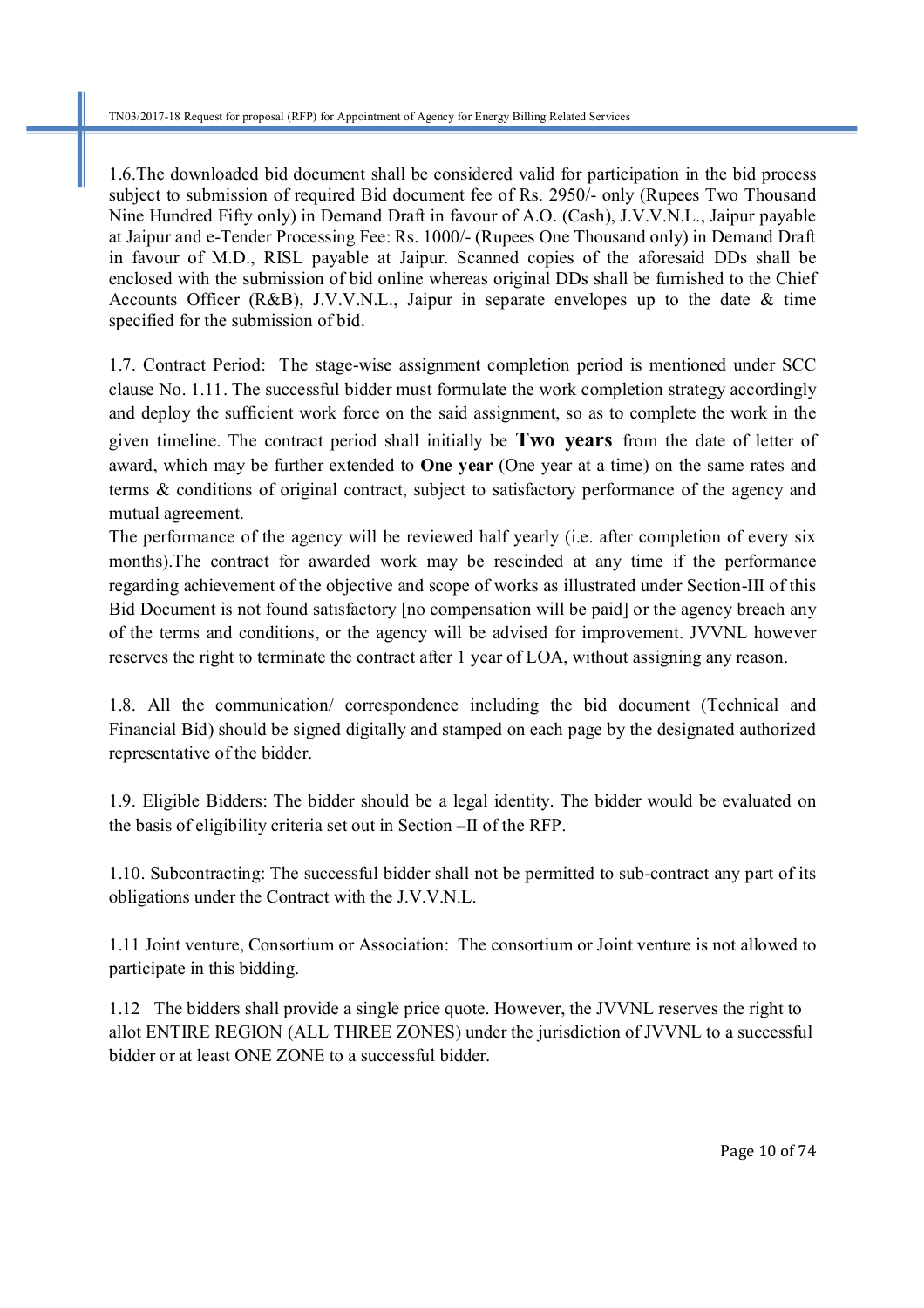1.13.Corrigendum:Any corrigendum issued shall form part of the RFP Document and shall beissued on the e-procurement website https://www.eproc.rajasthan.gov.in, http://www.jaipurdiscom.comand http://sppp.rajasthan.gov.in

1.14 It shall be the responsibility of bidder to be acquainted with billing procedure of JVVNL before submitting the bid. The bidder shall familiarize themselves with the billing system, challenges involved in delivering the services, quantum of work, quality of work and services expected by the JVVNL and other such specific project related information. It is advised to the bidders to visit nearest sub-division/circle office to closely understand the systems, processes, procedures involved under the scope of work of this bid document so as to determine the precise price to quote for the bid.

# **2. Preparation of Bidding documents:-**

# **2.1. EARNEST MONEY DEPOSIT (EMD):**

2.1.1. Every Bidder, if not exempted, participating in the bidding process will be required to furnish the bid security as specified in this bidding document.

2.1.2. The Bidder shall furnish Earnest Money of Rs. 10.60 lakhs along with the bid.

2.1.3 The bid security shall, at the bidder's option, be in the form of a crossed bank draft/pay orders/bank guarantee in favour of JVVNL from a reputed **(i) Public Sector Bank of India; or (ii) Scheduled Commercial Indian Private Bank located in India**. Bid security shall remain valid for a period of thirty (30) days beyond the original bid validity period, and beyond any extension subsequently requested. In case of submission of the Bid Security in form of Bank Guarantee, bid security shall be submitted in Format provided at **Annexure - I** specified in this bidding document.

2.1.4 The Bid Security shall be submitted in favour of Accounts Officer (Cash), J.V.V.N.L., Jaipur payable at Jaipur, Rajasthan.

The Bank Guarantee for bid security shall be executed on Rajasthan Non-Judicial Stamp Paper worth 0.25% of BG value (maximum stamp duty of Rs 25,000/-).

2.1.5. Scanned copy of the acceptable instrument for bid security shall be enclosed with the submission of bid online whereas original instrument shall be furnished to the Chief Accounts Officer (R&B) in separate envelope up to the date & time specified for submission ofbid.

2.1.6. Any bid not accompanied with the scanned copy of the bid security against deposition of earnest money or the original bid security against earnest money has not been furnished to the Chief Accounts Officer (R&B) up to the date & time specified for submission of the same, shall be rejected and the bid shall not be opened.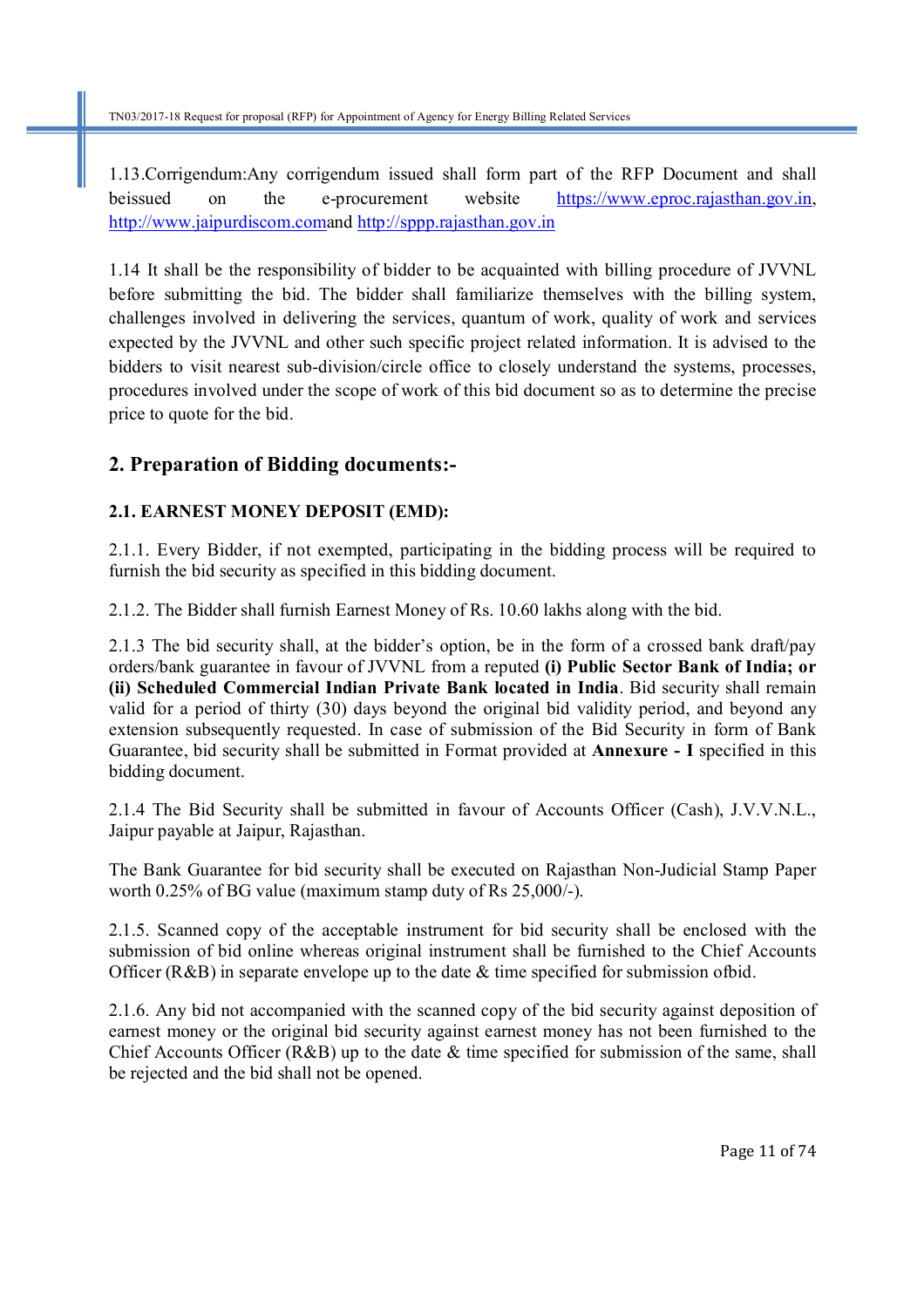2.1.7. The bid securities of unsuccessful bidders will be returned as promptly as possible, but not later than twenty-eight (28) days after the expiration of the bid validity period.

2.1.8 The bid security of the successful Bidder will be returned when the Bidder has signed the Contract Agreement and has furnished the required performance security.

2.1.9. Request for adjustments/proposals for acceptance of Earnest Money deposits, if any, already lying with the J.V.V.N.L. in connection with some other bids/orders shall not be entertained.

2.1.10. No interest shall be payable on the amount of EMD.

2.1.11. The Bid security taken from a bidder shall be forfeited in the following cases, namely: -

i. When the bidder withdraws or modifies its bid after opening of bids;

ii. When the bidder does not execute the agreement, if any, after placement of supply/ work order within the specified period;

iii. When the bidder fails to commence the supply of the goods or service or execute work as per supply/ work order within the time specified;

iv. When the bidder does not deposit the performance security within specified period after the supply/ work order is placed; and

v. If the bidder breaches any provision of code of integrity, prescribed for bidders, specified in the bidding document.

2.1.12 The Discom shall promptly return the bid security after the earliest of the following events, namely:-

i. The expiry of validity of bid security;

ii. The execution of agreement for procurement and performance security is furnished by the successful bidder;

iii. The cancellation of the procurement process; or

iv. The withdrawal of bid prior to the deadline for presenting bids, unless the bidding documents stipulate that no such withdrawal is permitted.

#### **2.2. COST OF TENDER SPECIFICATION AND e-TENDER PROCESSING FEES.**

2.2.1. The bidders can download the bid document fromhttps://www.eproc.rajasthan.gov.in. However, Cost of tender/bidding document (non-refundable) Rs. 2500 (Rs. Two Thousand Five Hundred) only  $+ 18\%$  GST, shall be deposited through Demand Draft payable to the Accounts Officer (Cash), J.V.V.N.L., Jaipur. The bidder shall also deposit e-tender processing fee (non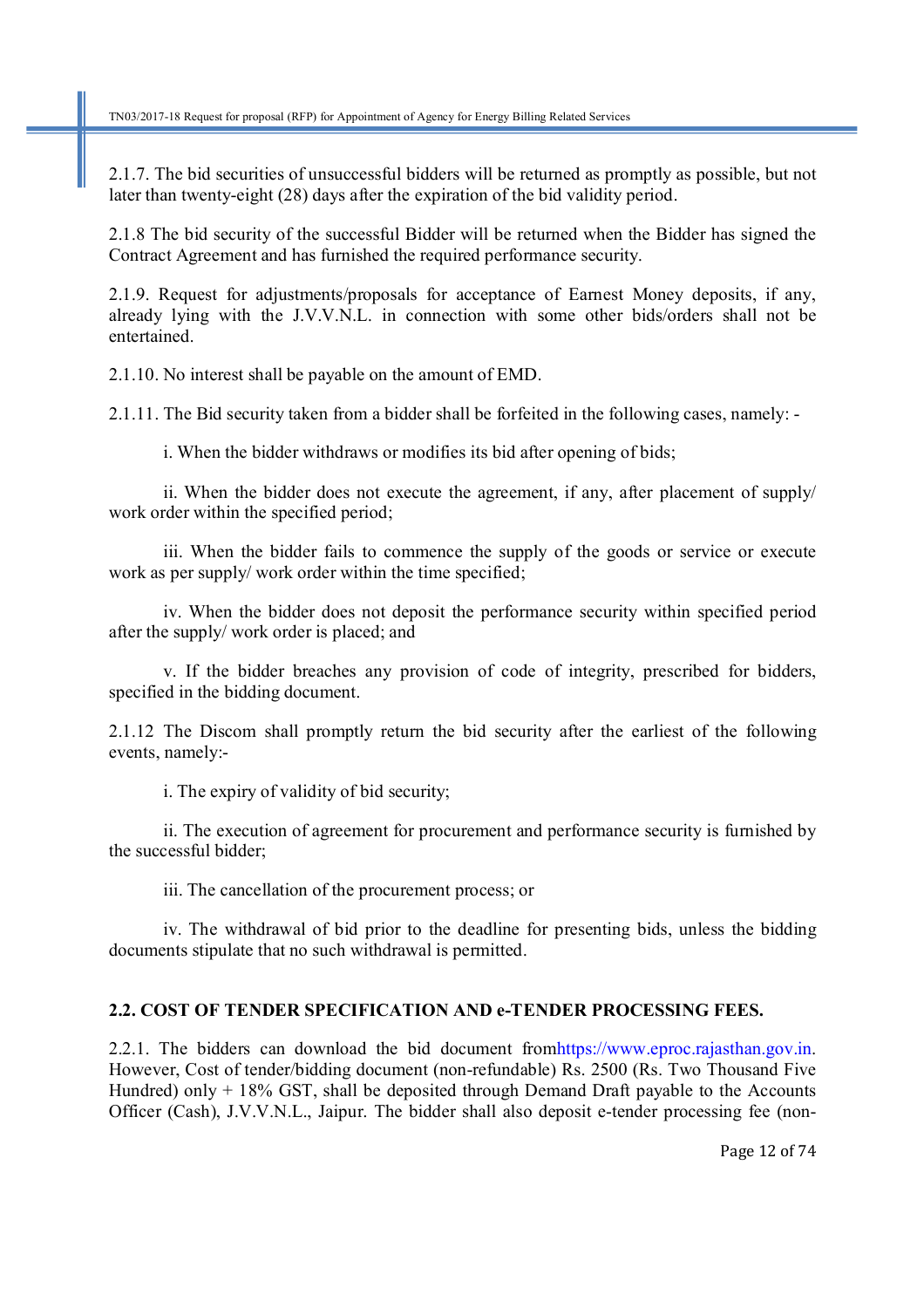refundable)amounting to Rs. 1000/- (Rs. One thousand)through Demand Draft in favour of M.D, RISL payable at Jaipur. Scanned copies of the aforesaid DDs shall be enclosed with the submission of bid online whereas original DDs shall be furnished to the Chief Accounts Officer (R&B) in separate envelopes up to the date & time specified for the submission of bid.

2.2.2. Any bid not accompanied with the scanned copy of the Demand Drafts against deposition of Cost of Tender Specification and E-Tender Processing fee or the original demand drafts against the Cost of Tender Specification and E-Tender Processing fee have not been furnished to the Chief Accounts Officer (R&B) up to the date & time specified for submission of the same, shall be rejected and the bid shall not be opened.

#### **3. Submission and Opening of Bids:- 3.1 COST OF BIDDING**

The Bidder shall bear all costs associated with the preparation and submission of his Bid. The tendering authority shall not be responsible or liable for any costs, regardless of the conduct or outcome of the bidding process.

# **3.2 LANGUAGE OF BIDS**

The Bid, as well as all correspondence and documents relating to this Bid shall be exchanged and considered by the Bidder and the tendering authority in English Language only.

Supporting documents and printed literatures comprising part of the Bid may however be provided in English/ Hindi language.

# **3.3 SUBMISSION OF PROPOSALS**

3.4.1 The Bidder shall submit their bid only in electronic format at https://eproc.rajasthan.gov.in. The bid should be digitally signed and stamped on each page by a responsible and authorized person. The Bidder shall procure Digital Signature Certificate (DSC) as per IT act - 2000.

# **3.4DOCUMENTS COMPRISING THE BID**

# **Bids are to be submitted in two parts:-**

**3.4.1 Part-I (Technical part of bid, to be filed in .pdf format):-** This shall contain the following:-

(i)Scanned copy of bid security issued in favor of the Accounts Officer (Cash), J.V.V.N.L., Jaipur towards deposition of EMD amount,

(ii) Scanned copy of Demand Draft issued in favor of M.D. RISL payable at Jaipur towards e-Tender Processing Fees,

(iii)Scanned copy of Demand Draft issued in favor of the Accounts Officer (Cash), J.V.V.N.L., Jaipur on account of deposition of the cost of tender document,

(iv) Technical Bid offer cover letter on company's/ firm's letter head and related formats as specified under Section-VII *"Technical Bid"* of this RFP.

(v) Other Documents/ certificates about bidder's competence, financial strength, details of experience in accordance with the QR specified so that the J.V.V.N.L. may be able to examine whether the offer submitted is technically acceptable and also confirm to our commercial terms and conditions or not.

**3.4.2 Part-II (Financial/ Price bid/ BOQ, to be filed in .xls format):-**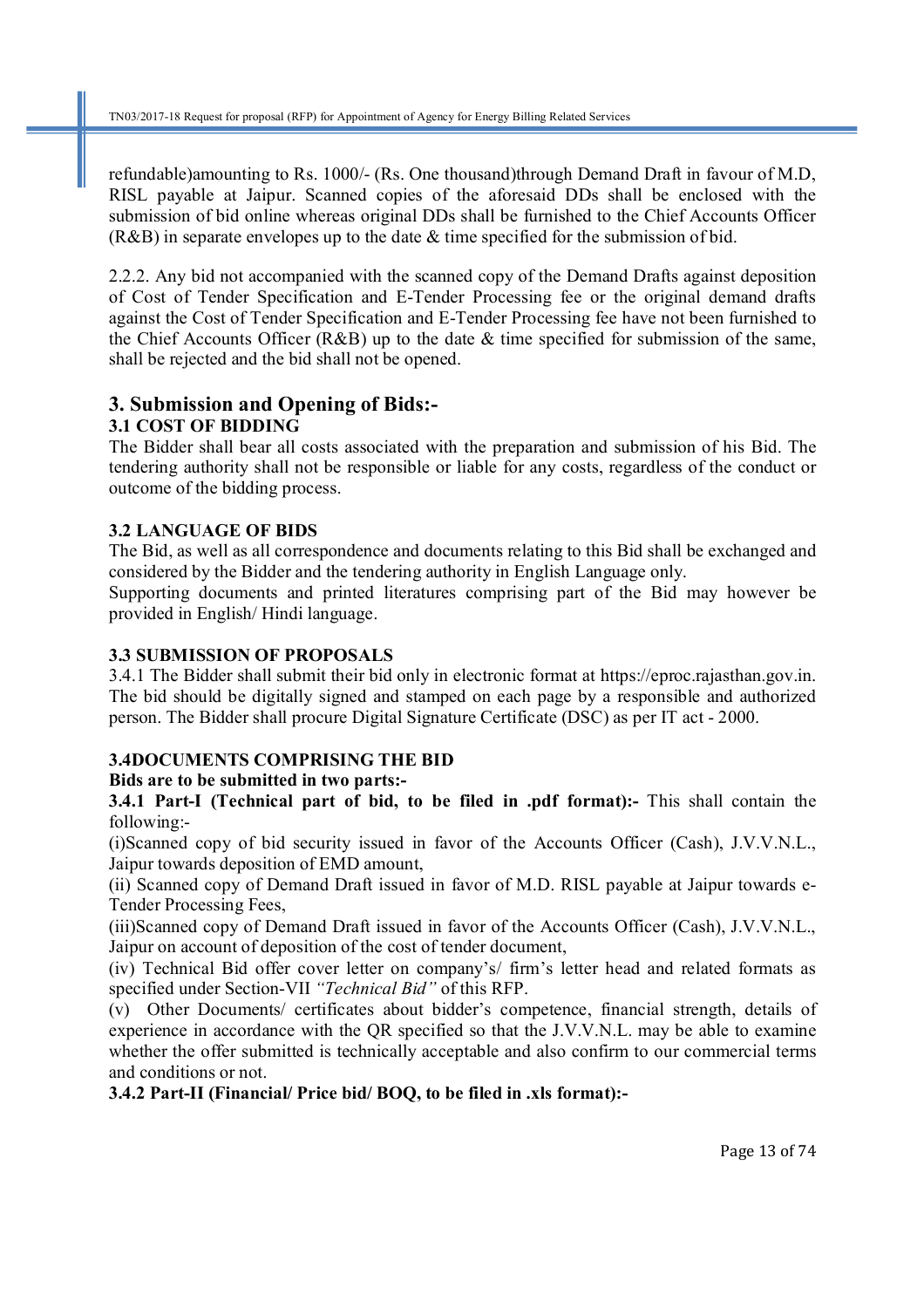(i) This shall contain the financial offer for carrying out the scope of work. The financial offer must be submitted in excel file of BOQ in the format as specified under Section-VIII *"Financial Offer Declaration"* of this RFP.

(ii) The price bid shall only be opened after examination of Technical Bid as per requirement stipulated in this specification and being satisfied about the fulfillment of the eligibility criteria. Price bid of only successful and qualified bidders shall only be opened. The date of opening of the price Bids shall be intimated to successful bidders, after evaluation technical bid (Part-I).

**3.4.3** If required, J.V.V.N.L. may ask any bidder to furnish original copy of any documents or copy thereof duly attested by the Notary as the case may be for physical verification form on short notice of three days.

#### **3.5 FILLING OF BIDS**

3.5.1 The bid shall be submitted online in the electronic formats attached here to and all blanks in the tender and the schedule to the specification shall be duly filled in. The completed forms, schedule(s) shall be considered as part of the contract documents in case of the successful bidder. 3.5.2 No alteration shall be permitted to the formats and schedules enclosed with this tender specification and the Bidder must entirely comply with the specification.

3.5.3 The tender and all accompanying documents shall be in Hindi/English Language and shall be signed digitally by a responsible and authorized person. The name, designation and authority of the signatory shall be stated in the tender. For any accompanying/supporting document supplied in language other than the specified, translated document of the same shall also be provided; otherwise, the document shall to be deemed as null and void.

3.5.4 The bid shall be accompanied with the Power of Attorney (PoA) issued in the favour of authorized signatory of the bid. The PoA shall be on the Non-Judicial Stamp Paper of Rajasthan having value of Rs. 500/-

3.5.5 The bidder must quote the prices strictly in the manner as indicated herein, failing which the bid shall be liable for rejection. These must not contain any additions, alterations or corrections and any other marking which leave any room for doubt.

3.5.6 The J.V.V.N.L. will not be responsible to accept any cost involved in the preparation or submission of bids.

3.5.7 Any printed conditions of service on the bid shall not be accepted by the J.V.V.N.L.

3.5.8 All bids and accompanying documents shall be addressed to the Chief Accounts Officer (R&B), J.V.V.N.L., Room No. 023, Vidyut Bhawan, Jyoti Nagar, Jaipur-302005.

3.5.9 The tenders/quotations given in the form other than the form prescribed shall not be considered.

3.5.10 After submission of valid authorization certificate of the authorized signatory of the bid, only one person shall be allowed for presence during the opening of the bid.

#### **3.6 ALTERNATIVE BIDS**

Alternative bids shall not be considered.

#### **3.7 BID PRICES**

3.7.1 All the prices should be quoted in Indian Rupees (INR)only.

3.7.2 The prices quoted in BOQ.xls should be inclusive of the GST if any applicable at present.

3.7.3 The bidder shall furnish break-up of the quoted price in financial offer according to the Section VIII, indicating amount of applicable GST clearly, as per the prevailing rates on the bid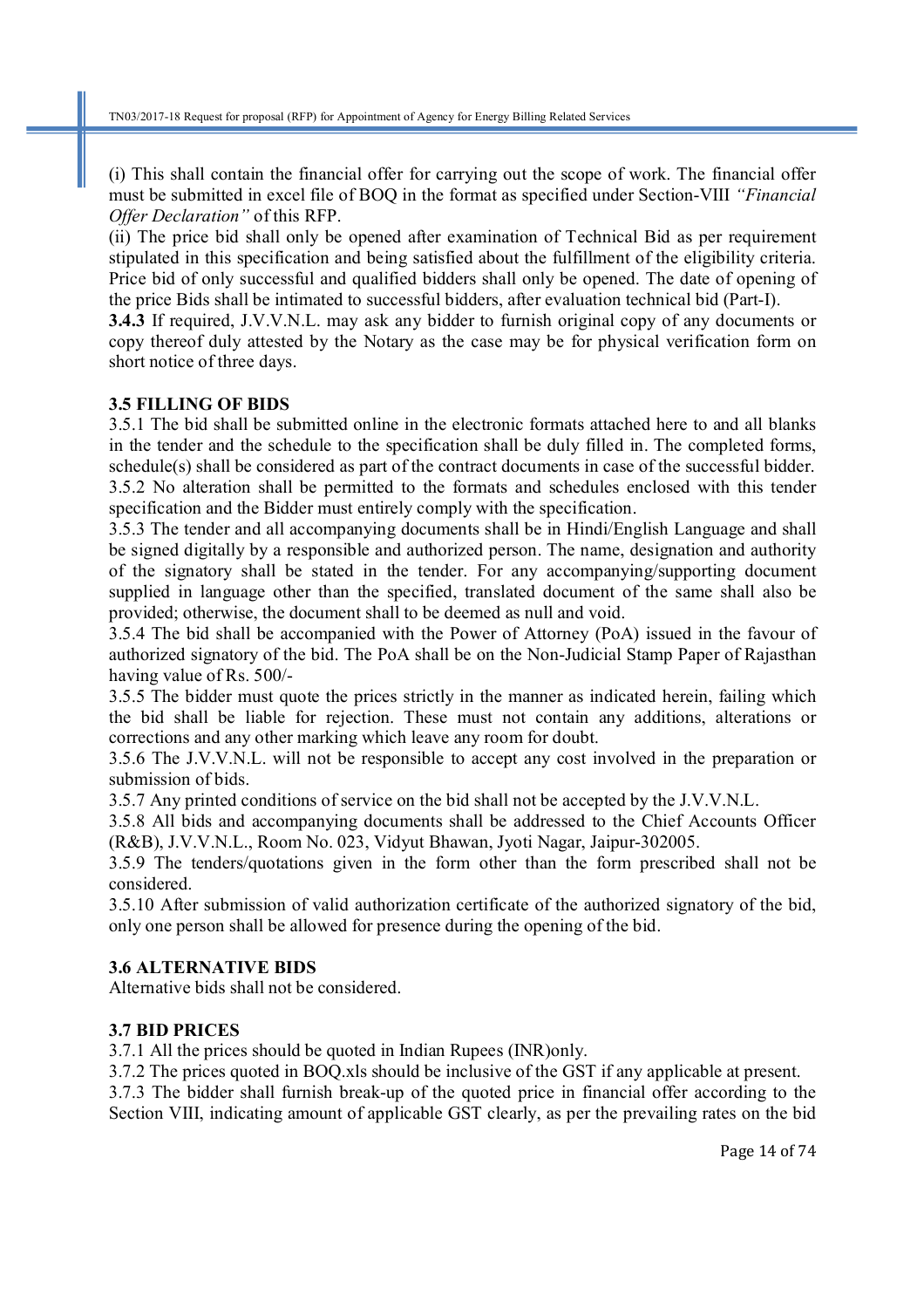date. Any statutory variation due to imposition of new tax or any increase in existing taxes by the government subsequently during the currency of the contract shall be on the part of the J.V.V.N.L. Similarly, any waiver or reduction in the existing taxes shall also be passable to the J.V.V.N.L.

#### **3.8 PERIOD OF VALIDITY OF BIDS**

3.8.1 The submission of any bid connected with these documents and specification shall constitute an agreement that the Bidder shall have no cause of action or claim, against the J.V.V.N.L. for rejection of its bid. The J.V.V.N.L. shall always be at liberty to reject or accept any bid or bids at its sole discretion and any such action will not be called into question and the Bidder shall have no claim in that regard against the owner.

3.8.2 The bids shall be valid for a minimum period of 120 days(One hundred twenty) days from the date of opening Part-I (Technical part of bid) or 90 (Ninety) days from the date of opening of Part-II (Price bid) wherever is later. Bids mentioning a shorter validity period other than specified are likely to be summarily rejected / ignored.

3.8.3 J.V.V.N.L. may ask for extension in validity period. The Bidder will be at liberty to accept it or not.

#### **3.9 SIGNING OF THE BID**

3.9.1The bidding document shall be digitally signed by a person duly authorized to sign on behalf of the bidder, in token of acceptance of all the terms and conditions of the bidding document. This authorization shall consist of a written confirmation as specified in the bidding document and shall be attached to the bid.

3.9.2 Bid by a partnership must be furnished with full names of authorized partner followed by the signature(s) and designation (s) of the authorized partner(s).

3.9.3 Bids by corporation/ company must be signed with the legal name of the corporation/ company by the President, Managing Director or by the Secretary or other person or persons authorized to sign the bid on behalf of such corporation/company.

3.9.4 A bid signed by a person who affixes to his signature the word 'President', 'Managing Director' 'Secretary', 'Agent' or other designation without disclosing his principal will be liable to be summarily rejected.

3.9.5 Satisfactory evidence of the authority of the person signing on behalf of the Bidder shall be furnished with the bid.

3.9.6 The Bidder's name stated on the proposal shall be exact legal name of the firm/agency.

3.9.7 Bids not conforming to the above requirements of signing shall be disqualified.

#### **3.10AMENDMENT/CORRIGENDUM/ADDENDUM IN RFP DOCUMENT AND DEADLINE FOR SUBMISSION OF BID**

3.10.1 Bids must be submitted online by the bidders on the website https://www.eproc.rajasthan.gov.in and earlier than the date and time specified in the NIT.

3.10.2 At any time prior to the Bid Due Date, the Authority may for any reason, whether on its own initiative or as a result of a response to a query received during Pre-Bid Conference, modify the RFP Document/extend Bid Due Date by issuing "Amendment/Corrigendum/Addendum".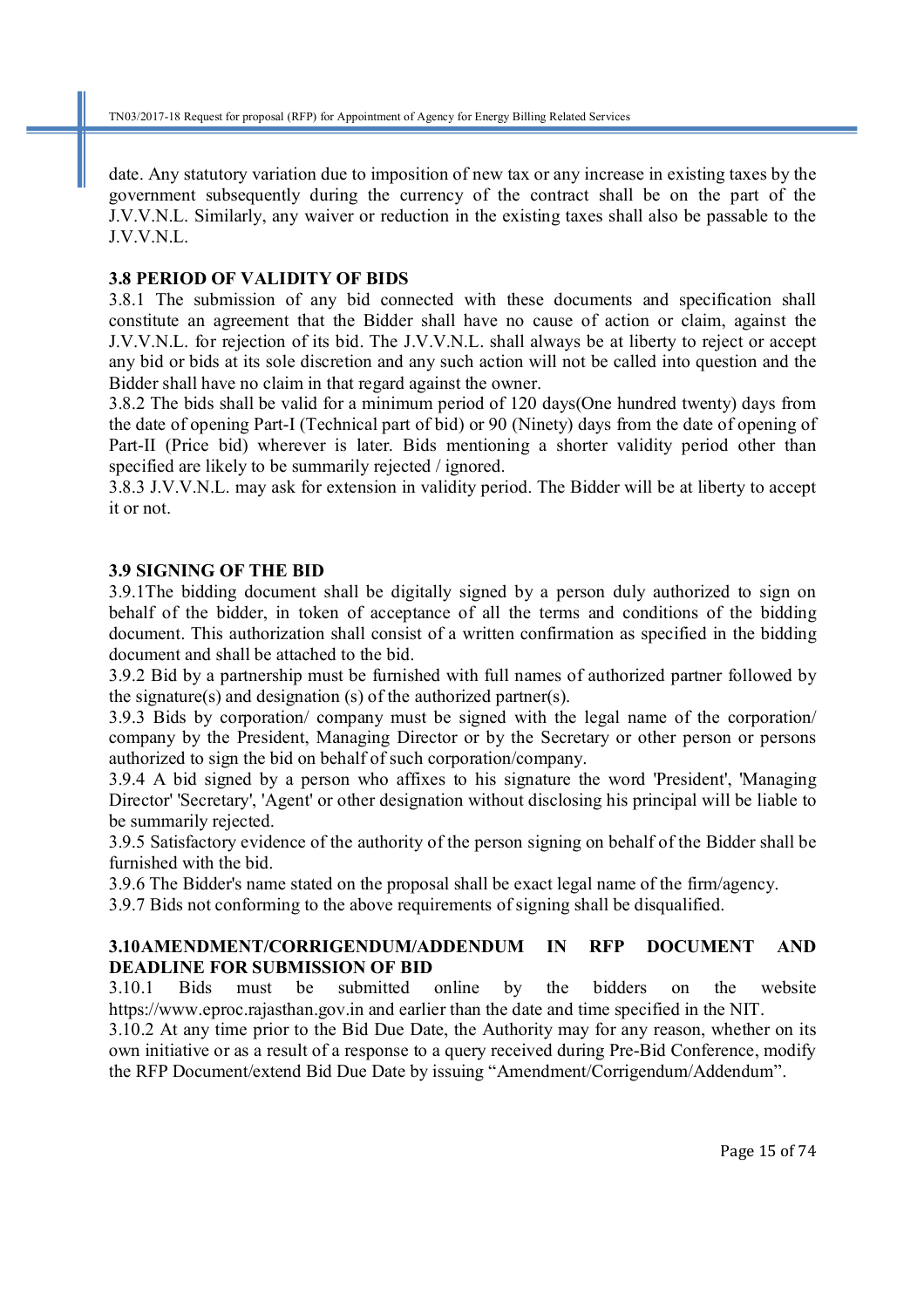3.10.3The Amendment/Corrigendum/Addendum shall be published on http://www.jaipurdiscom.com, https://eproc.rajasthan.gov.in and http://sppp.rajasthan.gov.in. Each such Amendment/ Corrigendum/ Addendum shall become part of the RFP Document.

3.10.4 Change in date of submission and opening of bids if any shall also be placed on the J.V.V.N.L. website immediately. However, if the modifications in bidding document, specifications of service are substantial, fresh publication of original bid inquiry may also be issued.

3.10.5 The J.V.V.N.L. on its discretion, reserves right to extend the deadline for the submission of bids.

#### **3.11 RECEIPT OF TENDERS/ BIDS**

3.11.1 Access to the bids is strictly restricted and will be provided only to the concerned officers of J.V.V.N.L. doing the valuation.

3.11.2 Bids received by modes other than submission onhttps://www.eproc.rajasthan.gov.in website shall not be considered.

#### **3.12 WITHDRAWAL, SUBSTITUTION AND MODIFICATION OFBIDS**

A Bidder may substitute or modify its bid after it has been submitted but prior to the deadline prescribed for submission of bids as per the e-tendering process but bidder cannot withdraw his bid after submitting it once.

#### **3.13 BID OPENING**

3.13.1 The designated Committee will perform the bid opening.

3.13.2 The tendering authority shall conduct the bid opening at the address, date and time specified in the NIT.

3.13.3 All the bids received up to the specified time and date in response by all the bidders shall be opened by the members of the designated Committee after entering their corresponding credentials (login id and digital signatures) in the website https://www.eproc.rajasthan.gov.in at the specified place, date and time in the presence of bidders or their authorized representatives who may choose to be present.

3.13.4 No bid shall be rejected at bid opening except for alternative bids, bids not accompanied with the required evidences regarding deposition of cost of tender documents, EMD, and etender processing fees.

3.13.5 The Tendering authority shall prepare a record of the bid opening that shall include name of the bidder, the bid price and the presence or absence of Tender fee, EMD. The bidder's representatives who are present shall be required to sign the attendance sheet. The omission of a bidder's signature on the record shall not invalidate the contents and effect of the record.

3.13.6 Only the Part-I containing "Technical Bid" shall be opened first. The Part-II containing "Financial Bid" shall be kept intact and shall be opened later on the specified date and time which shall be intimated to the bidders who qualify in the evaluation of technical bids.

3.13.7 The details of deposit of tender fee, EMD and processing fees with each bid shall be read out loudly.

3.13.8 A list of names of the representatives of the biding firms present at the time of opening of tenders shall be prepared and read out and got signed by the respective representatives.

# **4. EVALUATION OF BIDS**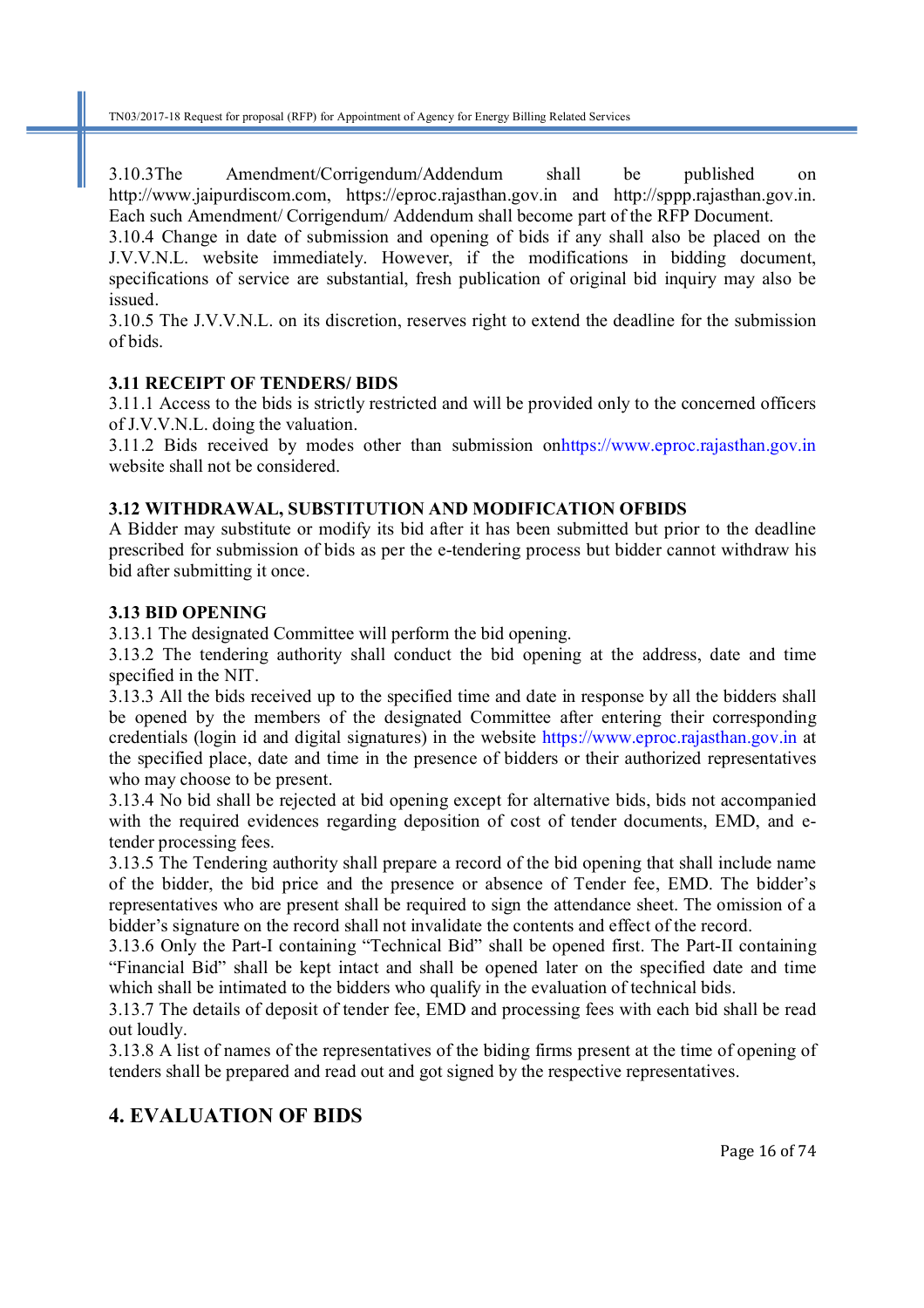4.1.1 The tendering authority shall evaluate each bid that has been determined, up to the stage of the evaluation, to be substantially responsive.

4.1.2 To evaluate a bid, the tendering authority shall use all the criteria and methodologies defined in Section IV "BID EVALUATION METHODOLOGY" of this bidding document.

#### **4.2 EVALUATION OF TECHNICAL BIDS**

4.2.1 The initial technical evaluation shall be completed by the designated Committee as early as possible after opening of technical bids.

4.2.2 The number of firms qualified in technical evaluation, if less than three, and it is considered necessary by the tendering authority to continue with the bid process, reasons shall be recorded in writing; otherwise fresh bids may also be invited.

4.2.3 After approval of the technical evaluation by tendering authority, the firms which qualified in the technical evaluation shall be informed in writing about the date, time and place of opening of their financial bids.

4.2.4 For the firms which could not qualify in technical evaluation, EMD shall be refunded after completion of the bidding process i.e. award of the contract to the successful bidder.

4.2.5 The Tendering Authority will carry out a detailed evaluation of the bids as per criteria prescribed under Eligibility Criteria mentioned in the RFP and on the basis of documents enclosed with the technical bid.

4.2.6 In order to determine whether the bidders are qualified and whether the technical aspects are substantially responsive to the requirements set forth in the bidding documents, the Tendering Authority will examine the information supplied by the Bidders.

#### **4.3 EVALUATION OF FINANCIAL BIDS**

4.3.1 The financial bids of bidders who qualified in technical evaluation shall be opened at the notified time, date and place by the members of the designated Committee in the presence of the bidders or their representatives who choose to be present.

4.3.2 The process of opening of financial bids shall be similar to that of technical bids.

4.3.3The names of the firms, the rates given by them and conditions if any, shall be read out and recorded in the tender opening register.

4.3.4Conditional bids are liable to be rejected.

4.3.5*The offers shall be evaluated on L1 basis* and the technically qualified bidder quoting the lowest price shall be considered as L1 bidder, bidder quoting price next higher to the L1 bidder's price shall be considered as L2 bidder and so on. If the *"Quoted Rate"* are same for two bidders, then their ascending order would be determined on the basis of drawl of lottery in presence of the bidder who whishes to be present.

4.3.6 It shall be ensured that the offer recommended for sanction is justifiable looking to the prevailing market rates of the goods or service required to be procured.

4.3.7 Bidders meeting the qualification requirement and stood to be L-1 may be awarded with at least 1 Zone or entire region under the jurisdiction of JVVNL (all three Zones).*Bidders may note* 

*that allocation of areas to bidder shall be at the discretion of the management of JVVNL*.

4.3.8 The bidders may note that J.V.V.N.L. is not bound to accept the lowest financial offer. Note: If the bidder quotes zero or null value against any of the item(s) in column "A" of the financial offer i.e. "BOQ", the same offer shall be rejected. In this case the qualified bidder evaluated by e-proc system shall deviate and shall not be considered to be valid.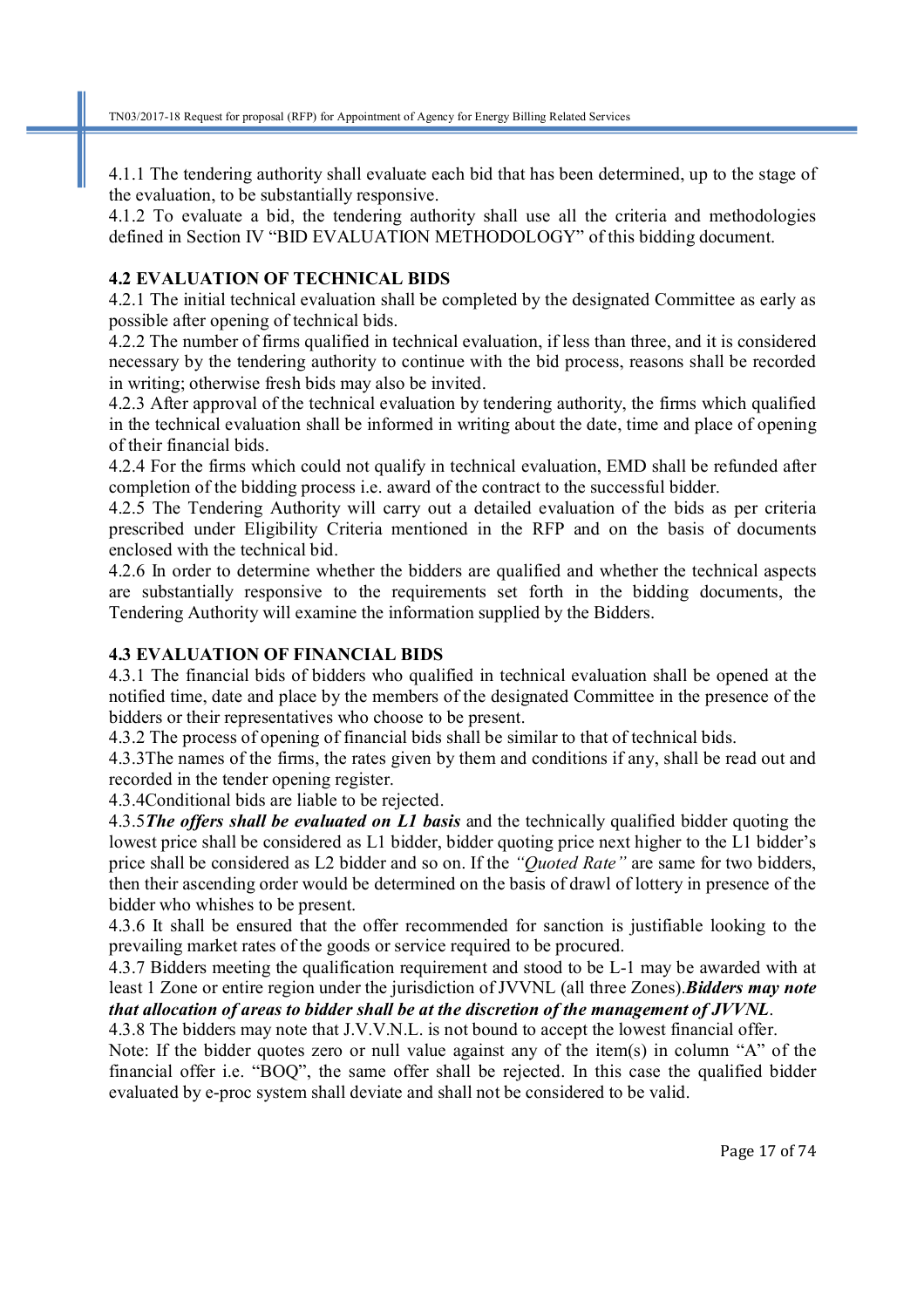#### **4.4 CORRECTION OF ARITHMETIC ERRORS**

4.4.1 Provided that the bid is substantially responsive, the competent Committee shall correct arithmetical errors on the following basis: -

i. If there is an error in a total corresponding to the addition or subtraction of subtotals, the subtotals shall prevail and the total shall be corrected; and

ii. If there is a discrepancy between words and figures, the amount in words shall prevail, unless the amount expressed in words is related to an arithmetic error, in which case the amount in figures shall prevail subject to point i above.

#### **4.5 NEGOTIATIONS**

4.5.1 As a general rule, negotiations after opening of bids would be discouraged. However, negotiations may be undertaken in exceptional circumstances, as under: -

-When the quoted rates have wide variations and are much higher than the market rates prevailing at the time of opening of bids.

4.5.2 Negotiations shall not make original offer of the bidder ineffective.

4.5.3 Negotiations shall be conducted with the L1 bidder only and by information given in writing with a minimum period of 3 days (in case of a local bidder) and 7 days (incase of an outstation bidder) shall be given for holding negotiations. In case of urgency the tender sanctioning committee may reduce the notice period for negotiations, provided the bidder receives the information regarding holding negotiations.

4.5.4 In case the lowest bidder does not reduce his rates in response to negotiations or the rates so reduced are still considered to be higher, the tender sanctioning Committee may decide to make a written counter offer to the lowest bidder. If the lowest bidder does not accept the counter offer given by the Committee, the Committee may recommend rejecting the bid or may repeat the process to make the same counter offer to second lowest bidder and so on to third, fourth lowest bidder, etc. till any bidder accepts it.

#### **5. Rejection of bids:**

5.1 The bid may be considered as rejected /nonresponsive on account of any of the followings:-

i. Any action on the part of the bidder to revise the rates/prices and modification in technical or commercial substance of original offer subsequent to opening of tender.

ii. Submission of any supplementary information unless &otherwise asked for by the bidder after opening of the Bid may result in rejection of the Bid and may also debar him from submission of Bid to J.V.V.N.L. at least for a year.

iii. The J.V.V.N.L. reserves the right to accept or reject any bid, and to cancel the bidding process and reject all bids at any time prior to award of contract, without thereby incurring any liability to the affected bidder or bidders or any obligation to inform the affected bidder or bidders of the grounds for the J.V.V.N.L.'s action.

iv. In case of bidder not furnishing the desired information in the desired format the bid/offer may be rejected.

v. In case of bidder not adhering to the format of financial offer given with this document the bid/ offer may be rejected.

vi. In case of any foot note or explanatory statement in the financial offer the bid/offer may be rejected.

vii. In case of financial offer comprising any supplementary statement or discount or any condition the bid /offer may be rejected.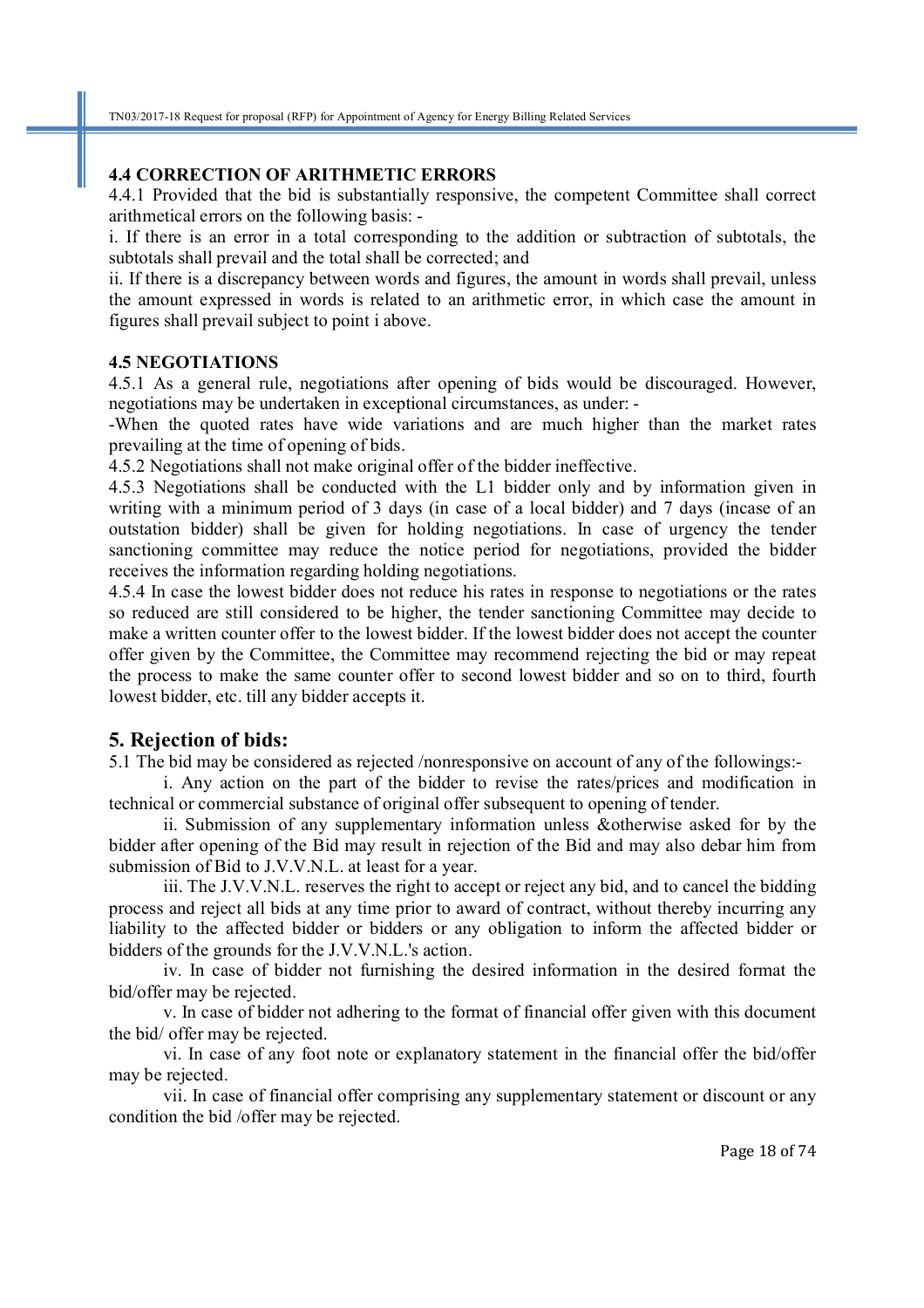viii. In case, the bidder quotes zero or null value against any of the item(s) in column "A" of the financial offer i.e. "BOQ", the same offer shall be rejected.

#### **6. Signing of agreement**

6.1 On receipt of Letter of award from J.V.V.N.L., the successful biddershall enter into an agreement with J.V.V.N.L. by jointly signing.The draft of the agreement based on the terms, detailedin Section-V and Section-VI will be forwarded to the successfulbidder for execution. The *agreement shall be executed withinfifteen days* thereafter. The person to sign the agreement mustbe duly authorized by the Bidding entity.

6.2 If the bidder, who has been selected for contract, fails to sign a written agreement for contract or fails to furnish the required security deposit within specified period, the Discom shall take action against the successful bidder as per the provisions of the bidding document. The Discom may, in such case, cancel the contract with the bidder, forfeit the EMD and debar the bidder to participate in any future bid.

# **7. Performance Security**

The successful Bidder within *fifteen (15) days*of the receipt of letter of award from the J.V.V.N.L. shall furnish the Performance Security in accordance with the respective clauses of GCC & SCC. *The value of Performance Security would be 10% of the contract value*. The Performance Security would be valid up to a period of 6 months post the date of completion of the work.The performance security shall be deposited in formats as provided in **Annexure – II**.

The Bank Guarantee for bid security shall be executed on Rajasthan Non-Judicial Stamp Paper worth 0.25% of BG value (maximum stamp duty of Rs 25,000/-).

# **8. Understanding and clarifications on documents and specifications**

i. The Contract shall be considered to have come into force from the date of the issue of Letter of Intent/Letter of Award. The bidder is required to carefully examine the specificationsand documents and fully aware itself about all the terms &conditions and matters which may in any way affect the Workor the cost thereof. If any Bidder finds discrepancies oromissions in the specifications and documents or is in doubt asto the true meaning of any part, he shall at once request inwriting for an interpretation/clarification to the tenderingauthority. The J.V.V.N.L. shall issue interpretation and clarificationsas it may think fit in writing. After receipt of suchinterpretations and clarifications, the Bidder may submit its bidbut within the time and date specified in the Invitation to Bid.All such interpretations and clarifications shall form a part ofthe specifications and documents, and accompany the bidder'sproposal.

ii. Verbal clarifications and information given by the J.V.V.N.L. or itsemployee(s) or its representative(s) shall not in any way bebinding on the J.V.V.N.L.

# **9. Policy for bids under consideration**

Bids shall be deemed to be under consideration immediatelyafter they are opened and until such time official intimation ofaward/rejection is made by the J.V.V.N.L. to the bidders. While thebids are under consideration, bidders or their representatives orother interested parties are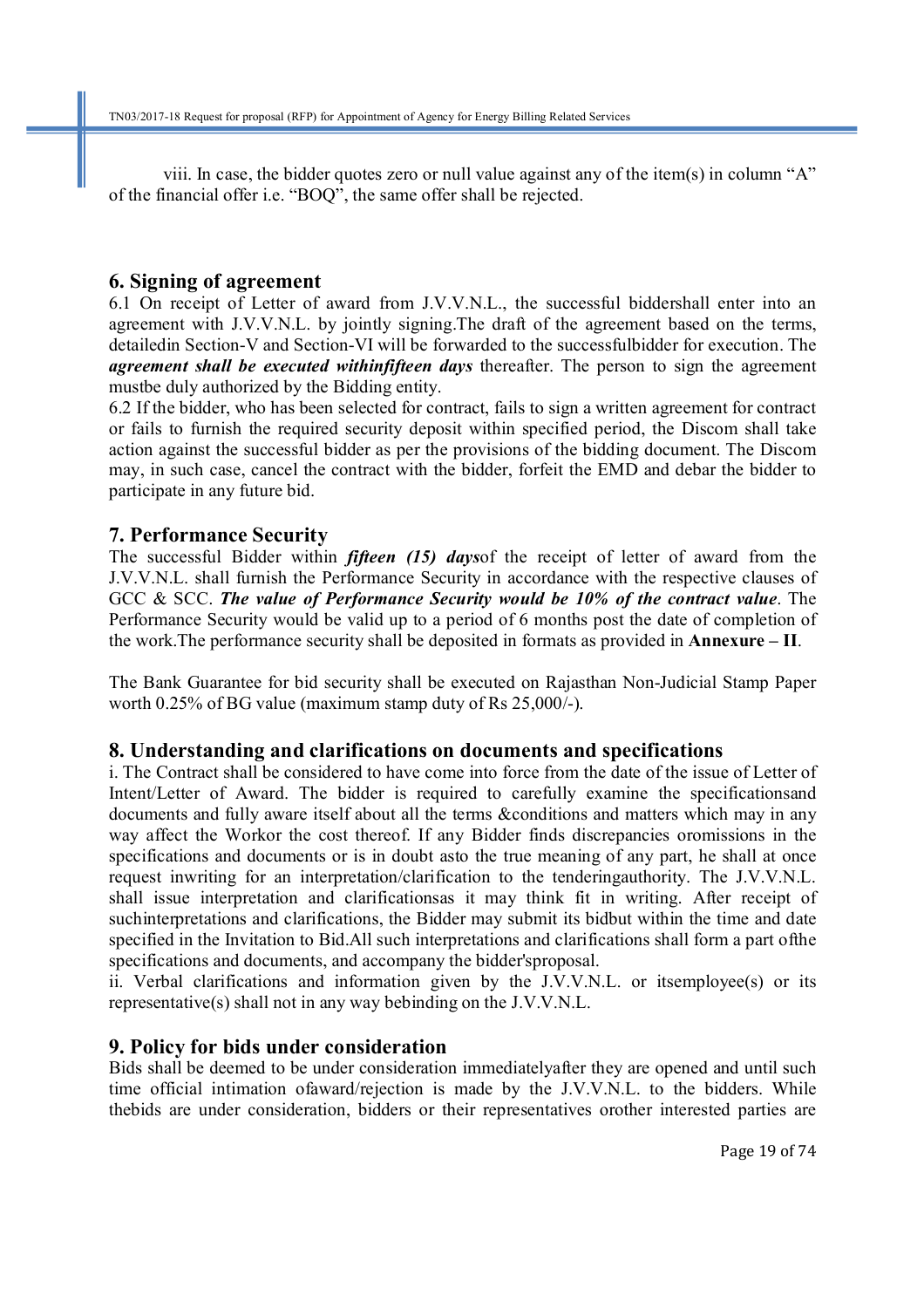advised to refrain from contacting by any means, the J.V.V.N.L. or its employees/ representatives on matters related to the bids under consideration, in the event of such happening the bidders proposal may be declared as rejected irrespective of his selection or rejection on the basis of the tender conditions. The J.V.V.N.L., if necessary, will obtain clarifications on the bids by requesting for such information from any or all the bidders, either in writing or through personal contact, as may be necessary. Bidder will not be permitted to change the substance of the bid after the bid has been opened.

# **10. Preliminary examination and evaluation**

10.1. J.V.V.N.L. shall examine the bids to determine whether they are complete, free from computational errors, required cost and fees have been furnished or not and whether the documents furnished are properly signed and the bids submitted are generally in order.

10.2. Prior to the detailed evaluation, the J.V.V.N.L. will determine the substantial responsiveness of each bid against the bidding document.

10.3. For the purpose of above, a substantially responsive bid is one which conforms to all the terms and conditions of the bidding document without material deviations. A material deviation is one which affects in any way the prices, quality, quantity or delivery period of the equipment/services/material or which limits in any way to the responsibilities or liabilities of the bidder of any right of J.V.V.N.L. as required under these specifications and documents. Determination of a bid's responsiveness shall be based on the contents of the bid itself without recourse to extrinsic evidence.

10.4. A bid determined as not substantially responsive will be rejected and shall not be treated responsive subsequently by correction of the non conformity by the bidder.

10.5. Bid price shall mean the total price quoted by each bidder for complete package in its proposal for the complete scope of works.

10.6. J.V.V.N.L. will evaluate and compare the bids previously determined to be substantially responsive, pursuant in the manner specified above, for each package separately.

10.7. No bid shall be considered responsive if the complete requirements covered in the package are not included in the bid.

# **11. Award of contract**

11.1. JVVNL reserves the right to award entire contract to one agency (for all 3 Zones) or order can be split Zone-wise to different vendors.

11.2 Notification of award of contract will be made in writing to the successful bidder(s).

11.3. The contract will be awarded to the best qualified and the substantially responsive bidder in conformity with the requirements of these specifications and documents and the JVVNL shall be the sole judge in this regard and subject to the provisions of these instructions to bidders and other terms and conditions detailed out in these documents and specifications.

11.4. A responsive bid is one which accepts all terms and conditions of these specifications and documents without any major modifications. A major modification is one which affects in any way the prices, quality, quantity or delivery period of the equipment or which limits in any way the responsibilities or liabilities of the bidder or any rights of the owner as required in these specifications and documents. The award of contract may be distributed among more than one bidder.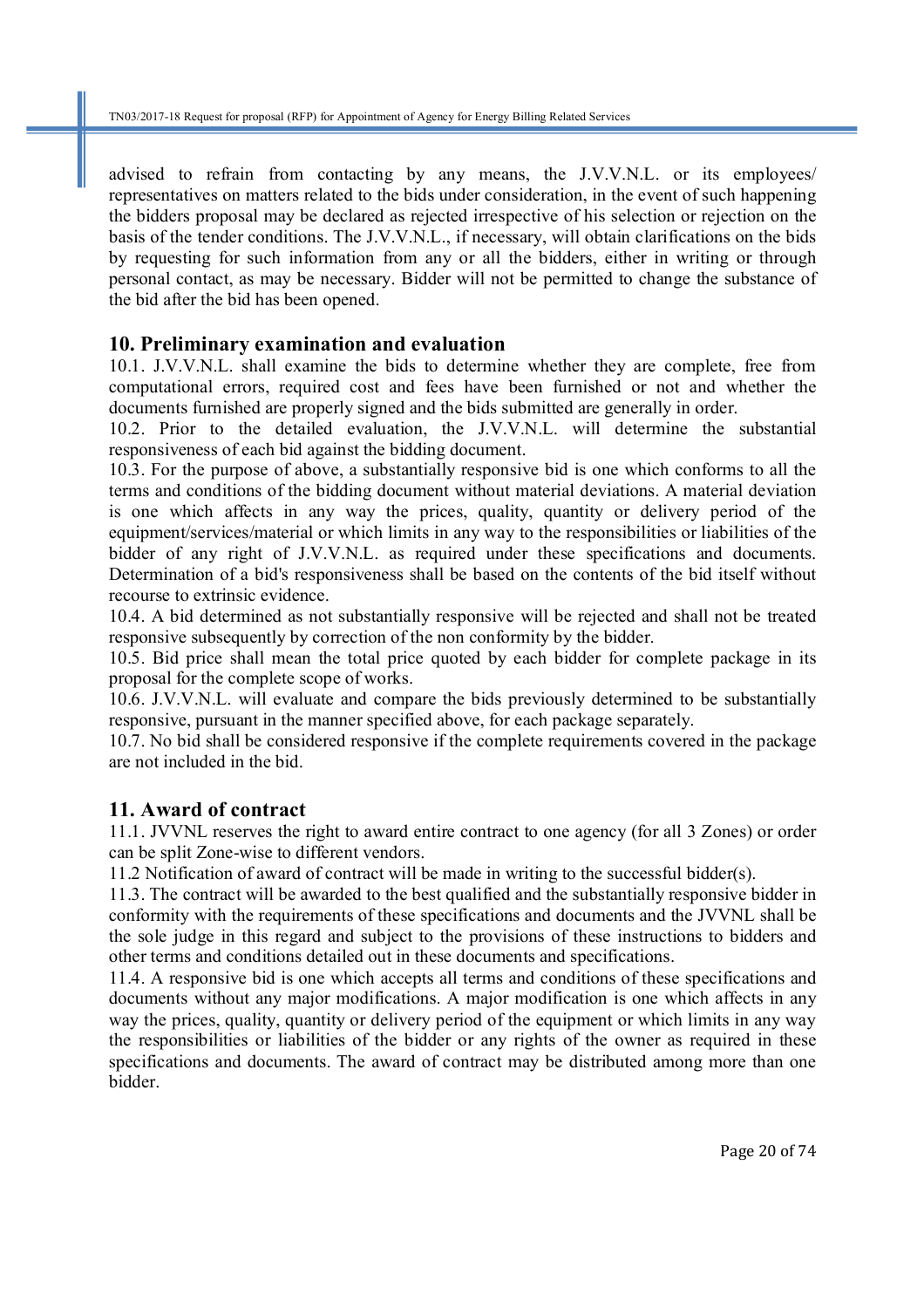# **12. Change in quantity**

12.1 The number of energy bills and output reports to be punched/generated/printed and delivered may increase or decrease during the currency of the contract.

12.2 Any activity may be withdrawn, if not required at any point of time during the execution of the contract.

12.3 Any specific group of consumers based on category or any other criteria may be excluded from the scope of contract at any time during the execution of the contract and shall be at the sole discretion of the Nigam.

12.4JVVNL reserves the right of increasing or decreasing the area of operation of the agency at any time during the execution of the contract and there is no minimum commitment relating to quantum of work.

# **13. General**

13.1. The cost of specification will not be refunded under any circumstances.

13.2. The bidder shall treat the details of the specification and other Bid documents as private and confidential and shall not reproduce without the written authorization of J.V.V.N.L.

13.3. J.V.V.N.L. shall not bind itself to accept the lowest or any bid or any part of the bid and shall not assign any reason(s) for the rejection of any bid or a part thereof.

13.4. The fact of submission of bid to J.V.V.N.L. shall be deemed to constitute an agreement between the bidder and J.V.V.N.L. whereby such bid shall remain open for acceptance by the J.V.V.N.L. and Bidder shall not have option to withdraw its offer, impair or derogate the same. If the Bidder is notified during the period of validity of bid that its bid is accepted by the J.V.V.N.L., the bidder shall be bound by the terms of agreement constituted by its bid and such acceptance thereof by the J.V.V.N.L., until formal contract of the same bid has been executed between the bidder and the J.V.V.N.L. in replacement of such agreement.

13.5. The successful bidder will have to execute the contract agreement towards proper fulfillment of the contract. In case of ambiguous or contradictory terms and conditions mentioned in the bid, interpretations as may be advantageous to J.V.V.N.L. maybe taken, if satisfactory clarification is not furnished within the prescribed period.

13.6. J.V.V.N.L. will not be responsible for any cost or expenses incurred by the bidder in connection with preparation or submission of bids.

13.7. Telex, Telegraphic, Fax bids or bid submitted in hard copy shall not be accepted.

13.8. J.V.V.N.L. reserves the right to:

- a. Amend the scope of the proposed contract.
- b. Reject or accept any bid.
- c. Cancel the bid process and reject all applications.
- d. Change the area.
- e. Change the period of contract

J.V.V.N.L. shall neither be liable for any action nor be under any obligation to inform the bidders of the grounds for any of the above actions.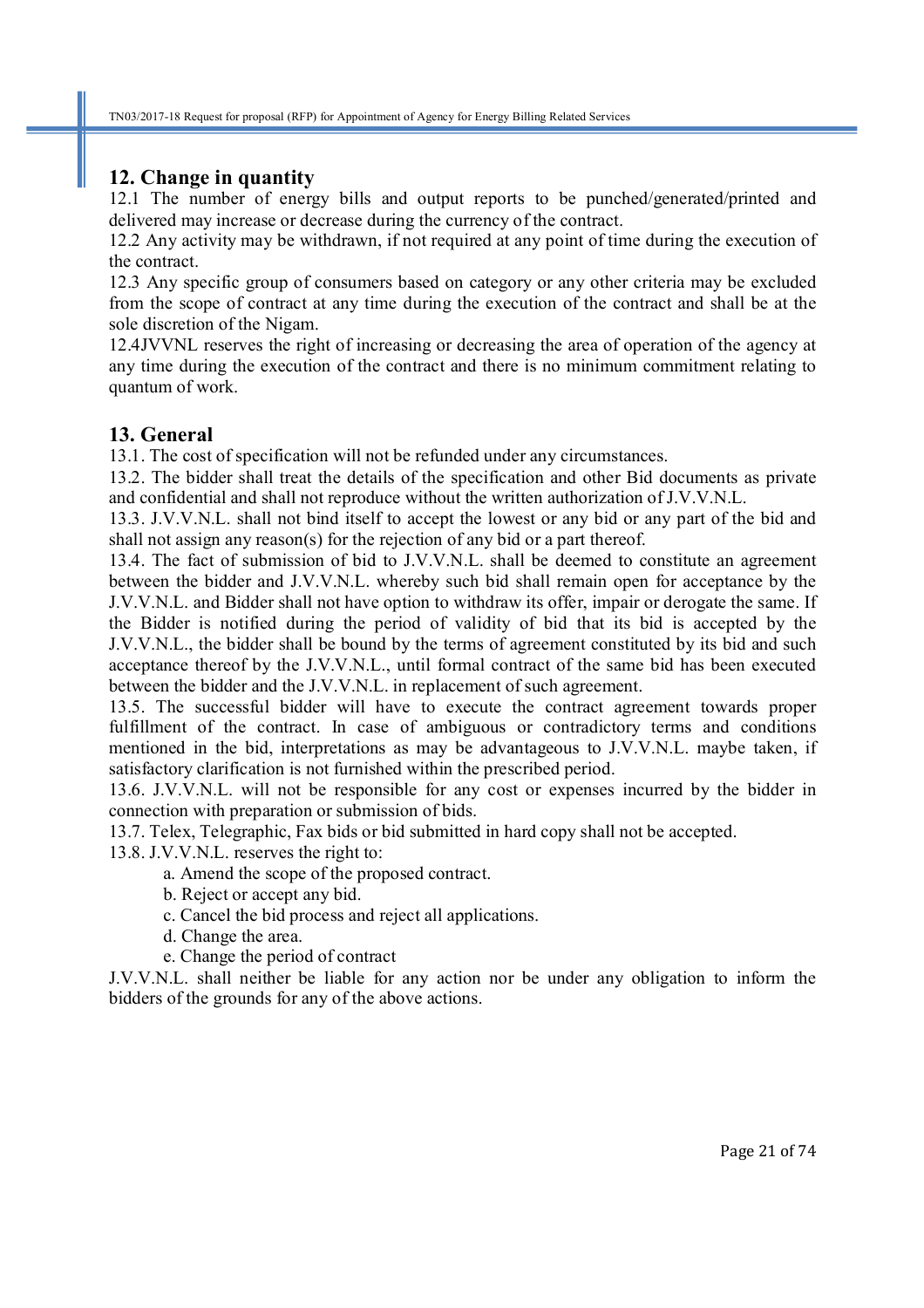# **Section-II Eligibility Criteria**

The following eligibility criteria are mandatory and non-fulfillment of which will lead to disqualification of the bid (Satisfactory evidence to be provided by the bidder)

|       |                                            |                                                                                                                                                                                                                                                                                                                                              | <b>Supporting</b>                                 |
|-------|--------------------------------------------|----------------------------------------------------------------------------------------------------------------------------------------------------------------------------------------------------------------------------------------------------------------------------------------------------------------------------------------------|---------------------------------------------------|
| S.No. | <b>Particulars</b>                         | <b>Qualifying criteria</b>                                                                                                                                                                                                                                                                                                                   | <b>Documents</b>                                  |
|       |                                            |                                                                                                                                                                                                                                                                                                                                              | required                                          |
| 1.    | Company's/                                 | (i) Company/ Firm should be registered                                                                                                                                                                                                                                                                                                       | (i)<br>Company's/                                 |
|       | Firm's                                     | under the Companies Act 1956/2013 or                                                                                                                                                                                                                                                                                                         | Firm's                                            |
|       |                                            | Partnership firm including Limited<br>a                                                                                                                                                                                                                                                                                                      | Incorporation/                                    |
|       |                                            | Liability Partnership (L.L.P.) registered                                                                                                                                                                                                                                                                                                    | Registration                                      |
|       |                                            | under Partnership Act 1932/2008 or a                                                                                                                                                                                                                                                                                                         | Certificate.                                      |
|       |                                            | Proprietor firms.                                                                                                                                                                                                                                                                                                                            | (ii) Copy of GST                                  |
|       |                                            | (ii) Should have valid GST registration                                                                                                                                                                                                                                                                                                      | registration                                      |
|       |                                            | (iii)Should have valid PAN card                                                                                                                                                                                                                                                                                                              | (iii) Copy of PAN                                 |
|       |                                            |                                                                                                                                                                                                                                                                                                                                              | card                                              |
| 2.    | Company's/<br>Firm's Project<br>Experience | (i) The bidder shall have experience of<br>providing<br>billing<br>and<br>revenue<br>management<br>services<br>to<br>power/water/telecom<br>utility<br>(Government or Private) involving<br>deployment of man power.<br><b>AND</b>                                                                                                           | Letter of Award and<br>completion<br>certificate. |
|       |                                            | (ii) Should have experience in data feeding<br>printing/generating<br>and<br>electricity/telephone/water bills for a<br>utility having consumer<br>base<br>of<br>minimum 14 lacs and shall have<br>experience of printing bills for at least<br>2.5<br>lac<br>consumers per<br>month,<br>continuously for one year in the last<br>two years. |                                                   |

#### **I. Technical Criteria for the participatory firm(s)/ Company**

# **II. Financial Criteria for the participatory firm(s)/ Company**

| S.No. | <b>Particulars</b> | <b>Qualifying criteria</b>                                   | <b>Supporting</b><br><b>Documents</b><br>required |  |
|-------|--------------------|--------------------------------------------------------------|---------------------------------------------------|--|
|       | Financial          | Average annual turnover for past 3 financial years   Audited |                                                   |  |
|       |                    | strength of the   should be at least Rs. 1 Crore only.       | Accounts                                          |  |

Page 22 of 74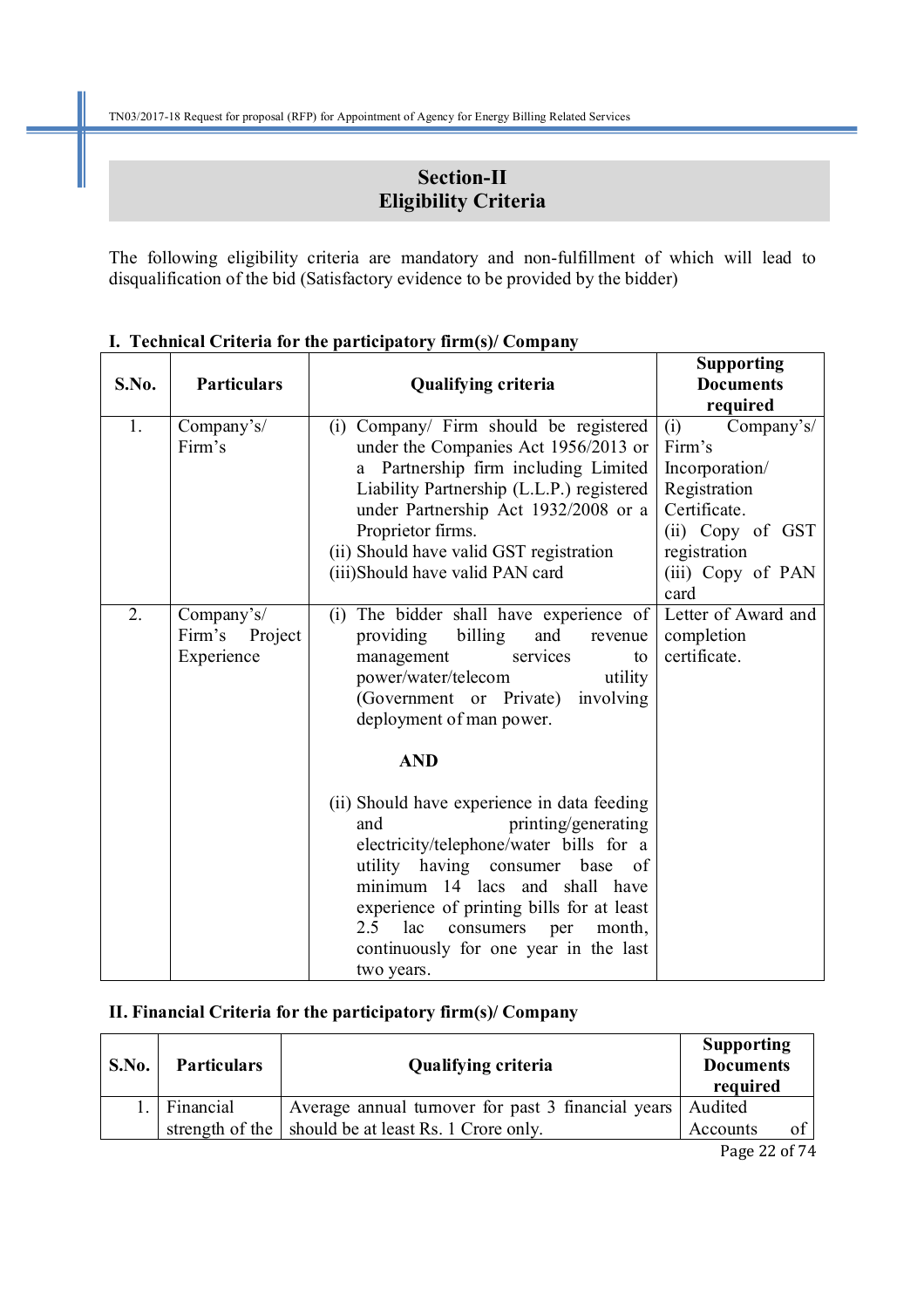|     | Company/<br>firm | <b>Note:</b> Turn over means the gross receipt through<br>regular operation only, the receipts through other<br>incomes and excise duty/service tax paid to $\vert$ 16 & 2016-17.<br>government will not be considered while arriving | Financial year<br>2014-15, 2015- |
|-----|------------------|---------------------------------------------------------------------------------------------------------------------------------------------------------------------------------------------------------------------------------------|----------------------------------|
|     |                  | the total turnover.                                                                                                                                                                                                                   |                                  |
| 2.1 | Profitability    | The net profit after tax (PAT) of the company                                                                                                                                                                                         | Audited                          |
|     | of firm          | should be positive for last 3 financial years.                                                                                                                                                                                        | Accounts<br>- of                 |
|     |                  |                                                                                                                                                                                                                                       | Financial<br>year                |
|     |                  | Certified balance sheet for the same has to be                                                                                                                                                                                        | 2014-15, 2015-                   |
|     |                  | attached. In case of bidder having financial year   $16 \& 2016-17$ .                                                                                                                                                                 |                                  |
|     |                  | closing other then March the last 36 months turn-                                                                                                                                                                                     |                                  |
|     |                  | over shall be furnished.                                                                                                                                                                                                              |                                  |

# **III. Blacklisting Criteria for the participatory firm(s)/ Company**

| S.No. | <b>Particulars</b> | <b>Qualifying criteria</b> | <b>Supporting</b>  |  |
|-------|--------------------|----------------------------|--------------------|--|
|       |                    |                            | Documents required |  |
| 1.    | Blacklisting/      | i) The bidder should       | Undertaking by the |  |
|       | Termination        | have not been black        | bidder.            |  |
|       |                    | listed from any of the     |                    |  |
|       |                    | government                 |                    |  |
|       |                    | departments in last 5      |                    |  |
|       |                    | financial years.           |                    |  |
|       |                    |                            |                    |  |
|       |                    | ii) The bidder should      |                    |  |
|       |                    | have<br>been<br>not        |                    |  |
|       |                    | terminated<br>$\alpha$     |                    |  |
|       |                    | suspended from work        |                    |  |
|       |                    | under any contract         |                    |  |
|       |                    | with a government          |                    |  |
|       |                    | department of India        |                    |  |
|       |                    | and their performance      |                    |  |
|       |                    | guarantee/<br>security     |                    |  |
|       |                    | forfeited due<br>to        |                    |  |
|       |                    | violation of terms         |                    |  |
|       |                    | during last 5 financial    |                    |  |
|       |                    | years.                     |                    |  |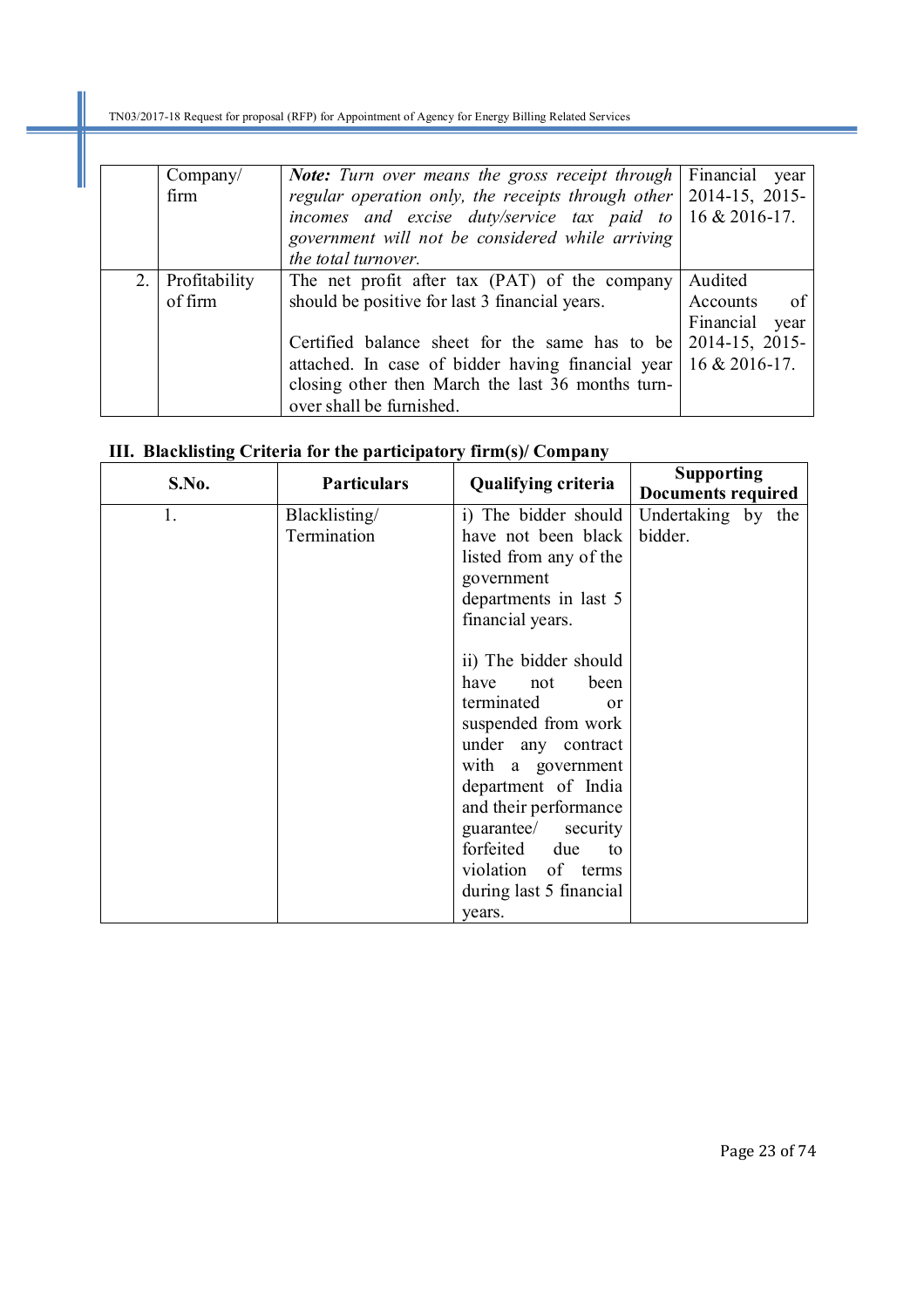# **SECTION-III Scope of Work**

#### **1. General**

1.1 Time is the essence of the contract.

1.2 Timely generation and printing of energy bills directly affect the revenue of the company.

1.3 The timely delivery of bills at sub-division office and thereafter to consumers is necessary as it gives consumer enough time for bill credit, saves opportunity cost and interest cost on outstanding bills of JVVNL.

1.4 The existing number of zone-wise consumer and number of billsbeing generated in RAPDRP areasare placed atAnnexure-IV. The total number of bills generated in a year is based on the fact that as a current practice bi-monthly bills are being generated for majority of categories of the consumers. **However, in the light of Tariff Order issued by Hon'ble Commission on dated 2nd November 2017it isenvisage to issue bills on monthly basis from 1st Apr 2018 onwards. Therefore, the total number of bills issued in a year may be increased significantly, the bidder may account for this information while quoting his price in the price bid.** 

Notwithstanding anything contained above, the JVVNL bears no liability, whatsoever, in case it does not migrate to monthly billing system from the legacy bi-monthly billing.

1.5 The scope of existing bid document is initially limited to consumers for R-APDRP areas. JVVNL reserve the right to replicate this system to other sub-divisions of Discom on the ordered price. In such case the vendor shall deploy the requested infra as per this document. It shall be the obligation on part of the agency to execute the work construing it as part of the initial work order placed upon him.

1.6Assistant Revenue Officer (ARO) of each sub-division and AO (O&M) of each circle office shall be the nodal officer for the purpose of accomplishment of this assignment and verification of the reports submitted by the successful bidder as a part of deliverables.

1.7It shall be the responsibility of bidder to get acquainted with billing procedure of JVVNL before submitting the bid.The bidder shall familiarize themselves with the billing system, challenges involved in delivering the services, quantum of work, quality of work and services expected by the JVVNL and other such specific project related information. It is advised to the bidders to visit nearest sub-division/circle office to closely understand the systems, processes, procedures involved under the scope of work of this bid document so as to determine the precise price to quote for the bid.

#### **2. SCOPE OF WORK:**

2.1 The contractor at sub-division will receive binders/softcopy containing meter readings from the ARO ofthe sub-division concerned.

2.2 The contractor will upload the data into the system available at sub-division office of JVVNL

2.3 The contractor will receive "Print File" of energy bills and output reports from ARO of sub-division for printing

2.4 The contractor will print the energy bills, consumer ledger and other output reports in prescribed formats of JVVNLusing its own system and printersand deliver the same to ARO ofconcerned subdivision.

2.5 Note: The contractor will do above-mentioned work for:

- RAPDRP areas (approx 14 lac consumers) for contract period of 2 years; and
- JVVNL may ask the agency to provide similar services, as specified in the scope of work of this document, to other consumer that are not covered under RAPDRP area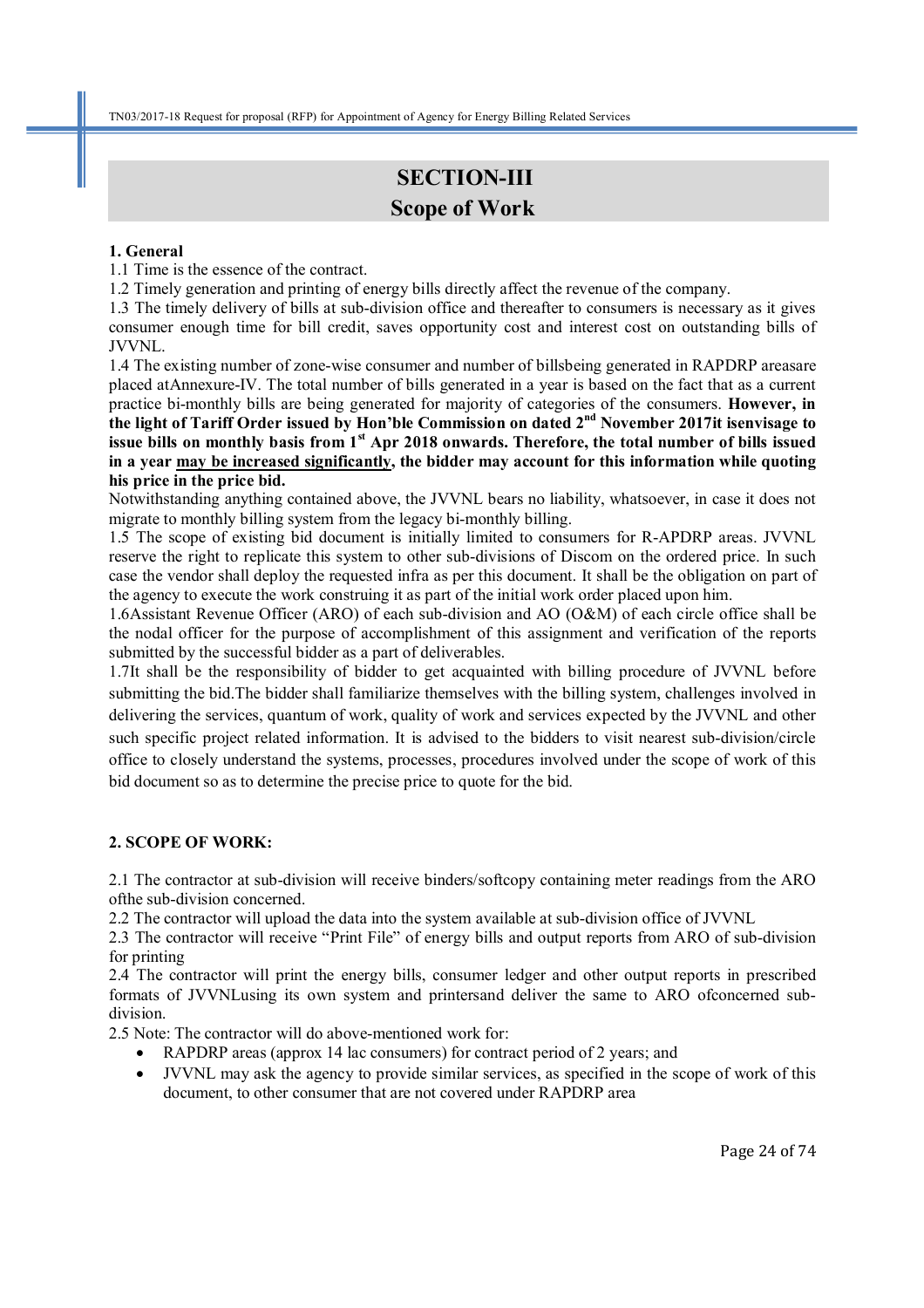However the contract period may be extended, for maximum of 6 months at a time, on same terms and conditions on mutual agreement

#### **2.5Detailed scope of work:**

#### **a) Deployment of desktop computer, Heavy line Printer of appropriate capacity (including supporting infrastructure):**

2.5.1. The agency shall deploy brand new Desktop PC with sufficient power back up, Heavy line Printer as per the specification and features as mentioned in **Annexure III** at circle-level and maintain the same in running condition for the entire contract period. The agency shall also arrange for furniture or fixtures required for these machines on its own cost. The agency shall furnish an undertaking that all the IT infrastructure to be deployed under this contract shall be brand new and not refurbished.

2.5.2. The agency shall maintain these equipment under good running conditions and ensure prompt support in case of any machine failure. The agency shall be allowed to retain the ownership of all the hardware deployed under Build -Own-Operate- Maintain (BOOM) mode on expiry of the contract to JVVNL.

2.5.3. The agency shall deploy hardware not less than the minimum quantity mentioned below at the circle level:-

| Sr. | <b>Circle</b> | Least Number of Printers to be   Least Number of Desktops to |             |
|-----|---------------|--------------------------------------------------------------|-------------|
| No. | <b>Name</b>   | deployed                                                     | be deployed |
|     | <b>JCC</b>    |                                                              |             |
|     | <b>JPDC</b>   |                                                              |             |
|     | Alwar         |                                                              |             |
|     | Other         |                                                              |             |
|     | circles       |                                                              |             |

2.5.5 The agency shall also make arrangements for a UPS and an active internet connection for each desktop.

2.5.5. The suitable office space with free electricity for the office work shall be provided by JVVNL.

2.5.6. Any extension to the existing electrical or connection required for computer, printer etc. shall have to be arranged by the agency on its own cost.

2.5.7. The agency shall have to manage other facilities like power back-up etc. on its own cost, if the same is required for scheduled completion of printing works.

2.5.8. Other items like cable required for connection, cables for power supply, computer table, chairs, fans & coolers and communication facility have to arranged and maintained by the agency on its own cost.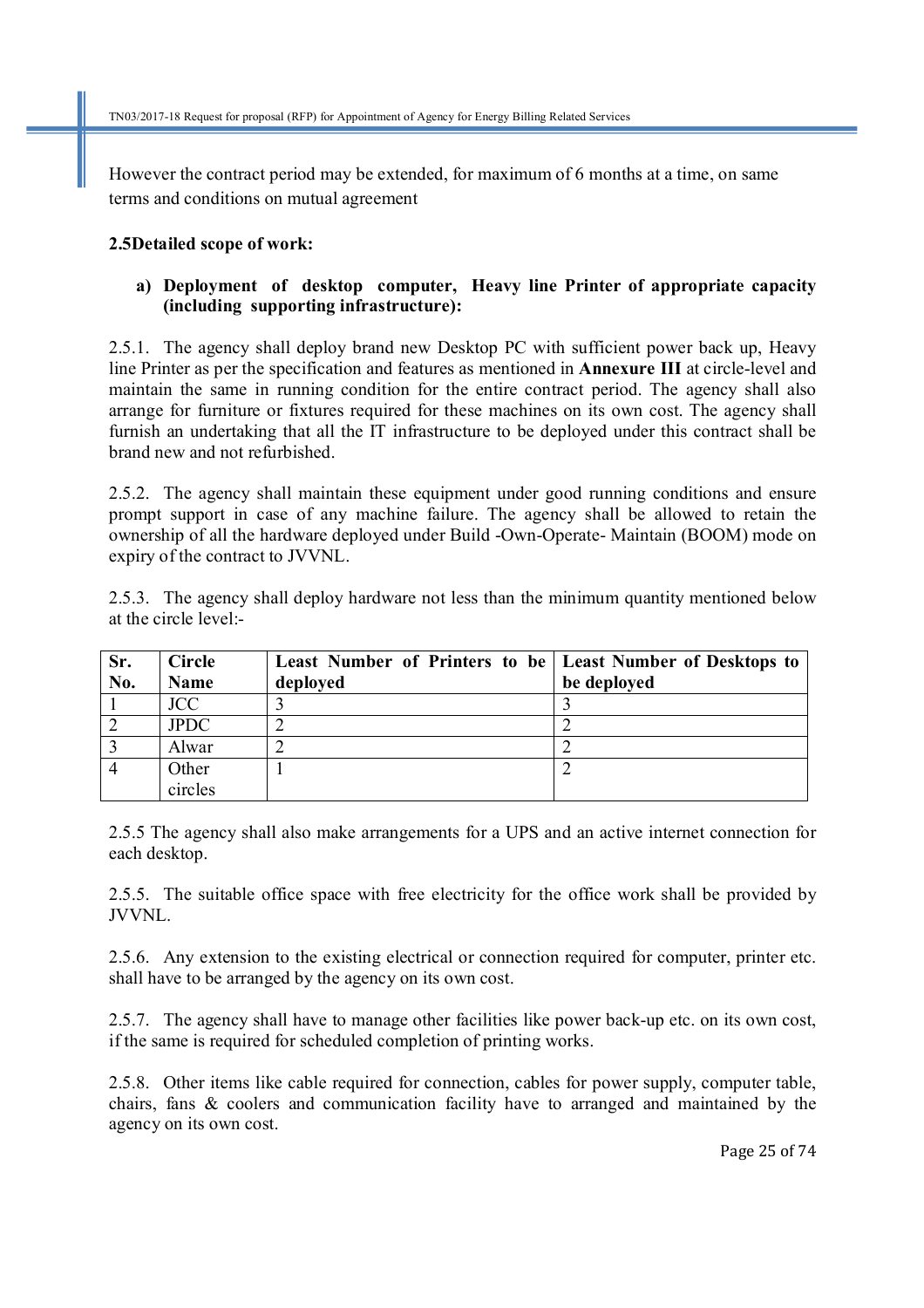2.5.9. Comprehensive maintenance of complete system, which includes computers, printers, UPS, etc. including providing spares.

2.5.10. In order to ensure proper maintenance support for these devices, the agency must enter into a maintenance contract with the OEM/ qualified and professional equipment service companies, for entire duration of the contract.

2.5.11. The bidder shall maintain atleast two heavy line printers as buffer stock at for immediate replacement of any defective printer at any appropriate location so that bill printing work may not be hampered.

2.5.12. The agency shall be liable to the system during the contract period, which includes regular and emergency maintenance. The scope of maintenance includes maintenance of all computer, printer, UPS & software or any hardware/software deployed by the agency.

2.5.13. Desktop PC with the industry standard operating system with Anti-Virus software along with necessary genuine licenses. Any other software(s) as deemed necessary, during detail engineering stage to operate and maintain the system shall be provided by the agency.

2.5.14Delay in work due to faulty devices shall not be accepted and the same will be treated as mentioned in S.No. 26 of section V (GCC)

2.5.15. The agency shall be allowed to retain the ownership of all the devices owned and deployed under Build-Own-Operate-Maintain (BOOM) mode on expiry of the contract.

2.5.16.In order to ensure proper maintenance support for these devices, the agency must enter into a maintenance contract with the OEM/ qualified and professional equipment service companies, for entire duration of the contract. Such contract must have a suitable service level agreement SLA duly approved by JVVNL.

#### **b) DEPLOYMENT OF MANPOWER:**

2.5.17. Adequate persons at each subdivision and circles shall be deployed, to ensure timely completion of the work as time is the essence of this contract. Deployment of adequate trained man power and facilities at subdivision and circle level to be available on all working hours.

2.5.18. The minimum manpower deployment at various offices shall be as **per clause 2.5.24** of this section. There should be adequate persons per location to be available on all working hours on all working days. The adequacy of the number may be adjusted with the workload, but JVVNL shall not pay any extra charges towards any additional manpower.

2.5.19. Deployment of trained man power and facilities for each Subdivision for complete operation of billing software involving uploading of meter readings.

2.5.20. Deployment of trained manpower at each circle level for MIS/output generation and arrange distribution to all the sub-divisions falling under the division.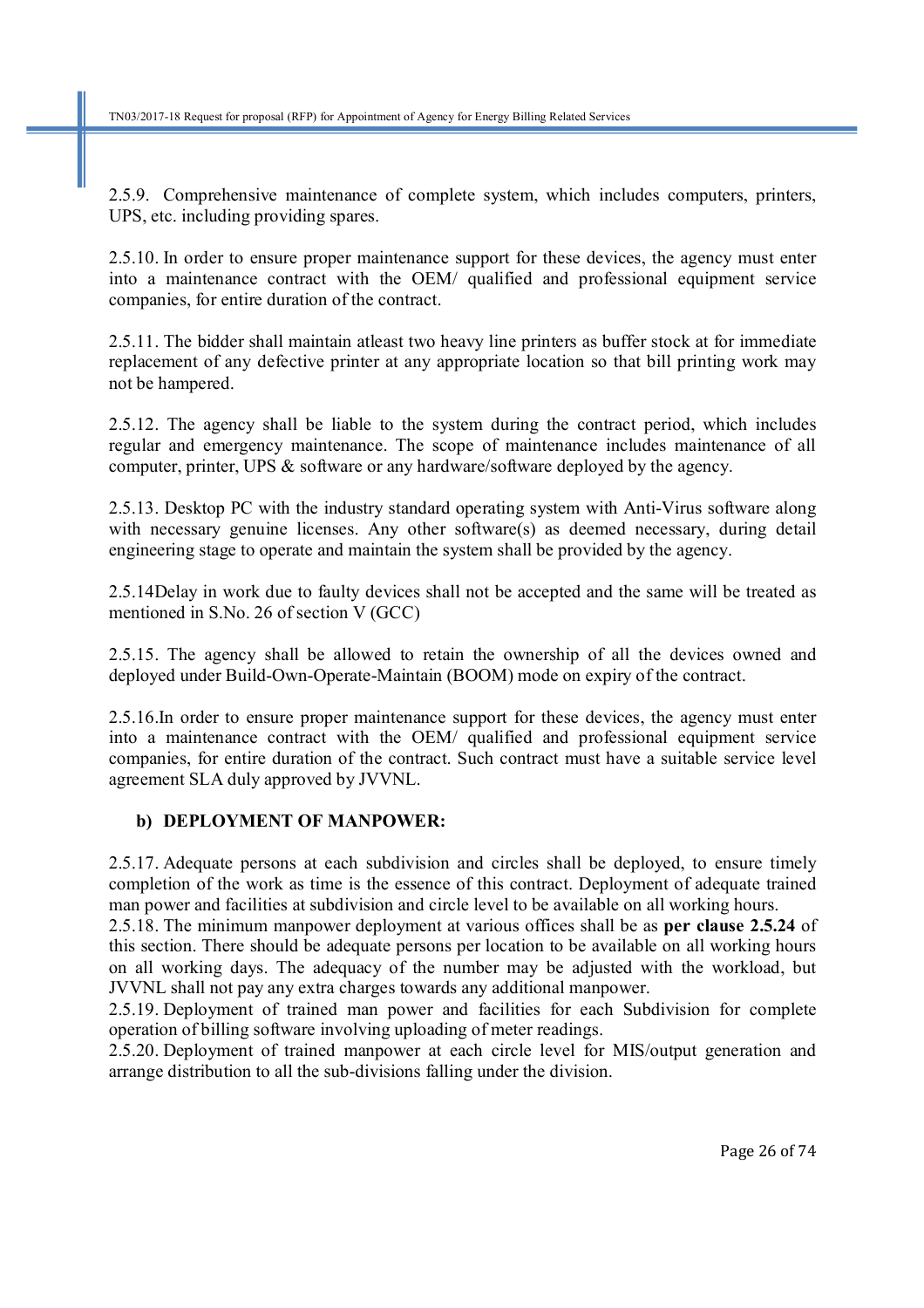2.5.21. Deployment of trained man power and facilities at each circle level for management of entire infrastructure and ensuring smooth operation of billing system at all the sub-divisions and divisions falling under the circle.

2.5.23. In case any new subdivision, division or circle is created subsequently during the currency of contract, as a result of bifurcation of any of the existing sub-division or circle, manpower shall also be deployed by the contractor at no extra cost.

2.5.24 The minimum number of human resources to be put in offices at sub-division and circle level are as following:

# **Sub-division level:**

| S.No. | Post/<br><b>Designation</b> | Number of Educational<br>persons | qualification                                                                      | <b>Experience</b>                                   |
|-------|-----------------------------|----------------------------------|------------------------------------------------------------------------------------|-----------------------------------------------------|
|       | Computer<br>Operator        | At least 1                       | Higher<br>secondary<br>with<br><b>RSCIT</b><br>$\alpha$<br>equivalent certificates | Min 1 year of experience to<br>handle similar works |

**Circle level:** 

| S.No. | Post/              | <b>Number</b><br>of | Educational                      | <b>Experience</b>         |
|-------|--------------------|---------------------|----------------------------------|---------------------------|
|       | <b>Designation</b> | persons             | qualification                    |                           |
|       | Manager            | At least 1          | Graduate/BCA/MCA                 | Min 3 years of experience |
|       |                    |                     |                                  | to handle similar works   |
|       | Computer           | At least 2          | Higher<br>secondary              | Min 1 year of experience  |
|       | Operator           |                     | with<br><b>RSCIT</b><br>$\alpha$ | to handle similar works   |
|       |                    |                     | equivalent certificates          |                           |

2.5.25 The Bidder shall ensure that deputed personnel are trained and experienced for execution of the contract and for operation and maintenance period so that all activities are carried out in a highly professional and sound managerial manner.

2.5.26 As such as possible the agency shall not change the office in charge/nodal officer, frequently. The bidder shall furnish documents regarding the experience of the key personnel proposed to be employed by him. The experience for such personnel shall not be less than the experience as provided above, for which the bidder shall furnish the details of the employees to be deployed after awarding of contract.

# **c) BILLING OPERATIONAL SERVICES& DISTRIBUTION of BILLS:**

# **2.5.27. ACTIVITIES AT SUB-DIVISIONS OFFICE**

I. To ensure timely completion of the billing schedules as decided by the respective Discom officer.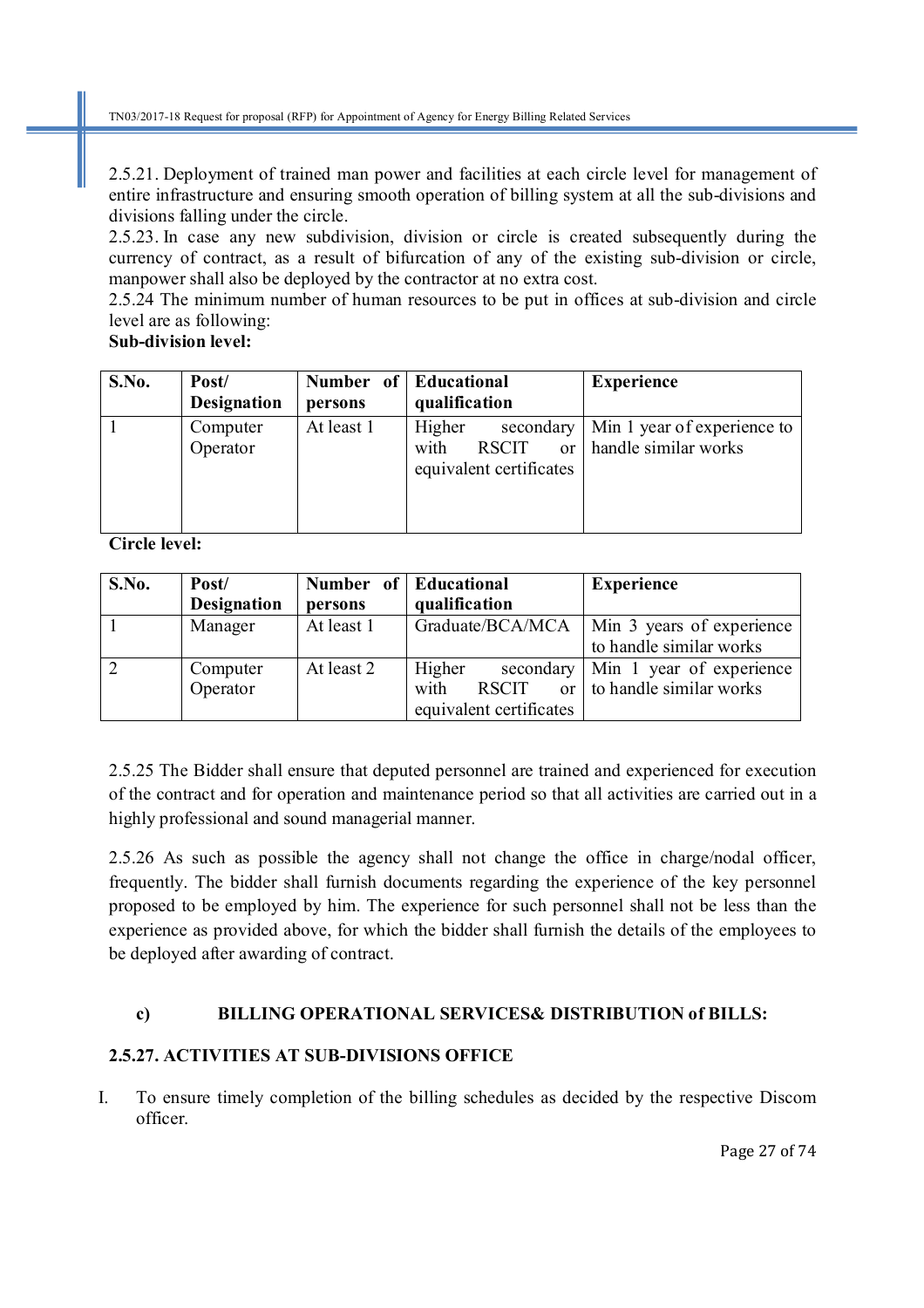- II. All billing data for the day must be downloaded and uploaded from manual binders/ mobiles through base computer system at sub-division level.
- III. Entering meter reading data into the billing software by manually punching the same at the sub division office in base billing mode.

#### **2.5.28. ACTIVITIES AT CIRCLE:**

- i. Management of the entire billing work under the scope of the agency in the circle.
- ii. Monitoring and supervision of man power deployed at sub-divisions and divisions
- iii. Generation and printing of energy bills, notices/orders and various other monthly, quarterly and annual reports or ledgers ;
- iv. Printing of DCO/PDCO or security notices on pre-printed stationary
- v. Distribution of Energy bills to sub-division offices

### **d) MIS/OUTPUT REPORTS /NOTICES GENERATION & DISTRIBUTION:**

2.5.29. The agency shall ensure timely generation and distribution of various MIS and output reports as per prescribed frequency to respective offices. The list of outputs/MIS reports and frequency is as provided in section VI.

2.5.30. To generate electricity bills on preprinted stationary in case of base billing. The bills of certain industrial consumers are printed in duplicate.

2.5.31. To generate enhance security notices and DC/PDC notices as per prescribed frequency and format on preprinted stationary.

2.5.32. All stationary (pre-printed and plain) and printing consumables expenses for MIS/Output reports, bills (in base billing) and other outputs are on the part of agency.

2.5.33. For MIS/OUTPUT generation, wherever possible, a line printer shall be provided by JVVNL at each circle after Go-Live of R-APDRP. All maintenance related issues of line printer should be handled by agency on behalf of JVVNL. The expenses towards the consumables including printer head, ribbons etc. shall be borne by the agency.

2.5.34. The formats & frequency of desired reports is as per the prevailing practice of JVVNL. However, JVVNL reserves the rights to modify the same at any time and also new reports can be introduced up to a maximum increment of 20% of total quantity without any extra cost to JVVNL.

2.5.35 Generation of bills on pre-printed paper of A4 size of 70 GSM thickness.

2.5.36 JVVNL reserves the right to choose between any of the base billing modes.

2.5.37 There is no commitment of minimum work under any of the billing methods.

2.5.38 The agency shall be liable to carry out the work as may be desired by the JVVNL.

2.5.39In addition to the output reports mentioned in section VI, following reports are to be generated by the system. Besides this, system will have the provision for adding any number of new reports as per the requirements of JVVNL on the basis of input data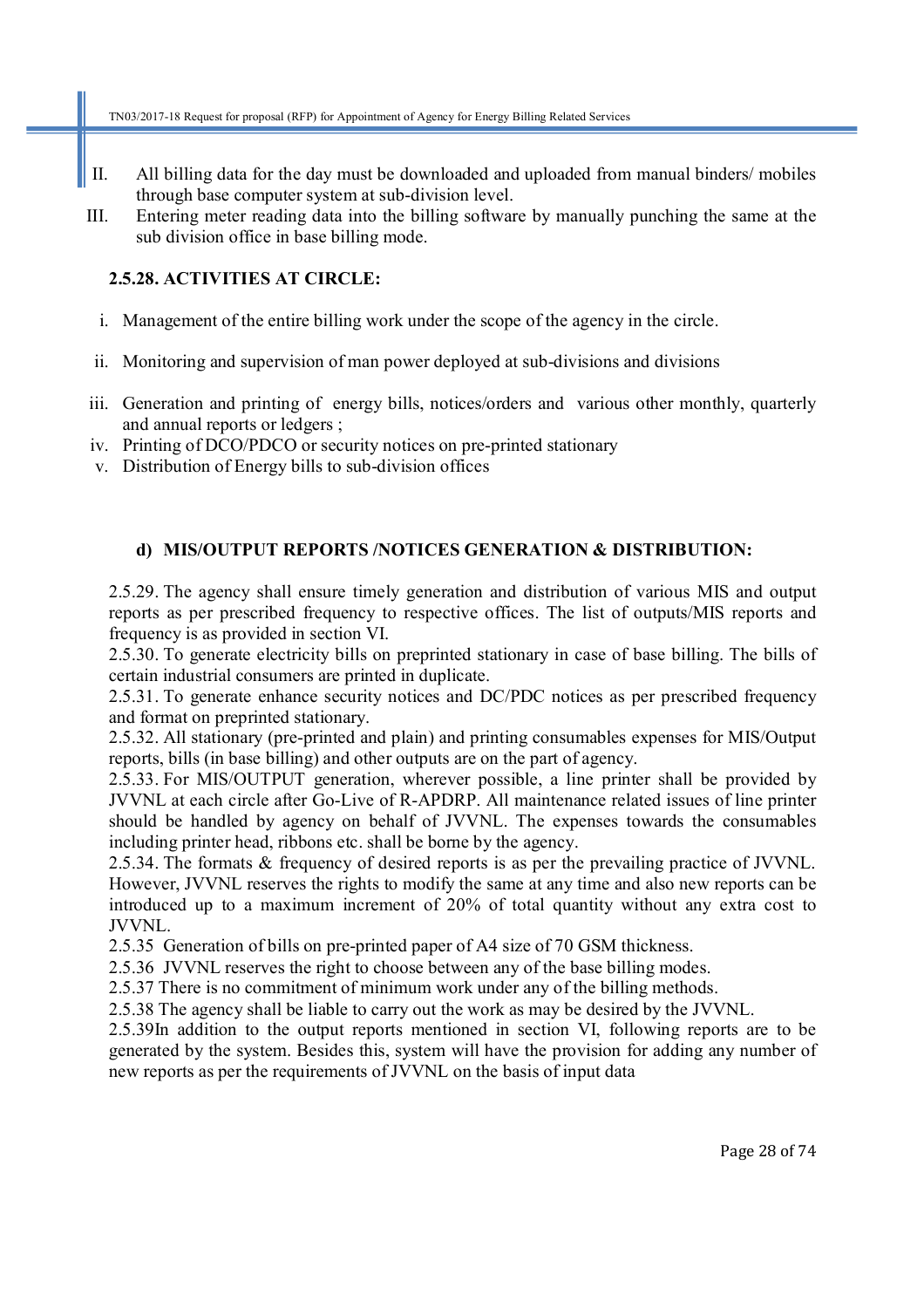The details of various reports to be generated, printed and distributed by the agency at regular intervals. Below list is not exhaustive and new reports may be added any time as per actual requirement to JVVNL, for which no extra payment shall be paid to contractor.

| <b>Name Of Report</b>                               | Frequency            |
|-----------------------------------------------------|----------------------|
| <b>PDC Consumers List</b>                           | Quarterly            |
| <b>Amnesty Notice</b>                               | <b>Reports</b>       |
| Consumer Annual Ledger                              | <b>Annual Report</b> |
| Annual Ledger For Subdivision                       |                      |
| Output4. Disconnection Notice Cum Order             | <b>Cycle Wise</b>    |
| <b>Output5.Consumer Ledger Summary</b>              | <b>Report</b>        |
| Output6(A) Date Wise Payments                       |                      |
| Output6(B)Payments Summary                          |                      |
| $Output6(C)$ Un-Posted                              |                      |
| Output8(A). Outstanding More Than 500 And Upto 5000 |                      |
| Output8(B). Outstanding More Than 5000 And Upto     |                      |
| 10000                                               |                      |
| Output8(C). Outstanding More Than 10000             |                      |
| Output9. Summary Of Energy Billing                  |                      |
| <b>Output Dc-Notices</b>                            |                      |
| <b>Output4.Dc Notice Summary</b>                    |                      |
| <b>Output5.Consumer Ledger Summary</b>              |                      |
| Output16(A). Cb-4 List Of Sundry Charges            |                      |
| Credited/Debited                                    |                      |
| Output16(A). Cb-15 List Of Sundry Charges           |                      |
| Credited/Debited                                    |                      |
| Output16(C). Cb-12 List Of Sundry Charges           |                      |
| Credited/Debited                                    |                      |
| Output19. List Of Newly Sanctioned Installations    |                      |
| Output20/21. Delay In Issuing Of New Connection     |                      |
| Output22&23. List Of Connections Lying Disconnected |                      |
| For > 2 Months And Sr Not Removed                   |                      |

Page 29 of 74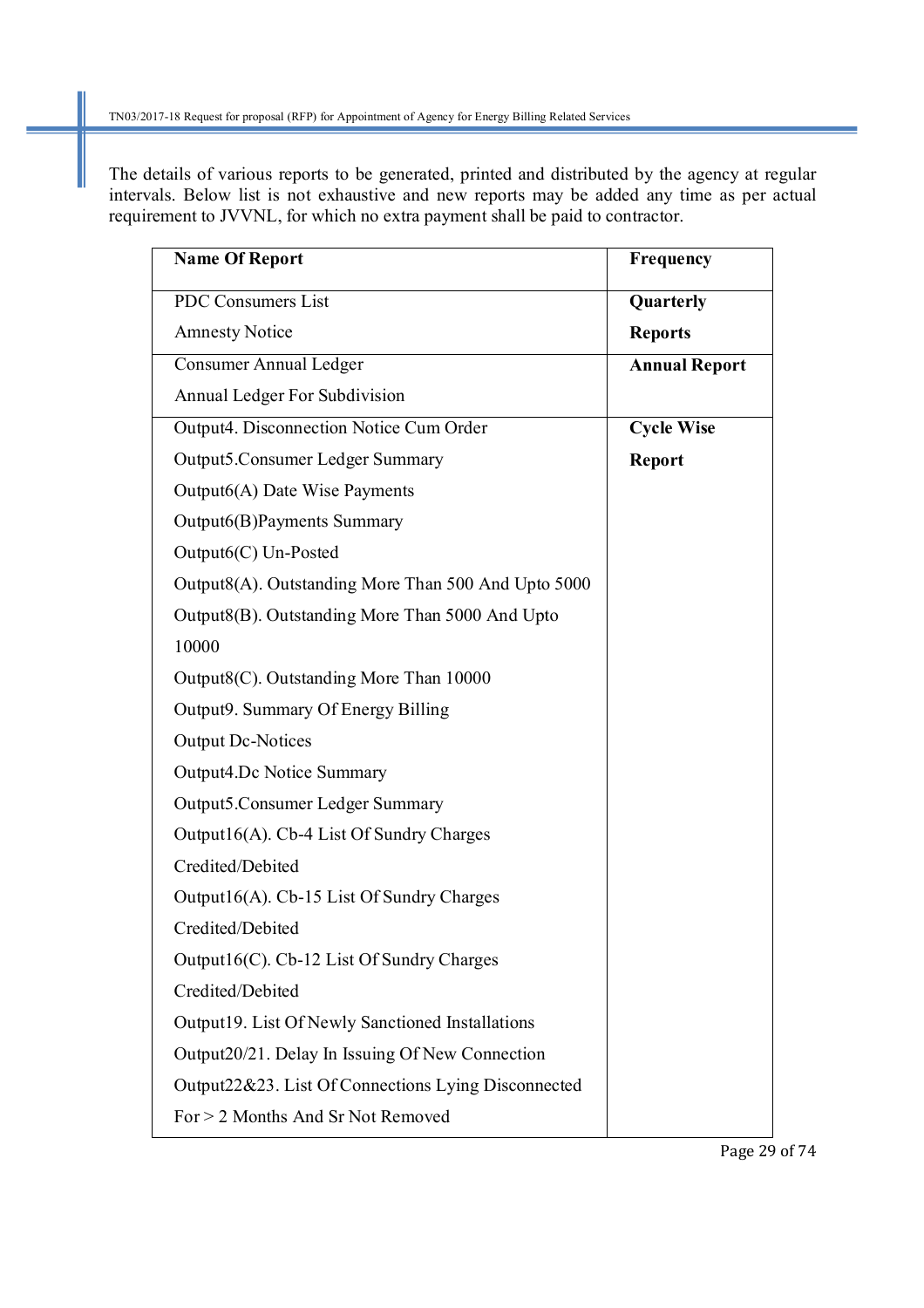П

| Output26. Premises/Meter Locked For More Than 2      |                        |
|------------------------------------------------------|------------------------|
| Months                                               |                        |
| Output26(A). List Of Defective Meters                |                        |
| Output25. Variation Of Energy                        |                        |
| Output26(A). List Of Defective Meters                |                        |
| Output26(B). List Of Burnt Meters                    |                        |
| Output26(C). List Of Stopped Meters                  |                        |
| Output26(D). List Of Broken Glass Meters             |                        |
| Output26(E). List Of Faulty Meters                   |                        |
| Output26(F). List Of Body Seal Broken Meters         |                        |
| Output26(G). List Of Consumers Whose Reading Not     |                        |
| Received                                             |                        |
| Output26(H)-List Of Consumers Having Area Without    |                        |
| Supply & Display Out                                 |                        |
| Output32. Notice For Enhancement Of Security Deposit |                        |
| Output36. List Of Zero Consumption Consumers         |                        |
| Output 37. List Of Illegal Restoration Of Supply By  |                        |
| Consumers                                            |                        |
| Output38. List Of Doubtful Cases                     |                        |
| Output 39. Consumer Billed On Average But            |                        |
| <b>Consumption More Than Average</b>                 |                        |
| Output40. More Than One Payment                      |                        |
| Output41. More Than One Sundry                       |                        |
| Ledger Wise Monthly Outstanding                      | <b>Monthly Reports</b> |
| Ledger Wise Monthly Govt. Outstanding                |                        |
| <b>MIS</b>                                           |                        |
| Output 10-Summary Of Consumers Not                   |                        |
| Billed Or Billed On Average Basis                    |                        |
| Output 10a-Agewise Abstract Summary Of               |                        |
| Defective/Lock Meter Consumers                       |                        |
|                                                      |                        |

Page 30 of 74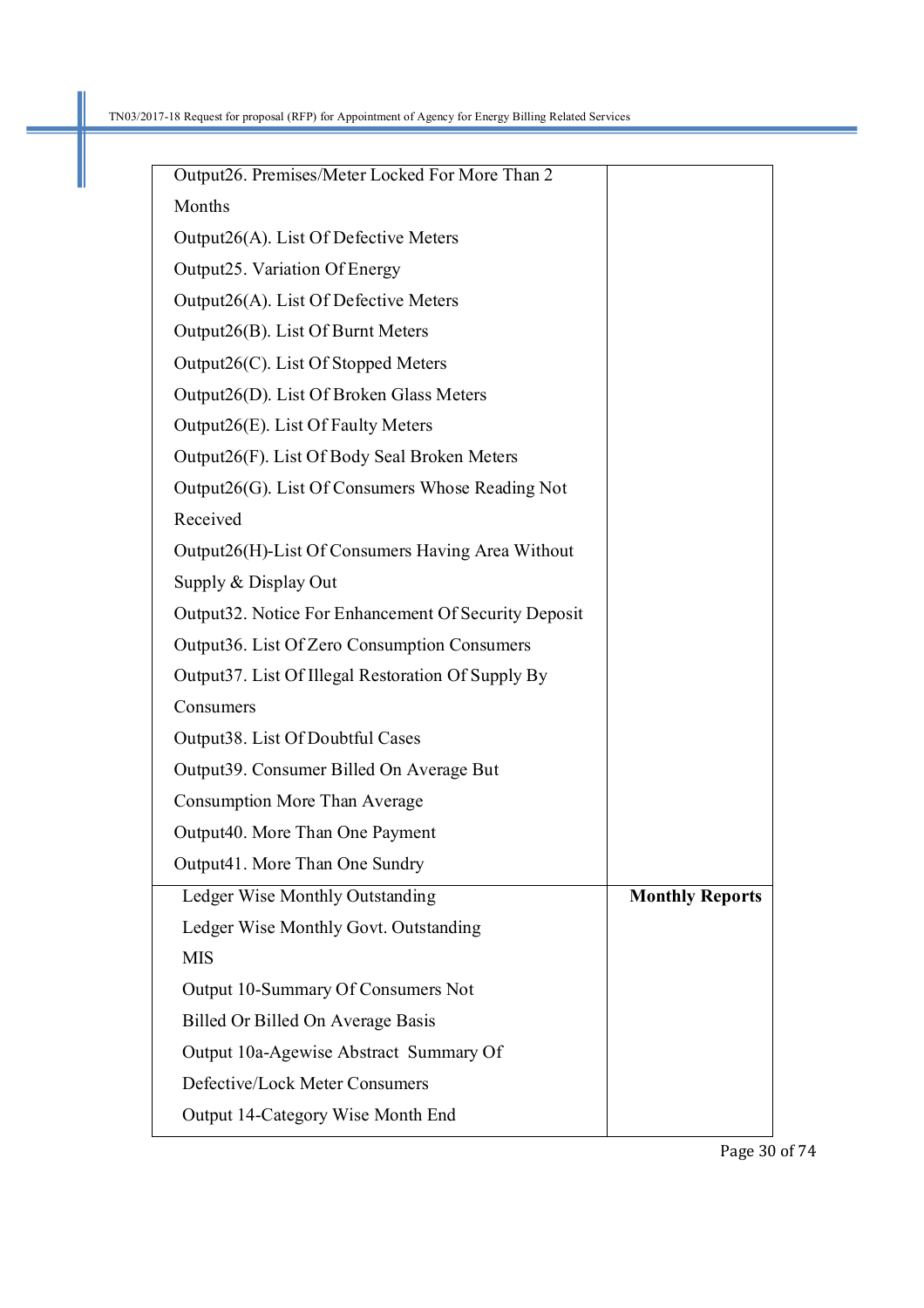П

| Position Of Assessment Realization And     |  |
|--------------------------------------------|--|
| Arrears                                    |  |
| Output 15a-Age Wise Analysis Of Arrears    |  |
| As On Month End                            |  |
| Output 15b-Analysis Of Realization         |  |
| Output 18a-Feederwise Consumption          |  |
| Analysis - Non Agriculture                 |  |
| Output 18b-Feederwise Consumption          |  |
| Analysis-Agriculture                       |  |
| Output 18c-Feederwise Summary Of Energy    |  |
| Sold, Assessment, Realization &            |  |
| Outstanding                                |  |
| Division Wise-18abc                        |  |
| Circle Wise-18abc                          |  |
| Output 27-List Of Consumer Whose           |  |
| Recovery To Be Deferred As Per Court's/    |  |
| Settlement Committee's Order               |  |
| Output 28-List Of Defaulting Consumer's    |  |
| Whose Recovery Of Outstanding Under        |  |
| Instalment                                 |  |
| Output 29-Manufacture Wise Report Of       |  |
| <b>Working Condition Of Meter</b>          |  |
| Output 31-List Of Change of Defective,     |  |
| Stopped And Burnt Meters More Than         |  |
| Twice In Last12months                      |  |
| Output 33-List Showing Balance Of          |  |
| Advance Deposit And No. Of Installment     |  |
| Due To Be Allowed                          |  |
| <b>Output 34-Energy Billing Assessment</b> |  |
| Summary For The Month                      |  |
| Output 35-Statement Of Showing The Levy    |  |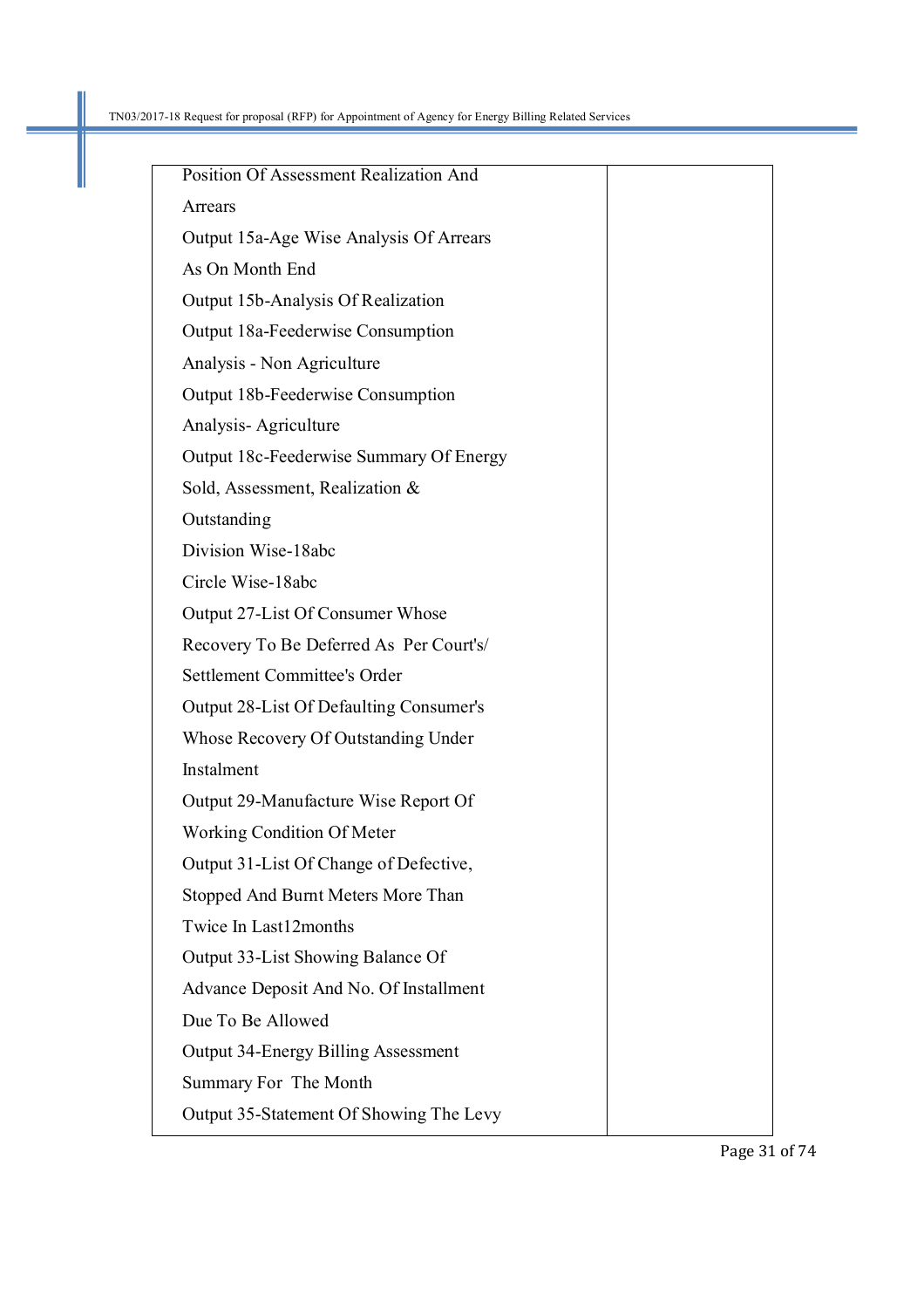| Of Power Factor Surcharge\Incentive             |                        |
|-------------------------------------------------|------------------------|
| Allowed On Power Factor                         |                        |
| 5% Rebate Allowed Due To Meter Remain           |                        |
| Defective /Stopped More Than 2 Month &          |                        |
| Amount Capacitor Surcharge Levied               |                        |
| 1. Metered Consumers Billed On Avg / Min Basis  | <b>Monthly Reports</b> |
| 2. Summary Of Consumers Billed On Average Basis | For Circle,            |
| 3. Agewise Summary Of Defective Meters          | Sr. AO(Zone),          |
| 4. Agewise Summary SDO-code Wise                | CAO (R&B)              |
| 5. Output 35 Power Factor                       |                        |
| 6. Annexure A, Minimum Charges                  |                        |
| 7. Tariff Subsidy Domestic And Agriculture      |                        |
| 8. Cycle Wise Ed Assessed                       |                        |
| 9. Defective ABS SDO-wise                       |                        |

# **3. Allocation of Responsibilities for successful execution of work:**

# **3.1 Responsibilities of Discom:**

3.1.1To appoint ARO of each sub-division as nodal officer for the sub-division, AO (O&M) at circle.

3.1.2 To make binders/soft copies of downloaded file containing meter readings available to contractor at sub-division.

3.1.3 To provide a desktop for contractor for feeding of data at sub-division office along with sitting space at Sub-division office.

3.1.4 To provide "Print file" to contractor after sample auditing of the billing data

3.1.4 To provide required office space to contractor at circle-level office for setting up of its system/data centre.

3.1.5To provide the receipt to contractor that the printouts of energy bills and other output reports are received.

3.1.6 To issue identity card to the authorized manpower of the contractor being deployed at JVVNL.

# **3.2 Responsibilities of successful bidder:**

3.2.1 To get acquainted with the entire billing procedure of JVVNL

3.2.2 To deploy appropriate no. of computer operator at each sub-divisional office of JVVNL for feeding/uploading the data into the system.

3.2.3To deploy a manager, an operator and set-up a system/data center at each circle-level office of JVVNL for printing of energy bills and output reports.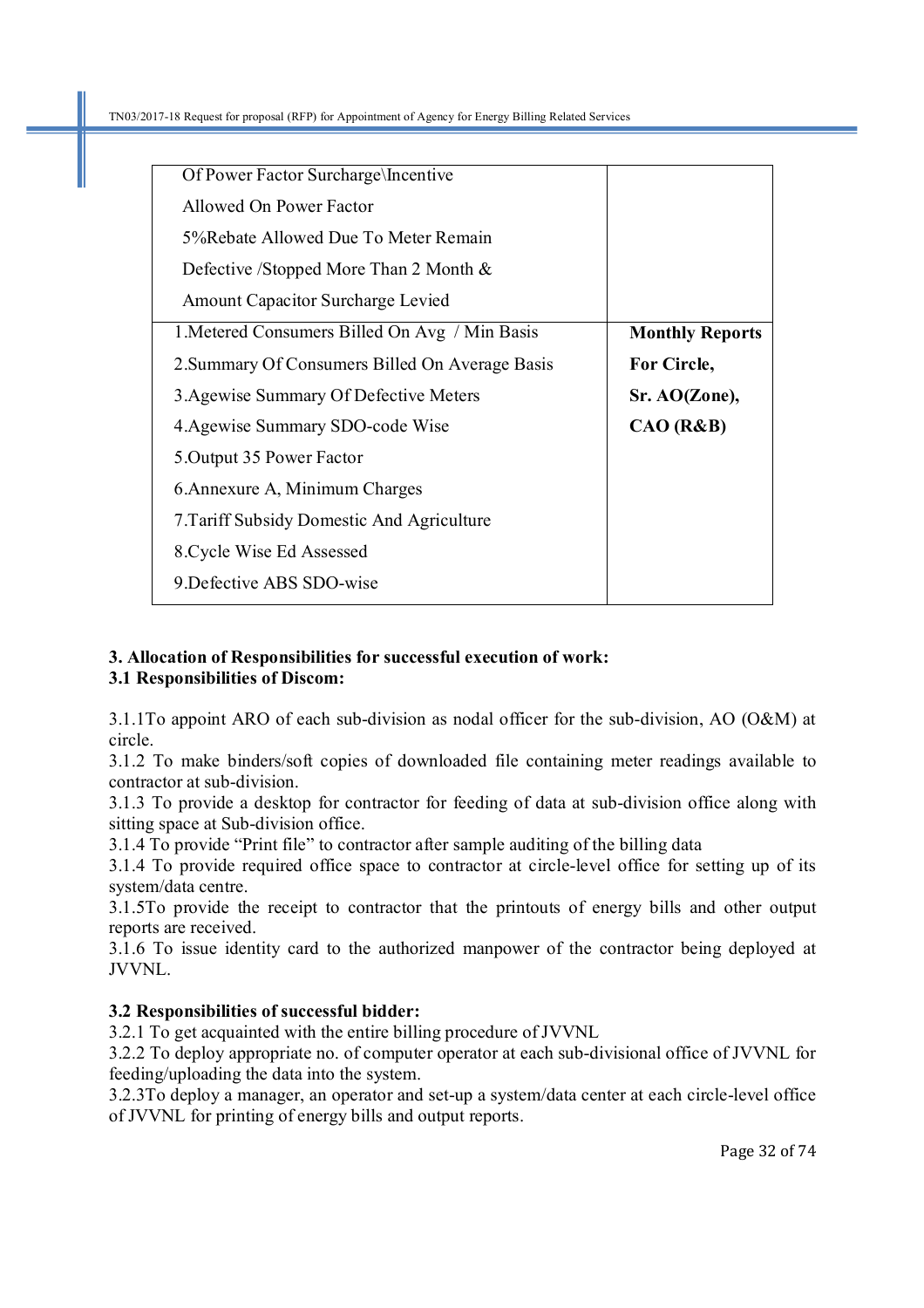3.2.4 To print the energy bills and other output report at circle office.

3.2.5To deliver the printouts of energy bills and prescribed ledgers output reports in prescribed formats of JVVNL to ARO of concerned sub-division and collect the receipt from ARO. 3.2.6To maintain the infrastructure set-up for bill printing and delivery of bills

3.2.7 To maintain enough stationary items and other consumables required for printing.

3.2.8To collect the receipt from the ARO of sub-division that the printouts of energy bills and other output reports are received.

3.2.9 The agency shall also make arrangements for a UPS and an active internet connection for each desktop.

3.2.10 The bidder shall put the minimum number of human resources in offices at sub-division and circle level as following:

#### **Sub-division level:**

| S.No. | Post/              | <b>Number</b> | of Educational | <b>Experience</b>                                |
|-------|--------------------|---------------|----------------|--------------------------------------------------|
|       | <b>Designation</b> | persons       | qualification  |                                                  |
|       | Computer           | At least 1    |                | Higher secondary with   Min 1 year of experience |
|       | Operator           |               |                | RSCIT or equivalent to handle similar works      |
|       |                    |               | certificates   |                                                  |
|       |                    |               |                |                                                  |
|       |                    |               |                |                                                  |

**Circle level:** 

| S.No. | Post/              | <b>Number</b> | of   Educational | <b>Experience</b>                                |
|-------|--------------------|---------------|------------------|--------------------------------------------------|
|       | <b>Designation</b> | persons       | qualification    |                                                  |
|       | Manager            | At least 1    | Graduate/BCA/MCA | of<br>Min<br>vears                               |
|       |                    |               |                  | handle<br>experience<br>to                       |
|       |                    |               |                  | similar works                                    |
| 2     | Computer           | At least 2    |                  | Higher secondary with   Min 1 year of experience |
|       | Operator           |               |                  | RSCIT or equivalent to handle similar works      |
|       |                    |               | certificates     |                                                  |

3.2.11 The Bidder shall ensure that deputed personnel are trained and experienced for execution of the contract and for operation and maintenance period so that all activities are carried out in a highly professional and sound managerial manner.

3.2.12 As such as possible the agency shall not change the office in charge/nodal officer, frequently. The bidder shall furnish documents regarding the experience of the key personnel proposed to be employed by him. The experience for such personnel shall not be less than the experience as provided above, for which the bidder shall furnish the details of the employees to be deployed after awarding of contract.

3.2.13 The bidder shall ensure that the deployed manpower shall follow the office etiquettes of JVVNL and maintain the decorum of the office. The deployed manpower shall bear identity card issued by the JVVNL at all time.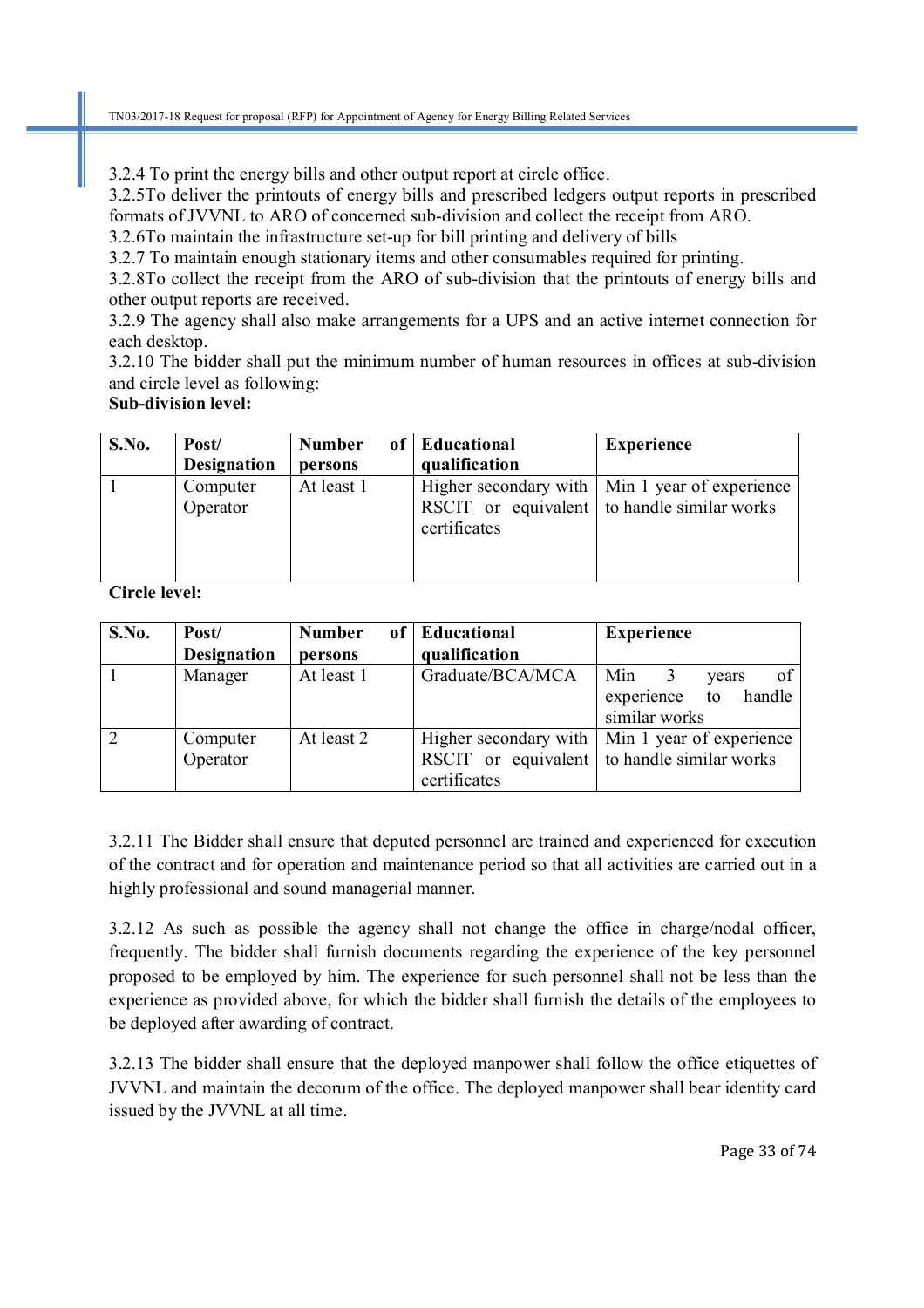# **4.DELIVERABLES:**

# **Timelines for deliverables:**

| S. No.         | Particular                                        | Timeline                        |
|----------------|---------------------------------------------------|---------------------------------|
| $\mathbf{1}$ . | Effective start date of the contract              | Within 30 days of date of       |
|                |                                                   | acceptance of LOA               |
| 2.             | Uploading of meter readings                       | By Next day of handing over     |
|                |                                                   | the binder to the operator of   |
|                |                                                   | the concerned sub-division      |
| 3.             | Generation and printing of the bills              | Within 2 days of the date on    |
|                |                                                   | which approval to send print    |
|                |                                                   | file has been accorded by the   |
|                |                                                   | ARO of the concerned Sub-       |
|                |                                                   | division                        |
| 4              | Delivery of energy bills to the respective sub-   | Within 3<br>days<br>from<br>the |
|                | divisions                                         | approval of Print File by the   |
|                |                                                   | ARO as above                    |
| 5.             | Printing of the prescribed ledgers output reports | Within a week of sending the    |
|                |                                                   | relevant print files by the     |
|                |                                                   | respective ARO                  |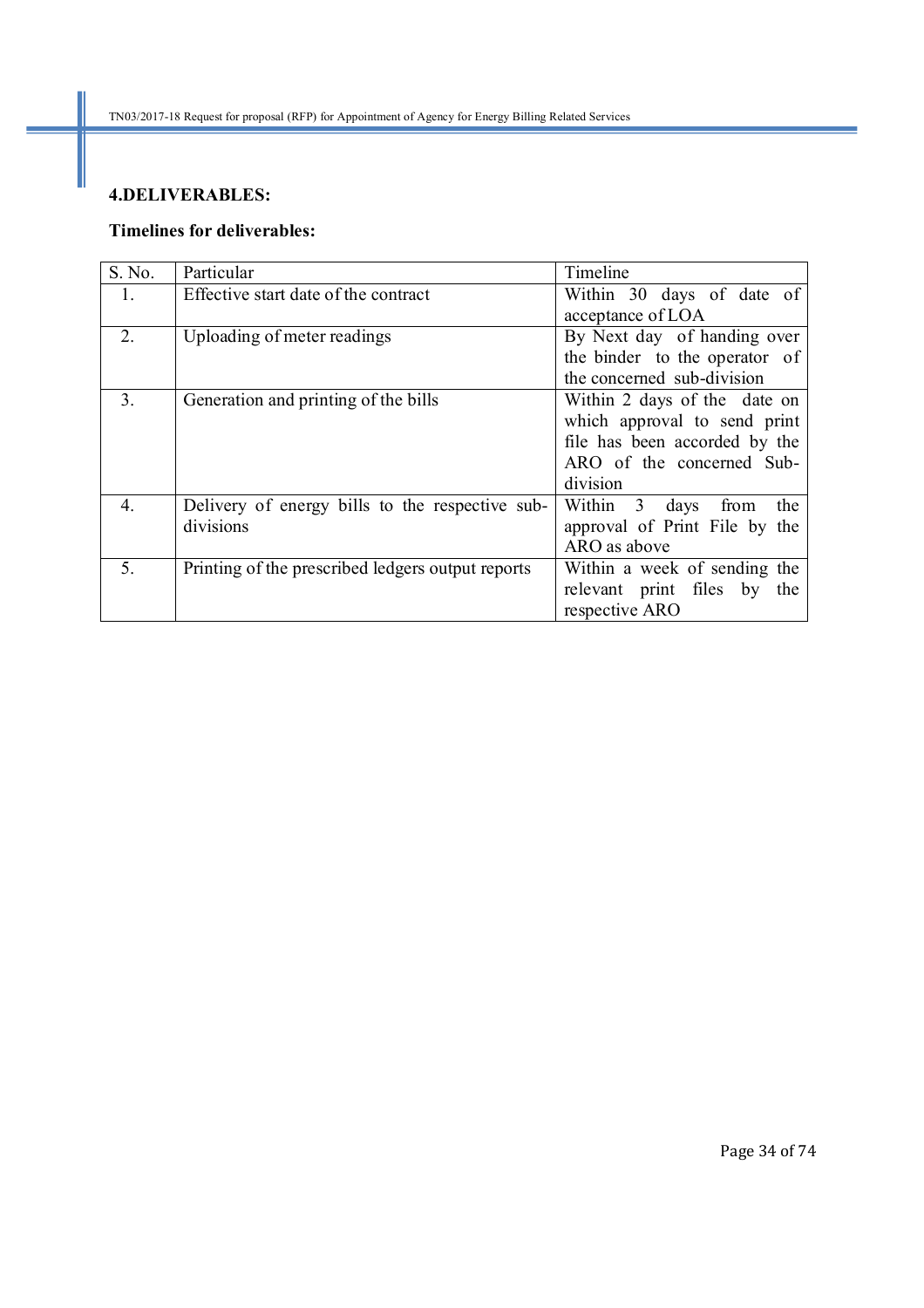# **SECTION IV BID EVALUATION METHODOLOGY**

1.1 Only those bidders which satisfy all the conditions for qualification of bidders as per Eligibility Criteria shall be considered for financial evaluation.

1.2 The selection shall be on *L 1 basis*.JVVNL reserves the right to award entire contract to one agency (for all 3 Zones) or order can be split Zone-wise to different vendors.

1.3The Selection Committee will thoroughly evaluate the firm details and project experience, financial strength other qualification requirements of the company/firm. The bidder may require to produce original documents for verification to validate the claims made by it in the bid document to establish the quality and competency of the firm

1.4 After evaluating the Technical Bids, JVVNL shall notify the technically qualified bidders, the date, time and place for opening of the Financial Bids.

1.5 Financial Evaluation:

- The technical qualified bidder with lowest financial quotes shall be ranked as  $L 1$ bidder
- The technical qualified bidder with second lowest financial quotes shall be ranked as  $L -$ 2 bidder and so on for other qualified bidders
- The tendering authority/ selection committee, in observance of best practices, shall:
	- o Maintain the bid evaluation process strictly confidential as per the details below.
		- o Reject any attempts or pressures to distort the outcome of the evaluation, including fraud and corruption.
		- o Strictly apply only and all of the evaluation and qualification criteria specified inthe bidding document.
- The competent Committee shall prepare a comparative statement in tabular form and its report on the evaluation of financial bids with its recommendations shall be forwarded to the tendering authority for sanction of the best offer.
- It shall be ensured that the offer recommended for sanction is justifiable looking to the prevailing market rates of the goods or service required to be procured.
- The bidders may note that J.V.V.N.L. is not bound to accept the lowest financial offer.
- Bidders meeting the qualification requirement and stood to be L-1 may be awarded with the work. However, the JVVNL reserves the right to allot ENTIRE REGION (ALL THREE ZONES) under the jurisdiction of JVVNL to a successful bidder or atleast ONE ZONE to a successful bidder. Maximum three contractors may be selected by the JVVNL upon its discretion.
- If the bidder quotes zero or null value against any of the item(s) in column "A" of the financial offer i.e. "BOQ", the same offer shall be rejected. In this case, bid of even technically qualified bidder shall not be considered valid.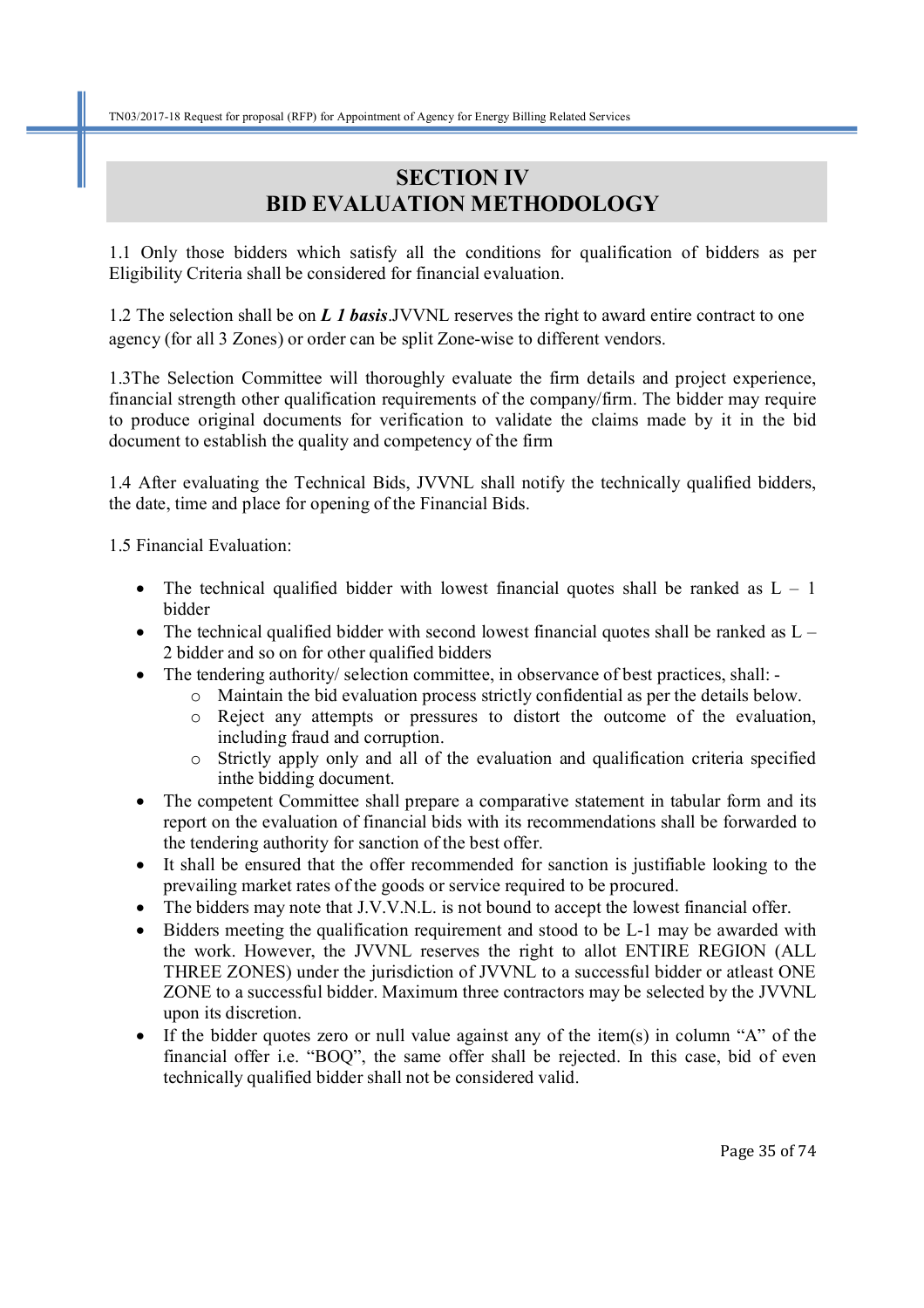# **SECTION V General conditions of Contract (GCC)**

| 1. Contract        | 1.1 Subject to the order of precedence set forth in the Agreement, all         |  |
|--------------------|--------------------------------------------------------------------------------|--|
| Documents          | documents forming the Contract (and all parts thereof) are intended to be      |  |
|                    | correlative, complementary, and mutually explanatory.                          |  |
| 2.CorruptPractices | 1.2 The J.V.V.N.L. requires bidders, suppliers, and Contractors to observe the |  |
|                    | (a) The following definitions apply:                                           |  |
|                    | "corrupt practice" means the offering, giving receiving, or soliciting,        |  |
|                    | directly or indirectly, of anything of value to influence the action of any    |  |
|                    | party in the procurement process or the execution of a contract;               |  |
|                    | "fraudulent practice" means a misrepresentation or omission off acts in        |  |
|                    | order to influence a procurement process or the execution of a contract;       |  |
|                    | "collusive practices" means a scheme or arrangement between two or             |  |
|                    | more bidders, with or without the knowledge of the J.V.V.N.L., designed        |  |
|                    | to influence the action of any party in a procurement process or the           |  |
|                    | execution of a contract;                                                       |  |
|                    | "coercive practices" means harming or threatening to harm, directly or         |  |
|                    | indirectly, persons, or their property to influence their participation in a   |  |
|                    | procurement process, or affect the execution of a contract;                    |  |
|                    | (b) The J.V.V.N.L. will reject a proposal for award if it determines that      |  |
|                    | the bidder recommended for award has, directly or through an agent,            |  |
|                    | engaged in corrupt, fraudulent, collusive, or coercive practices in            |  |
|                    | competing for the Contract.                                                    |  |
| 3. Interpretation  | 1.3 In this Contract unless a contrary intention is evident:                   |  |
|                    | (a) the clause headings are for convenient reference only and do not form      |  |
|                    | part of this Contract. The headings shall not limit, alter or affect the       |  |
|                    | meaning of this Contract;                                                      |  |
|                    | (b) unless otherwise specified a reference to a clause number is a             |  |
|                    | reference to all of its sub-clauses;                                           |  |
|                    | (c) unless otherwise specified a reference to a clause, sub-clause or          |  |
|                    | section is a reference to a clause, sub-clause or section of this Contract     |  |
|                    | including any amendments or modifications to the same from time to             |  |
|                    | time;                                                                          |  |
|                    | (d) a word in the singular includes the plural and a word in the plural        |  |
|                    | includes the singular;                                                         |  |
|                    | (e) a word imparting a gender includes any other gender;                       |  |
|                    | (f) a reference to a person includes a partnership and a body corporate;       |  |
|                    | (g) a reference to legislation includes legislation repealing, replacing or    |  |
|                    | amending that legislation;                                                     |  |
|                    | (h) where a word or phrase is given a particular meaning it includes the       |  |
|                    | appropriate grammatical forms of that word or phrase which have                |  |
|                    | corresponding meanings;                                                        |  |
|                    | (i) in the event of an inconsistency between the terms of this Contract and    |  |
|                    | the Bid document and the proposal, the terms of this contract hereof shall     |  |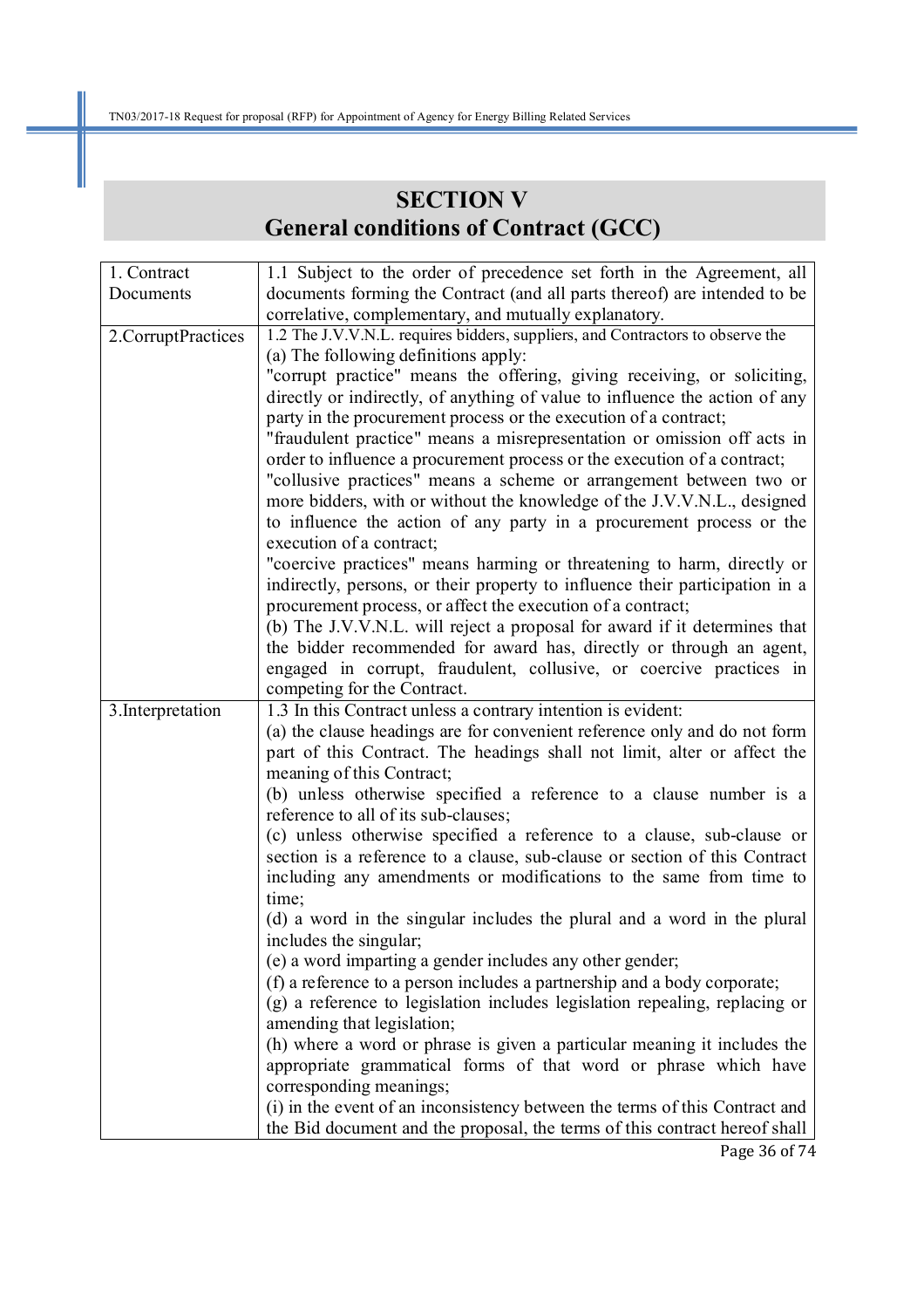|                   | prevail.                                                                      |
|-------------------|-------------------------------------------------------------------------------|
|                   | 1.4 Entire Agreement                                                          |
|                   | The Contract constitutes the entire agreement between the J.V.V.N.L. and      |
|                   | the successful bidder and supersedes all communications, negotiations         |
|                   | and agreements (whether written or oral) of parties with respect thereto      |
|                   | made prior to the date of Contract.                                           |
|                   | 1.5 Amendment                                                                 |
|                   | No amendment or other variation of the Contract shall be valid unless it is   |
|                   | in writing, is dated, expressly refers to the Contract, and is signed by a    |
|                   | duly authorized representative of each party thereto.                         |
|                   | 1.6 Non-waiver                                                                |
|                   | (a) Subject to GCC Clauses 31 and 33 below, no relaxation, forbearance,       |
|                   | delay, or indulgence by either party in enforcing any of the terms and        |
|                   | conditions of the Contract or the granting of time by either party to the     |
|                   | other shall prejudice, affect, or restrict the rights of that party under the |
|                   | Contract, neither shall any waiver by either party of any breach of           |
|                   | Contract operate as                                                           |
|                   | waiver of any subsequent or continuing breach of Contract. Any waiver of      |
|                   | a party's rights, powers, or remedies under the Contract must be in           |
|                   | writing, dated, and signed by an authorized representative of the party       |
|                   | granting such waiver, and must specify the right and the extent to which it   |
|                   | is being waived.                                                              |
|                   | 1.7 Severability                                                              |
|                   | If any provision or condition of the Contract is prohibited or rendered       |
|                   | invalid or unenforceable, such prohibition, invalidity or unenforceability    |
|                   | shall not affect the validity or enforceability of any other provisions and   |
|                   | conditions of the Contract                                                    |
| 4. Language       | 1.8 The Contract as well as all correspondence and documents relating to      |
|                   | the Contract exchanged by the Successful bidder and the J.V.V.N.L., shall     |
|                   | be written in English. Supporting documents and printed literature that are   |
|                   | part of the Contract may however be provided in English/Hindi language.       |
| 5. Joint venture, | 1.9 The bidder shall be a legal identity. Consortium or association is not    |
| Consortium or     | allowed. Forming of any Joint venture by the successful bidder after          |
| Association       | allotment of work is also not allowed                                         |
| 6. Eligibility to | 1.10 Firms fulfilling the eligibility criteria as may be fixed by the JVVNL   |
| bid               | are eligible to bid.                                                          |
| 7. Location       | 1.11 The Services shall be performed at area / location to be defined, by,    |
|                   | J.V.V.N.L., or at such location required by J.V.V.N.L. within the state of    |
|                   | Rajasthan.                                                                    |
| 8. Effectiveness  | 1.12 This Contract shall come into force and effect on the date (the          |
| of Contract       | "Effective Date") of J.V.V.N.L.' s notification of award of contract to the   |
|                   | Successful bidder confirming that this Contract has been approved by          |
|                   | J.V.V.N.L.                                                                    |
| 9. Authorized     | 1.13 Any action required or permitted to be taken, and any document           |
| representative    | required or permitted to be executed under this Contract, may be taken or     |
|                   | executed:                                                                     |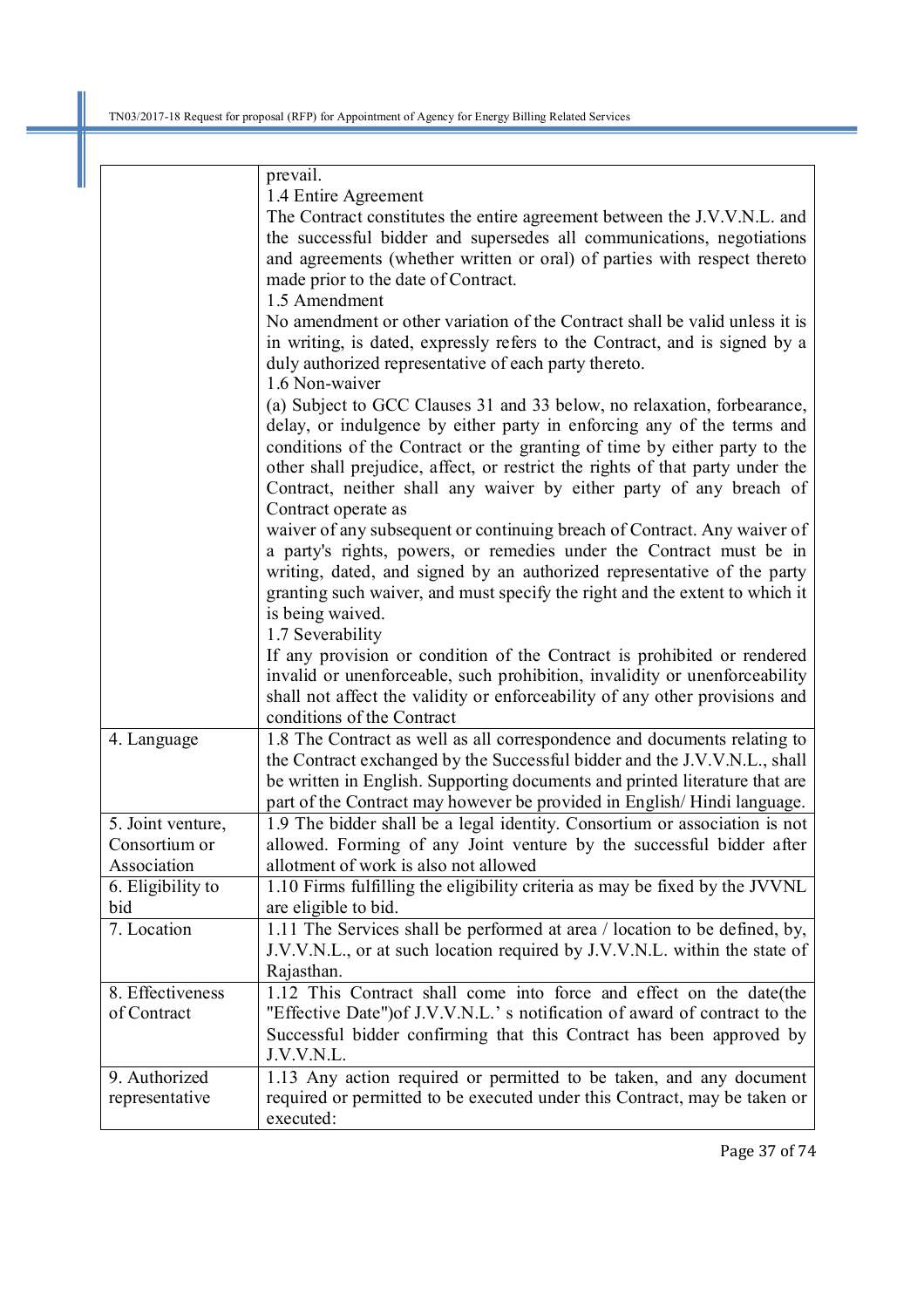|                   | (a) on behalf of J.V.V.N.L. by its designated representative;                                                                     |
|-------------------|-----------------------------------------------------------------------------------------------------------------------------------|
|                   | (b) on behalf of the Successful bidder by or his designated representative.                                                       |
| 10. Relation      | 1.14 Nothing contained herein shall be construed as establishing a relation                                                       |
| between the       | of master and servant or of agent and principal as between the J.V.V.N.L.                                                         |
| parties           | and the Successful bidder.                                                                                                        |
|                   | 1.15 The Successful bidder, subject to this Contract, has complete charge                                                         |
|                   | of Personnel performing the Services and shall be fully responsible for the                                                       |
|                   | Services performed by them or on their behalf hereunder.                                                                          |
| 11. Notices       | 1.16 Any Notice given by one party to the other pursuant to the Contract                                                          |
|                   | shall be in writing to the address specified in the SCC. The term "in                                                             |
|                   | writing" means communicated in written form with proof of receipt.                                                                |
|                   | 1.17 Any such notice, request or consent shall be deemed to have been                                                             |
|                   | given or made when delivered in person to an authorized representative of                                                         |
|                   | the Party to whom the communication is addressed, or when sent by                                                                 |
|                   | registered post or E-mail address as specified in SSC to such Party.                                                              |
| 12. Governing Law | 1.21 The Contract shall be governed by and interpreted in accordance                                                              |
|                   | with the laws of the India. The Courts in Jaipur shall have exclusive                                                             |
|                   | jurisdiction with respect of the tendering process, award of Contract and                                                         |
|                   | execution of the Contract.                                                                                                        |
| 13. Settlement of | 1.22 The J.V.V.N.L. and the Successful bidder shall make every effort to                                                          |
| disputes          | resolve amicably by direct informal negotiation any disagreement or                                                               |
|                   | dispute arising between them under or in connection with the Contract.                                                            |
|                   | If the parties fail to resolve such a dispute or difference by mutual                                                             |
|                   | consultation within thirty (30) days from the commencement of such                                                                |
|                   | dispute and difference, either party may require that the dispute referred                                                        |
|                   | to the corporate level settlement committee constituted by J.V.V.N.L. and                                                         |
|                   | the mutual settlement so arrived at shall be final and binding on both the                                                        |
|                   | parties.                                                                                                                          |
|                   | The date of commencement of the dispute shall be taken from the date                                                              |
|                   | when this clause reference is quoted by either party in a formal                                                                  |
|                   | communication clearly mentioning existence of dispute or as mutually                                                              |
|                   | agreed.                                                                                                                           |
| 14. Scope of Work | 1.23 The services to be rendered by Successful bidder shall be as per                                                             |
|                   | scope of work (Given in the Section IV-Scope of Work).<br>1.24 At the time of awarding the contract, the J.V.V.N.L. shall specify |
|                   | any change in the Scope of Work. Such changes may be due to increase                                                              |
|                   | or decrease in the scope of work at the time of award.                                                                            |
|                   | 1.25 Unless otherwise stipulated in the Contract, the Scope of Work shall                                                         |
|                   | include all such items not specifically mentioned in the Contract but that                                                        |
|                   | can be reasonably inferred from the Contract as being required for                                                                |
|                   | attaining Delivery and Completion of Related Services as if such items                                                            |
|                   | were expressly mentioned in the Contract.                                                                                         |
| 15.Commencement   | 1.26 The Successful bidder shall begin carrying out the Services                                                                  |
| of services       | immediately viz. from the date of issue of Letter of Award (the "Starting                                                         |
|                   | Date"), or on such date as the Parties may agree in writing.                                                                      |
| 16. Delivery      | 1.27 The Delivery of services and Completion of the Related Services                                                              |

Page 38 of 74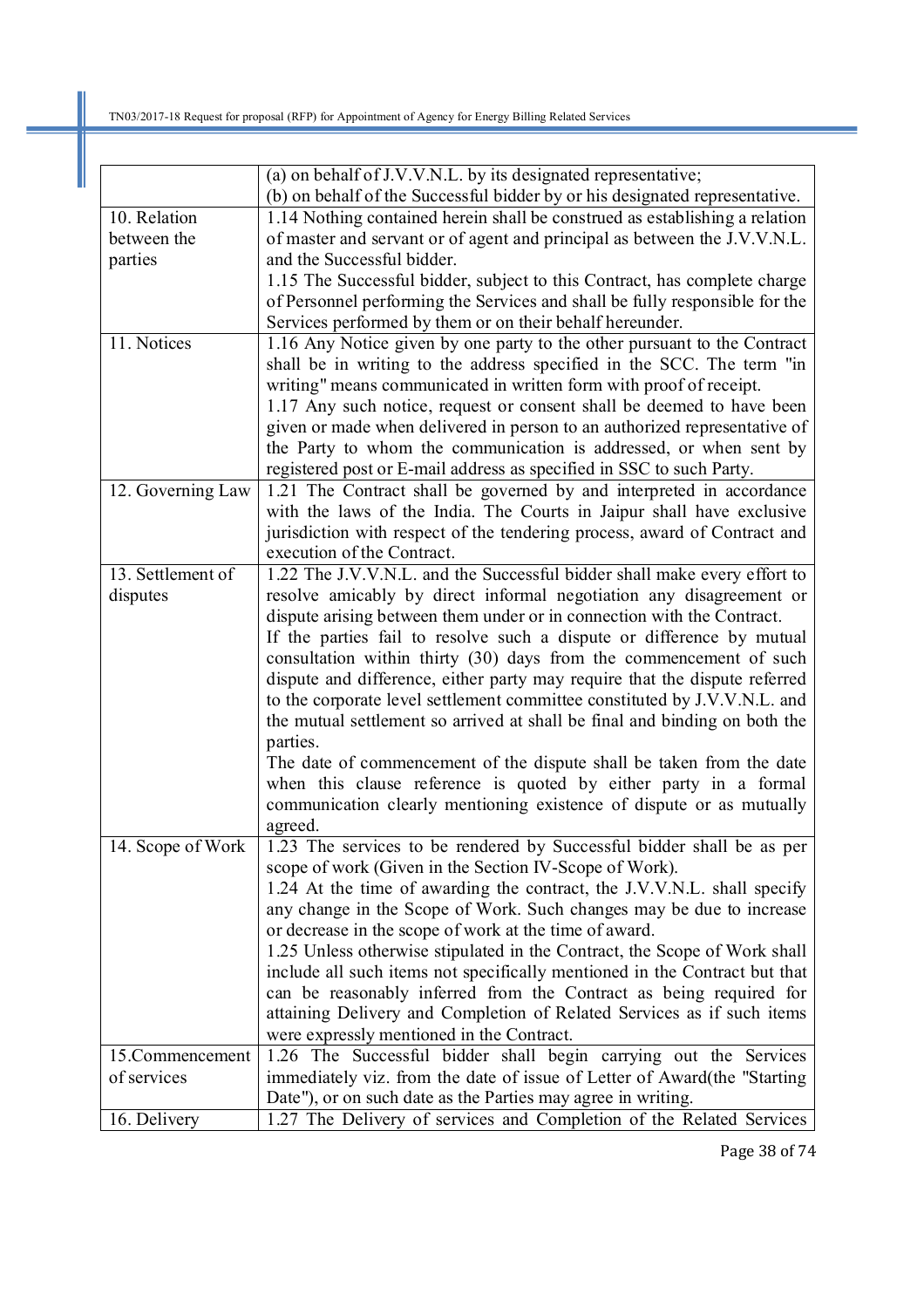|                    | shall be in accordance with the Section IV, Scope of Work and                                                                                           |
|--------------------|---------------------------------------------------------------------------------------------------------------------------------------------------------|
|                    | acceptance of the services rendered by the J.V.V.N.L.                                                                                                   |
|                    | 1.28 The Successful bidder, in relation to its deliverables, shall provide                                                                              |
|                    | any supporting data or information required by the J.V.V.N.L.                                                                                           |
| 17.Successful      | 1.29 The Successful bidder shall provide the services mentioned in the                                                                                  |
| bidder's           | Scope of Work and the Delivery and Completion Schedule, as per Section                                                                                  |
| Responsibilities   | IV- General Scope of Work and relevant SCC clauses.                                                                                                     |
| 18. J.V.V.N.L.'s   | 1.30 For successful completion of the assignment, as and when required                                                                                  |
| Responsibilities   | by the Successful bidder, the J.V.V.N.L. shall provide data and support                                                                                 |
|                    | based on availability of the same and without prejudice. In the event that                                                                              |
|                    | the appropriate utility is unable to provide the required data or support for                                                                           |
|                    | a requirement, which the Successful bidder cannot be reasonably,                                                                                        |
|                    | expected to procure on its own or from alternate sources.                                                                                               |
|                    | 1.31 The Successful bidder shall bear all costs involved in the                                                                                         |
|                    | performance of its responsibilities, in accordance with GCC Clause 17.                                                                                  |
|                    | 1.32 The C.A.O. (R&B) or equivalent and above authority of J.V.V.N.L.                                                                                   |
|                    | shall act as the nodal point for implementation of the contract and for                                                                                 |
|                    | issuing necessary instructions, approvals, commissioning, acceptance                                                                                    |
|                    | certificates, payments etc. to the Successful bidder.                                                                                                   |
|                    | 1.33J.V.V.N.L. may provide on Successful bidder's request, particulars/                                                                                 |
|                    | information / or documentation that may be required by the Successful<br>bidder for proper planning and execution of Scope of Work under this contract. |
|                    | 1.34J.V.V.N.L. shall provide to the Successful bidder sitting space and                                                                                 |
|                    | infrastructure and utilities, in the J.V.V.N.L.'s offices at such location as                                                                           |
|                    | may be mutually decided by the Parties.                                                                                                                 |
| 19. Contract Price | 1.35 The Contract Price shall be as specified in the Agreement subject to                                                                               |
|                    | any additions and adjustments thereto, or deductions there from, as may                                                                                 |
|                    | be made pursuant to the Contract.                                                                                                                       |
| 20. Terms of       | 1.37 The payment shall be made in INR                                                                                                                   |
| Payment            | Payment will be sub-division wise.<br>1.38                                                                                                              |
|                    | 1.39.1 95% of monthly invoice will be credited on monthly basis and                                                                                     |
|                    | remaining 5% will be credited quarterly to the bidder subject to the                                                                                    |
|                    | verification of the bills and adjustment on account of                                                                                                  |
|                    | penalties/LD                                                                                                                                            |
|                    | 1.39.2 The bidder shall generate bill/ invoice in the name of AEN of sub-                                                                               |
|                    | division after completion of billing month and delivery of energy                                                                                       |
|                    | bills and all other required output reports.                                                                                                            |
|                    | 1.39.3 The invoice generated will be verified by ARO within 7 working                                                                                   |
|                    | days of receipt of the complete invoice and ensure to submit the                                                                                        |
|                    | verified invoice to AEN within 3 working days. The AEN of the                                                                                           |
|                    | concerned sub-division shall duly authenticate the verified invoice                                                                                     |
|                    | and will sent it to respective Circle AO for payment within 2                                                                                           |
|                    | working days.                                                                                                                                           |
|                    | 1.39.4 Payment shall be credited within 30 days of invoice submission by                                                                                |
|                    | the sub-division to the Circle AO.                                                                                                                      |
|                    | 1.40 The payment will be subject to deduction on account of penalties                                                                                   |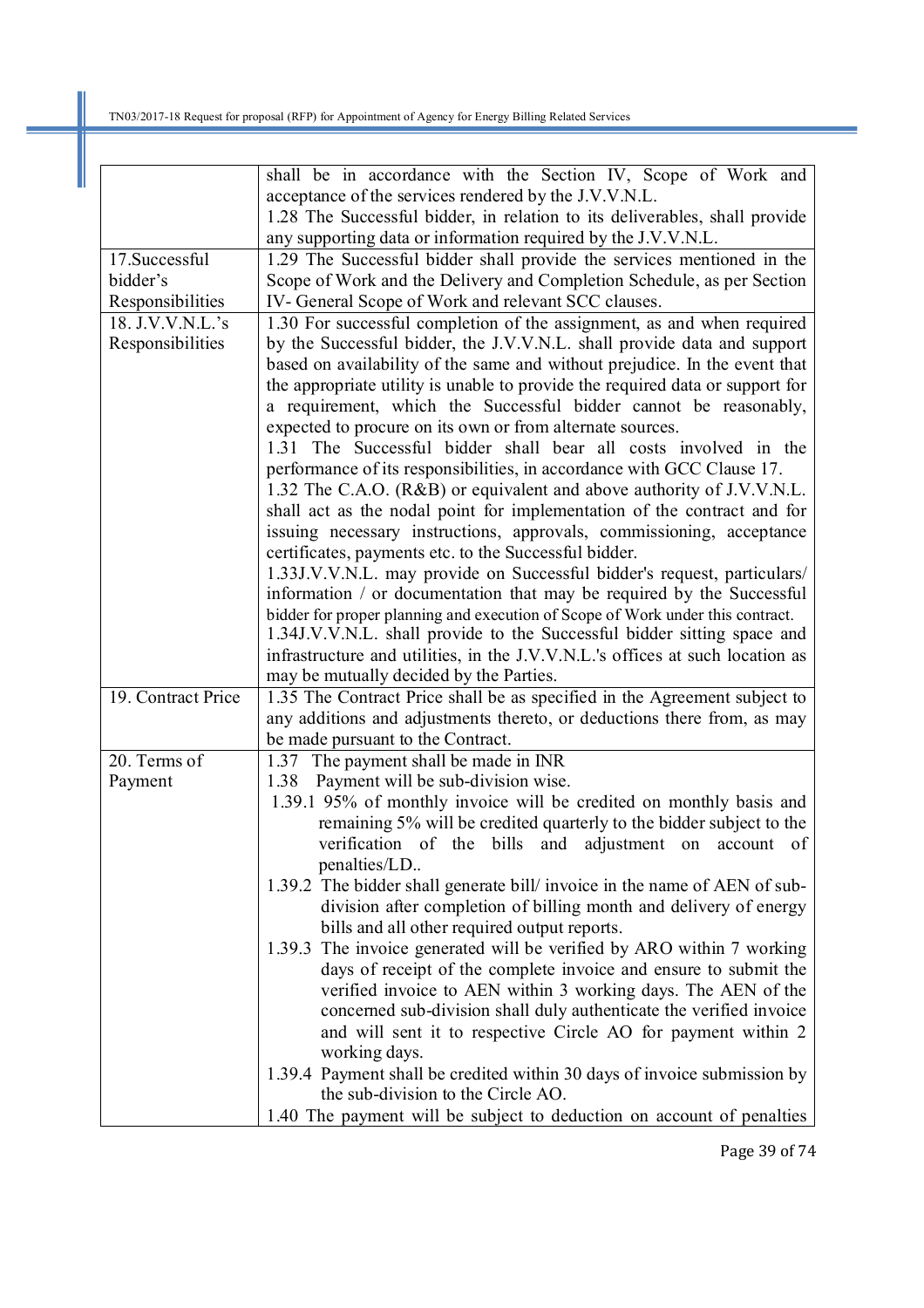|                              | &Liquidated damages specified at S.NO.26 of section-V (GCC).                                                                                                                                                                                                                                                                                                                                                                                                                                                                                                                                                                                                                                                                                                                                                                                                                                                                                                                                                                                                                                                                                                                                                                                                                                                                                                                                                                                                                                                                                                                                                                                                                                                                                                                                                                                                                                                                                                                                                                                                                                                                                                                                                                                                                                                                                                                                  |
|------------------------------|-----------------------------------------------------------------------------------------------------------------------------------------------------------------------------------------------------------------------------------------------------------------------------------------------------------------------------------------------------------------------------------------------------------------------------------------------------------------------------------------------------------------------------------------------------------------------------------------------------------------------------------------------------------------------------------------------------------------------------------------------------------------------------------------------------------------------------------------------------------------------------------------------------------------------------------------------------------------------------------------------------------------------------------------------------------------------------------------------------------------------------------------------------------------------------------------------------------------------------------------------------------------------------------------------------------------------------------------------------------------------------------------------------------------------------------------------------------------------------------------------------------------------------------------------------------------------------------------------------------------------------------------------------------------------------------------------------------------------------------------------------------------------------------------------------------------------------------------------------------------------------------------------------------------------------------------------------------------------------------------------------------------------------------------------------------------------------------------------------------------------------------------------------------------------------------------------------------------------------------------------------------------------------------------------------------------------------------------------------------------------------------------------|
| 21.Performance<br>Security   | 1.41 The Successful bidder shall, within fifteen (15) days of the<br>notification of Contract award, provide a Performance Security for the<br>due performance of the Contract in the amounts and currencies specified<br>in the SCC.<br>1.42 The J.V.V.N.L. shall at its sole discretion invoke the Performance<br>Security and appropriate the amount secured there under, in the event that<br>the Successful bidder commits any delay or default in Services rendered<br>or commits any breach of the terms and conditions of the Contract.<br>1.43 The Performance Security shall be discharged by the J.V.V.N.L. and<br>returned to the Successful bidder not later than 6 months following the<br>date of completion of the Successful bidder's performance obligations<br>under the Contract.                                                                                                                                                                                                                                                                                                                                                                                                                                                                                                                                                                                                                                                                                                                                                                                                                                                                                                                                                                                                                                                                                                                                                                                                                                                                                                                                                                                                                                                                                                                                                                                         |
| 22. Intellectual<br>Property | 1.44J.V.V.N.L. shall own and have a right in perpetuity to use all newly<br>created Intellectual Property Rights which have been developed solely<br>during execution of this Contract, including but not limited to all Source<br>code, Object code, records, reports, designs, application configurations,<br>data and written material, products, specifications, reports, drawings and<br>other documents which have been newly created and developed by the<br>Successful bidder solely during the performance of Related Services and<br>for the purposes of inter-alia use or sublicense of such Services under this<br>Contract. The Successful bidder undertakes to disclose all such<br>Intellectual Property Rights arising in performance of the Related<br>Services to the J.V.V.N.L. and execute all such agreements/documents<br>and file all relevant applications, effect transfers and obtain all permits<br>and approvals that may be necessary in this regard to effectively transfer<br>and conserve the Intellectual Property Rights of the J.V.V.N.L. To the<br>extent that Intellectual Property Rights are unable by law to so vest, the<br>Successful bidder assigns those Intellectual Property Rights to J.V.V.N.L.<br>on creation.<br>1.45 The Successful bidder shall be obliged to ensure that all approvals,<br>registrations, licenses, permits and rights etc. which are inter-alia<br>necessary for use of the goods supplied /installed by the Successful bidder<br>(if any), as part of the service obligations under the present contract, shall<br>be acquired in the name of the J.V.V.N.L., and the same may be assigned<br>by the J.V.V.N.L. to the Successful bidder solely for the purpose of<br>execution of any of its obligations under the terms of this Contract.<br>However, subsequent to the term of this Contract, such approvals,<br>registrations, licenses, permits and rights etc. shall endure to the exclusive<br>benefit of the J.V.V.N.L.<br>1.46 The Successful bidder shall ensure that while it uses any software,<br>hardware, processes, document or material in the course of performing the<br>Services, it does not infringe the Intellectual Property Rights of any<br>person and the Successful bidder shall keep the J.V.V.N.L. indemnified<br>against all costs, expenses and liabilities howsoever, arising out any |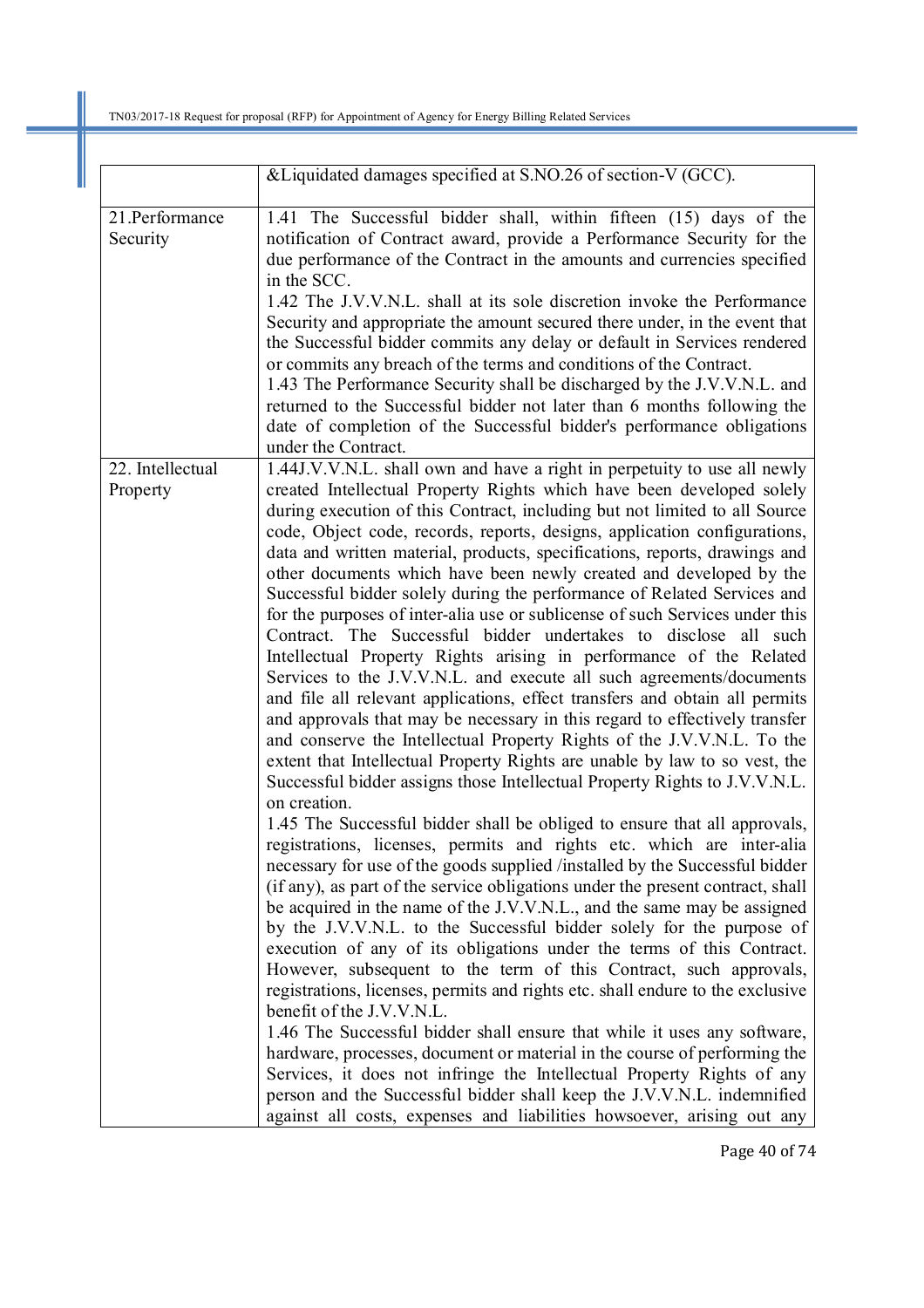|                   | illegal or unauthorized use (piracy) or in connection with any claim or      |
|-------------------|------------------------------------------------------------------------------|
|                   | proceedings relating to any breach or violation of any permission/license    |
|                   | terms or infringement of any Intellectual Property Rights by the             |
|                   | Successful bidder or its personnel during the course of performance of the   |
|                   | Related Services. In case of any infringement by the Successful bidder,      |
|                   | the Successful bidder shall have sole control of the defense and all related |
|                   |                                                                              |
|                   | settlement negotiations.                                                     |
|                   | 1.47 Subject to sub-clauses 1.48 to 1.52, the Successful bidder shall retain |
|                   | exclusive ownership of all methods, concepts, algorithms, trade secrets,     |
|                   | software documentation, other intellectual property or other information     |
|                   | belonging to the Successful bidder that existed before the effective date of |
|                   | the contract.                                                                |
| 23. Confidential  | 1.48 The Successful bidder and the personnel of any of them shall not        |
| Information       | either during the term or within two (2) years after the expiration of this  |
|                   | contract, disclose any proprietary or confidential information relating to   |
|                   | the Project, the Services, this Contract or the Owner's business or          |
|                   | operations without the prior written consent of the owner.                   |
|                   | 1.49 The J.V.V.N.L. shall not use such documents, data, and other            |
|                   | information received from the Successful bidder for any purposes             |
|                   | unrelated to the Contract. Similarly, the Successful bidder shall not use    |
|                   | such documents, data, and other information received from the J.V.V.N.L.     |
|                   |                                                                              |
|                   | for any purpose other than the design, procurement, or other work and        |
|                   | services required for the performance of the Contract.                       |
|                   | 1.50 The Successful bidder shall not use such documents, data, and other     |
|                   | information received from the J.V.V.N.L. for any purpose other than the      |
|                   | design, procurement, or other work and services required for the             |
|                   | performance of the Contract.                                                 |
|                   | 1.51 The above provisions of GCC Clause 23 shall not in any way modify       |
|                   | any undertaking of confidentiality given by either of the parties hereto     |
|                   | prior to the date of the Contract in respect of the Supply or any part       |
|                   | thereof.                                                                     |
|                   | 1.52 The provisions of GCC Clause 23 shall survive completion or             |
|                   | termination, for whatever reason, of the Contract.                           |
| 24.Subcontracting | 1.53 The Successful bidder shall not be permitted to sub-contract any part   |
|                   | of its obligations under the Contract with J.V.V.N.L.                        |
| 25. Service       | 1.54 The J.V.V.N.L. may reject any Service rendered or any part thereof      |
| Quality           | that fail to conform to the specifications. The Successful bidder shall take |
|                   | measures necessary to meet the specifications at no cost to the J.V.V.N.L.   |
| 26. Liquidated    | 1.55The penalties will be calculated as following and shall additionally     |
| Damages and       | include GST as may be applicable:                                            |
| Penalty           | Delay in commencement of contract :<br>I.                                    |
|                   | In case of a delay in commencement of contract after                         |
|                   | stipulated period of 30 days from the date of acceptance of LOA,             |
|                   | the contractor is liable for a penalty of Rs. 500 per day per sub-           |
|                   | division upto maximum of Rs. 2 Lacs for each circle.                         |
|                   | Wrong punching of meter data (software related errors will<br>П.             |
|                   |                                                                              |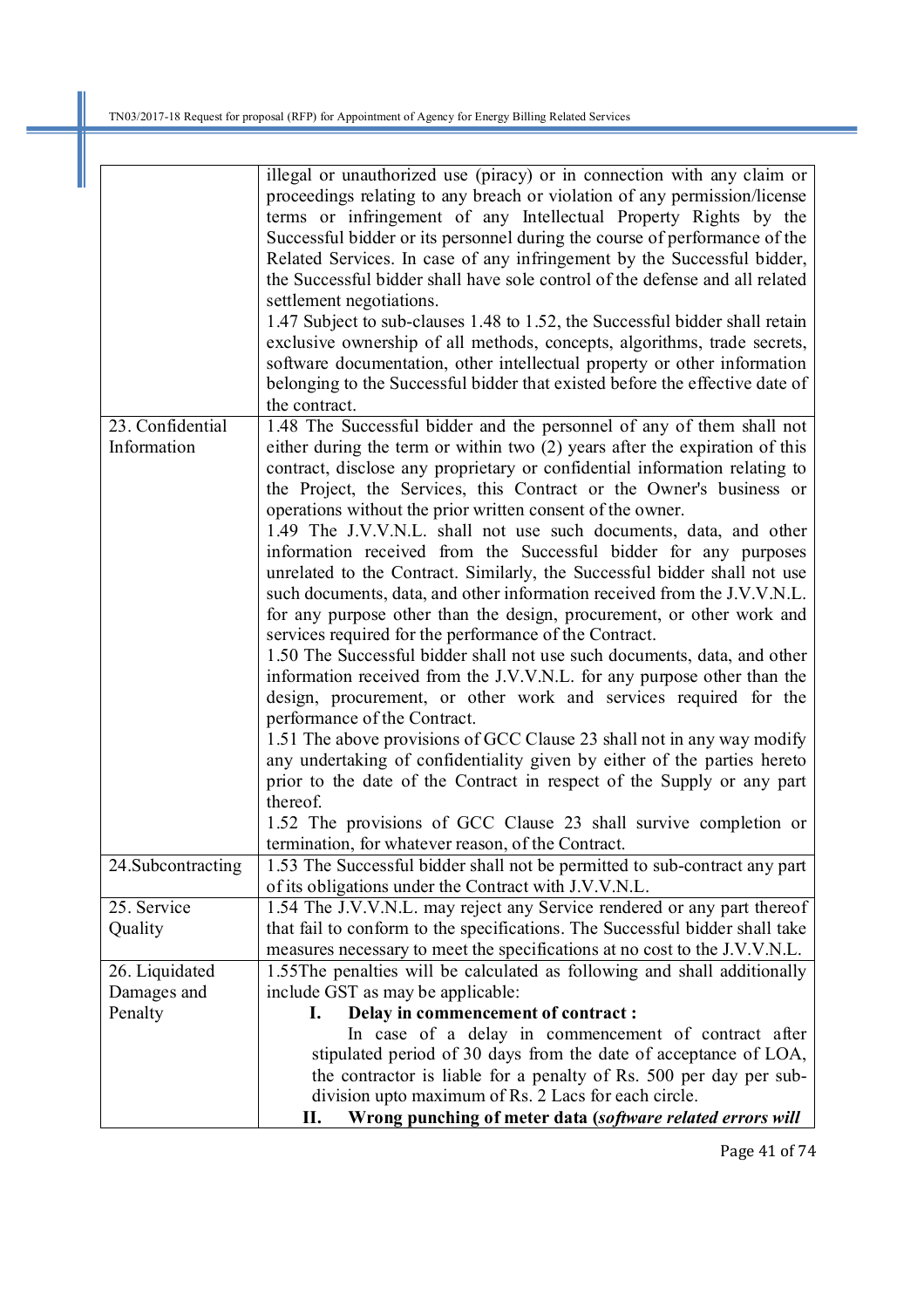|                 | not be in considered on contractor's account):                                                                                                                                                                                                                         |
|-----------------|------------------------------------------------------------------------------------------------------------------------------------------------------------------------------------------------------------------------------------------------------------------------|
|                 | The penalty equivalent to two (2) times of quoted price will be                                                                                                                                                                                                        |
|                 | levied on per bill for which wrong punching was done for meter                                                                                                                                                                                                         |
|                 | data. The penalty shall be maximum of 5% of the total monthly                                                                                                                                                                                                          |
|                 | invoice for the relevant month.                                                                                                                                                                                                                                        |
|                 |                                                                                                                                                                                                                                                                        |
|                 | Note: To establish the above penalty, the data entry operator<br>shall submit the print of reading uploaded into the system to<br>$\overline{ARO}$ so that he can verify the same with actual reading.                                                                 |
|                 | Delay in uploading of data:<br>Ш.<br>The penalty equivalent to two (2) times of quoted price will be<br>levied on per meter data entry uploaded delayed into the system.<br>The penalty shall be maximum of 5% of the total monthly invoice<br>for the relevant month. |
|                 | Delay in printing of bills:<br>IV.                                                                                                                                                                                                                                     |
|                 | The penalty equivalent to two (2) times of quoted price will be<br>levied on each bill that are delayed printed. The penalty shall be<br>maximum of 5% of the total monthly invoice for the relevant                                                                   |
|                 | month.                                                                                                                                                                                                                                                                 |
|                 | Penalties at (II), (III) and (IV) shall be computed cumulatively so that                                                                                                                                                                                               |
|                 | at any point of time maximum penalty shall be limited to 10% of the                                                                                                                                                                                                    |
|                 | invoice raised in a relevant month                                                                                                                                                                                                                                     |
| 27. Liability / | 1.56 The Successful bidder hereby agrees to indemnify the J.V.V.N.L.,                                                                                                                                                                                                  |
| Indemnity       | for all conditions and situations mentioned in this clause, in a form and                                                                                                                                                                                              |
|                 | manner acceptable to the J.V.V.N.L. The Successful bidder agrees to                                                                                                                                                                                                    |
|                 | indemnify the J.V.V.N.L. and its officers, servants, agents (" J.V.V.N.L.                                                                                                                                                                                              |
|                 | Indemnified Persons") from and against any costs, loss, damages,                                                                                                                                                                                                       |
|                 | expense, claims including those from third parties or liabilities of any                                                                                                                                                                                               |
|                 | kind howsoever suffered, arising or incurred inter alia during and after the                                                                                                                                                                                           |
|                 | Contract period out of:                                                                                                                                                                                                                                                |
|                 | (a) any negligence or wrongful act or omission by the Successful bidder                                                                                                                                                                                                |
|                 | or its agents or employees or any third party associated with Successful<br>bidder in connection with or incidental to this Contract; or                                                                                                                               |
|                 | (B) any infringement of patent, trademark/copyright or industrial design<br>rights arising from the use of the supplied Goods and Services or any part                                                                                                                 |
|                 | thereof.                                                                                                                                                                                                                                                               |
|                 | 1.57 The Successful bidder shall also indemnify the J.V.V.N.L. against                                                                                                                                                                                                 |
|                 | any privilege, claim or assertion made by third party with respect to right                                                                                                                                                                                            |
|                 | or interest in, ownership, mortgage or disposal of any asset, property,                                                                                                                                                                                                |
|                 | movable or immovable as mentioned in any Intellectual Property Rights,                                                                                                                                                                                                 |
|                 | licenses and permits                                                                                                                                                                                                                                                   |
|                 | 1.58 Without limiting the generality of the provisions of this article 1.58,<br>the Successful bidder shall fully indemnify, hold harmless and defend the                                                                                                              |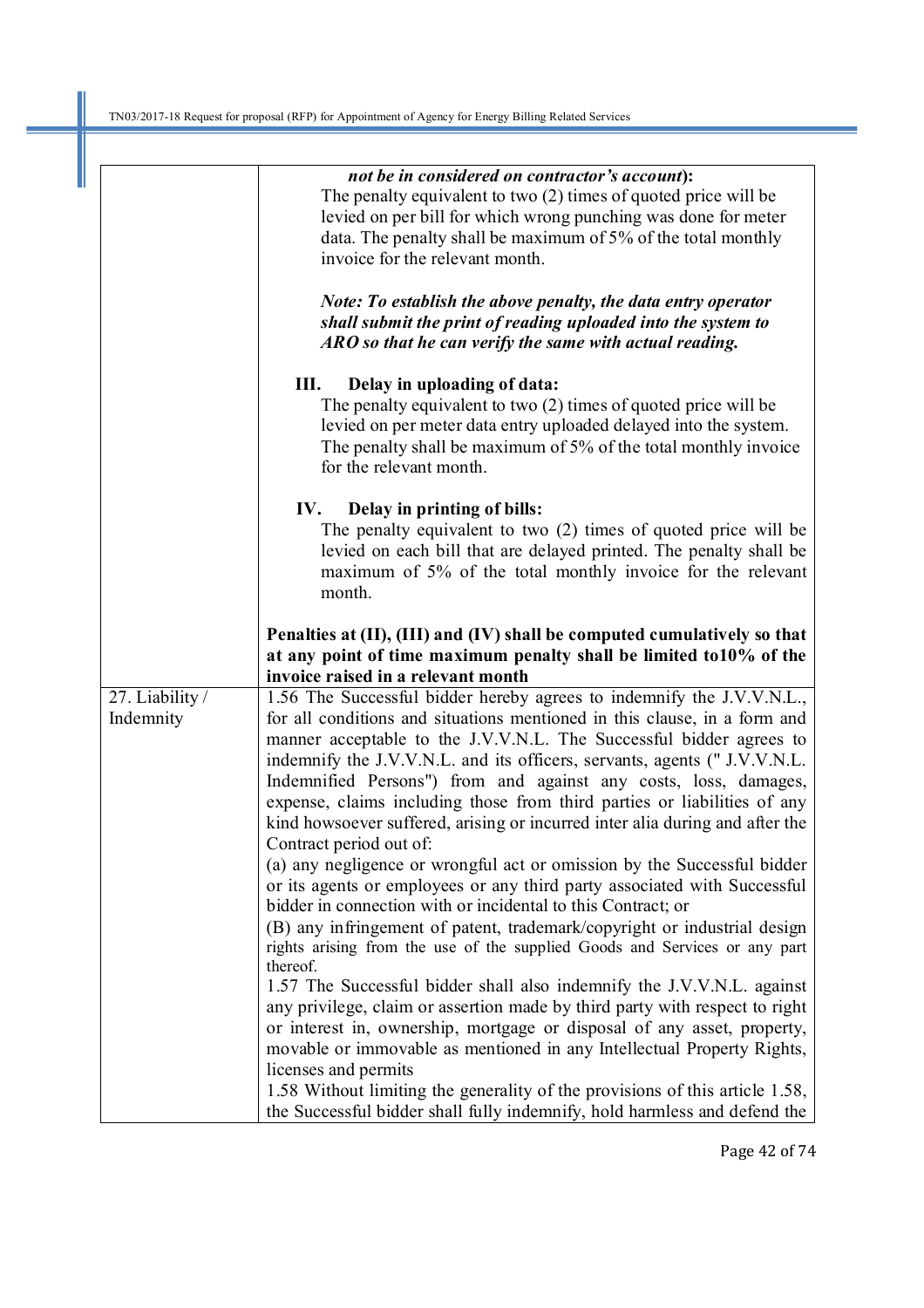|                   | J.V.V.N.L. Indemnified Persons from and against any and all suits,                                                                                |
|-------------------|---------------------------------------------------------------------------------------------------------------------------------------------------|
|                   | proceedings, actions, claims, demands, liabilities and damages which the                                                                          |
|                   | J.V.V.N.L. Indemnified Persons may hereafter suffer, or pay by reason of                                                                          |
|                   | any demands, claims, suits or proceedings arising out of claims of                                                                                |
|                   | infringement of any domestic or foreign patent rights, copyrights or other                                                                        |
|                   | intellectual property, proprietary or confidentiality rights with respect to                                                                      |
|                   | any Goods, Services, information, design or process supplied or used by                                                                           |
|                   | the Successful bidder in performing the Successful bidder 's obligations or                                                                       |
|                   | in any way incorporated in or related to the Project. If in any such suit,                                                                        |
|                   | action, claim or proceedings, a temporary restraint order or preliminary                                                                          |
|                   | injunction is granted, the Successful bidder shall make every reasonable                                                                          |
|                   | effort, by giving a satisfactory bond or otherwise, to secure the suspension                                                                      |
|                   | of the injunction or restraint order. If, in any such suit, action, claim or                                                                      |
|                   | proceedings, the Goods or Services, or any part thereof or comprised                                                                              |
|                   | therein, is held to constitute an infringement and its use is permanently                                                                         |
|                   | enjoined, the Successful bidder shall promptly make every reasonable                                                                              |
|                   | effort to secure for the J.V.V.N.L. a license, at no cost to the J.V.V.N.L.,                                                                      |
|                   | authorizing continued use of the infringing work. If the Successful bidder                                                                        |
|                   | is unable to secure such license within a reasonable time, the Successful                                                                         |
|                   | bidder shall, at its own expense, and without impairing the specifications                                                                        |
|                   | and standards, either replace the affected work, or part, or process thereof                                                                      |
|                   | with non-infringing work or part or process, or modify the same so that it                                                                        |
|                   | becomes non-infringing. The provisions of this Clause 27 shall survive                                                                            |
|                   | Termination of contract.                                                                                                                          |
| 28. Limitation of | 1.59 Except in cases of gross negligence or willful misconduct                                                                                    |
| Liability         | (a) neither party shall be liable to the other party for any in director                                                                          |
|                   | consequential loss or damage, loss of use, loss of production, or loss of                                                                         |
|                   | profits or interest costs, provided that this exclusion shall not apply to any                                                                    |
|                   | obligation of the Successful bidder to pay liquidated damages to the                                                                              |
|                   | J.V.V.N.L.; and (b) the aggregate liability of the Successful bidder to the                                                                       |
|                   | J.V.V.N.L., whether under the Contract, in tort, or otherwise, shall not<br>exceed the amount specified in the Contract Price. Provided that this |
|                   | limitation shall not apply to the cost of repairing or replacing defective                                                                        |
|                   | equipment, or to any obligation of the Successful bidder to indemnify the                                                                         |
|                   | J.V.V.N.L. with respect to patent infringement.                                                                                                   |
| 29. Force Majeure | 1.60For the purposes of this Contract, "Force Majeure" means an event                                                                             |
|                   | which is beyond the reasonable control of a Party, and which makes a                                                                              |
|                   | Party's performance of its obligations here under impossible or so                                                                                |
|                   | impractical as reasonably to be considered impossible in the                                                                                      |
|                   | circumstances, and includes, but is not limited to, war, riots, civil                                                                             |
|                   | disorder, earthquake, fire, explosion, storm, flood or other adverse                                                                              |
|                   | weather conditions, strikes, lockouts or other industrial action (except                                                                          |
|                   | where such strikes, lockouts or other industrial action are within the                                                                            |
|                   | power of the Party invoking Force Majeure to prevent), confiscation or any                                                                        |
|                   | other action by government agencies.                                                                                                              |
|                   | 1.61 Force Majeure shall not include:                                                                                                             |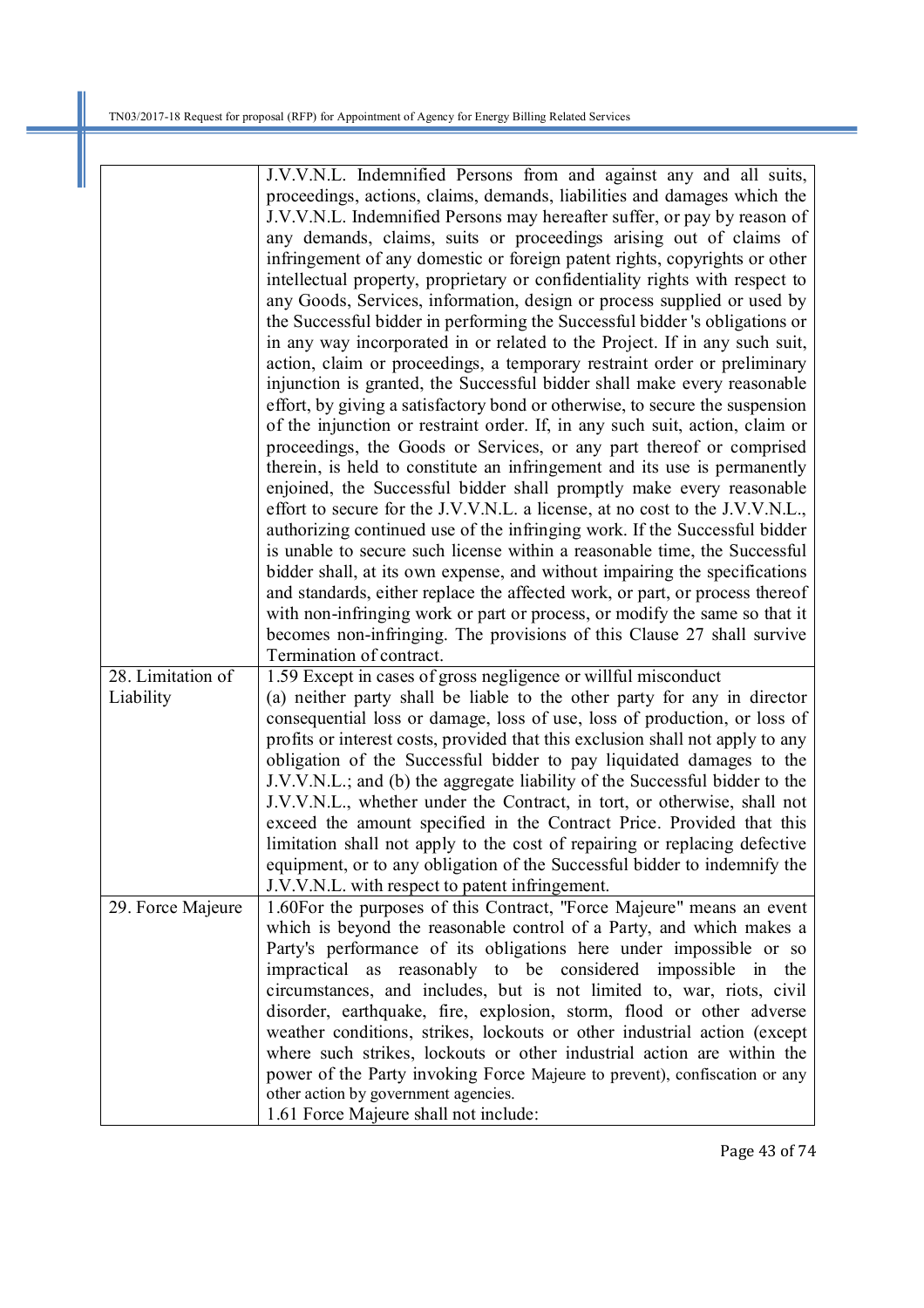|                 | (a) Any event which is caused by the negligence or intentional action of a    |
|-----------------|-------------------------------------------------------------------------------|
|                 | Party or such Party's employees, nor                                          |
|                 | (b) Any event which a diligent Party could reasonably have been expected      |
|                 | to both (i) take into account at the time of the conclusion of this Contract, |
|                 | and (ii) avoid or overcome in the carrying out of its obligations hereunder.  |
|                 | 1.62 The failure of a Party to fulfill any of its obligations hereunder shall |
|                 | not be considered to be a breach of, or default under, this Contract in so    |
|                 | far as such inability arises from an event of Force Majeure, provided that    |
|                 | the Party affected by such an event has taken all reasonable precautions,     |
|                 | due care and reasonable alternative measures, all with the objective of       |
|                 | carrying out the terms and conditions of this Contract.                       |
|                 | 1.63 A Party affected by an event of Force Majeure shall take all             |
|                 | reasonable measures to remove such Party's inability to fulfill its           |
|                 | obligations hereunder with a minimum of delay.                                |
|                 |                                                                               |
|                 | 1.64 A Party affected by an event of Force Majeure shall notify the other     |
|                 | Party of such event as soon as possible, and in any event not later than      |
|                 | fourteen (14) days following the occurrence of such event, providing          |
|                 | evidence of the nature and cause of such event, and shall similarly give      |
|                 | notice of the restoration of normal conditions as soon as possible.           |
|                 | 1.65 The Parties shall take all reasonable measures to minimize the           |
|                 | consequences of any event of Force Majeure.                                   |
|                 | 1.66 The decision of the J.V.V.N.L. with regard to the occurrence,            |
|                 | continuation, period or extent of Force Majeure shall be final and binding    |
|                 | on the Successful bidder.                                                     |
|                 | 1.67 Any period within which a Party shall, pursuant to this Contract,        |
|                 | complete any action or task, shall be extended for a period equal to the      |
|                 | time during which such Party was unable to perform such action as a           |
|                 | result of Force Majeure.                                                      |
|                 | 1.68 Not later than thirty (30) days after the Successful bidder, as the      |
|                 | result of an event of Force Majeure, have become unable to perform a          |
|                 | material portion of the Services, the Parties shall consult with each other   |
|                 | with a view to agreeing on appropriate measures to be taken in the            |
|                 | circumstances.                                                                |
| 30.ChangeOrders | 1.69 The J.V.V.N.L. may at any time order the Successful bidder through       |
| and Contract    | Notice in accordance GCC Clause 11, to make changes within the terms          |
| Amendments      | and conditions of this Contract, including any modification of the scope      |
|                 | of the Services.                                                              |
|                 | 1.70 If any such Change Order causes an increase or decrease in the cost      |
|                 | of, or the time required for, the Successful bidder's performance of any      |
|                 | provisions under the Contract, an equitable adjustment shall be made in       |
|                 | the Contract Price or in the Delivery and Completion Schedule, or both,       |
|                 | and the Contract shall accordingly be amended. Any claims by the              |
|                 | Successful bidder for adjustment under this Clause must be asserted           |
|                 | within thirty (30) days from the date of the Successful bidder 's receipt of  |
|                 | the J.V.V.N.L.'s Change Order.                                                |
|                 | 1.71 No variation or modification of the terms of the contract shall be       |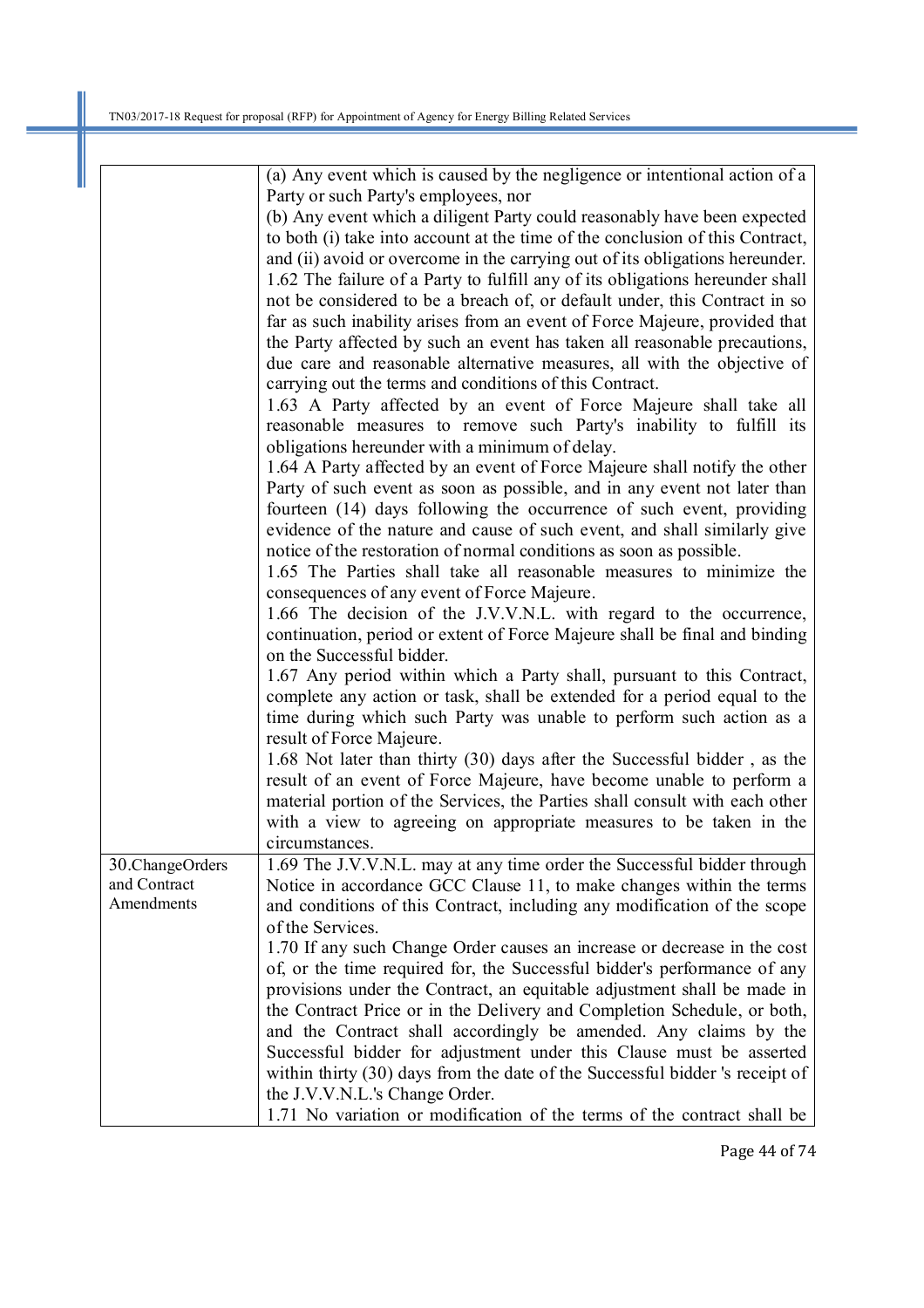|                  | made except by written amendment signed by the parties.                                                                                               |
|------------------|-------------------------------------------------------------------------------------------------------------------------------------------------------|
| 31. Extension of | 1.72 If at any time during performance of the Contract, the Successful                                                                                |
| Time             | bidder should encounter conditions impeding timely completion of                                                                                      |
|                  | Services pursuant to GENERAL SCOPE OF WORK Section-IV, the                                                                                            |
|                  | Successful bidder shall promptly notify the J.V.V.N.L. in writing of the                                                                              |
|                  | delay, its likely duration, and its cause. As soon as practicable after                                                                               |
|                  | receipt of the Successful bidder 's notice, the J.V.V.N.L. shall evaluate the                                                                         |
|                  | situation and may at its discretion extend the Successful bidder 's time for                                                                          |
|                  | performance, in which case the extension shall be ratified by the parties                                                                             |
|                  | by amendment of the Contract.                                                                                                                         |
|                  | 1.73 Except in case of Force Majeure, as provided under GCC Clause 29                                                                                 |
|                  | or where the delay in delivery of the Goods or completion of Services is                                                                              |
|                  | caused due to any delay or default of the J.V.V.N.L., any extension                                                                                   |
|                  | granted under clause 31 shall not absolve the Successful bidder from its                                                                              |
|                  | liability to the pay of liquidated damages pursuant to GCC Clause 26.                                                                                 |
| 32. Suspension   | 1.74J.V.V.N.L. may by written notice of suspension to the Successful                                                                                  |
|                  | bidder, suspend all payments to the Successful bidder hereunder if the                                                                                |
|                  | Successful bidder fail to perform any of their obligations under this                                                                                 |
|                  | Contract, including the carrying out of the Services as per schedule,                                                                                 |
|                  | provided that such notice of suspension (i) shall specify the nature of the                                                                           |
|                  | failure, and (ii) shall request the Successful bidder to remedy such failure                                                                          |
|                  | within a period not exceeding Seven (7) days after receipt by the                                                                                     |
|                  |                                                                                                                                                       |
|                  | Successful bidder of such notice of suspension and shall invoke contract                                                                              |
|                  | performance guarantee.<br><b>1.75 Termination for Default</b>                                                                                         |
| 33. Termination  |                                                                                                                                                       |
|                  | (a) The J.V.V.N.L. may, without prejudice to any other remedy for breach<br>of Contract, by Notice of default sent to the Successful bidder terminate |
|                  |                                                                                                                                                       |
|                  | the Contract in whole or in part:                                                                                                                     |
|                  | (i) if the Successful bidder fails to provide acceptable quality of Services                                                                          |
|                  | within the period specified in the Contract, or within any extension                                                                                  |
|                  | thereof granted by the J.V.V.N.L. pursuant to GCC Clause 31; or                                                                                       |
|                  | (ii) if the Successful bidder, in the judgment of the J.V.V.N.L. has                                                                                  |
|                  | engaged in corrupt, fraudulent, collusive, or coercive practices, as defined                                                                          |
|                  | in GCC Clause 2, in competing for or in executing the Contract; or                                                                                    |
|                  | (iii) Any representation made by the bidder in the proposal is found to be                                                                            |
|                  | false or misleading if the Successful bidder commits any breach of the                                                                                |
|                  | Contract and fails to remedy or rectify the same within the period of two                                                                             |
|                  | weeks (or such longer period as the J.V.V.N.L. in its absolute discretion                                                                             |
|                  | decide) provided in a notice in this behalf from the J.V.V.N.L If the                                                                                 |
|                  | Successful bidder fail to comply with any final decision reached as a                                                                                 |
|                  | result of arbitration proceedings. If, as the result of Force Majeure, the                                                                            |
|                  | Successful bidder is unable to perform a material portion of the Services                                                                             |
|                  | for a period of not less than sixty $(60)$ days.                                                                                                      |
|                  | (b) In the event J.V.V.N.L. terminates the Contract in whole or in part,                                                                              |
|                  |                                                                                                                                                       |
|                  | pursuant to GCC Clause 33, the Utility may procure, upon such terms and<br>in such manner as it deems appropriate, Goods or Services similar to       |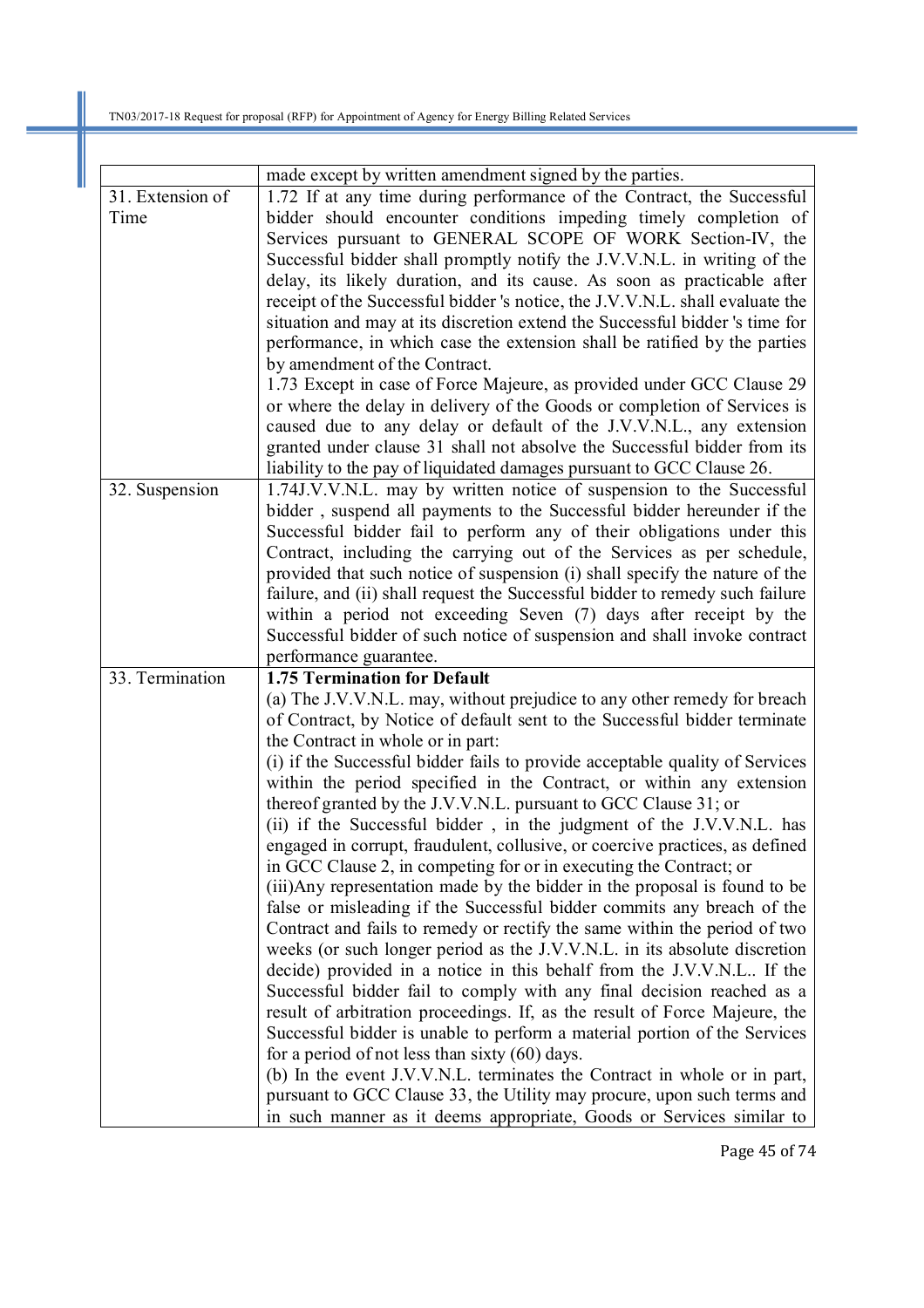|                  | those undelivered or not performed, and the Successful bidder shall be        |
|------------------|-------------------------------------------------------------------------------|
|                  | liable to the J.V.V.N.L. for any additional costs for such similar Goods or   |
|                  | Services. However, the Successful bidder shall continue performance of        |
|                  | the Contract to the extent not terminated.                                    |
|                  | 1.76 Termination for Insolvency                                               |
|                  | The J.V.V.N.L. may at any time terminate the Contract by giving Notice        |
|                  | to the Successful bidder if the Successful bidder becomes bankrupt or         |
|                  | otherwise insolvent. In such event, termination will be without               |
|                  | compensation to the Successful bidder, provided that such termination         |
|                  | will not prejudice or affect any right of action or remedy that has accrued   |
|                  | or will accrue thereafter to the J.V.V.N.L.                                   |
|                  | <b>1.77 Termination for Convenience</b>                                       |
|                  | The J.V.V.N.L., by Notice sent to the Successful bidder, may terminate        |
|                  | the Contract, in whole or in part, at any time for its convenience. The       |
|                  | Notice of termination shall specify that termination is for the J.V.V.N.L.'s  |
|                  | convenience, the extent to which performance of the Successful bidder         |
|                  | under the Contract is terminated, and the date upon which such                |
|                  | termination becomes effective.                                                |
|                  | <b>1.78 Consequences of Termination</b>                                       |
|                  | In the event of failure of the agency to fulfill its obligations, duties and  |
|                  | responsibilities as per the agreement terms, J.V.V.N.L. shall inter alia      |
|                  | have the right, at any time to resort to termination arrangement. Under       |
|                  |                                                                               |
|                  | this plan, J.V.V.N.L. shall take charge of all facilities and systems         |
|                  | whether in operation or under execution after giving suitable notice as       |
|                  | provided in the agreement and can recover from the performance security       |
|                  | deposit the losses suffered due to such failure. If the performance security  |
|                  | deposit is insufficient, the Agency shall pay the difference to J.V.V.N.L.    |
|                  | failing which J.V.V.N.L. shall have the right to recover the sum through      |
|                  | legal or other means.                                                         |
|                  | The J.V.V.N.L. shall have the right in such circumstances to manage the       |
|                  | system itself after taking charge of the facilities as above or through any   |
|                  | other agency as it may deem fit and no claim of Agency for compensation       |
|                  | in this respect shall be entertained. This provision shall be made in the     |
|                  | agreement.                                                                    |
| 34. Cessation of | 1.79 Upon termination of this Contract pursuant to Clause 33hereof, or        |
| Rights and       | upon expiration of this Contract pursuant to Clause 44hereof, all rights      |
| Obligations      | and obligations of the Parties hereunder shall cease, except Such rights      |
|                  | and obligations as may have accrued on the date of termination or             |
|                  | expiration, The obligation of confidentiality set forth in Clause 23 hereof,  |
|                  | Any right which a Party may have under the Applicable Law.                    |
| 35. Cessation of | 1.80 Upon termination of this Contract by notice to pursuant to Clause 33     |
| Services         | hereof, the Successful bidder shall, immediately upon dispatch or receipt     |
|                  | of such notice, take all necessary steps, to bring the Services to a close in |
|                  | a prompt and orderly manner.                                                  |
| 36. Payment      | 1,81 Upon termination of this Contract pursuant to Clause 33 hereof, the      |
| upon             | Utility shall make the following payments to the Successful bidder:           |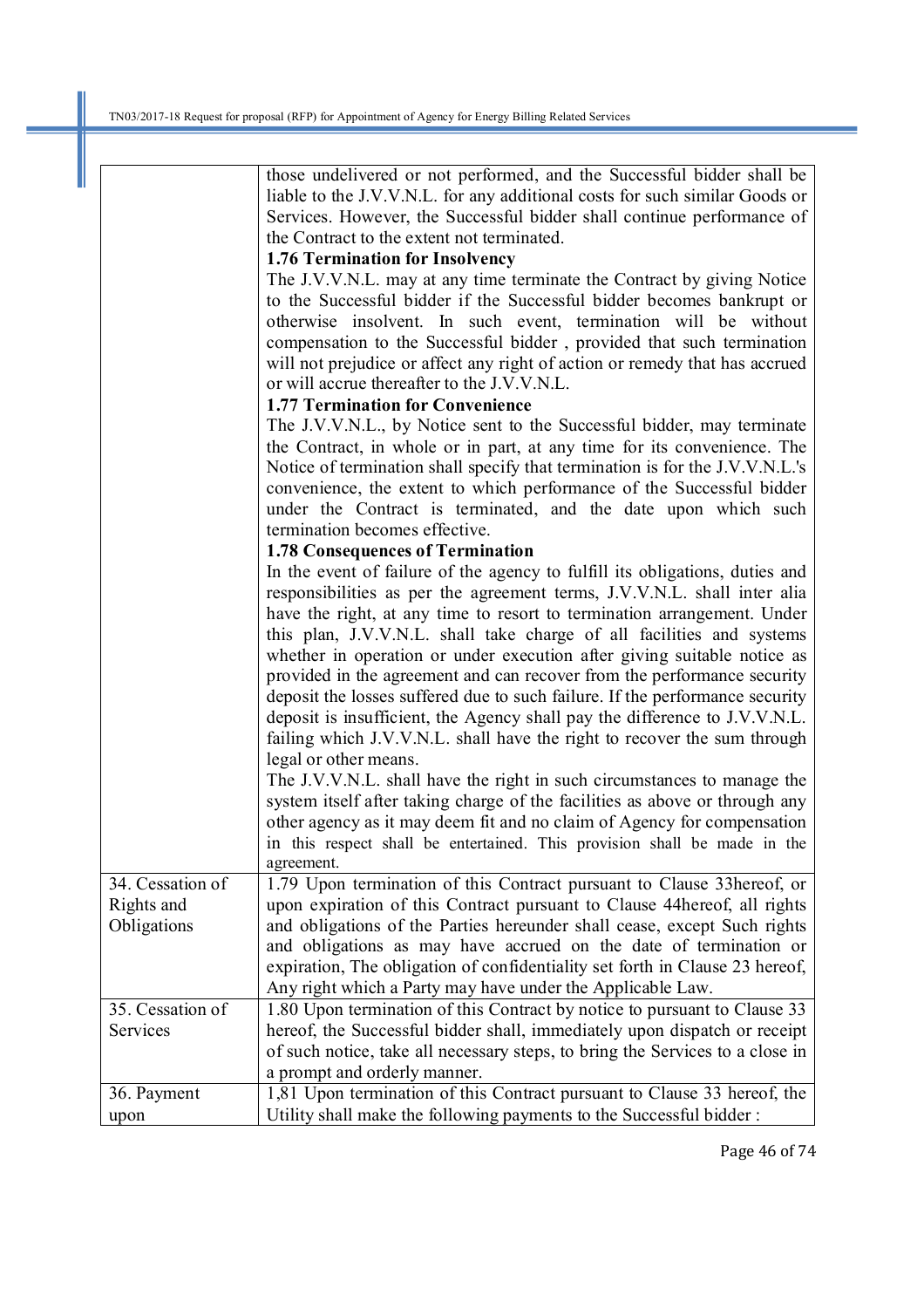| Termination             | (a) Remuneration pursuant to Clause 1.77 of GCC for Services                                                                               |
|-------------------------|--------------------------------------------------------------------------------------------------------------------------------------------|
|                         | satisfactorily performed prior to the effective date of termination;                                                                       |
|                         | (b) Reimbursable expenditures pursuant to Clause 1.77 of GCC for                                                                           |
|                         | expenditures actually incurred prior to the effective date of termination.                                                                 |
| 37. Disclaimer          | 1.82J.V.V.N.L. reserves the right to share, with any Successful bidder of                                                                  |
|                         | its choosing, any resultant Proposals in order to secure expert opinion.                                                                   |
|                         | 1.83J.V.V.N.L. reserves the right to accept or reject any proposal deemed                                                                  |
|                         | to be in the best interest of J.V.V.N.L.                                                                                                   |
| 38. Public              | 1.84All materials provided to the J.V.V.N.L. by bidder are subject to                                                                      |
| Disclosure              | India and Rajasthan public disclosure laws such as RTI etc.                                                                                |
|                         | 1.85 The Successful bidder / Successful bidder's Team shall not make or                                                                    |
|                         | permit to be made a public announcement or media release about any                                                                         |
|                         | aspect of this Contract unless the J.V.V.N.L. first gives the Successful                                                                   |
|                         | bidder its written consent.                                                                                                                |
| 39. Adherence           | 1.86Successful bidder shall comply with the provision of all laws                                                                          |
| of safety               | including labour laws, rules, regulations and notifications issued there                                                                   |
| procedures,             | under from time to time. All safety and labour laws enforced by statutory                                                                  |
| rules,                  | agencies and by J.V.V.N.L. shall be applicable in the performance of this                                                                  |
| regulations and         | Contract and Successful bidder's Team shall abide by these laws. The                                                                       |
| restriction             | successful bidder ensure to pay minimum wages as may be prescribed by                                                                      |
|                         | prevalent Rules/Regulations/Act of State (Rajasthan)/Country(India).                                                                       |
|                         | 1.87 The Successful bidder shall take all measures necessary or proper to                                                                  |
|                         | protect the personnel, work and facilities and shall observe all reasonable                                                                |
|                         | safety rules and instructions. Successful bidder's Team shall adhere to all                                                                |
|                         | security requirement/regulations of the J.V.V.N.L. during the execution of                                                                 |
|                         | the work. J.V.V.N.L.'s employee also shall comply with safety                                                                              |
|                         | procedures/policy.                                                                                                                         |
|                         | 1.88 The Successful bidder shall report as soon as possible any evidence,                                                                  |
|                         | which may indicate or is likely to lead to an abnormal or dangerous                                                                        |
|                         | situation and shall take all necessary emergency control steps to avoid<br>such abnormal situations.                                       |
|                         | 1.89 The J.V.V.N.L. will be indemnified for all the situations mentioned                                                                   |
|                         |                                                                                                                                            |
|                         | in this clause in the similar way as defined in GCC clause 27.                                                                             |
| 40. Removal<br>and / or | 1.90 Except as the appropriate J.V.V.N.L. may otherwise agree, no<br>changes shall be made in the Personnel. If, for any reason beyond the |
| Replacement of          | reasonable control of the Successful bidders, it becomes necessary to                                                                      |
| Personal                | replace any of the Personnel, the Successful bidder shall forthwith                                                                        |
|                         | provide as a replacement a person of equivalent or better qualifications.                                                                  |
|                         | $(i)$ If J.V.V.N.L.:                                                                                                                       |
|                         | (a) Finds that any of the Personnel has committed serious misconduct or                                                                    |
|                         | has been charged with having committed a criminal action, or                                                                               |
|                         | (b) Has reasonable cause to be dissatisfied with the performance of any of                                                                 |
|                         | the Personnel, then the Successful bidder shall, at the J.V.V.N.L.'s written                                                               |
|                         | request specifying the grounds therefore, forthwith provide as a                                                                           |
|                         | replacement a person with qualifications and experience acceptable to the                                                                  |
|                         | J.V.V.N.L.                                                                                                                                 |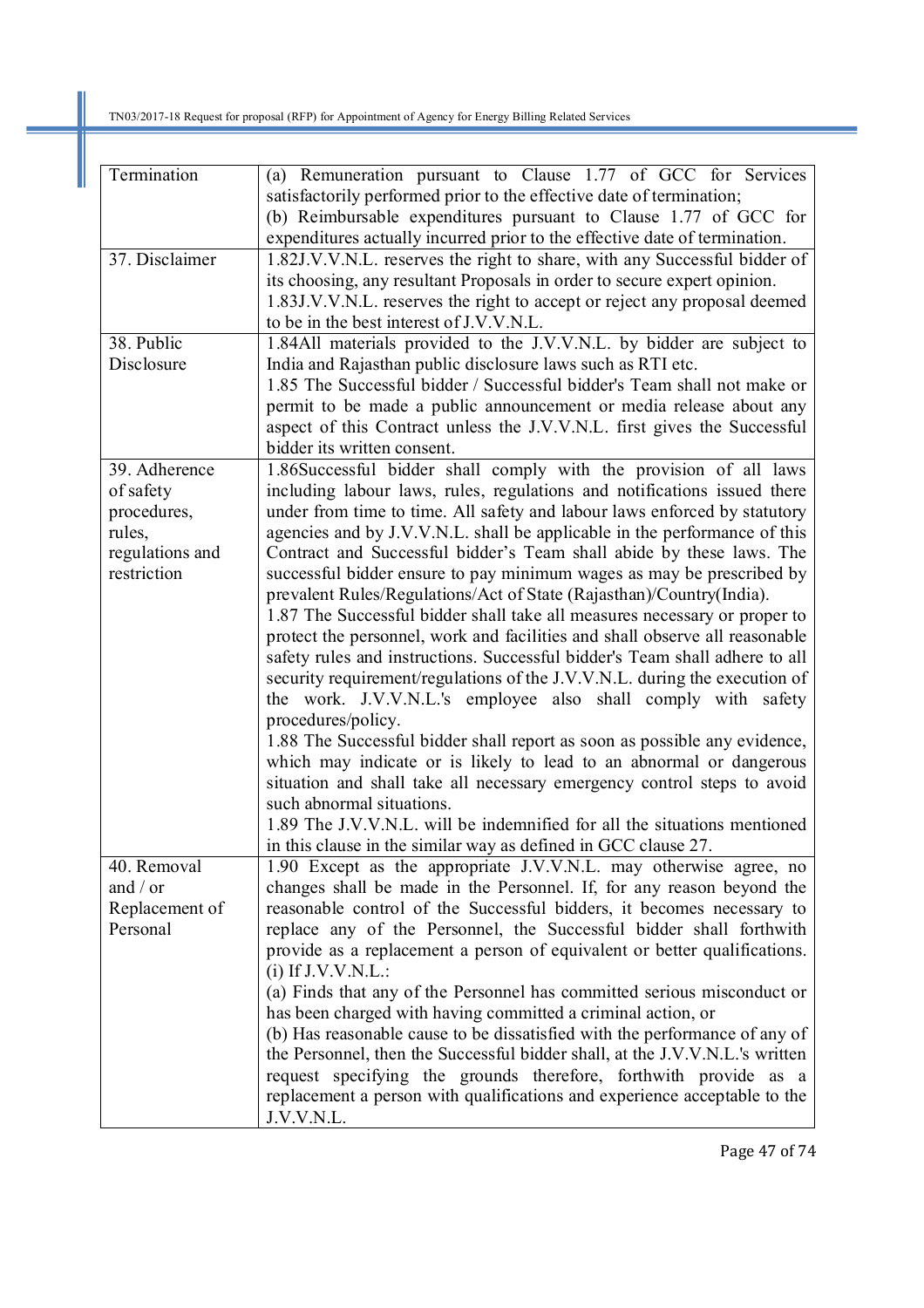Ш

|                    | (c) Any of the Personnel provided as a replacement under Clauses (a) and      |
|--------------------|-------------------------------------------------------------------------------|
|                    | (b) above, the rate of remuneration applicable to such person as well as      |
|                    | any reimbursable expenditure the Successful bidder may wish to claim as       |
|                    | a result of such replacement, shall be subject to the prior written approval  |
|                    | by J.V.V.N.L. Except as J.V.V.N.L. may otherwise agree,                       |
|                    | 1.91 The Successful bidder shall bear all additional travel and other costs   |
|                    | arising out of or incidental to any removal and/or replacement.               |
| 41. Fairness       | 1.92 The Parties undertake to act in good faith with respect to each other's  |
|                    |                                                                               |
| and                | rights under this Contract and to adopt all reasonable measures to ensure     |
| Good Faith         | the realization of the objectives of this Contract.                           |
|                    | 1.93 Operation of the Contract: The Parties recognize that it is impractical  |
|                    | in this Contract to provide for every contingency which may arise during      |
|                    | the life of the Contract, and the Parties hereby agree that it is their       |
|                    | intention that this Contract shall operate fairly as between them, and        |
|                    | without detriment to the interest of either of them, and that, if during the  |
|                    | term of this Contract either Party believes that this Contract is operating   |
|                    | unfairly, the Parties will use their best efforts to agree on such action as  |
|                    | may be necessary to remove the cause or causes of such unfairness, but no     |
|                    | failure to agree on any action pursuant to this Clause shall give rise to a   |
|                    | dispute subject to Settlement in accordance with Clause 13 hereof.            |
| 42. Insurance      | 1.94 The Successful bidder shall take and maintain at their own cost,         |
|                    | insurance coverage against the risks of their personnel and properties        |
|                    | relating to this assignment.                                                  |
| 43. Conflict of    | 1.95J.V.V.N.L. considers a conflict of interest to be a situation in which a  |
| Interest           | party has interests that could improperly influence that party's              |
|                    | performance of official duties or responsibilities, contractual obligations,  |
|                    | or compliance with applicable laws and regulations, and that such conflict    |
|                    | of interest may contribute to or constitute a prohibited corrupt practice.    |
| 44. Standard of    | 1.96 The Successful bidder shall perform the Services and carry out their     |
| Performance        | obligations here under with all due diligence, efficiency and economy, in     |
|                    | accordance with generally accepted techniques and practices used with         |
|                    | professional engineering and consulting standards recognized by               |
|                    | professional bodies, and shall observe sound management, and technical        |
|                    | and engineering practices, and employ appropriate advanced technology         |
|                    | and safe and effective equipment, machinery, materials and methods. The       |
|                    | Successful bidder shall always act, in respect of any matter relating to this |
|                    | Contractor to the Services, as faithful advisers to the Owner.                |
| 45. Expiration     | 1.97 Unless terminated earlier pursuant to Clause 33 here of, this Contract   |
| of Contract        | shall terminate when, pursuant to the provisions hereof, the Services have    |
|                    | been completed and the payments of remuneration and reimbursable              |
|                    | expenditures have been made.                                                  |
|                    |                                                                               |
| 46. Handing over   | 1.98 The contract agreement shall require the agency to cooperate in          |
| of facilities upon | handing back the facilities, records, database backup and documents,          |
| expiration of      | manuals etc. in good working order to JVVNL after termination of              |
| contract or upon   | agreement.                                                                    |
| termination        |                                                                               |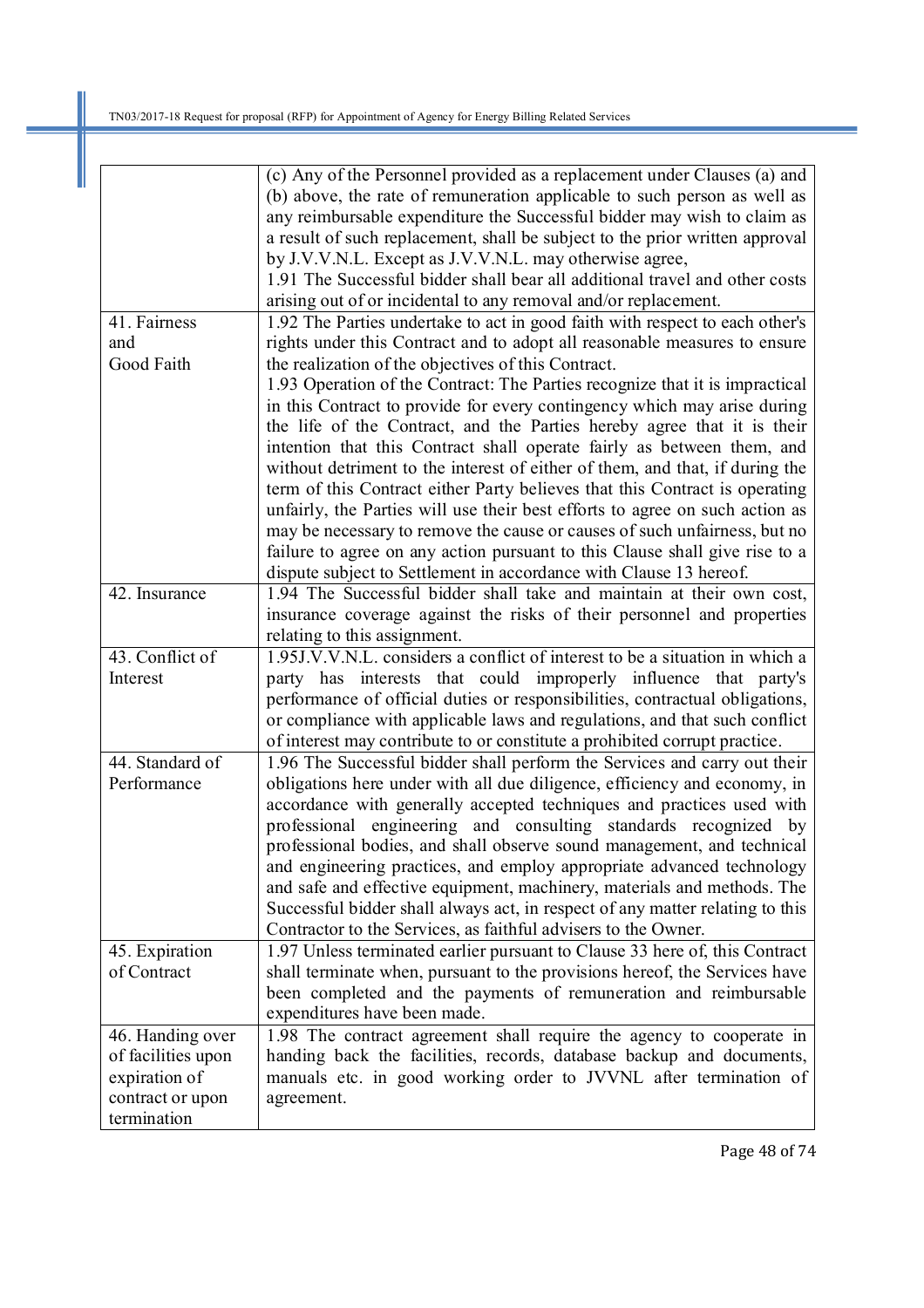| 1.99 In order to smoothen the handing over process and not hampering     |
|--------------------------------------------------------------------------|
| the work, JVVNL shall arrange to award the contract to other firm or may |
| execute the work departmentally at-least 3 months before expiry of this  |
| contract, the agency/Discoms staff may require to work along with the    |
| new agency for remaining period of contract to understand the process by |
| new agency.                                                              |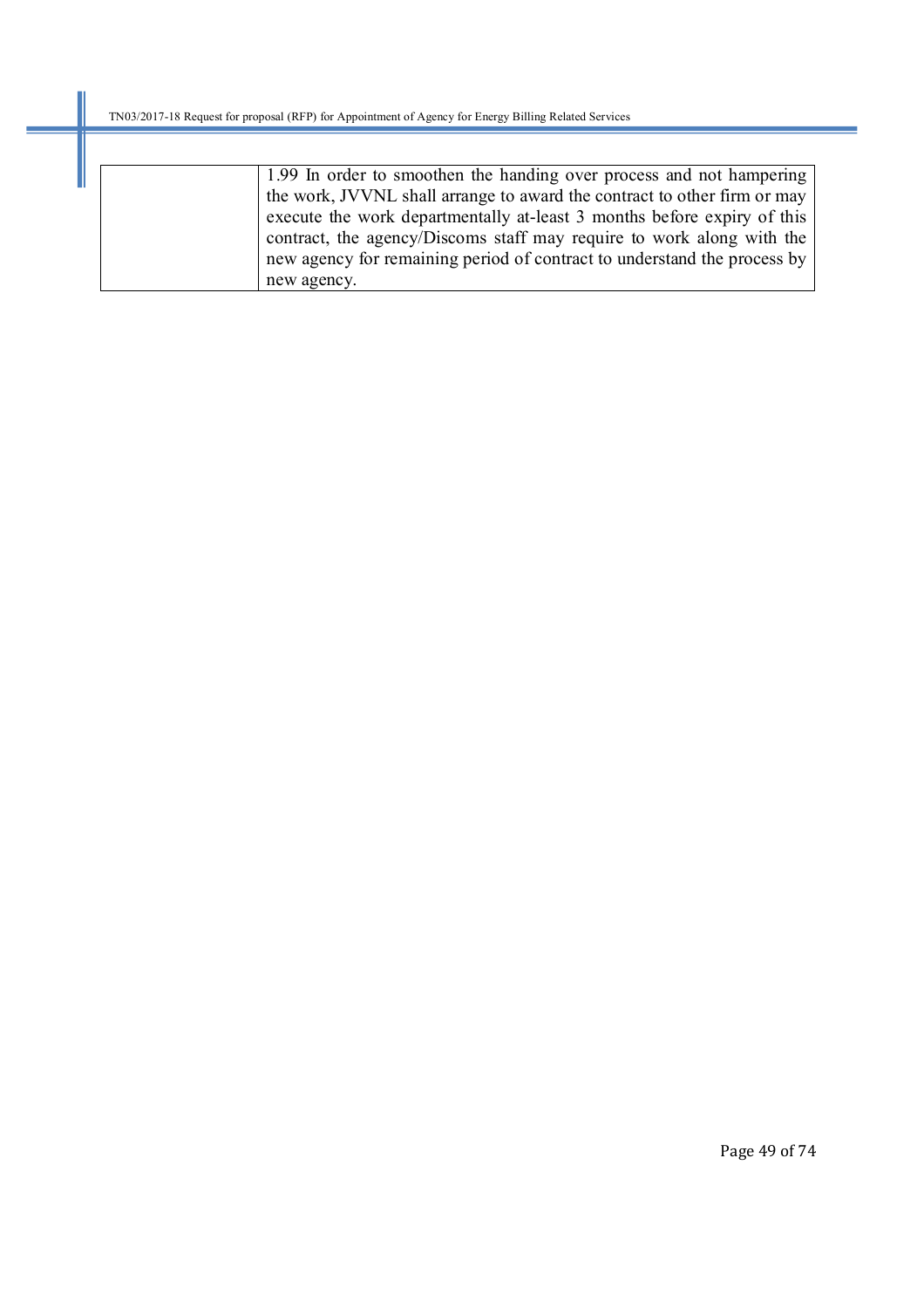# **SECTION VI Special Conditions of Contract (SCC)**

|               | The following Special Conditions of Contract (SCC) shall supplement the General     |
|---------------|-------------------------------------------------------------------------------------|
|               | Conditions of Contract (GCC). Whenever there is a conflict, the provisions herein   |
|               | shall prevail over those in the GCC.                                                |
| SCC1.1        | The Purchaser's country is: India                                                   |
| <b>SCC1.2</b> | The Purchaser is Jaipur Vidyut Vitran Nigam Ltd.                                    |
| <b>SCC1.3</b> | The web-site of J.V.V.N.L. is www.jaipurdiscom.com                                  |
|               | Relevant information may be posted on the web-site. All details uploaded on the     |
|               | website from time to time shall be deemed to have been provided to all the          |
|               | bidders.                                                                            |
| SCC1.4        | For notices, the Purchaser's contact details shall be:                              |
|               | Chief Accounts Officer (R&B)                                                        |
|               | Room No. 23, Jaipur Vidyut Vitran Nigam Ltd.,                                       |
|               | Vidyut Bhawan, Jyoti Nagar,                                                         |
|               | Jaipur- 302005.                                                                     |
|               | Phone 0141-2740253                                                                  |
|               | e-mail: $\text{caotr}(\hat{a})$ jvvnl.in                                            |
|               |                                                                                     |
| SCC1.5        | The governing law shall be: Laws applicable in exclusive jurisdiction of            |
|               | competent Court in Jaipur, Rajasthan.                                               |
|               |                                                                                     |
| SCC1.6        | The Successful Bidder shall provide Performance Security of Five (5) percent of     |
|               | the total Contract Price. The amount of Performance Security shall be specified at  |
|               | the time of awarding the contract to the successful bidder.                         |
|               | The Performance Securities will be deposited in form of cheque/ DD with the         |
|               | Accounts Officer (Cash), J.V.V.N.L., Jaipur or in the form of Bank Guarantee        |
|               | from a scheduled Bank on non-judicial stamp paper(s) of appropriate value as        |
|               | intimated by J.V.V.N.L. in the prescribed format addressed to the Superintending    |
|               | Engineer (IT), J.V.V.N.L., Jaipur for satisfactory completion of work within 15     |
|               | days of receipt of the letter of award/Detailed work order. The deposit or the Bank |
|               | Guarantee as the case may be is to remain valid for a period of 6 months from the   |
|               | date of completion of the work.                                                     |
|               |                                                                                     |
| SCC1.7        | In case of successful bidder the Earnest Money will be taken into account for       |
|               | arriving at the amount of the Performance Security Deposit if the Successful        |
|               | bidder desires to furnish Performance Security in form of cheque. However, if the   |
|               | Performance Security is furnished through bank guarantee (BG), the EMD will be      |
|               | released after acceptance of such BG.                                               |
| SCC1.8        | The bidders may please note that the prices are Firm. The prices quoted should be   |
|               | inclusive of GST. The payment terms shall be as per SCC 1.9                         |
| <b>SCC1.9</b> | (SCC 1.8 defined.)                                                                  |
|               | The currencies for payments shall be in Indian Rupees (INR).<br>I.                  |

Page 50 of 74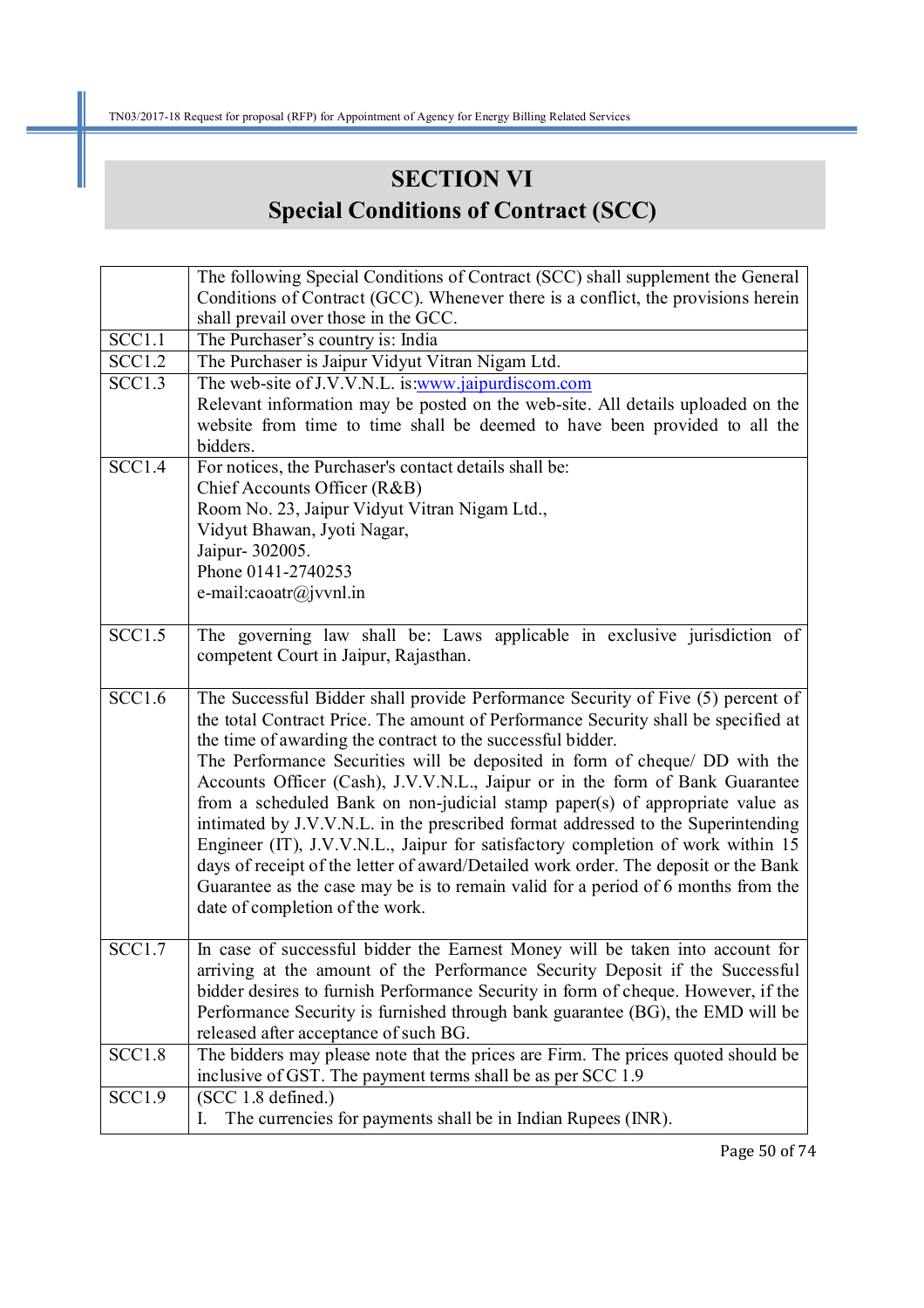Ш

|                       | II. Payment will be sub-division wise.<br>(i) 95% of monthly invoice will be credited on monthly basis and<br>remaining 5% will be credited quarterly to the bidder subject to the<br>verification of the bills and adjustment on account of penalties/LD.<br>(ii) The bidder shall generate bill/ invoice in the name of AEN of sub-<br>division after completion of billing month and delivery of energy bills<br>and all other required output reports.<br>(iii) The invoice generated will be verified by ARO within 7 working days<br>of receipt of the complete invoice and ensure to submit the verified<br>invoice to AEN within 3 working days. The AEN of the concerned<br>sub-division shall duly authenticate the verified invoice and will sent it<br>to respective Circle AO for payment within 2 working days.<br>(iv) Payment shall be credited within 30 days of invoice submission by the<br>sub-division to the Circle AO.<br>IV. The payment will be subject to deduction on account of penalties & Liquidated<br>damages specified at S.NO.26 of section-V (GCC). |                                                                                                   |                                                                                  |  |                                                                                                                                                                                                                                                                                                                                                                                                                                                                                                                                                                                                    |  |  |  |
|-----------------------|----------------------------------------------------------------------------------------------------------------------------------------------------------------------------------------------------------------------------------------------------------------------------------------------------------------------------------------------------------------------------------------------------------------------------------------------------------------------------------------------------------------------------------------------------------------------------------------------------------------------------------------------------------------------------------------------------------------------------------------------------------------------------------------------------------------------------------------------------------------------------------------------------------------------------------------------------------------------------------------------------------------------------------------------------------------------------------------|---------------------------------------------------------------------------------------------------|----------------------------------------------------------------------------------|--|----------------------------------------------------------------------------------------------------------------------------------------------------------------------------------------------------------------------------------------------------------------------------------------------------------------------------------------------------------------------------------------------------------------------------------------------------------------------------------------------------------------------------------------------------------------------------------------------------|--|--|--|
| $\overline{SCC}$ 1.10 | <b>Manpower Deployment:</b>                                                                                                                                                                                                                                                                                                                                                                                                                                                                                                                                                                                                                                                                                                                                                                                                                                                                                                                                                                                                                                                            |                                                                                                   |                                                                                  |  |                                                                                                                                                                                                                                                                                                                                                                                                                                                                                                                                                                                                    |  |  |  |
|                       | <b>Sub-division level:</b><br><b>Post/Designation</b>                                                                                                                                                                                                                                                                                                                                                                                                                                                                                                                                                                                                                                                                                                                                                                                                                                                                                                                                                                                                                                  |                                                                                                   | <b>Educational</b><br>qualification                                              |  | <b>Experience</b>                                                                                                                                                                                                                                                                                                                                                                                                                                                                                                                                                                                  |  |  |  |
|                       | Computer<br>Operator<br>(Atleast 1 No.)                                                                                                                                                                                                                                                                                                                                                                                                                                                                                                                                                                                                                                                                                                                                                                                                                                                                                                                                                                                                                                                |                                                                                                   | Higher secondary with<br>RSCIT or equivalent<br>certificates                     |  | Min<br>of<br>$\mathbf{1}$<br>year<br>experience to handle<br>similar works                                                                                                                                                                                                                                                                                                                                                                                                                                                                                                                         |  |  |  |
|                       | Circle level:                                                                                                                                                                                                                                                                                                                                                                                                                                                                                                                                                                                                                                                                                                                                                                                                                                                                                                                                                                                                                                                                          |                                                                                                   |                                                                                  |  |                                                                                                                                                                                                                                                                                                                                                                                                                                                                                                                                                                                                    |  |  |  |
|                       | <b>Post/Designation</b>                                                                                                                                                                                                                                                                                                                                                                                                                                                                                                                                                                                                                                                                                                                                                                                                                                                                                                                                                                                                                                                                | <b>Educational qualification</b>                                                                  |                                                                                  |  | <b>Experience</b>                                                                                                                                                                                                                                                                                                                                                                                                                                                                                                                                                                                  |  |  |  |
|                       | Manager<br>(Atleast 1 No.)                                                                                                                                                                                                                                                                                                                                                                                                                                                                                                                                                                                                                                                                                                                                                                                                                                                                                                                                                                                                                                                             |                                                                                                   | Graduate/BCA/MCA                                                                 |  | Min<br>of<br>$\overline{3}$<br>years<br>experience<br>to<br>handle<br>similar<br>works                                                                                                                                                                                                                                                                                                                                                                                                                                                                                                             |  |  |  |
|                       | Computer Operator<br>(Atleast 2 No.)                                                                                                                                                                                                                                                                                                                                                                                                                                                                                                                                                                                                                                                                                                                                                                                                                                                                                                                                                                                                                                                   | Higher secondary with RSCIT<br>Min<br>or equivalent certificates<br>experience<br>handle<br>works |                                                                                  |  |                                                                                                                                                                                                                                                                                                                                                                                                                                                                                                                                                                                                    |  |  |  |
|                       | Note:                                                                                                                                                                                                                                                                                                                                                                                                                                                                                                                                                                                                                                                                                                                                                                                                                                                                                                                                                                                                                                                                                  |                                                                                                   | activities are carried out in a highly professional and sound managerial manner. |  | 1) The Bidder shall ensure that deputed personnel are trained and experienced for<br>execution of the contract and for operation and maintenance period so that all<br>2) As such as possible the agency shall not change the office in charge/nodal<br>officer, frequently. The bidder shall furnish documents regarding the experience of<br>the key personnel proposed to be employed by him. The experience for such<br>personnel shall not be less than the experience as provided above, for which the<br>bidder shall furnish the details of the employees to be deployed after awarding of |  |  |  |
|                       | contract.                                                                                                                                                                                                                                                                                                                                                                                                                                                                                                                                                                                                                                                                                                                                                                                                                                                                                                                                                                                                                                                                              |                                                                                                   |                                                                                  |  |                                                                                                                                                                                                                                                                                                                                                                                                                                                                                                                                                                                                    |  |  |  |
| <b>SCC 1.11</b>       | Timelines as per scope of work:                                                                                                                                                                                                                                                                                                                                                                                                                                                                                                                                                                                                                                                                                                                                                                                                                                                                                                                                                                                                                                                        |                                                                                                   |                                                                                  |  |                                                                                                                                                                                                                                                                                                                                                                                                                                                                                                                                                                                                    |  |  |  |

Page 51 of 74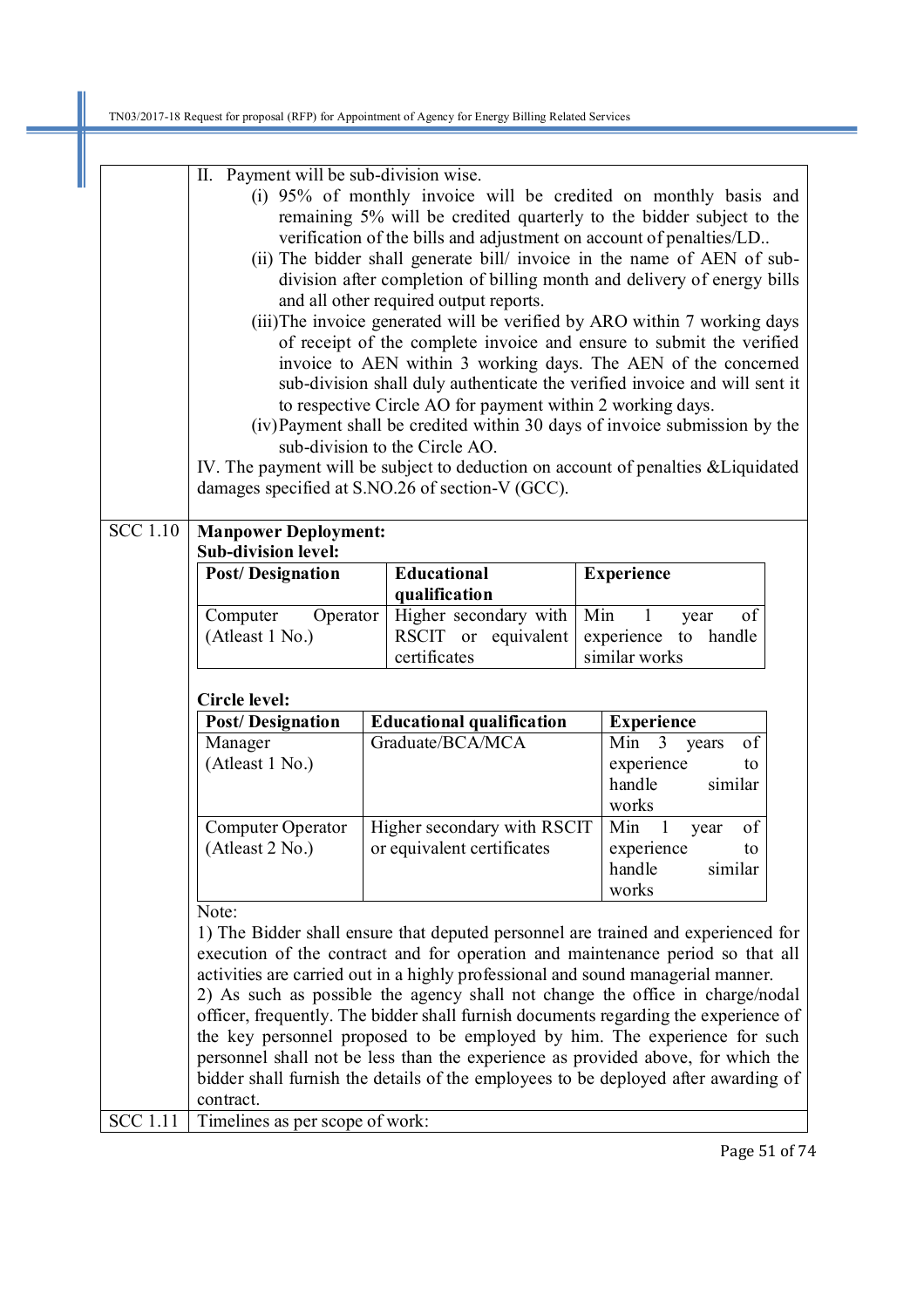|                 | S. No.                                                                                                     | Particular                                                                                                                                                           | Timeline                                               |  |  |  |  |  |  |  |
|-----------------|------------------------------------------------------------------------------------------------------------|----------------------------------------------------------------------------------------------------------------------------------------------------------------------|--------------------------------------------------------|--|--|--|--|--|--|--|
|                 | 1.                                                                                                         | Effective start date of the contract                                                                                                                                 | Within 30 days of date of                              |  |  |  |  |  |  |  |
|                 |                                                                                                            |                                                                                                                                                                      | acceptance of LOA                                      |  |  |  |  |  |  |  |
|                 | 2.                                                                                                         | Uploading of meter readings                                                                                                                                          | By Next day of handing                                 |  |  |  |  |  |  |  |
|                 |                                                                                                            |                                                                                                                                                                      | over the binder<br>to the                              |  |  |  |  |  |  |  |
|                 |                                                                                                            |                                                                                                                                                                      | operator of the concerned                              |  |  |  |  |  |  |  |
|                 |                                                                                                            |                                                                                                                                                                      | sub-division                                           |  |  |  |  |  |  |  |
|                 | 3 <sub>1</sub>                                                                                             | Generation and printing of the bills                                                                                                                                 | Within 2 days of the date<br>on which approval to send |  |  |  |  |  |  |  |
|                 |                                                                                                            |                                                                                                                                                                      | file<br>has<br>been<br>print                           |  |  |  |  |  |  |  |
|                 |                                                                                                            |                                                                                                                                                                      | accorded by the ARO of                                 |  |  |  |  |  |  |  |
|                 |                                                                                                            |                                                                                                                                                                      | the concerned Sub-division                             |  |  |  |  |  |  |  |
|                 | 4.                                                                                                         | Delivery of energy bills to the respective                                                                                                                           | Within 3 days from the                                 |  |  |  |  |  |  |  |
|                 |                                                                                                            | sub-divisions                                                                                                                                                        | approval of Print File by                              |  |  |  |  |  |  |  |
|                 |                                                                                                            |                                                                                                                                                                      | the ARO as above                                       |  |  |  |  |  |  |  |
|                 | 5.                                                                                                         | Printing of the prescribed ledgers output                                                                                                                            | Within a week of sending                               |  |  |  |  |  |  |  |
|                 |                                                                                                            | reports                                                                                                                                                              | the relevant print files by                            |  |  |  |  |  |  |  |
|                 |                                                                                                            |                                                                                                                                                                      | the respective ARO                                     |  |  |  |  |  |  |  |
| <b>SCC</b> 1.12 | Meeting:                                                                                                   |                                                                                                                                                                      |                                                        |  |  |  |  |  |  |  |
|                 |                                                                                                            | J.V.V.N.L. may review with the successful bidder along with the project                                                                                              |                                                        |  |  |  |  |  |  |  |
|                 |                                                                                                            | implementation team, any or all of the documents and advice forming part of the                                                                                      |                                                        |  |  |  |  |  |  |  |
|                 | Office.                                                                                                    | work, in meetings and conferences which will be held at the J.V.V.N.L's Head                                                                                         |                                                        |  |  |  |  |  |  |  |
| <b>SCC 1.13</b> |                                                                                                            |                                                                                                                                                                      |                                                        |  |  |  |  |  |  |  |
|                 | Mode of Billing and Payment:<br>Billing and payments in respect of the Services shall be made as follows:- |                                                                                                                                                                      |                                                        |  |  |  |  |  |  |  |
|                 | (a) The Successful bidder shall be paid for its services as per the Payment                                |                                                                                                                                                                      |                                                        |  |  |  |  |  |  |  |
|                 | Schedule at S.C.C 1.9 of this RFP.                                                                         |                                                                                                                                                                      |                                                        |  |  |  |  |  |  |  |
|                 | (i) No payment shall be due for the next stage till the Successful bidder completes                        |                                                                                                                                                                      |                                                        |  |  |  |  |  |  |  |
|                 | to the satisfaction of J.V.V.N.L. of the work pertaining to the preceding stage.                           |                                                                                                                                                                      |                                                        |  |  |  |  |  |  |  |
|                 | (ii) J.V.V.N.L. shall pay to the Successful bidder, only the undisputed amount.                            |                                                                                                                                                                      |                                                        |  |  |  |  |  |  |  |
|                 |                                                                                                            |                                                                                                                                                                      |                                                        |  |  |  |  |  |  |  |
|                 | (b) The invoice shall be submitted by hand in THREE copies, one marked as                                  |                                                                                                                                                                      |                                                        |  |  |  |  |  |  |  |
|                 |                                                                                                            | Original and other two as Copy. JVVNL shall retain the Original invoice and One<br>copy of invoice and return the contractor copy after acknowledging the receipt by |                                                        |  |  |  |  |  |  |  |
|                 |                                                                                                            | signing, dating and stamping the contractor copy.                                                                                                                    |                                                        |  |  |  |  |  |  |  |
|                 |                                                                                                            |                                                                                                                                                                      |                                                        |  |  |  |  |  |  |  |
|                 |                                                                                                            | (c) The ARO of Sub-division upon receipt of the invoice and accompanying<br>documentation, shall verify the invoice and send it to AO (Circle) for processing        |                                                        |  |  |  |  |  |  |  |
|                 | of payment.                                                                                                |                                                                                                                                                                      |                                                        |  |  |  |  |  |  |  |
|                 |                                                                                                            |                                                                                                                                                                      |                                                        |  |  |  |  |  |  |  |
|                 |                                                                                                            | (d) The payment shall be released within 30 working days post verification of the                                                                                    |                                                        |  |  |  |  |  |  |  |
|                 | invoice.                                                                                                   |                                                                                                                                                                      |                                                        |  |  |  |  |  |  |  |
|                 |                                                                                                            | (e) In case of JV, payment shall be released in the name of lead partner only.                                                                                       |                                                        |  |  |  |  |  |  |  |
|                 |                                                                                                            | (f) Payment shall be made to the contractor through online mode <i>i.e.</i> , NEFT/RTGS                                                                              |                                                        |  |  |  |  |  |  |  |
|                 |                                                                                                            | (g) Milestones shall have to achieved as per satisfaction of J.V.V.N.L. This shall                                                                                   |                                                        |  |  |  |  |  |  |  |
|                 |                                                                                                            |                                                                                                                                                                      | Page 52 of 74                                          |  |  |  |  |  |  |  |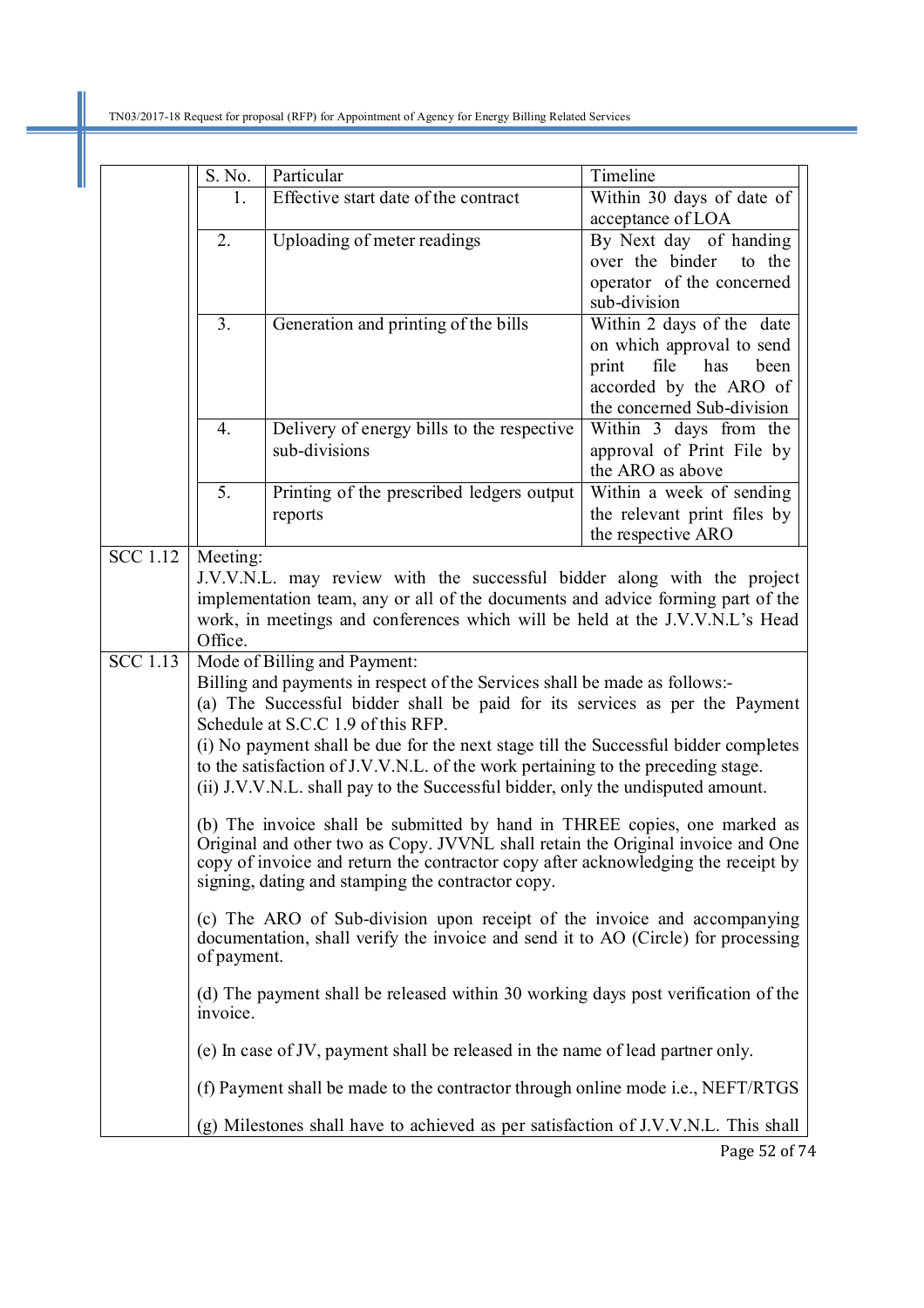be the pre-requisite for release of payments.

### **SECTION VII TECHNICAL BID**

- 1. BIDDER TECHNICAL OFFER COVER LETTER
- 2. FORM NO F-1: CERTIFICATE AS TO CORPORATE PRINCIPAL
- 3. FORM NO F-2: COMPANY/ FIRM INFORMATION
- 4. FORM NO F-3: ELIGIBLE PROJECT EXPERIENCE
- 5. FORM NO F-4: PERFORMANCE CERTIFICATE
- 6. FORM NO F-5: POWER OF ATTORNEY
- 7. FORM NO F-6: CONFIRMATION FOR "NO DEVIATION" IN COMMERCIAL TERMS & CONDITIONS
- 8. FORM NO F-7: CONFIRMATION FOR "NO DEVIATION" IN TECHNICAL TERMS & CONDITIONS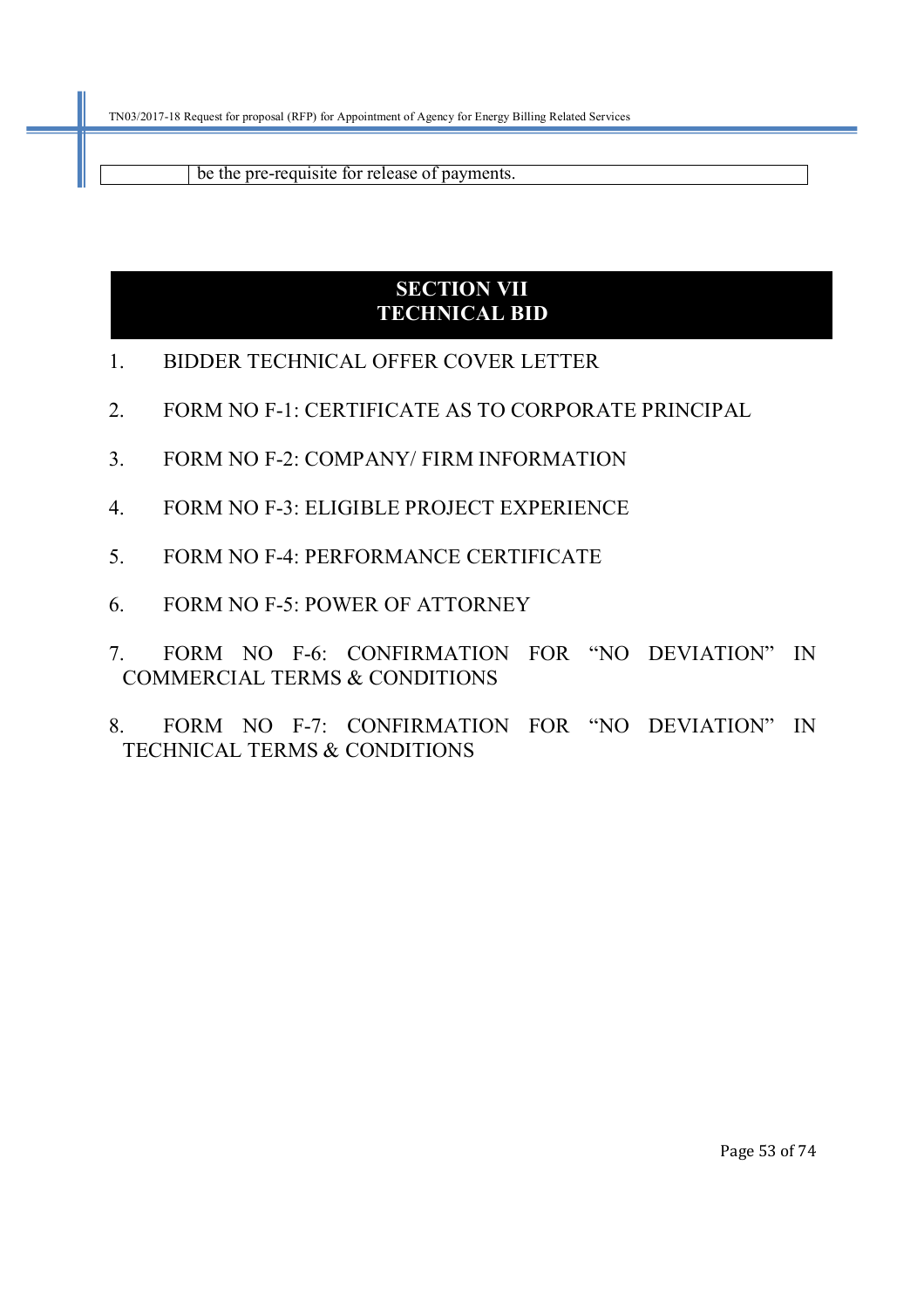### SECTION-VII: BIDDER TECHNICAL OFFER

### JAIPUR VIDYUT VITRAN NIGAM LIMITED Chief Accounts Officer (R&B) TENDER SPECIFICATION NO.TN-

To be submitted complete with all enclosures

Date

The Chief Accounts Officer (R & B), Jaipur Vidyut Vitran Nigam Limited, Vidyut Bhawan, Jyoti Nagar, Jaipur-302005

#### **Subject: Proposal For Billing Data Input, Bill Printing and Bill Distribution to Sub-Divisions Under The Circles of JVVNL.**

Dear Sir,

We have procured tender specification TN- for Billing Data Input, Bill Printing and Bill Distribution to Sub-Divisions Under The Circles of JVVNL.

We agree to provide the services as per the scope of work given under this tender specification. We also agree that:-

1. The prices as mentioned in "Financial offer" are firm in all respect.

2. The prices quoted are valid for a period of 120 days from the date of opening of technical bid.

3. We also understand that the quantities mentioned in the price schedule shall be meant for bid evaluation and payment shall be made to us on the basis of actual number of items supplied / services delivered.

4. We have understood the terms of payment and undertake to abide by the same.

5. We understand that conditional offers are likely to be rejected.

6. The execution of work shall strictly be in accordance with the work completion schedule as given by J.V.V.N.L. In case we fail to complete the work as indicated therein we shall pay penalty as per relevant GCC clause of the specification.

7. The services provided/material supplied by us shall conform to the specifications.

8. We confirm that we agree to adhere to all the commercial terms and conditions as well as the technical stipulation of your specification and there is no deviation. Such acceptance has also been confirmed in prescribed schedules.

9. Until a formal contract is prepared and executed, this is in acceptance and support of award which shall constitute a binding contract between us. We also understand that the J.V.V.N.L. reserves its right to reject any or all of the bids without assigning any reason.

We agree to abide by all the conditions governing the proposals and decisions of the J.V.V.N.L.

Enclosed:

1. Form No F-1: Certificate as to corporate principal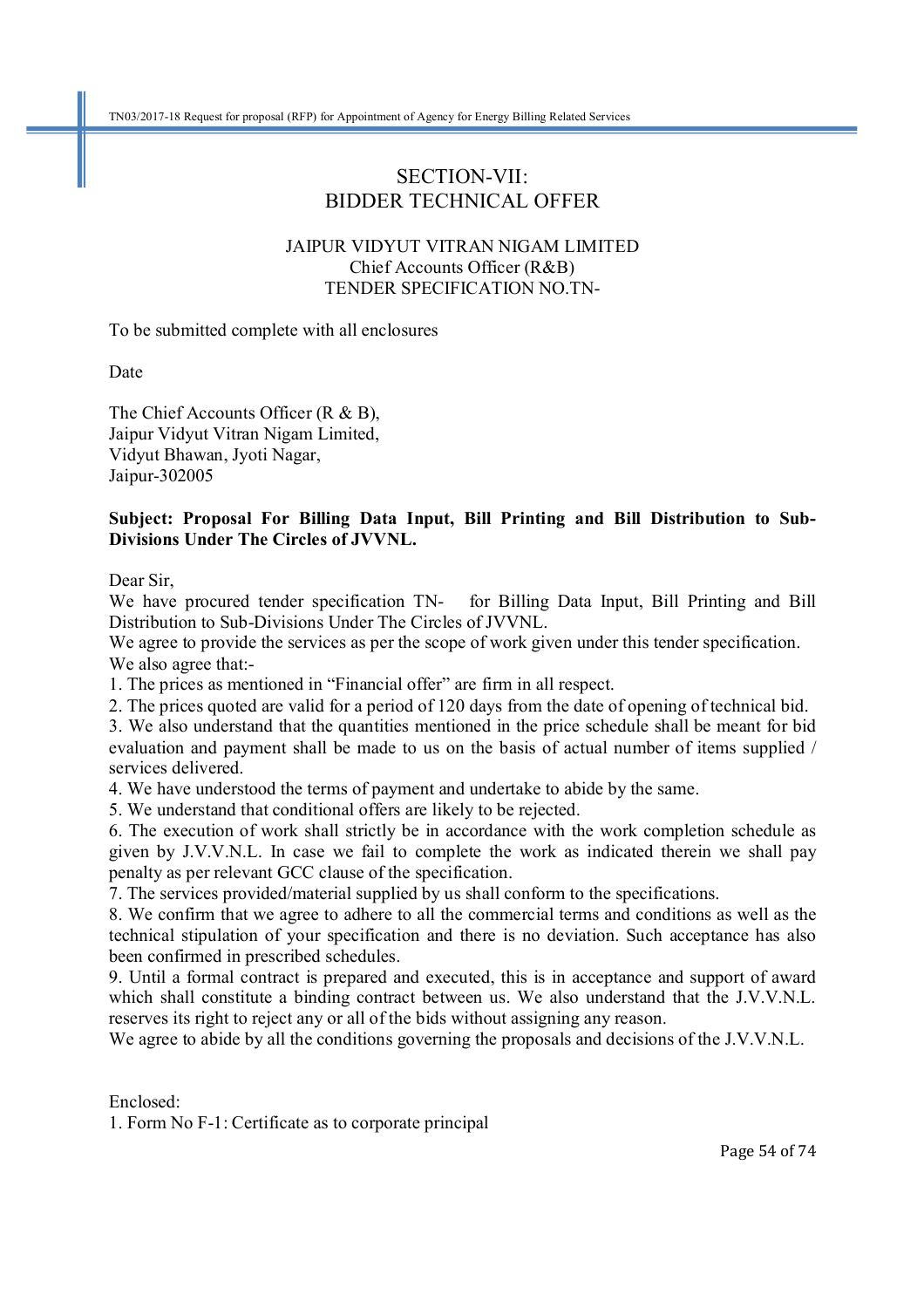- 2. Form No F-2: Company/ Firm Information
- 3. Form No F-3: Eligible Project Experience
- 4. Form No F-4: Performance Certificate
- 5. Form No F-5: Power of Attorney *(Not Applicable for JV only)*
- 6. Form No F-6: Confirmation for "No Deviation" in Commercial terms & conditions
- 7. Form No F-7: Confirmation for "No Deviation" in Technical terms & conditions

Thanking you.

 Yours faithfully, (Signature)

Name & Designation

Place Date

Seal of the Company/ Firm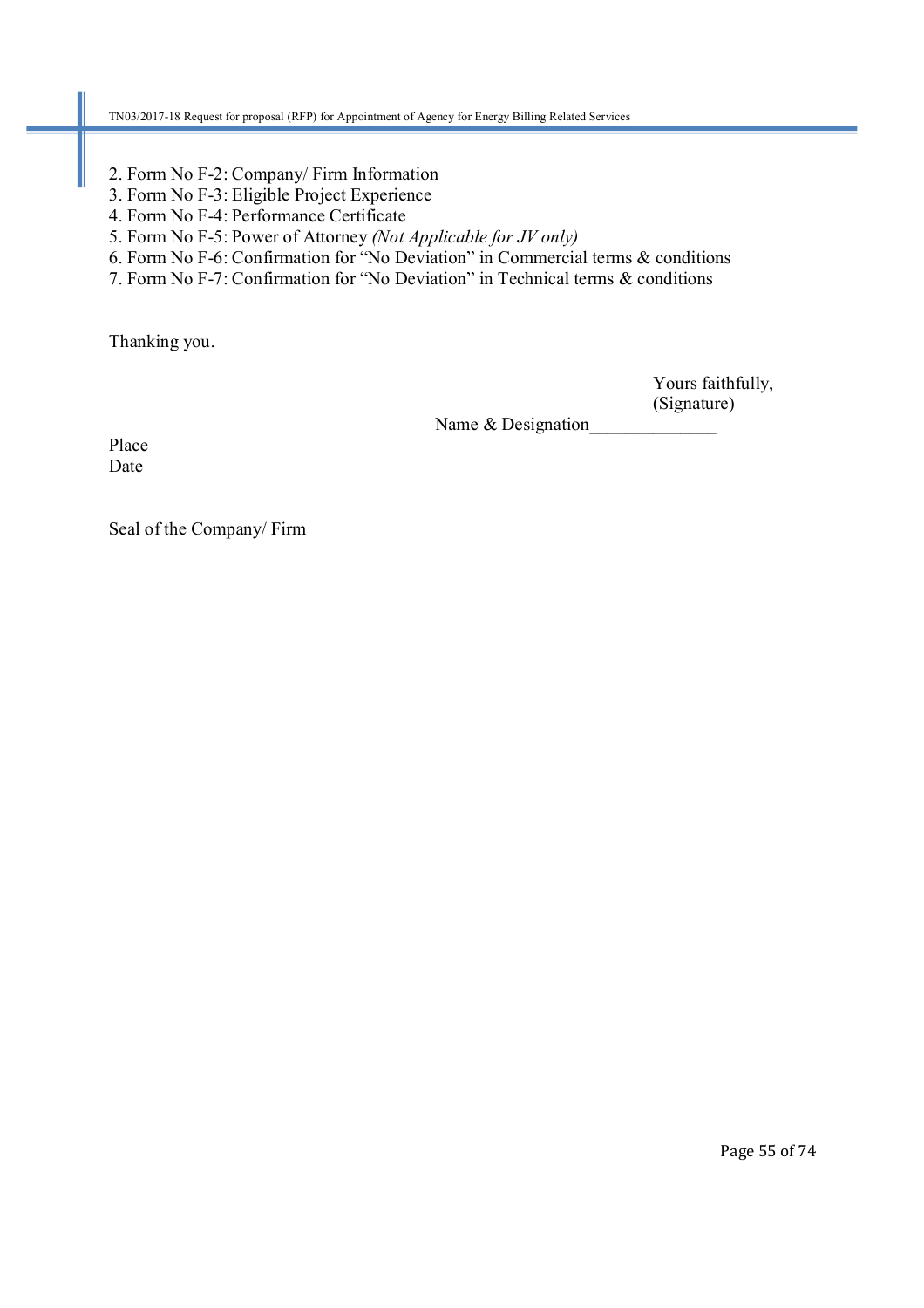### SECTION-VII BIDDER RESPONSE FORMS TECHNICAL BID

### **Form No F-1: CERTIFICATE AS TO CORPORATE PRINCIPAL (to be filled by a body corporate)**

(To be signed by any of Board Directors or Company Secretary)

I \_\_\_\_\_\_\_\_\_\_\_\_\_\_\_\_\_\_\_\_certify that I am \_\_\_\_\_\_\_\_\_\_\_\_ of the Company under the laws of and that who signed the above tender is authorized to bind the Company / Firm by authority of its governing body.

 **Signature Seal:** 

**Full Name of Company: Address:** 

Page 56 of 74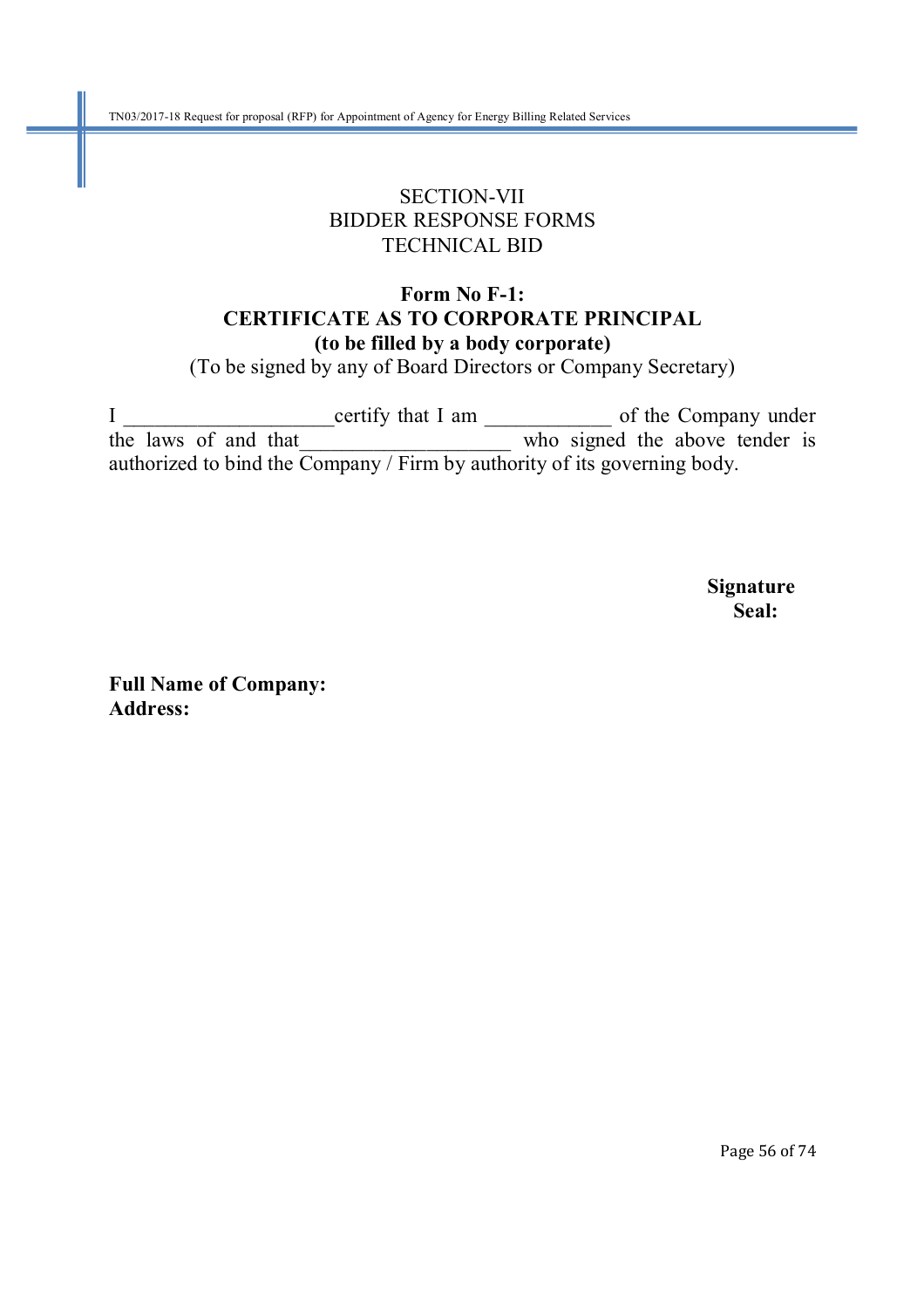### SECTION-VII BIDDER RESPONSE FORMS TECHNICAL BID

### **Form No F-2: Company/ Firm Information**

Kindly provide the following details for the Firm

1. Name of the Firm: ………………………………

2. Date of incorporation/Registration with appropriate authority. (Please provide documentary evidence)

3. Individual and Cumulative Turnover in the Last three audited financial years (in Rupees):-

| S.No. | <b>Financial Year</b> | Turnover (in Rs.) |
|-------|-----------------------|-------------------|
|       | 2014-15               |                   |
|       | 2015-16               |                   |
|       | 2016-17               |                   |
|       | <b>Total</b>          |                   |

(Please provide a copy certified by Chartered Accountant or a published report for Annual Account having Balance Sheet and Profit and Loss Statements as Proof)

 **Signature Seal** 

**Full Name: Address:**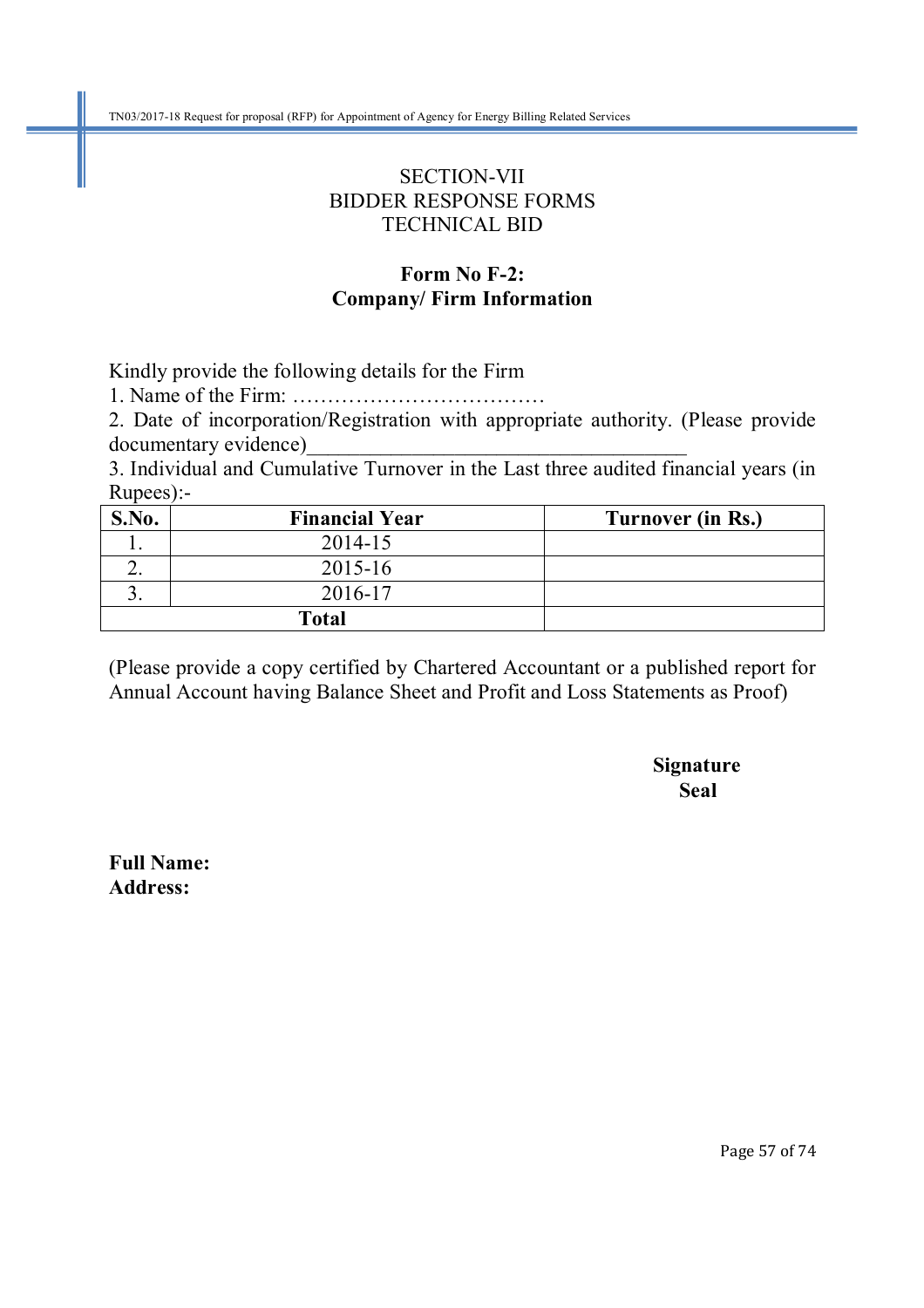TN03/2017-18 Request for proposal (RFP) for Appointment of Agency for Energy Billing Related Services

### SECTION-VII BIDDER RESPONSE FORMS TECHNICAL BID

### **Form No F-3: Eligible Project Experience**  (To be duly attested by the authorized official)

Kindly provide eligible Project Experience of the Firm's relevant past experience as below:

| $\overline{1}$ . | Name of the Bidder                                    |                      |
|------------------|-------------------------------------------------------|----------------------|
| $\overline{2}$ . | Description of service/work performed by the Bidder   |                      |
| $\overline{3}$ . | Name of the Client and Address (i.e. Name $\&$        |                      |
|                  | Address of the Public Sector Electricity Distribution |                      |
|                  | Utility)                                              |                      |
| $\overline{4}$ . | Telephone no. / fax no. of client or official         |                      |
|                  | representative of client.                             |                      |
| $\overline{5}$ . | Year of work Awarded                                  |                      |
| 6.               | Year of its Completion                                |                      |
| $\overline{7}$ . | Value of the work (In Rs.)                            |                      |
| $\overline{8}$ . | Documentary evidence required                         | (i) Letter of Award, |
|                  |                                                       | (ii) Work completion |
|                  |                                                       | certificate.         |

Note: Please use separate sheets for each project. The Applicant should provide details of only those assignments that have been undertaken by it under its own name.

 **Signature Seal** 

**Full Name Address:**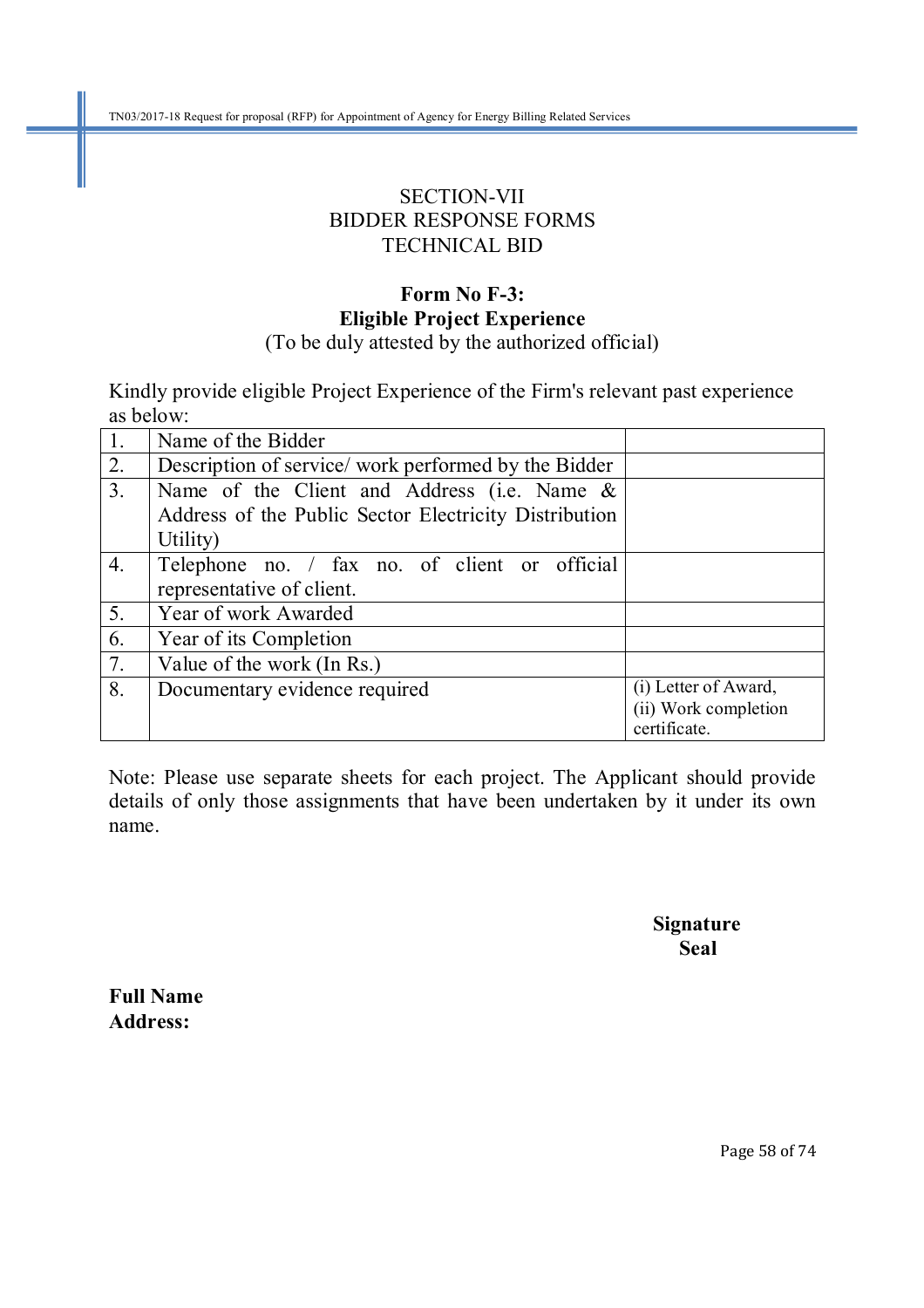### SECTION-VII BIDDER RESPONSE FORMS TECHNICAL BID **Form No F-4: Performance Certificate**

Kindly provide particulars for the completed projects **except the projects mentioned under Form No F-3**, stating name of assignment, Year of award/ completion and broad scope of work of the engaged firm, value and attaching documentary evidence of successful completion of the work.

| S.  | Name   | Name of    | Year  | Year of    | <b>Broad</b> | Value         | Documentary                                                                                                                                                                                                                      |
|-----|--------|------------|-------|------------|--------------|---------------|----------------------------------------------------------------------------------------------------------------------------------------------------------------------------------------------------------------------------------|
| No. | of the | Assignment | of    | completion | Scope        | of            | evidence                                                                                                                                                                                                                         |
|     | client |            | award |            | of           | the           |                                                                                                                                                                                                                                  |
|     |        |            |       |            | work         | work          |                                                                                                                                                                                                                                  |
|     |        |            |       |            |              | $(\text{In})$ |                                                                                                                                                                                                                                  |
|     |        |            |       |            |              | $Rs.$ )       |                                                                                                                                                                                                                                  |
|     |        |            |       |            |              |               |                                                                                                                                                                                                                                  |
|     |        |            |       |            |              |               | (i) Letter of Award,<br>(ii) Work completion<br>certificate or Details<br>of complete payment<br>received towards the<br>said awarded project<br>duly certified by the<br>Independent<br>Chartered<br>Accountant in<br>Practice. |
|     |        |            |       |            |              |               |                                                                                                                                                                                                                                  |

Note: The Applicant should provide details of only those assignments that have been undertaken by it under its own name.

 Signature **Seal** 

Full Name: Address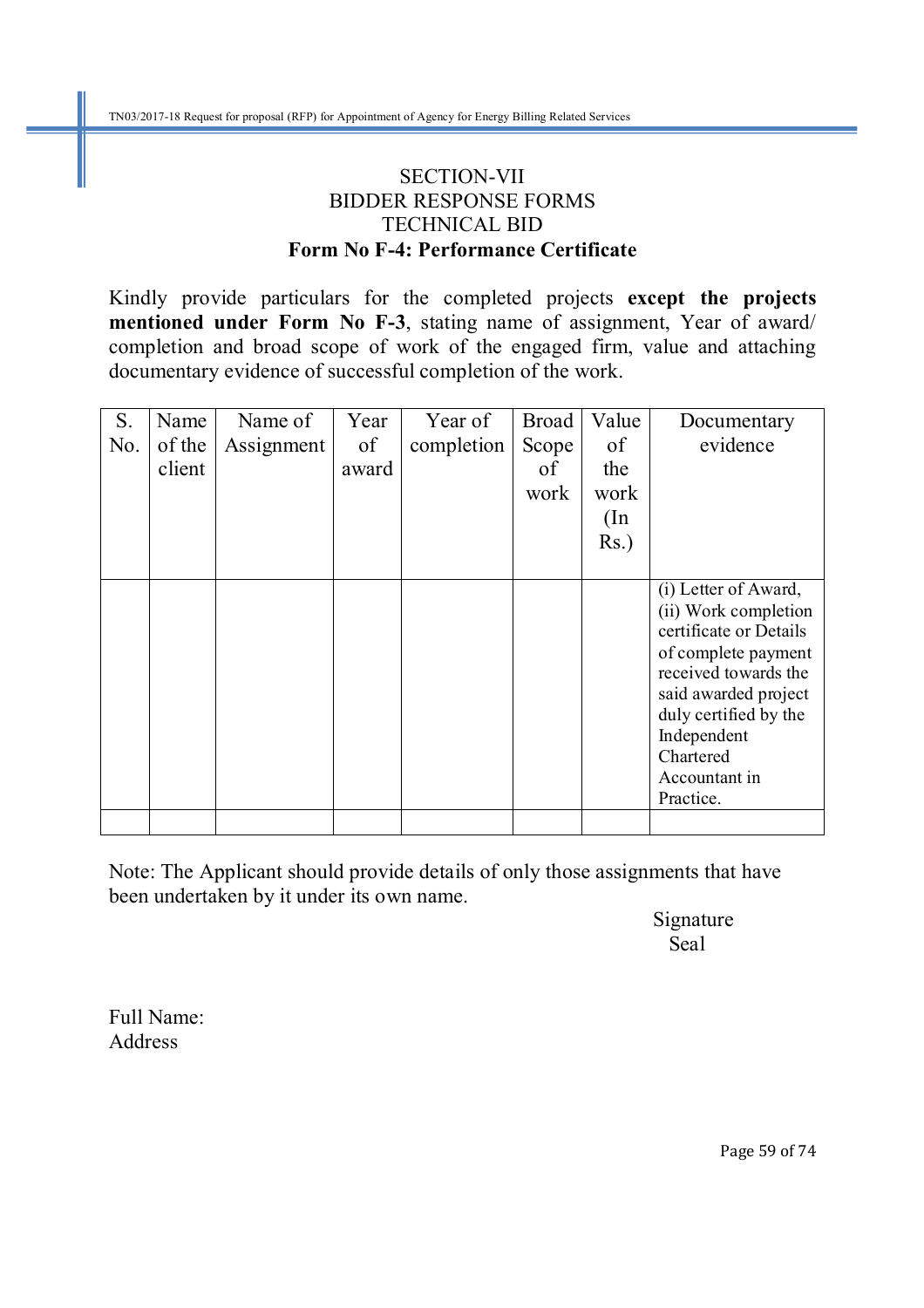#### SECTION-VII

### BIDDER RESPONSE FORMS TECHNICAL BID **Form No F-5: Power of Attorney**

Know all men by these presents, We, ......................................... (name of Firm and address of the registered office) do hereby constitute, nominate, appoint and authorise Mr / Ms........................................ son/daughter/wife and presently residing at ........................................, who is presently employed with/ retained by us and holding the position of .................... as our true and lawful attorney (hereinafter referred to as the "Authorized Representative") to do in our name and on our behalf, all such acts, deeds and things as are necessary or required in connection with or incidental to submission of our Proposal for and selection as the Consultant for Financial & Technical Services for proposed RFP Ref. No……..

of Jaipur Vidyut Vitran Nigam Ltd.(J.V.V.N.L.) including but not limited to signing and submission of all applications, proposals and other documents and writings, participating in prebid and other conferences and providing information/ responses to the Authority, representing us in all matters before the Authority, signing and execution of all contracts and undertakings consequent to acceptance of our proposal and generally dealing with the Authority in all matters in connection with or relating to or arising out of our Proposal for the said Project and/or upon award thereof to us till the entering into of the Agreement with J.V.V.N.L .

AND, we do hereby agree to ratify and confirm all acts, deeds and things lawfully done or caused to be done by our said Authorized Representative pursuant to and in exercise of the powers conferred by this Power of Attorney and that all acts, deeds and things done by our said Authorized Representative in exercise of the powers hereby conferred shall and shall always be deemed to have been done by us.

IN WITNESS WHEREOF WE, ..................... THE ABOVE NAMED PRINCIPAL HAVE EXECUTED THIS POWER OF ATTORNEY ON THIS ..................... DAY OF ..................... 20\*\*

For ....................................... (Signature, name, designation and address) Witnesses: 1.

2.

Notarized Accepted

........................................ (Signature, name, designation and address of the Attorney)

Notes:

The mode of execution of the Power of Attorney should be in accordance with the procedure laid down by the applicable law.

Page 60 of 74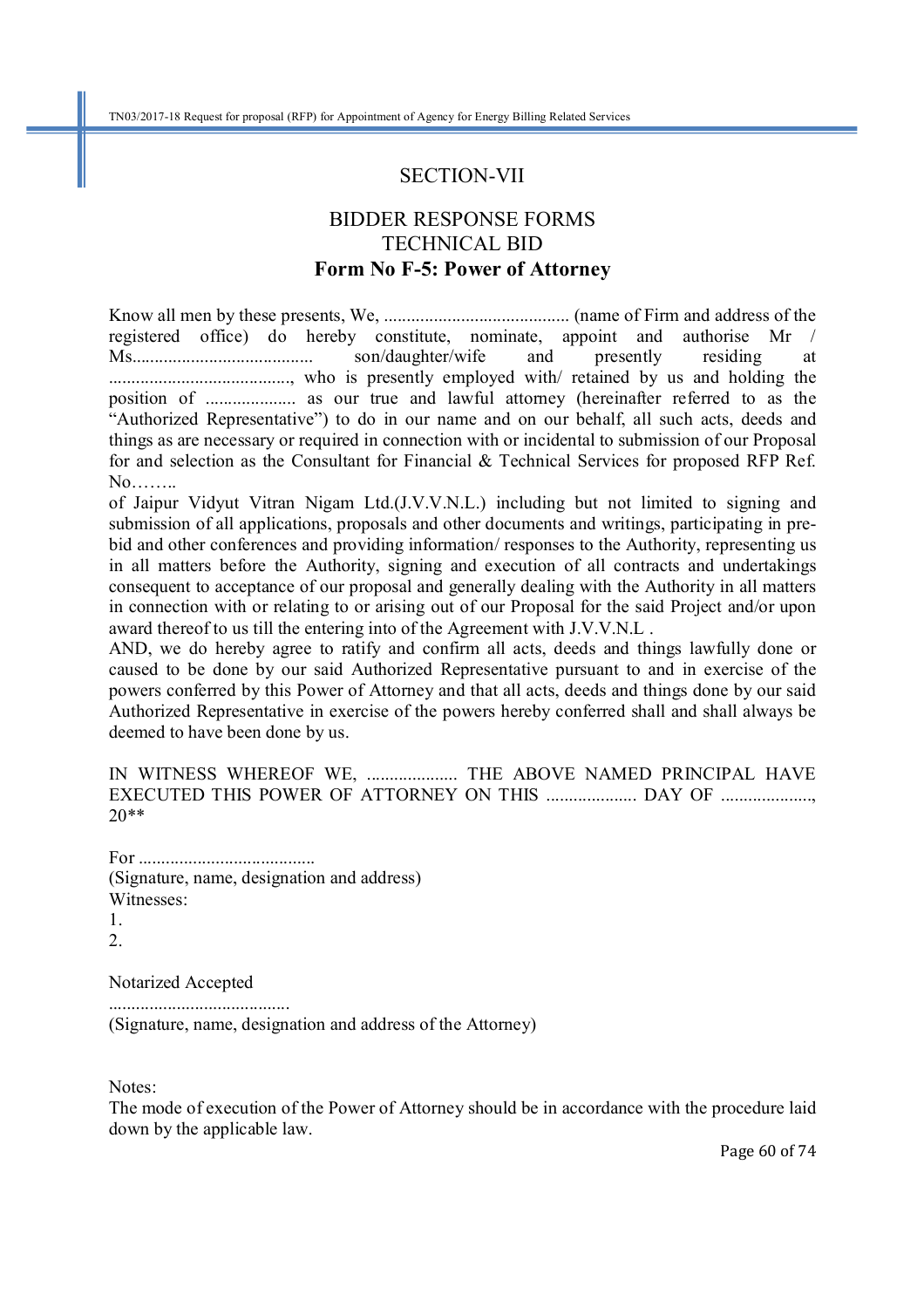### SECTION-VII

### BIDDER RESPONSE FORMS TECHNICAL BID **Form No F-6: Confirmation for "No Deviation" in Commercial terms & conditions**

Bidder's Name & Address:

To The Chief Accounts Officer(R&B), Jaipur Vidyut Vitran Nigam Limited, Vidyut Bhawan, Jyoti Nagar, Jaipur-302005

Dear Sir,

Sub: Confirmation for "No Deviation" in Commercial terms & conditions under NIT No.

We hereby confirm that there is no deviation in commercial terms  $\&$  conditions stipulated in the bidding documents and we agree to adhere by the same strictly.

Date:- Place:-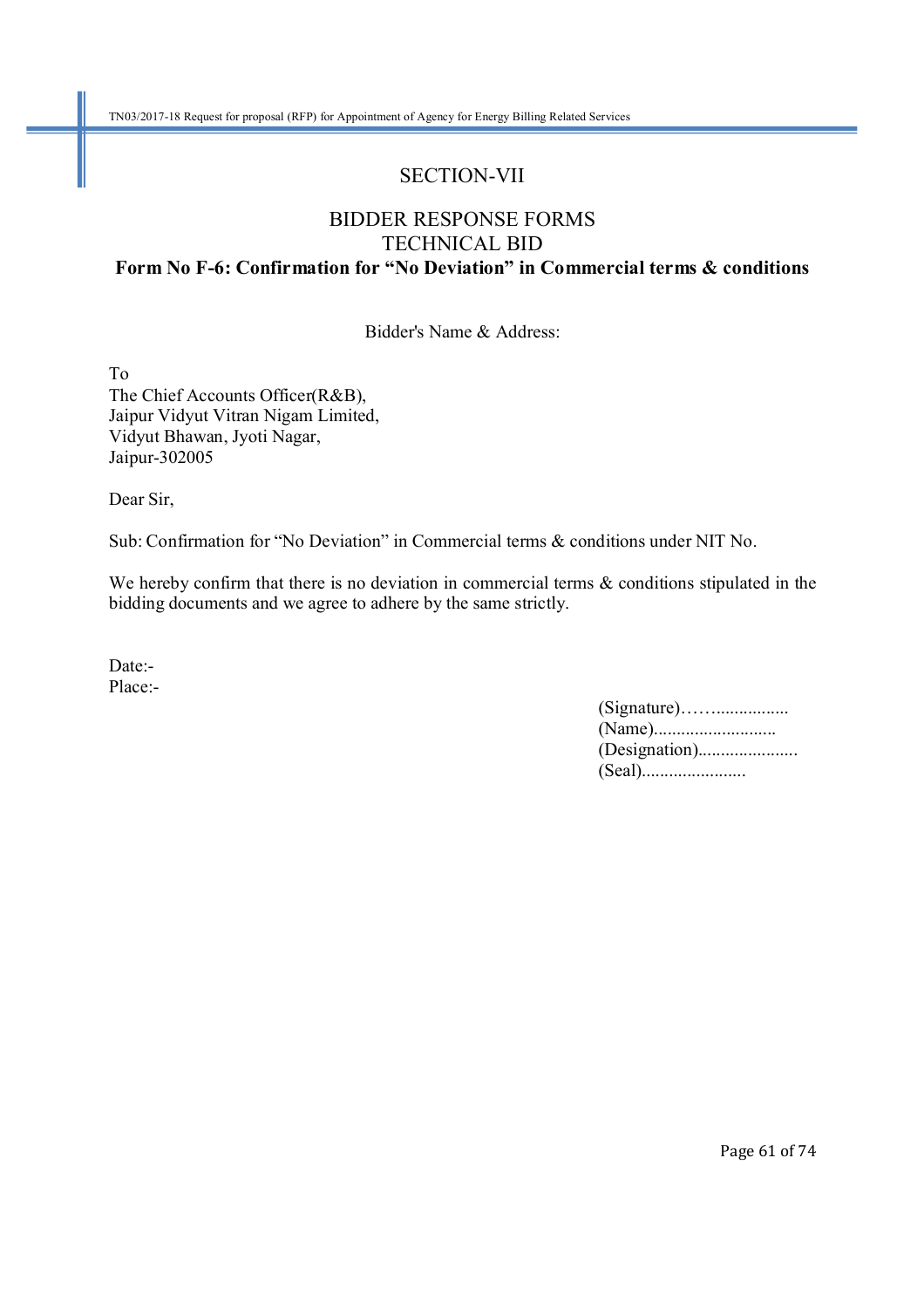### SECTION-VII BIDDER RESPONSE FORMS TECHNICAL BID **Form No F-7: Confirmation for "No Deviation" in Technical terms &**  conditions

Bidder's Name & Address:

To The Chief Accounts Officer(R&B), Jaipur Vidyut Vitran Nigam Limited, Vidyut Bhawan, Jyoti Nagar, Jaipur-302005

Dear Sir,

Sub: Confirmation for "No Deviation" in Technical terms & conditions under NIT No.

We hereby confirm that there is no deviation in technical terms & conditions stipulated in the bidding documents and we agree to adhere the same strictly.

We also confirm that tendered services shall be conforming to the various requirements and relevant Specification /orders as per design and drawing approved by J.V.V.N.L.

(Signature)……...........................

Date:

Place : (Name)........................... (Designation).............................. (Common Seal)...................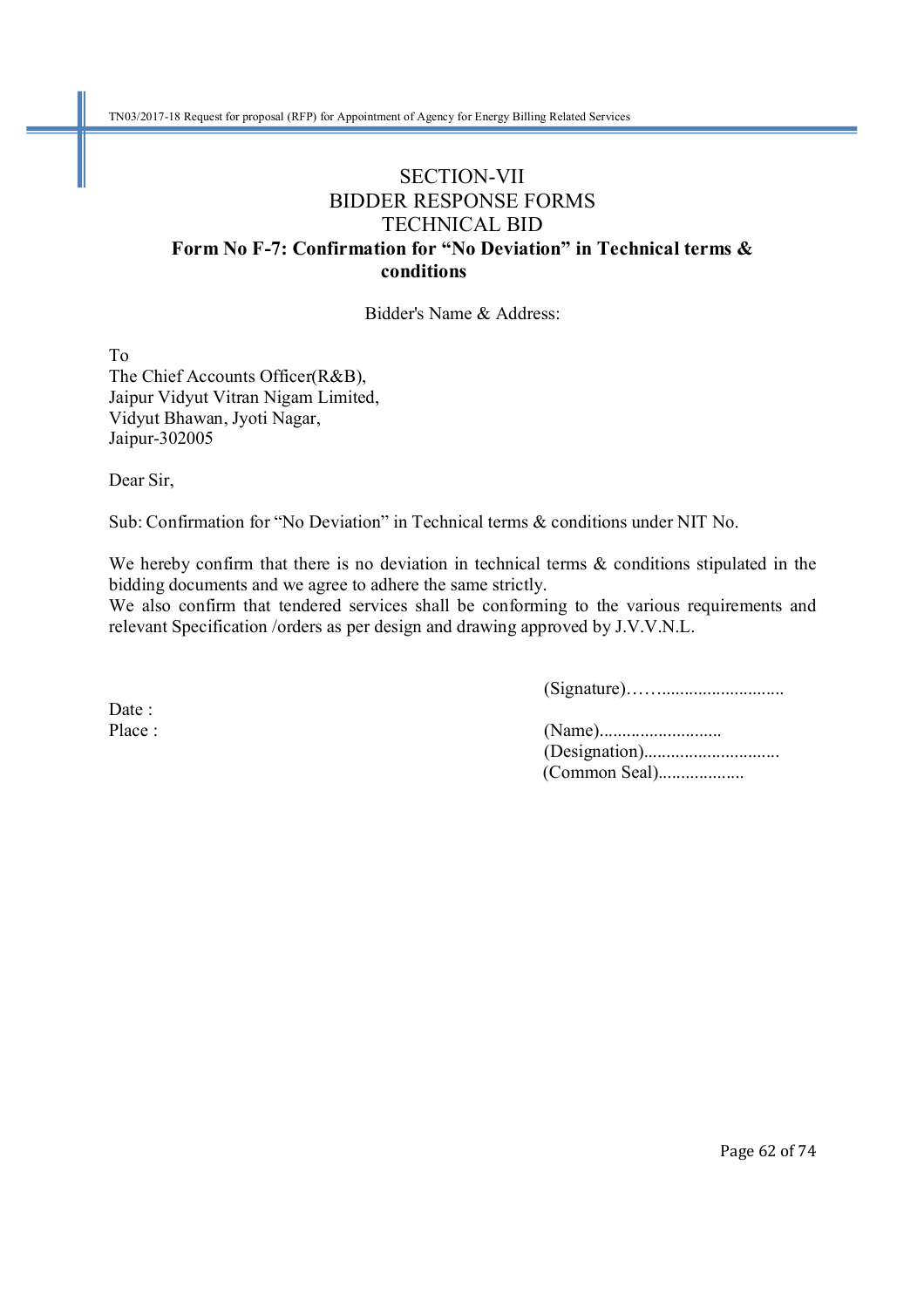### **SECTION-VIII FINANCIAL OFFER DECLARATION**

#### JAIPUR VIDYUT VITRAN NIGAM LIMITED

To

The Chief Accounts Officer(R&B), Jaipur Vidyut Vitran Nigam Limited, Vidyut Bhawan, Jyoti Nagar, Jaipur-302005

I/We have submitted my/our financial proposal in excel file of BOQ through e-procurement website of GoR.

#### **Condition:**

(i). Selection of lowest price offer:

a) For calculation of lowest price offer, the bidder with least value of *"Total Contract Price"* which is the sum of the total price of both the assignments as mentioned in BOQ shall be declared as Lowest offer.

b) If the bidder quotes zero or null value against any of the item(s) in column "A" of the financial offer i.e. "BOQ", the same offer shall be rejected. In this case the Lowest offer evaluated by e-proc system shall deviate and shall not be considered to be valid.

We declare the following:

a) The rates mentioned in the price bid are valid up-to ninety days from the opening of the price bid.

b) We understand that evaluation of lowest bids will be based upon the financial offer prices. These prices are inclusive of all taxes & duties and any statuary variation due to imposition of new tax or any increase in existing taxes by the government subsequently during the currency of the contract shall be on the part of the J.V.V.N.L. Similarly, any waiver or reduction in the existing taxes shall also be passable to the J.V.V.N.L.

c) We understand that the order for the entire work including all activities would be awarded to one or more vendors and it is discretion of the J.V.V.N.L. to allow single vendor or more than one service provider to operate. We also understand that in case rate is not quoted for any activity our offer shall be rejected.

d) We also understand that the rates quoted for the work shall be applicable for entire jurisdiction of J.V.V.N.L. and not limited to any specific area or location.

e) The rates have been quoted unconditionally, since conditional offers are liable to be rejected.

f) PAN No. of the Company/ Firm……………………………………………………………….

g) Service Tax Registration No. of the Company/ Firm…………………………………………. Date:

Place:

Page 63 of 74 Signature Signature (Name & Designation) With the seal of the Company/ Firm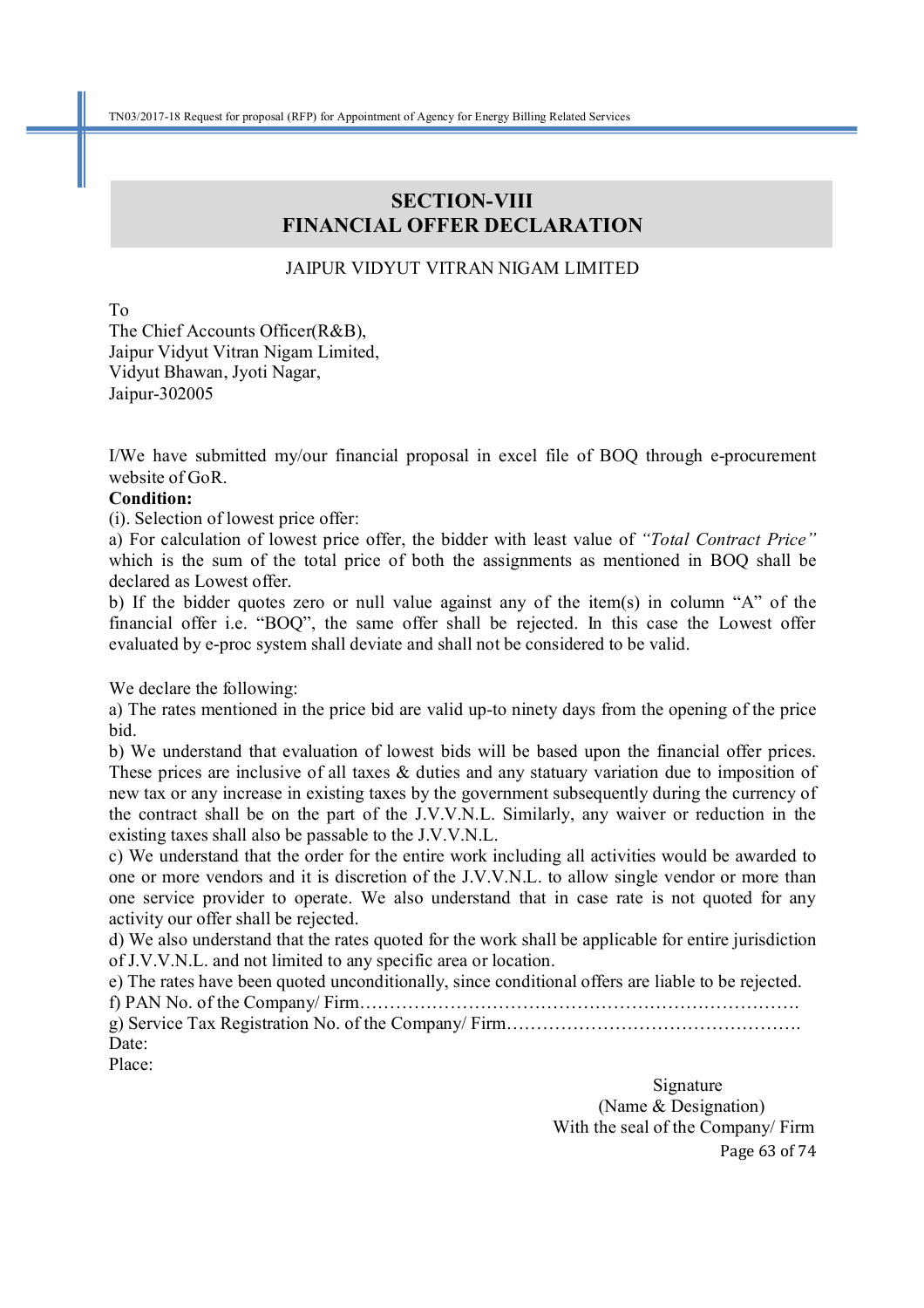# **Financial Offer Format in Excel "BOQ"**

### **Jaipur Vidyut Vitran Nigam Ltd. "BOQ"**

Tender Inviting Authority: The Chief Accounts Officer (Revenue & Control), J.V.V.N.L., Jaipur Name of Work: Billing Data Input, Bill Printing and Bill Distribution to Sub-Divisions Under The Circles of JVVNL

Contract No:

Name of the Bidder/ Bidding Firm / Company :

#### **Financial Offer**

a) This BOQ template must not be modified/ replaced by the bidder and the same should be uploaded after filling the relevant columns, else the bidder is liable to be rejected for this tender. Bidders are allowed to enter the Bidder Name and Values under highlighted columns only.

b) For calculation of lowest financial offer, the bidder with least value of "Quoted Rate" which is the sum of the total amount with taxes for all the items as mentioned in BOQ shall be declared as L1.

c) If the bidder quotes zero or null value in "Total Amount" column against any of the item(s) of the financial offer i.e. "BOQ", the same offer shall be rejected. In this case the L1 evaluated by e-proc system shall deviate and shall not be considered to be valid.

| S.No. | <b>Item Description</b>                                                                                       | Per energy bill (Excluding GST)<br>(In Rupees) |  |  |  |
|-------|---------------------------------------------------------------------------------------------------------------|------------------------------------------------|--|--|--|
|       |                                                                                                               | "А"                                            |  |  |  |
| 1.1   | <b>Billing</b><br>and Bill<br>Data Input, Bill Printing<br>Distribution to Sub-Divisions as per specification |                                                |  |  |  |

*Note: The cost to be provided at Column "A" by the bidder shall be equated cost that includes cost of uploading of meter data, cost of printing of energy bills, cost of printing of other output reports and cost of distribution of the bills from circle office to sub-division offices and other related scope of work as may be specified in the bid document.*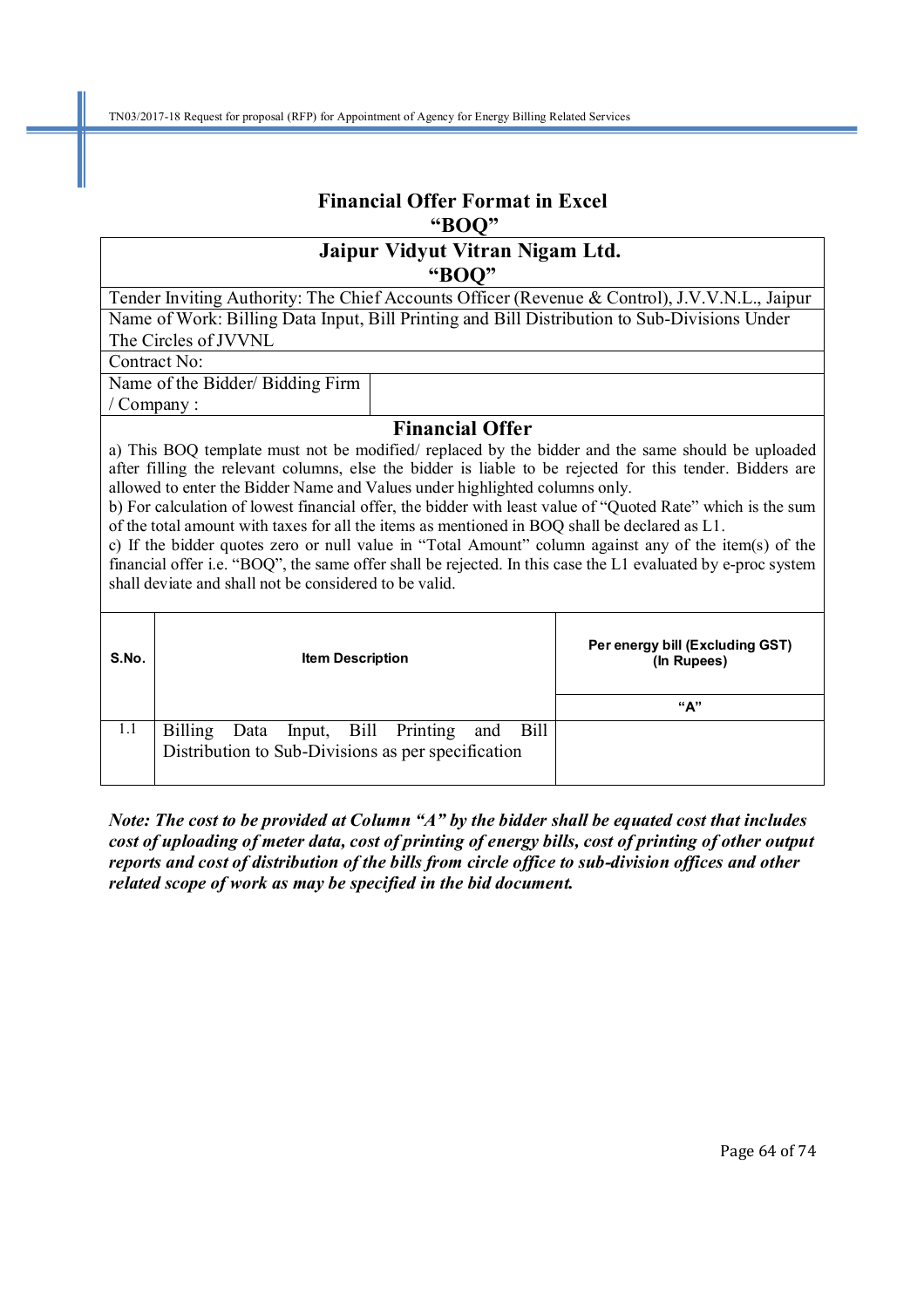### **Annexure-I BID SECURITY FORM**

*(To be stamped in accordance with value specified in this bidding document, the Non-Judicial Stamp Paper of Rajasthan should be in the name of the issuing Bank)* 

Bank Guarantee No.: ........................…

Date: ............................

To:

Chief Accounts Officer (R&B) Jaipur Vidyut Vitran Nigam Ltd., Vidyut Bhawan, Jyoti Nagar, Jaipur- 302005. e-mail: caoatr@jvvnl.in

WHEREAS M/s. …. (insert name of Bidder)…… having its Registered/Head Office at ….. (insert address of the Bidder) ……….. (hereinafter called "the Bidder") has submitted its Bid for the performance of the Contract for………….(insert name of the Package)……………under………….(insert Specification No)…………… (hereinafter called "the Bid")

KNOW ALL PERSONS by these present that WE …….. *(insert name & address of the issuing bank)* ……… having its Registered/Head Office at …..…….*(insert address of registered office of the bank)*…….. (hereinafter called "the Bank"), are bound unto Jaipur Vidyut Vitaran Nigam Limited (hereinafter called "the Employer") in the sum of ....................*(insert amount of Bid Security in figures & words)*.......................... ............................……………. for which payment well and truly to be made to the said Employer, the Bank binds itself, its successors and assigns by these presents.

Sealed with the Common Seal of the said Bank this ................ day of ................ 20....

THE CONDITIONS of this obligation are:

(1) If the Bidder withdraws its bid during the period of bid validity specified by the Bidder in the Bid Form; or

(2) In case the Bidder does not withdraw the deviations proposed by him, if any, at the cost of withdrawal stated by him in the bid and/or accept the withdrawals/rectifications pursuant to the declaration/confirmation made by him in Attachment – Declaration of the Bid; or

(3) If the Bidder does not accept the corrections to arithmetical errors identified during preliminary evaluation of his bid; or

(4) In the case of a successful Bidder, if the Bidder fails within the specified time limit

(i) to sign the Contract Agreement, or

Page 65 of 74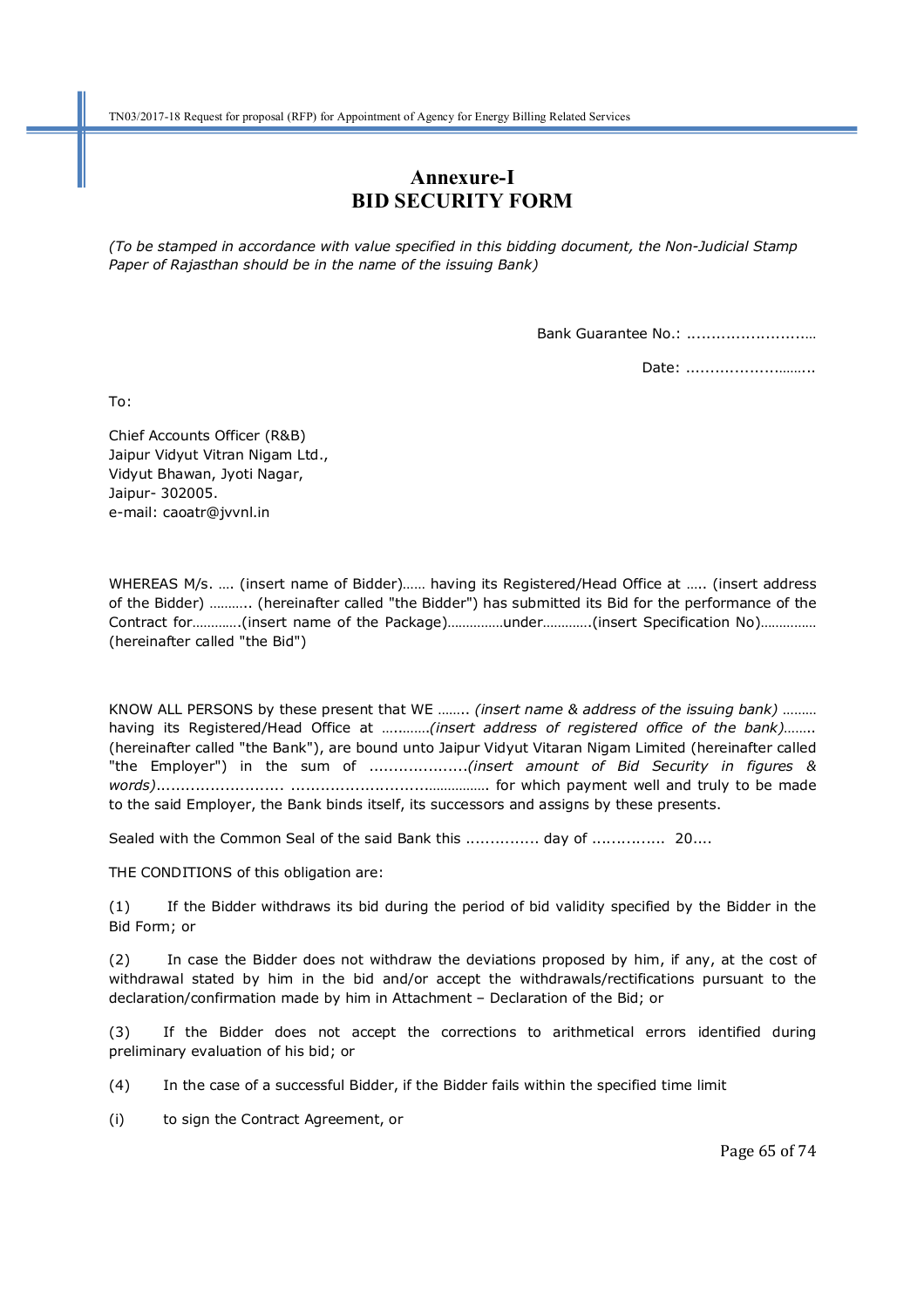- (ii) to furnish the required performance security, or
- (5) In any other case specifically provided for in the bidding document.

We undertake to pay to the Employer up to the above amount upon receipt of its first written demand, without the Employer having to substantiate its demand, provided that in its demand the Employer will note that the amount claimed by it is due to it, owing to the occurrence of any of the abovenamed CONDITIONS or their combination, and specifying the occurred condition or conditions.

This guarantee will remain in full force up to and including ……….. *(insert date, which shall be the date 30 days after the period of bid validity)……..*, and any demand in respect thereof must reach the Bank not later than the above date.

| For and on behalf of the Bank                |
|----------------------------------------------|
| [Signature of the authorised signatory(ies)] |
|                                              |
|                                              |
| POA Number__________________________         |
|                                              |
|                                              |
|                                              |
|                                              |
| Witness:                                     |
|                                              |
|                                              |
|                                              |
|                                              |
|                                              |

Note:

1. The Bank Guarantee should be in accordance with the proforma as provided. However, in case the issuing bank insists for additional paragraph for limitation of liability, the following may be added at the end of the proforma of the Bank Guarantee [*i.e., end paragraph of the Bank Guarantee preceding the signature(s) of the issuing authority(ies) of the Bank Guarantee*]:

#### **Quote**

*"Notwithstanding anything contained herein:* 

1. Our liability under this Bank Guarantee shall not exceed \_\_\_\_\_\_\_\_\_\_ (value in figures)\_ *[\_\_\_\_\_\_\_\_\_\_\_\_\_\_\_\_\_\_\_\_\_ (value in words)\_\_\_\_\_\_\_\_\_\_\_\_].* 

2. This Bank Guarantee shall be valid upto \_\_\_\_\_\_\_\_\_(validity date)\_\_\_\_\_\_\_\_\_\_\_\_\_\_

*3. We are liable to pay the guaranteed amount or any part thereof under this Bank Guarantee only & only if*  we receive a written claim or demand on or before \_\_\_\_\_\_\_\_ (validity date) \_\_\_\_\_\_\_\_\_\_.

**Unquote** 

Page 66 of 74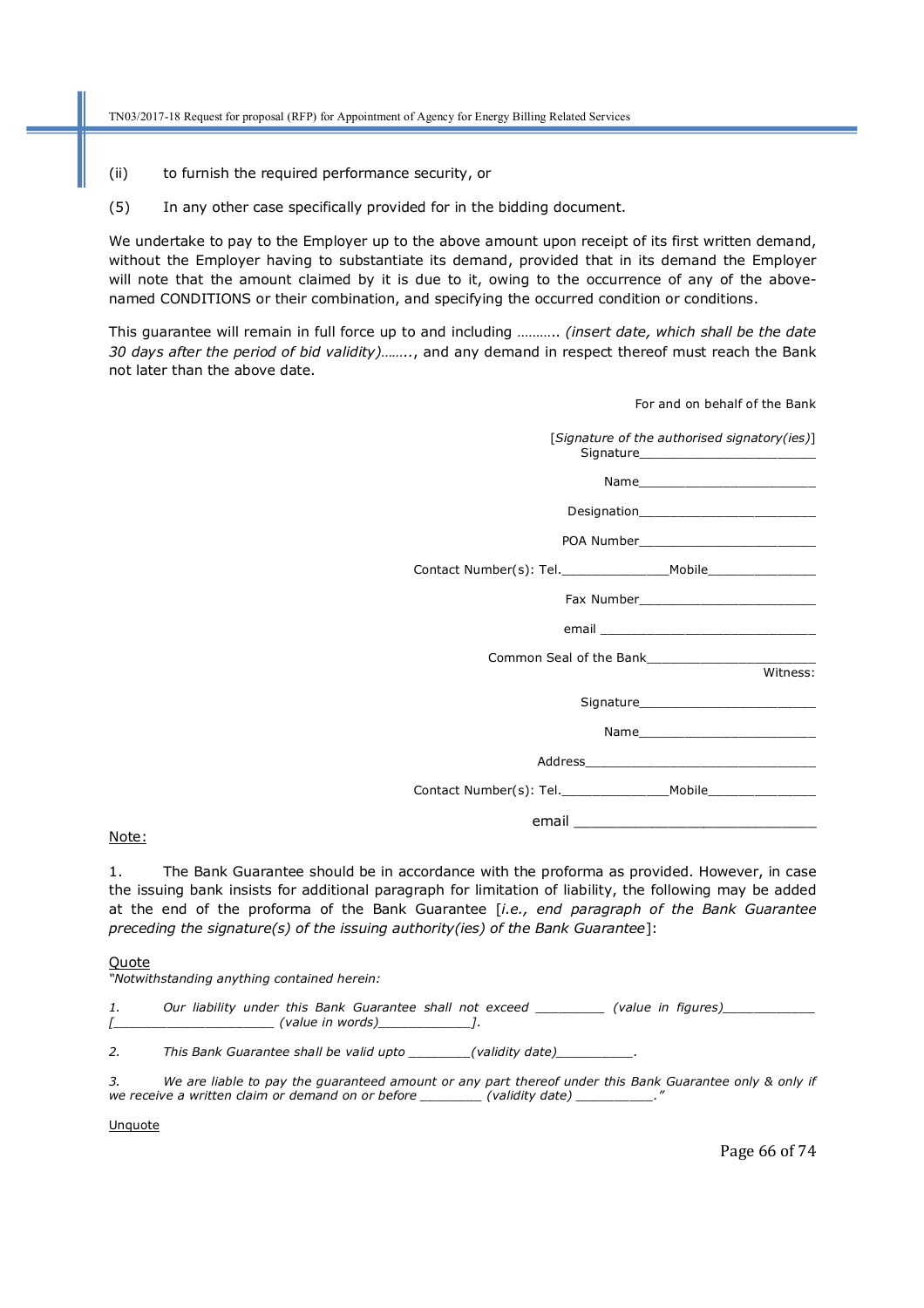## **Annexure-II PERFORMANCE SECURITY FORM**

*(To be stamped in accordance with value specified in this bidding document, the Non-Judicial Stamp Paper of Rajasthan should be in the name of the issuing Bank)* 

Bank Guarantee No. …………………… Date...................

Contract No.....................................

*…………..[Name of Contract]…………………….* 

To:

Chief Accounts Officer (R&B) Jaipur Vidyut Vitran Nigam Ltd., Vidyut Bhawan, Jyoti Nagar, Jaipur- 302005. e-mail: caoatr@jvvnl.in

Dear Ladies and/or Gentlemen,

We refer to the Contract ("the Contract") signed on ……….…*(insert date of the Contract)…*..... between M/s. XXXXX *(Name of Employer)*, having its Registered Office at XXXXX *(Registered Address of employer)* ("the Employer"/" XXXXX *(Name of Employer)***") on behalf of XXXX** *(Name of owner)* **(hereinafter referred to as 'XXXX** *(Short Name of Owner)***' / 'Owner')**, and M/s ................. *(Name of Contractor)* .................., having its Principal place of business at ………....*(Address of Contractor)* ............................... and Registered Office at ………....*(Registered address of Contractor)* ........................................................................................ ("the Contractor") concerning …….................….. *(Indicate brief scope of work)* ............................... for the complete execution of the …… *(insert name of Package alongwith name of the Project)……*.. *[Applicable for Bank Guarantees issued by Contractor/Associate for those Contracts awarded to them]*

*Or* 

Page 67 of 74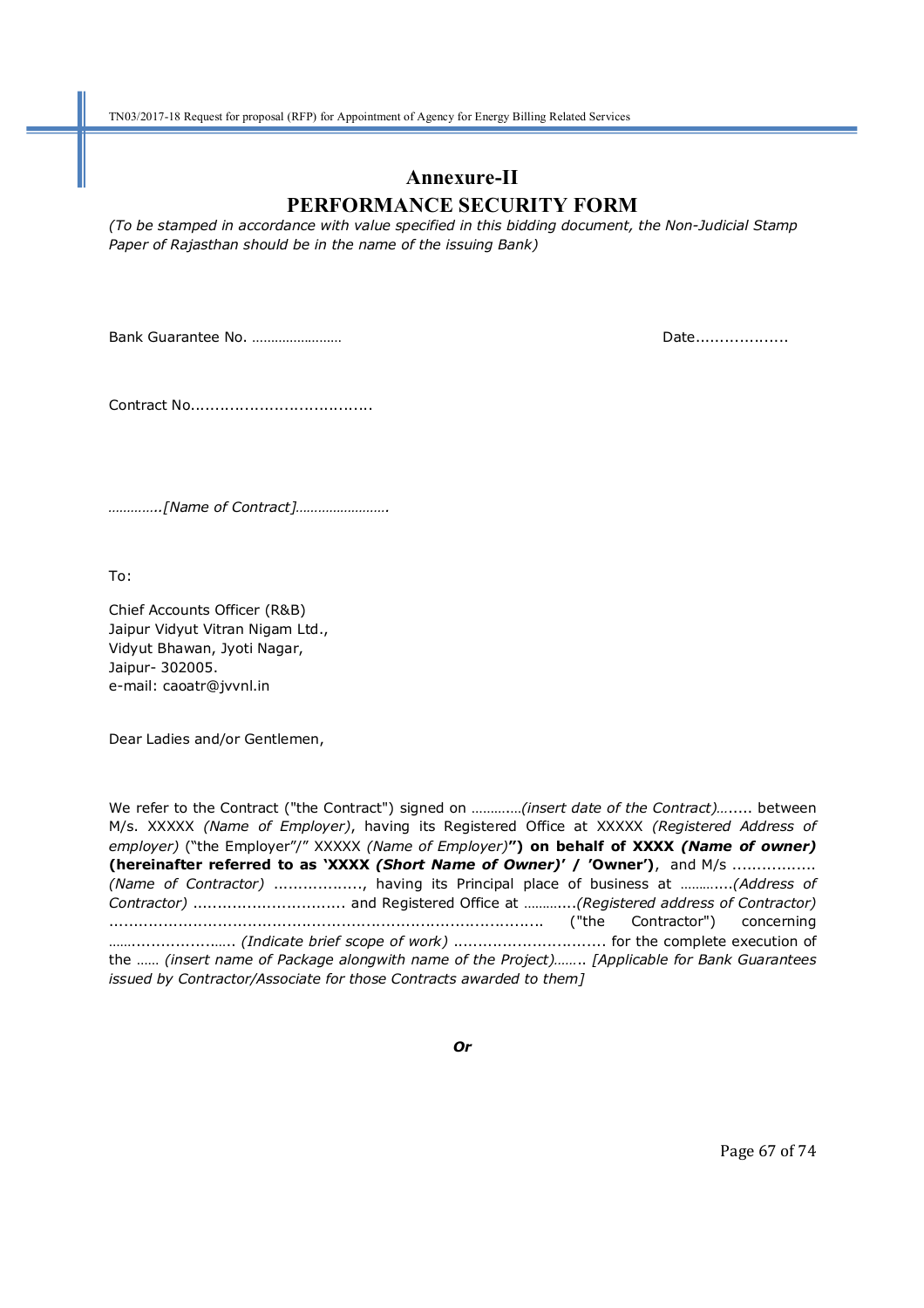We refer to the Contract signed on ..............*(insert date of the Contract)…*..... between M/s. XXXXX *(Name of Employer)*, having its Registered Office at XXXXX *(Registered Address of employer)* ("the Employer"/" XXXXX *(Name of Employer)*") **on behalf of XXXX** *(Name of owner)* **(hereinafter referred to as 'XXXX** *(Short Name of Owner)***' / 'Owner'),** and M/s ................. *(Name of Contractor)* .................., having its Principal place of business at ………....*(Address of Contractor)*  ............................... and Registered Office at ………....*(Registered address of Contractor)* ........................................................................................ ("the Contractor") and the Contract ("the Contract") signed on ..............*(insert date of the Contract)…*..... between Jaipur Vidyut Vitaran Nigam Limited *(Name of Employer)***on behalf of Owner** and M/s ................. *(Name of Associate)* .................., having its Principal place of business at ………....*(Address of Associate)*  ............................... and Registered Office at ………....*(Registered address of Associate)* ........................................................................................, the Associate of the Contractor for executing the Facilities concerning …….................….. *(Indicate brief scope of work)* ............................... for the complete execution of the …… *(insert name of Package alongwith name of the Project)……*.. *[Applicable for Bank Guarantees to be issued by Contractor against those Contracts awarded to their Associate]*

By this letter we, the undersigned, ………*(insert name & address of the issuing bank)* ………, a Bank (which expression shall include its successors, administrators, executors and assigns) organized under the laws of .................................... and having its Registered/Head Office at …..…….*(insert address of registered office of the bank)*……..... do hereby irrevocably guarantee payment to the Employer up to ………………………….. i.e., Ten percent (10%) of the Contract Price until ninety (90) days beyond the Contract Period i.e., upto and inclusive of ……………. *(dd/mm/yy)*.

We undertake to make payment under this Letter of Guarantee upon receipt by us of your first written demand signed by the Employer duly authorized officer or the authorized officer of **Owner** declaring the Contractor to be in default under the Contract and without cavil or argument any sum or sums within the above named limits, without your need to prove or show grounds or reasons for your demand and without the right of the Contractor to dispute or question such demand.

Our liability under this Letter of Guarantee shall be to pay to the Employer whichever is the lesser of the sum so requested or the amount then guaranteed hereunder in respect of any demand duly made hereunder prior to expiry of the Letter of Guarantee, without being entitled to inquire whether or not this payment is lawfully demanded.

This letter of Guarantee shall remain in full force and shall be valid from the date of issue until ninety (90) days beyond the Contract Period of the Facilities i.e. upto and inclusive of ……………. *(dd/mm/yy)* and shall be extended from time to time as may be desired by the employer.

Except for the documents herein specified, no other documents or other action shall be required, notwithstanding any applicable law or regulation.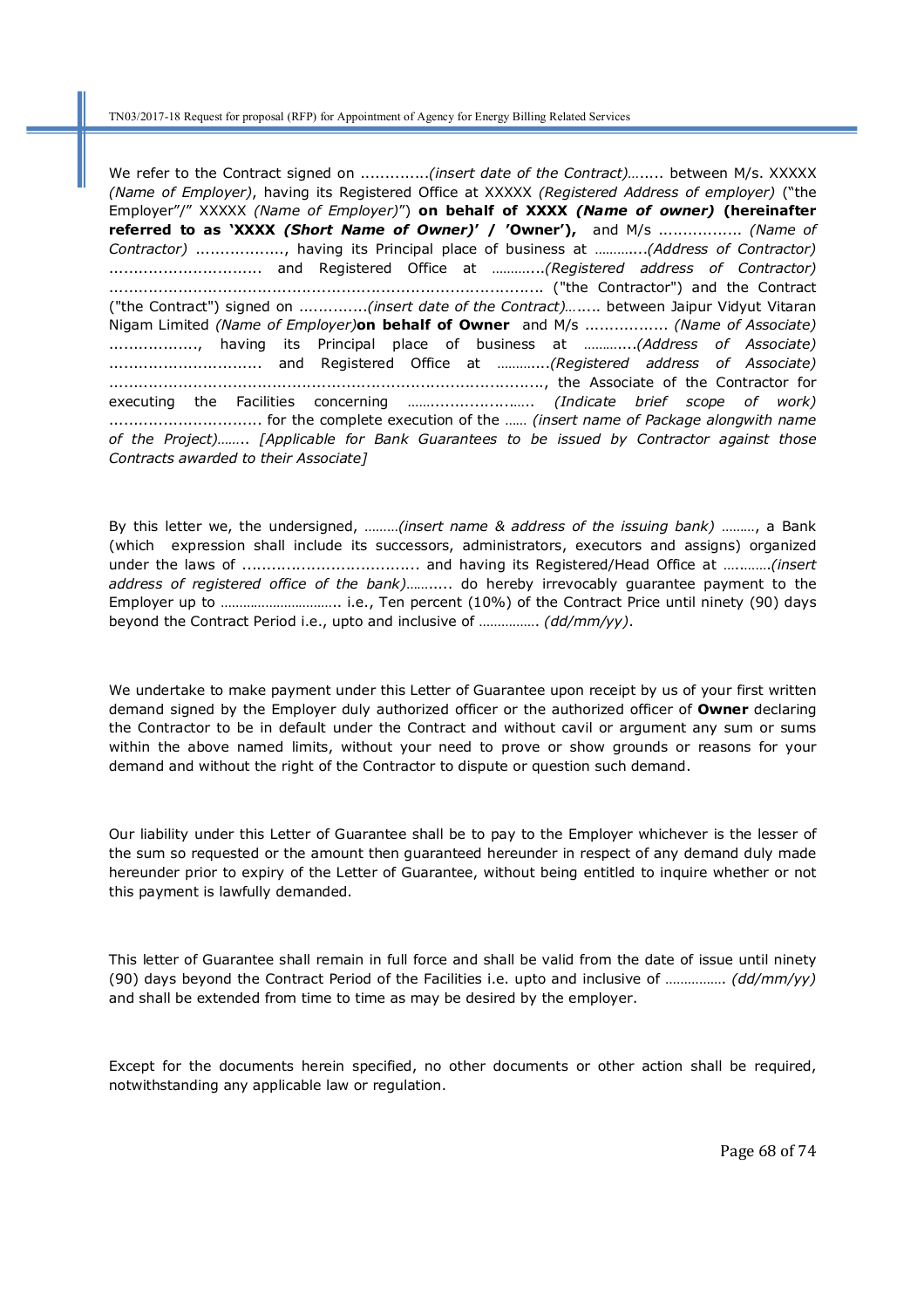Our liability under this Letter of Guarantee shall become null and void immediately upon its expiry, whether it is returned or not, and no claim may be made hereunder after such expiry or after the aggregate of the sums paid by us to the Employer shall equal the sums guaranteed hereunder, whichever is the earlier.

All notices to be given under shall be given by registered (airmail) posts to the addressee at the address herein set out or as otherwise advised by and between the parties hereto.

We hereby agree that any part of the Contract may be amended, renewed, extended, modified, compromised, released or discharged by mutual agreement between you and the Contractor, and this security may be exchanged or surrendered without in any way impairing or affecting our liabilities hereunder without notices to us and without the necessity for any additional endorsement, consent or guarantee by us, provided, however, that the sum guaranteed shall not be increased or decreased.

No action, event or condition which by any applicable law should operate to discharge us from liability hereunder shall have any effect and we hereby waive any right we may have to apply such law so that in all respects our liability hereunder shall be irrevocable and, except as stated herein, unconditional in all respects.

| i vi anu vii benan vi the bank                                                   |          |
|----------------------------------------------------------------------------------|----------|
| [Signature of the authorised signatory(ies)]                                     |          |
| Name                                                                             |          |
|                                                                                  |          |
| POA Number________________________________                                       |          |
| Contact Number(s): Tel.________________________Mobile___________________________ |          |
|                                                                                  |          |
|                                                                                  |          |
|                                                                                  |          |
|                                                                                  | Witness: |
|                                                                                  |          |
|                                                                                  |          |
|                                                                                  |          |
|                                                                                  |          |
|                                                                                  |          |
|                                                                                  |          |

Page 69 of 74

For and on behalf of the Bank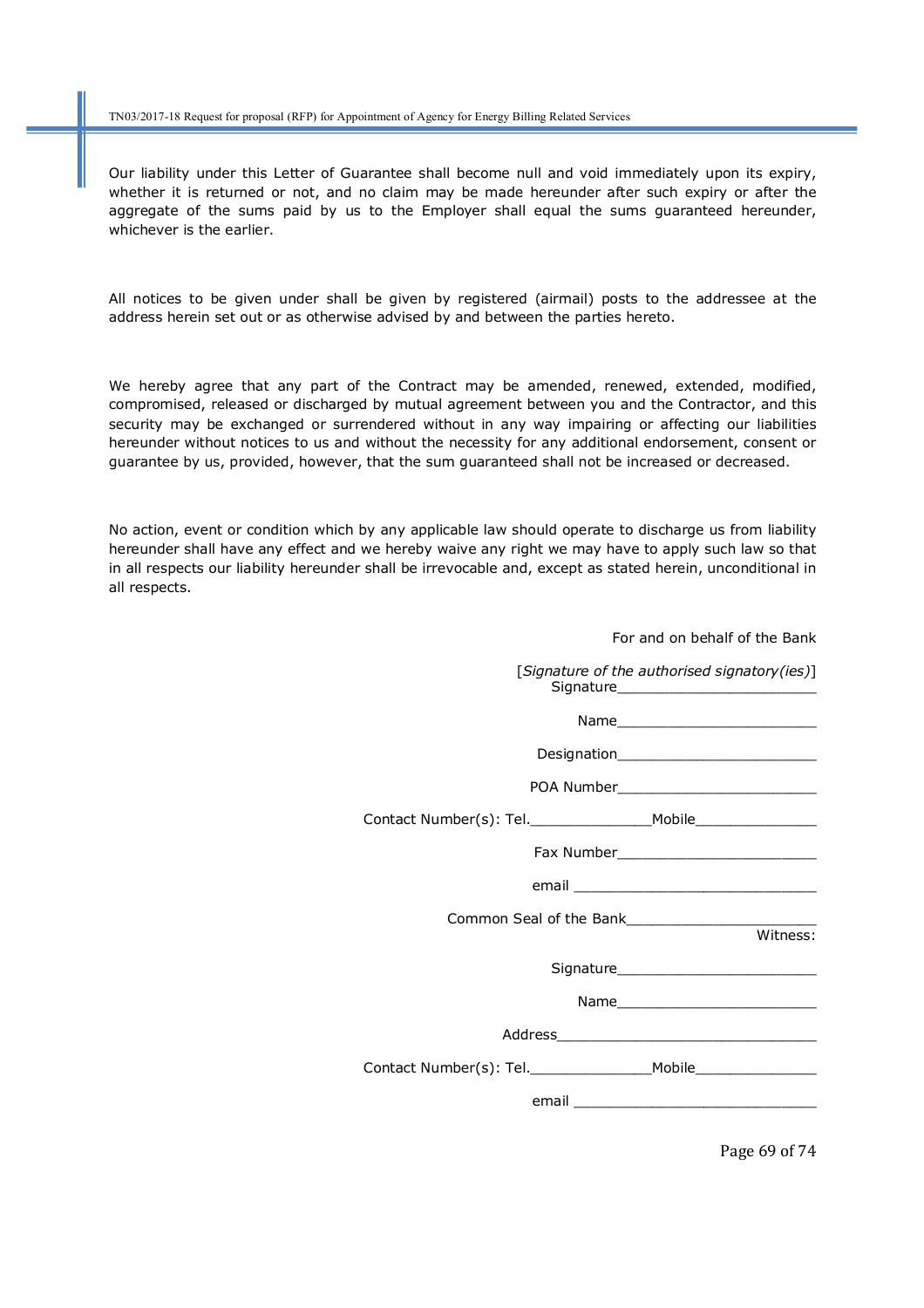#### **Note:**

1. For the purpose of executing the Bank Guarantee, the non-judicial stamp papers of appropriate value shall be purchased in the name of Bank who issues the 'Bank Guarantee'.

2. The Bank Guarantee shall be signed on all the pages by the Bank Authorities indicating their POA nos. and should invariably be witnessed.

3. The Bank Guarantee should be in accordance with the proforma as provided. However, in case the issuing bank insists for additional paragraph for limitation of liability, the following may be added at the end of the proforma of the Bank Guarantee [*i.e., end paragraph of the Bank Guarantee preceding the signature(s) of the issuing authority(ies) of the Bank Guarantee*]:

**Quote** 

"Notwithstanding anything contained herein:

|          |  |  | Our liability under this Bank Guarantee shall not exceed |                  |  | (value in |  |
|----------|--|--|----------------------------------------------------------|------------------|--|-----------|--|
| figures) |  |  |                                                          | (value in words) |  |           |  |

2. This Bank Guarantee shall be valid upto \_\_\_\_\_\_\_\_ (validity date)\_\_\_\_\_\_\_\_\_\_.

3. We are liable to pay the guaranteed amount or any part thereof under this Bank Guarantee only & only if we receive a written claim or demand on or before \_\_\_\_\_\_\_\_ (*validity date*) \_\_\_\_\_\_\_\_\_\_."

**Unquote**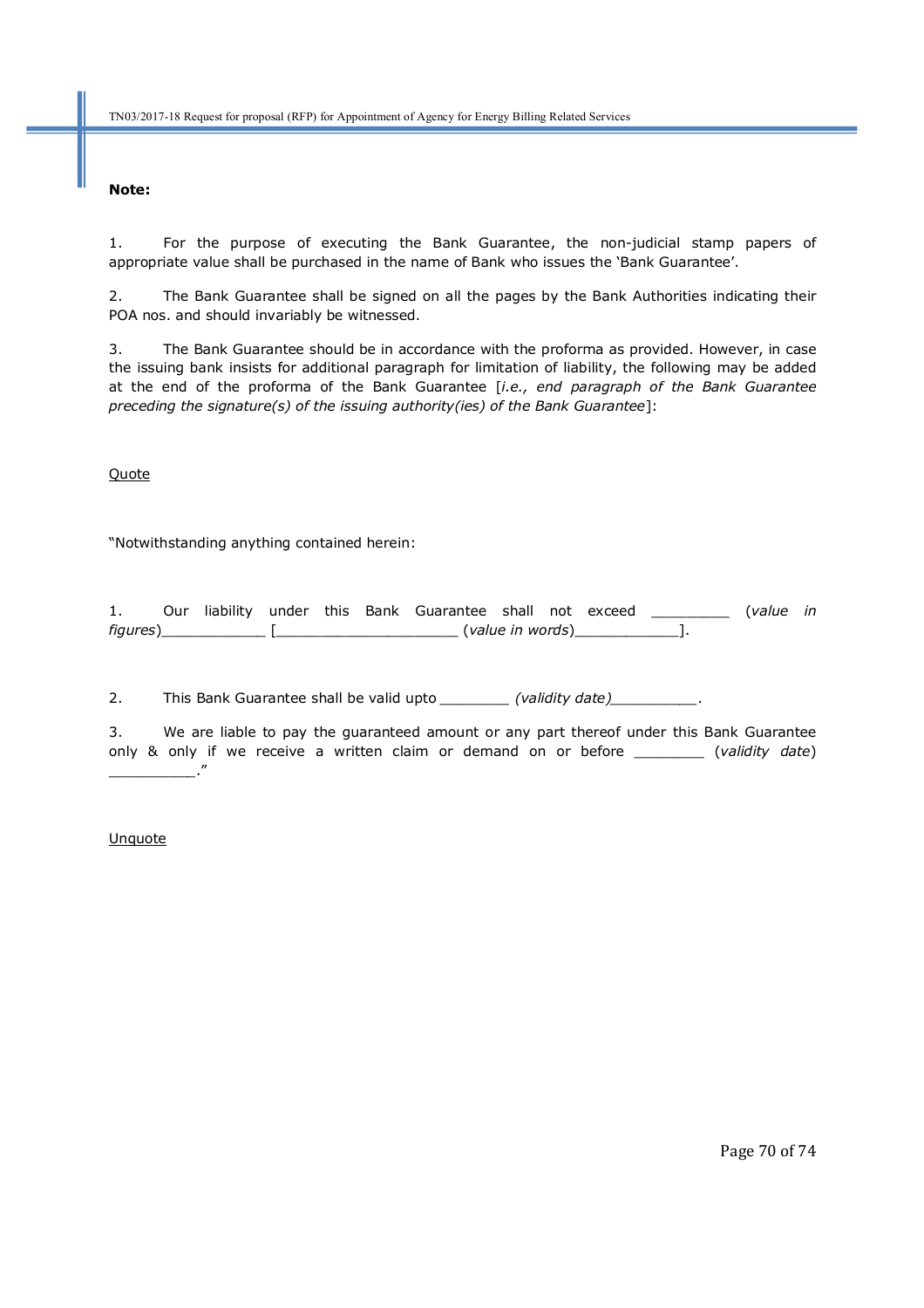### **Annexure-III Technical Specifications of Hardware and other equipment**

#### **1. SPECIFICATION FOR DESKTOP PC**

| Processor               | Minimum Intel i3 with $6th$ generation chipset                     |  |  |  |  |
|-------------------------|--------------------------------------------------------------------|--|--|--|--|
| Memory                  | Minimum 4 GB RAM                                                   |  |  |  |  |
| Hard Disk Drive         | 500 GB HDD or Higher                                               |  |  |  |  |
|                         | 47 cm or larger (18.5 inch or larger) TFT/LED digital Monitor TCO- |  |  |  |  |
| Color                   | 05 certified                                                       |  |  |  |  |
| Keyboard                | 104 keys                                                           |  |  |  |  |
| Mouse                   | Optical with USB interface                                         |  |  |  |  |
| Networking facility     | As per industry standard                                           |  |  |  |  |
|                         | Windows 10 or higher and Anti-Virus software along with necessary  |  |  |  |  |
| <b>Operating System</b> | licenses                                                           |  |  |  |  |

### **2. SPECIFICATION OF HEAVY LINE - PRINTER:**

| <b>Item</b>      | <b>Required Parameter</b>                                  |
|------------------|------------------------------------------------------------|
| Print speed      | Suitable for high speed data processing, 750 CPS or higher |
| Paper feed speed | Minimum 20 inch per second                                 |
| Columns          | $\overline{\text{Minimum}}$ 132 column                     |
| Interfaces       | 1) Parallel 2) Serial 3) USB 4) LAN 5) WLAN (wireless)     |
| Misc.            | Dust Cover & requisite drivers                             |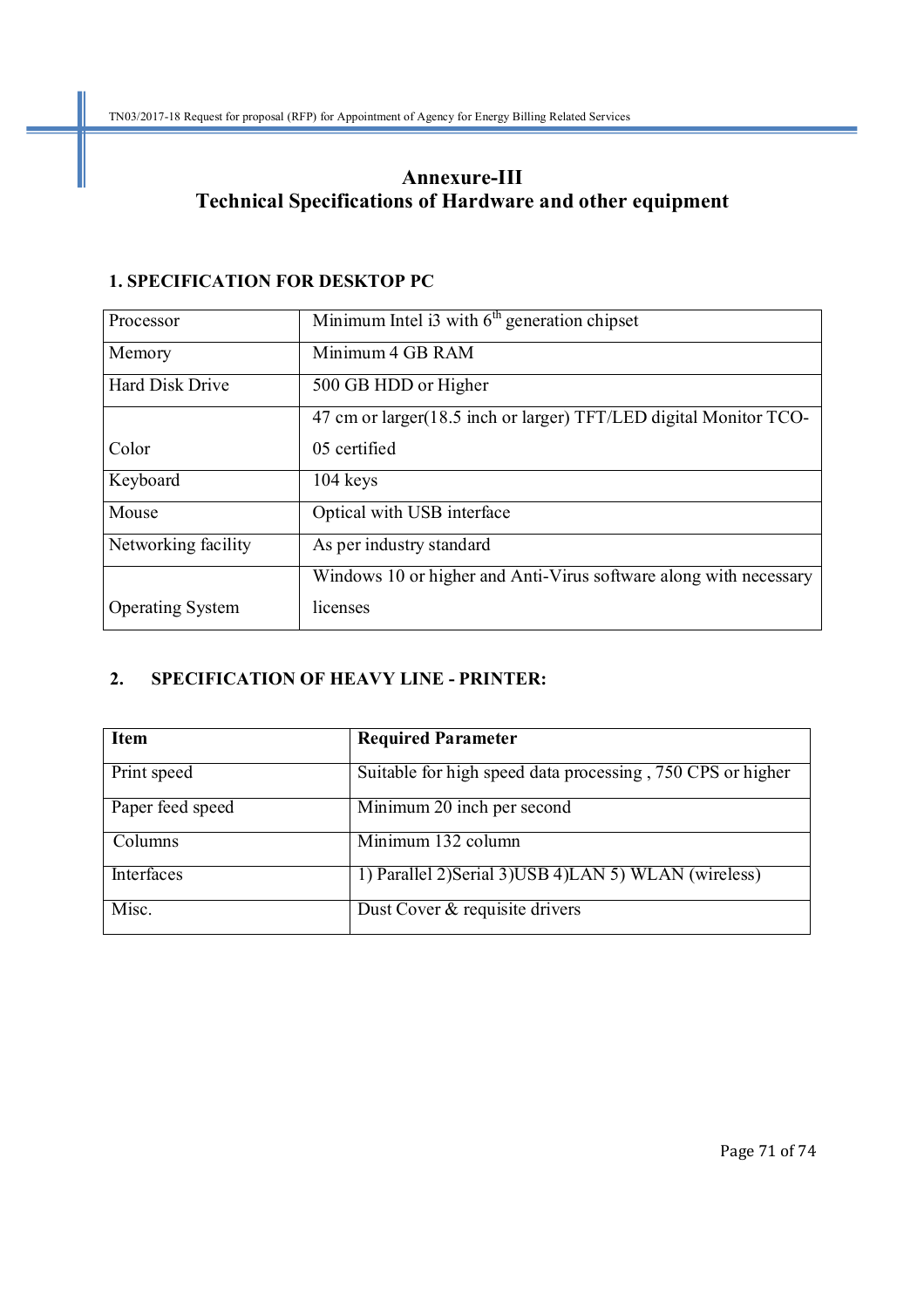### **Annexure-IV Zone-wise Consumer Information**

### **1. Jaipur Zone**

### **a) RAPDRP**

| 2101110<br>AEN(A-1, Alwar)<br>90234<br>371<br>14297<br>14668<br>1<br>$\overline{2}$<br>2101120<br>544<br>22995<br>141234<br>AEN(A-2, Alwar)<br>22451<br>$\overline{3}$<br>2101130<br>AEN(A-3, Alwar)<br>567<br>19298<br>19865<br>122592<br>$\overline{4}$<br>2101140<br>AEN(A-4, Alwar)<br>749<br>18409<br>19158<br>119442<br>Alwar<br>5<br>2101150<br>AEN(A5,Alwar)<br>647<br>19447<br>20094<br>124446<br>6<br>2101170<br>AEN(O&M,MIA)<br>1230<br>5074<br>6304<br>45204<br>AEN(O&M,<br>$\boldsymbol{7}$<br>2101310<br>Bhiwadi)<br>4028<br>28101<br>192774<br>24073<br>AEN(O&M,<br>$\,8\,$<br>2101410<br>Khairthal)<br>346<br>16399<br>16745<br>102546<br>8482<br>147930<br>139448<br>938472<br>$AEN(A-$<br>9<br>2103210<br>1,DAUSA)<br>1110<br>36431<br>225246<br>Dausa<br>35321<br>AEN A-III,<br><b>SHASTRI</b><br><b>NAGAR</b><br>10<br>899<br>16113<br>17012<br>107466<br>2104110<br>AEN A-I, NALA<br>11<br>611<br>26865<br>164856<br>2104120<br><b>POWERHOUSE</b><br>26254<br>AEN A-II,<br>12<br><b>BHANKROTA</b><br>548<br>29770<br>181908<br>2104130<br>29222<br>AEN A-IV,<br>13<br>2104140<br><b>VAISHALI</b><br>915<br>33257<br>34172<br>210522<br>AEN A-V,<br>14<br>2104160<br><b>BINAYAKA</b><br>543<br>18613<br>19156<br>118194<br>AEN B-I,<br>15<br><b>RAMBAGH</b><br>905<br>27800<br>28705<br>177660<br>2104210<br><b>JCC</b><br>AEN B-II,<br>16<br><b>RESIDENCY</b><br>163164<br>2104220<br>1753<br>23688<br>25441<br>AEN B-III,<br><b>GANDHINGR</b><br>17<br>427<br>14164<br>87546<br>2104230<br>13737<br>AEN B-IV,<br>$18\,$<br>2104240   DURGAPURA<br>790<br>23132<br>22342<br>143532<br>AEN B-V,<br>105996<br>19<br>Nirman Nagar<br>486<br>16694<br>17180<br>2104260<br>AEN C-I,<br><b>INDIRA</b><br><b>MARKET</b><br>15212<br>93294<br>20<br>2104310<br>337<br>14875<br>21<br>2104320<br>AEN C-II,<br>394<br>26338<br>26732<br>162756 | S.<br>No | <b>Circle</b><br>Name | <b>Office</b><br>code | <b>Office Name</b> | No. of<br>monthly<br>consumers | No. of bi-<br>monthly<br>consumers | <b>Total Regular</b><br>consumers<br>(Service Status<br>not in 'P') | <b>Estimated total</b><br>bills issuedin<br>one year |
|-----------------------------------------------------------------------------------------------------------------------------------------------------------------------------------------------------------------------------------------------------------------------------------------------------------------------------------------------------------------------------------------------------------------------------------------------------------------------------------------------------------------------------------------------------------------------------------------------------------------------------------------------------------------------------------------------------------------------------------------------------------------------------------------------------------------------------------------------------------------------------------------------------------------------------------------------------------------------------------------------------------------------------------------------------------------------------------------------------------------------------------------------------------------------------------------------------------------------------------------------------------------------------------------------------------------------------------------------------------------------------------------------------------------------------------------------------------------------------------------------------------------------------------------------------------------------------------------------------------------------------------------------------------------------------------------------------------------------------------------------------------------------------------------------------------------------------------------------------------|----------|-----------------------|-----------------------|--------------------|--------------------------------|------------------------------------|---------------------------------------------------------------------|------------------------------------------------------|
|                                                                                                                                                                                                                                                                                                                                                                                                                                                                                                                                                                                                                                                                                                                                                                                                                                                                                                                                                                                                                                                                                                                                                                                                                                                                                                                                                                                                                                                                                                                                                                                                                                                                                                                                                                                                                                                           |          |                       |                       |                    |                                |                                    |                                                                     |                                                      |
|                                                                                                                                                                                                                                                                                                                                                                                                                                                                                                                                                                                                                                                                                                                                                                                                                                                                                                                                                                                                                                                                                                                                                                                                                                                                                                                                                                                                                                                                                                                                                                                                                                                                                                                                                                                                                                                           |          |                       |                       |                    |                                |                                    |                                                                     |                                                      |
|                                                                                                                                                                                                                                                                                                                                                                                                                                                                                                                                                                                                                                                                                                                                                                                                                                                                                                                                                                                                                                                                                                                                                                                                                                                                                                                                                                                                                                                                                                                                                                                                                                                                                                                                                                                                                                                           |          |                       |                       |                    |                                |                                    |                                                                     |                                                      |
|                                                                                                                                                                                                                                                                                                                                                                                                                                                                                                                                                                                                                                                                                                                                                                                                                                                                                                                                                                                                                                                                                                                                                                                                                                                                                                                                                                                                                                                                                                                                                                                                                                                                                                                                                                                                                                                           |          |                       |                       |                    |                                |                                    |                                                                     |                                                      |
|                                                                                                                                                                                                                                                                                                                                                                                                                                                                                                                                                                                                                                                                                                                                                                                                                                                                                                                                                                                                                                                                                                                                                                                                                                                                                                                                                                                                                                                                                                                                                                                                                                                                                                                                                                                                                                                           |          |                       |                       |                    |                                |                                    |                                                                     |                                                      |
|                                                                                                                                                                                                                                                                                                                                                                                                                                                                                                                                                                                                                                                                                                                                                                                                                                                                                                                                                                                                                                                                                                                                                                                                                                                                                                                                                                                                                                                                                                                                                                                                                                                                                                                                                                                                                                                           |          |                       |                       |                    |                                |                                    |                                                                     |                                                      |
|                                                                                                                                                                                                                                                                                                                                                                                                                                                                                                                                                                                                                                                                                                                                                                                                                                                                                                                                                                                                                                                                                                                                                                                                                                                                                                                                                                                                                                                                                                                                                                                                                                                                                                                                                                                                                                                           |          |                       |                       |                    |                                |                                    |                                                                     |                                                      |
|                                                                                                                                                                                                                                                                                                                                                                                                                                                                                                                                                                                                                                                                                                                                                                                                                                                                                                                                                                                                                                                                                                                                                                                                                                                                                                                                                                                                                                                                                                                                                                                                                                                                                                                                                                                                                                                           |          |                       |                       |                    |                                |                                    |                                                                     |                                                      |
|                                                                                                                                                                                                                                                                                                                                                                                                                                                                                                                                                                                                                                                                                                                                                                                                                                                                                                                                                                                                                                                                                                                                                                                                                                                                                                                                                                                                                                                                                                                                                                                                                                                                                                                                                                                                                                                           |          |                       |                       |                    |                                |                                    |                                                                     |                                                      |
|                                                                                                                                                                                                                                                                                                                                                                                                                                                                                                                                                                                                                                                                                                                                                                                                                                                                                                                                                                                                                                                                                                                                                                                                                                                                                                                                                                                                                                                                                                                                                                                                                                                                                                                                                                                                                                                           |          |                       |                       |                    |                                |                                    |                                                                     |                                                      |
|                                                                                                                                                                                                                                                                                                                                                                                                                                                                                                                                                                                                                                                                                                                                                                                                                                                                                                                                                                                                                                                                                                                                                                                                                                                                                                                                                                                                                                                                                                                                                                                                                                                                                                                                                                                                                                                           |          |                       |                       |                    |                                |                                    |                                                                     |                                                      |
|                                                                                                                                                                                                                                                                                                                                                                                                                                                                                                                                                                                                                                                                                                                                                                                                                                                                                                                                                                                                                                                                                                                                                                                                                                                                                                                                                                                                                                                                                                                                                                                                                                                                                                                                                                                                                                                           |          |                       |                       |                    |                                |                                    |                                                                     |                                                      |
|                                                                                                                                                                                                                                                                                                                                                                                                                                                                                                                                                                                                                                                                                                                                                                                                                                                                                                                                                                                                                                                                                                                                                                                                                                                                                                                                                                                                                                                                                                                                                                                                                                                                                                                                                                                                                                                           |          |                       |                       |                    |                                |                                    |                                                                     |                                                      |
|                                                                                                                                                                                                                                                                                                                                                                                                                                                                                                                                                                                                                                                                                                                                                                                                                                                                                                                                                                                                                                                                                                                                                                                                                                                                                                                                                                                                                                                                                                                                                                                                                                                                                                                                                                                                                                                           |          |                       |                       |                    |                                |                                    |                                                                     |                                                      |
|                                                                                                                                                                                                                                                                                                                                                                                                                                                                                                                                                                                                                                                                                                                                                                                                                                                                                                                                                                                                                                                                                                                                                                                                                                                                                                                                                                                                                                                                                                                                                                                                                                                                                                                                                                                                                                                           |          |                       |                       |                    |                                |                                    |                                                                     |                                                      |
|                                                                                                                                                                                                                                                                                                                                                                                                                                                                                                                                                                                                                                                                                                                                                                                                                                                                                                                                                                                                                                                                                                                                                                                                                                                                                                                                                                                                                                                                                                                                                                                                                                                                                                                                                                                                                                                           |          |                       |                       |                    |                                |                                    |                                                                     |                                                      |
|                                                                                                                                                                                                                                                                                                                                                                                                                                                                                                                                                                                                                                                                                                                                                                                                                                                                                                                                                                                                                                                                                                                                                                                                                                                                                                                                                                                                                                                                                                                                                                                                                                                                                                                                                                                                                                                           |          |                       |                       |                    |                                |                                    |                                                                     |                                                      |
|                                                                                                                                                                                                                                                                                                                                                                                                                                                                                                                                                                                                                                                                                                                                                                                                                                                                                                                                                                                                                                                                                                                                                                                                                                                                                                                                                                                                                                                                                                                                                                                                                                                                                                                                                                                                                                                           |          |                       |                       |                    |                                |                                    |                                                                     |                                                      |
|                                                                                                                                                                                                                                                                                                                                                                                                                                                                                                                                                                                                                                                                                                                                                                                                                                                                                                                                                                                                                                                                                                                                                                                                                                                                                                                                                                                                                                                                                                                                                                                                                                                                                                                                                                                                                                                           |          |                       |                       |                    |                                |                                    |                                                                     |                                                      |
|                                                                                                                                                                                                                                                                                                                                                                                                                                                                                                                                                                                                                                                                                                                                                                                                                                                                                                                                                                                                                                                                                                                                                                                                                                                                                                                                                                                                                                                                                                                                                                                                                                                                                                                                                                                                                                                           |          |                       |                       |                    |                                |                                    |                                                                     |                                                      |
|                                                                                                                                                                                                                                                                                                                                                                                                                                                                                                                                                                                                                                                                                                                                                                                                                                                                                                                                                                                                                                                                                                                                                                                                                                                                                                                                                                                                                                                                                                                                                                                                                                                                                                                                                                                                                                                           |          |                       |                       |                    |                                |                                    |                                                                     |                                                      |
|                                                                                                                                                                                                                                                                                                                                                                                                                                                                                                                                                                                                                                                                                                                                                                                                                                                                                                                                                                                                                                                                                                                                                                                                                                                                                                                                                                                                                                                                                                                                                                                                                                                                                                                                                                                                                                                           |          |                       |                       |                    |                                |                                    |                                                                     |                                                      |
|                                                                                                                                                                                                                                                                                                                                                                                                                                                                                                                                                                                                                                                                                                                                                                                                                                                                                                                                                                                                                                                                                                                                                                                                                                                                                                                                                                                                                                                                                                                                                                                                                                                                                                                                                                                                                                                           |          |                       |                       |                    |                                |                                    |                                                                     |                                                      |

Page 72 of 74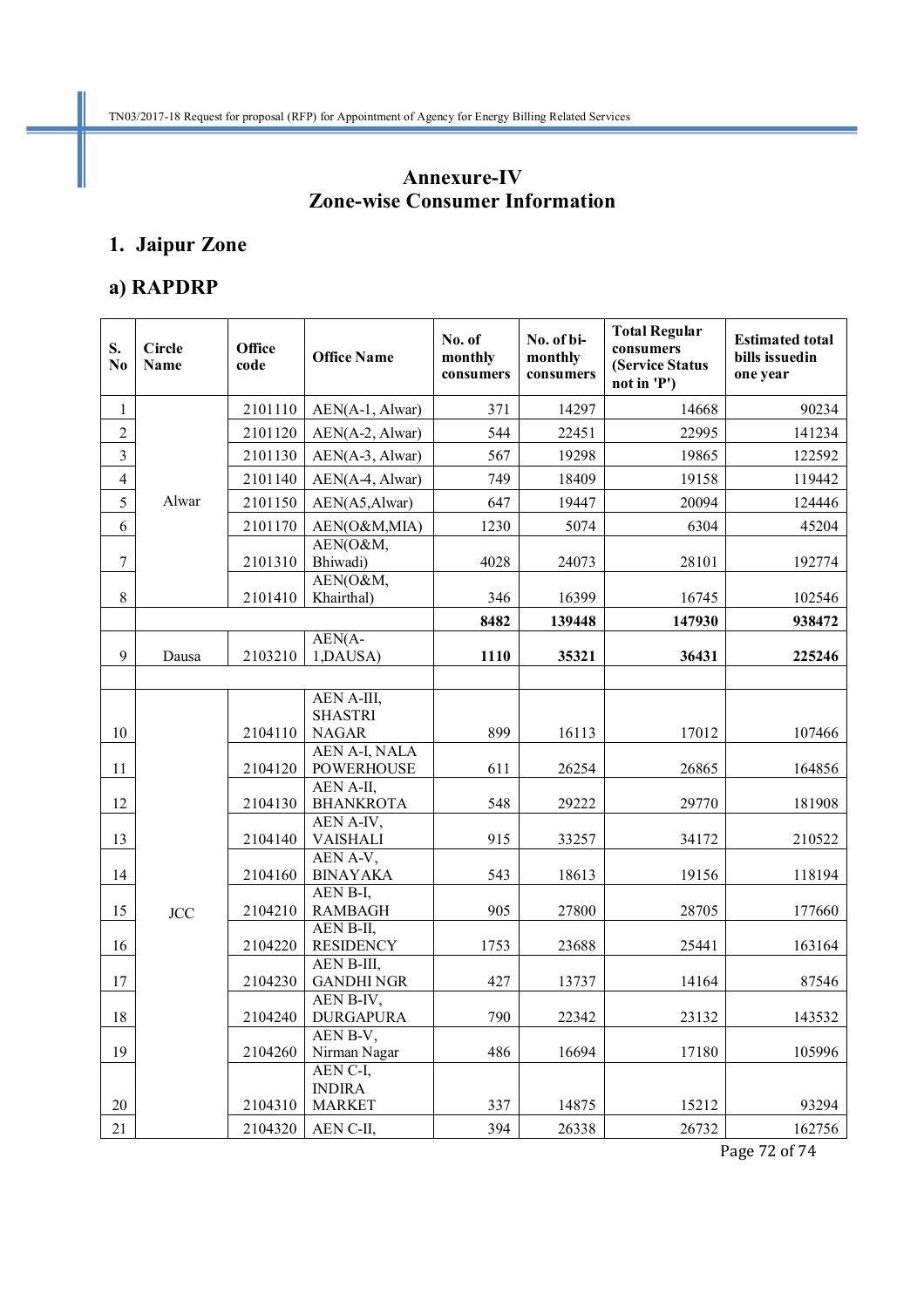П

|        |              |         | <b>SANJAY</b>                     |       |        |        |         |
|--------|--------------|---------|-----------------------------------|-------|--------|--------|---------|
|        |              |         | <b>MARKET</b>                     |       |        |        |         |
| 22     |              |         | AEN C-III,                        | 587   | 19259  | 19846  | 122598  |
|        |              | 2104330 | M.I.ROAD                          |       |        |        |         |
|        |              |         | AEN C-IV,                         |       |        |        |         |
| 23     |              | 2104340 | KHASA KOTHI<br>AEN D-I,           | 893   | 14699  | 15592  | 98910   |
| 24     |              | 2104410 | <b>JAWAHAR NGR</b>                | 480   | 22911  | 23391  | 143226  |
|        |              |         | AEN D-II,                         |       |        |        |         |
| 25     |              | 2104420 | <b>ADARSH NGR</b>                 | 440   | 13561  | 14001  | 86646   |
|        |              |         | AEN D-III.                        |       |        |        |         |
| 26     |              | 2104430 | <b>MALVIYA NGR</b>                | 884   | 27882  | 28766  | 177900  |
|        |              |         | AEN D-IV,                         |       |        |        |         |
| 27     |              | 2104440 | PURANA GHAT                       | 529   | 23067  | 23596  | 144750  |
|        |              |         | AEN E-I, JANTA                    |       |        |        |         |
| 28     |              | 2104510 | <b>MARKET</b>                     | 413   | 17308  | 17721  | 108804  |
|        |              |         | AEN E-II,                         |       |        |        |         |
| 29     |              | 2104520 | <b>RAMGANJ</b>                    | 456   | 28558  | 29014  | 176820  |
|        |              |         | AEN E-III.                        |       |        |        |         |
|        |              |         | NAHARI KA                         |       |        |        |         |
| 30     |              | 2104530 | <b>NAKA</b>                       | 282   | 27588  | 27870  | 168912  |
|        |              |         | AEN E-IV,                         |       |        |        |         |
| 31     |              | 2104540 | <b>AMBER</b>                      | 420   | 23112  | 23532  | 143712  |
|        |              |         | AEN E-V,                          |       |        |        |         |
| 32     |              | 2104560 | <b>BRAHAMPURI</b>                 | 341   | 15832  | 16173  | 99084   |
|        |              |         | AEN F-II,                         |       |        |        |         |
| 33     |              | 2104620 | <b>MANSAROVER</b>                 | 921   | 41841  | 42762  | 262098  |
|        |              |         | AEN F-III,                        |       |        |        |         |
| 34     |              | 2104630 | <b>SANGANER</b>                   | 2027  | 43431  | 45458  | 284910  |
|        |              |         | AEN F-IV,                         |       |        |        |         |
|        |              |         | <b>PRATAP</b>                     |       |        |        |         |
| 35     |              | 2104640 | <b>NAGAR</b>                      | 749   | 43357  | 44106  | 269130  |
|        |              |         | AEN F-V,                          |       |        |        |         |
| 36     |              | 2104650 | <b>JAGATPURA</b>                  | 852   | 29499  | 30351  | 187218  |
|        |              |         | AEN G-II,                         |       |        |        |         |
|        |              |         | <b>VIDYADHAR</b>                  |       |        |        |         |
| 37     |              | 2104720 | <b>NAGAR</b>                      | 651   | 28255  | 28906  | 177342  |
|        |              |         | AEN G-III,<br>2104730   MURLIPURA | 2449  | 36522  |        | 248520  |
| $38\,$ |              |         | AEN (G-IV),                       |       |        | 38971  |         |
| 39     |              | 2104740 | <b>KARDHANI</b>                   | 1118  | 51777  | 52895  | 324078  |
|        |              |         |                                   |       |        |        |         |
|        |              |         |                                   | 23100 | 777392 | 800492 | 4941552 |
|        |              |         | $AEN(A-1,$                        |       |        |        |         |
| 40     | JPDC, Jaipur | 2105110 | Chomu)<br>AEN(O&M,                | 1063  | 26363  | 27426  | 170934  |
| 41     |              | 2105710 | Kotputali)                        | 816   | 30812  | 31628  | 194664  |
|        |              |         |                                   |       |        |        |         |
|        |              |         |                                   | 1879  | 57175  | 59054  | 365598  |
| 42     |              | 2113110 | AEN(A-1,TONK)                     | 591   | 29198  | 29789  | 182280  |
|        | <b>TONK</b>  |         | $AEN(A-$                          |       |        |        |         |
| 43     |              | 2113210 | 1,NEWAI)                          | 253   | 20171  | 20424  | 124062  |
|        |              |         |                                   | 844   | 49369  | 50213  | 306342  |